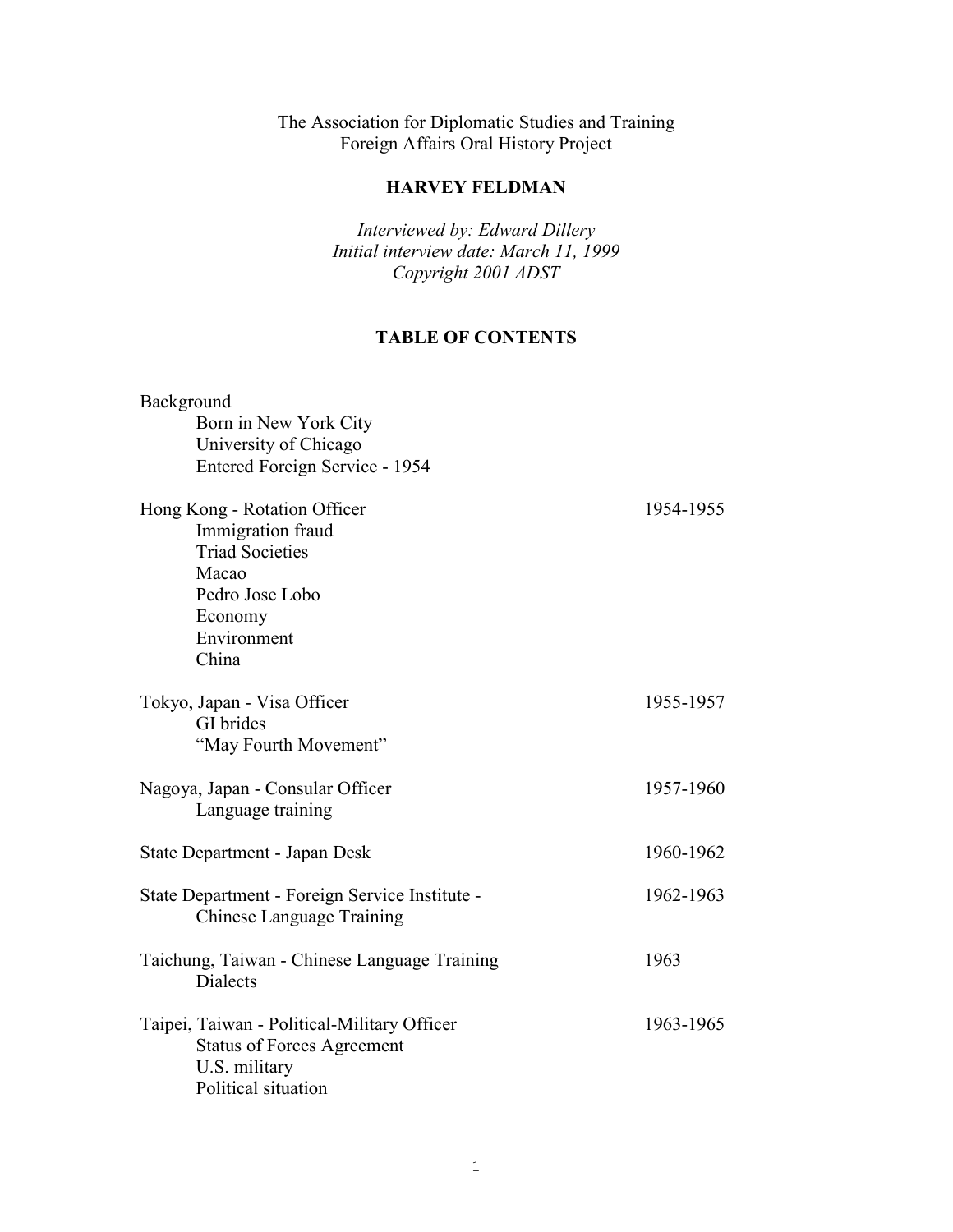| Mainlanders<br>Economy<br>Independence movement<br>PRC recognition                                                                                                                                          |           |
|-------------------------------------------------------------------------------------------------------------------------------------------------------------------------------------------------------------|-----------|
| Hong Kong - USIS - Book Publications Officer/Press Officer<br>Passman visit<br>Nixon visit<br>Divorce                                                                                                       | 1965-1970 |
| State Department - UN Affairs<br>China's UN representation<br>Kissinger China visits<br>Security Council seat<br>"Important question" issue                                                                 | 1970-1972 |
| <b>State Department - Policy Planning Staff</b><br>"Quantification"                                                                                                                                         | 1972-1973 |
| Taipei, Taiwan - Political Counselor<br>U.S. relations<br>U.S. presence<br>Mainlanders versus locals<br>Economy<br>Government<br>Chiang Ching-kuo<br>Reunification                                          | 1973-1975 |
| Sofia, Bulgaria - Deputy Chief of Mission<br>Marriage<br>Laurie Feldman<br><b>Cultural Center</b><br>Pro-Americanism<br>Environment<br>Jews<br>Gypsies<br><b>Ambassador Martin Hertz</b><br>George Danyanov | 1975-1977 |
| State Department - Office of Republic of China Affairs<br>Taiwan relationship problem<br>Arms sales<br>U.S. forces<br>Wei Ching-Sheng<br>Human rights<br>"Normalization" issue                              | 1977-1979 |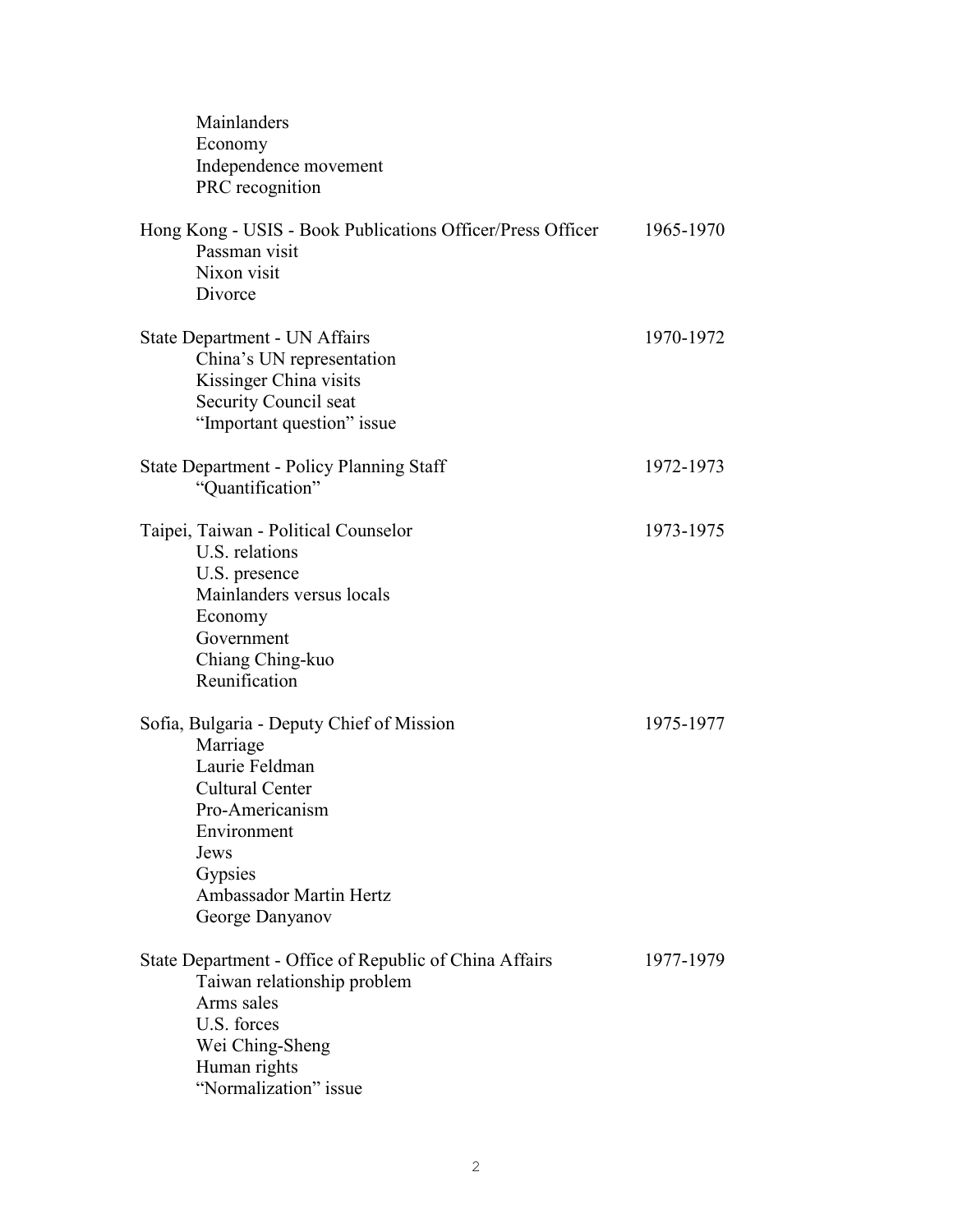| <b>Taiwan Relations Act</b><br><b>Mutual Defense Treaty</b><br><b>TECRO</b><br>American Institute in Taiwan<br>Congress and interest<br>Contradictions                                                                                                                |           |
|-----------------------------------------------------------------------------------------------------------------------------------------------------------------------------------------------------------------------------------------------------------------------|-----------|
| State Department - Regional Affairs                                                                                                                                                                                                                                   | 1979      |
| Papua New Guinea - Ambassador<br>Environment<br><b>Staff</b><br>Government<br>Economy<br>Pidgin<br>Australians<br>Indonesia<br>Presenting credentials<br>Solomon Islands<br>Peace Corps<br>Laurie's work<br>Naval visit<br>WWII legacy<br>Travel<br>Jeane Kirkpatrick | 1979-1981 |
| State Department - USUN - Jeane Kirkpatrick Office Director<br>Duties<br>Travel<br><b>State-USUN relations</b><br>Personalities                                                                                                                                       | 1981-1984 |
| New York, New York - USUN - Acting Permanent Representative 1984-1986<br>Fourth Committee (decolonization)<br>"Host country relations"<br>Personalities<br>Duties<br>Politics<br>UN operations<br><b>UNDP</b>                                                         |           |
| Retirement<br>Institute for East-West Security<br>Special correspondent for China Times                                                                                                                                                                               | 1986      |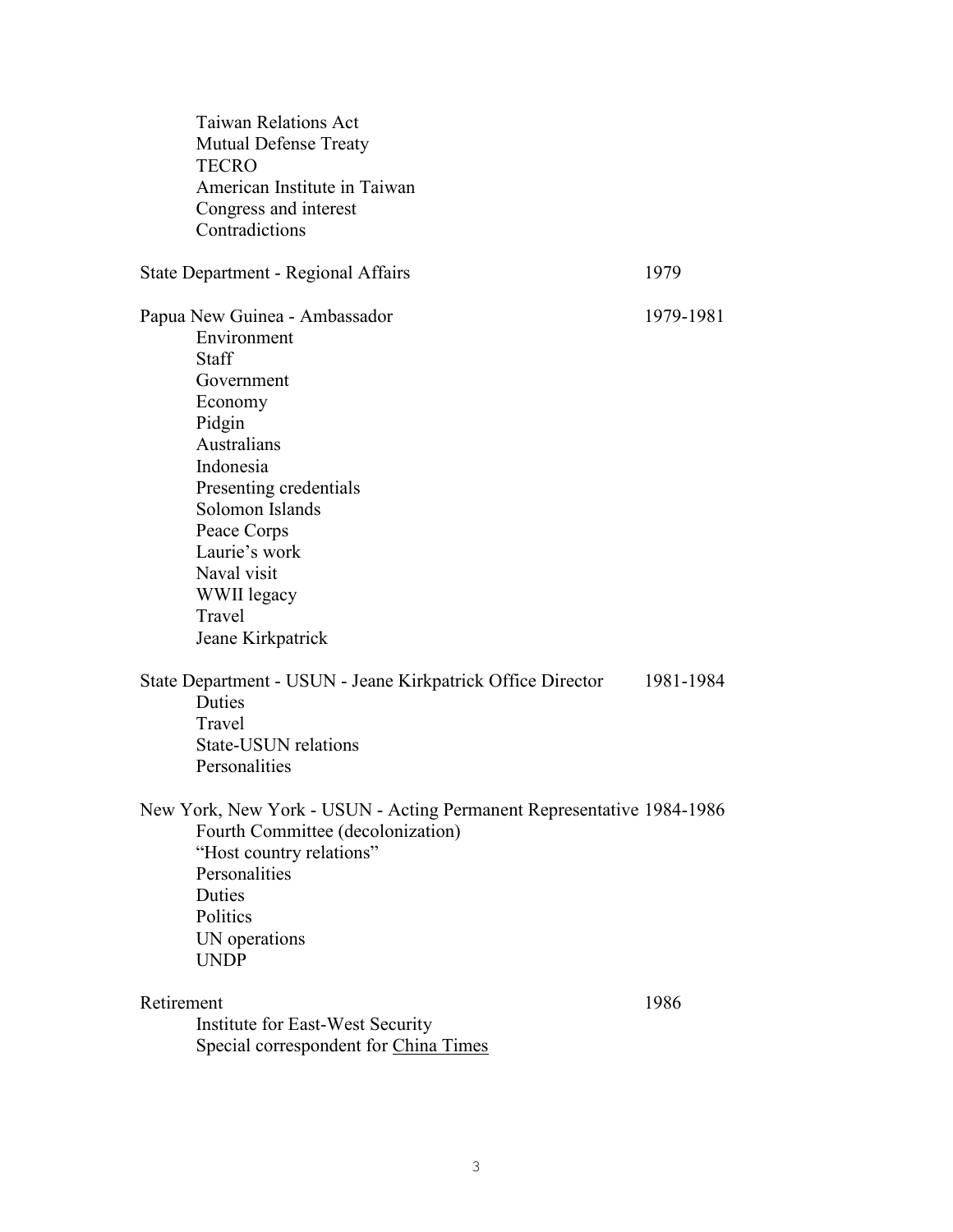#### **INTERIVEW**

#### *Q*: *Let's start out by asking for a brief review of your early life.*

FELDMAN: I was born in New York City on June 25, 1931. I attended New York City public schools and then the University of Chicago. I got a BA in liberal arts from Chicago in 1951. I floated through graduate school in medieval history and even attended a few months of law school. Finally, I joined an interdisciplinary program on Far Eastern civilization; that got me an MA in 1954. It was a two year program that included Chinese language, literature, philosophy, relations between the U.S. and China and Japan, East Asian geography, political science, etc.

One day I was in a bookstore in downtown Chicago; I was reaching for a book on Burma; someone was reaching for the same book at about the same time. We bumped into each other; he asked me whether I was a student of Burma. I saw I had a mild interest in that country and area. He said that he had just returned from there - very proudly. When I asked how he had gotten there, he told me he was a Foreign Service officer - even more proudly.

That led to a conversation about the Foreign Service. It sounded interesting; so I asked how one became a Foreign Service officer. He told me that you had to take an exam given once a year in December; if you passed it, you would be called in for an oral interview; if you passed that, you would be given a commission as a Foreign Service officer. I asked how one applied and he told me.

So I wrote a letter and in the fullness of time took the exam and passed it. I had never expected to join the Foreign Service, but once having passed the written, I went on to the orals. I went to Washington at my own expense. At that time, candidates had to arrange their own travel and accommodations - this was 1954. I remember that I stayed in a rooming house called the "Allen Lee" - probably at the corner of G and 20<sup>th</sup> or 21<sup>st</sup> or 22<sup>nd</sup>. You have to remember that I really didn't care whether I was going to join the Foreign Service or not; my plans at the time were to get a Ph.D. in Chinese studies from the University of Chicago. I do remember that my panel was chaired by someone with the wonderful name of Cromwell T. Riches. I thought that that was a perfect name for a Foreign service officer. The first question that I was asked was whether "Red China" should be recognized. I thought about an answer for a bit. I decided to tell the panel what I really thought. So I said it that I thought it should be recognized. Several of the panel members became very upset with my answer. They wanted to know why I thought we should recognize that country. I pointed out that the Chinese were fighting us in Korea, but that no one seemed to know why they had done so. I suggested that it would be preferable to able to talk to them directly to try to understand their motivations, rather than to guess what they might be willing or wanting to do. So we got into a good discussion, which seemed to flow pretty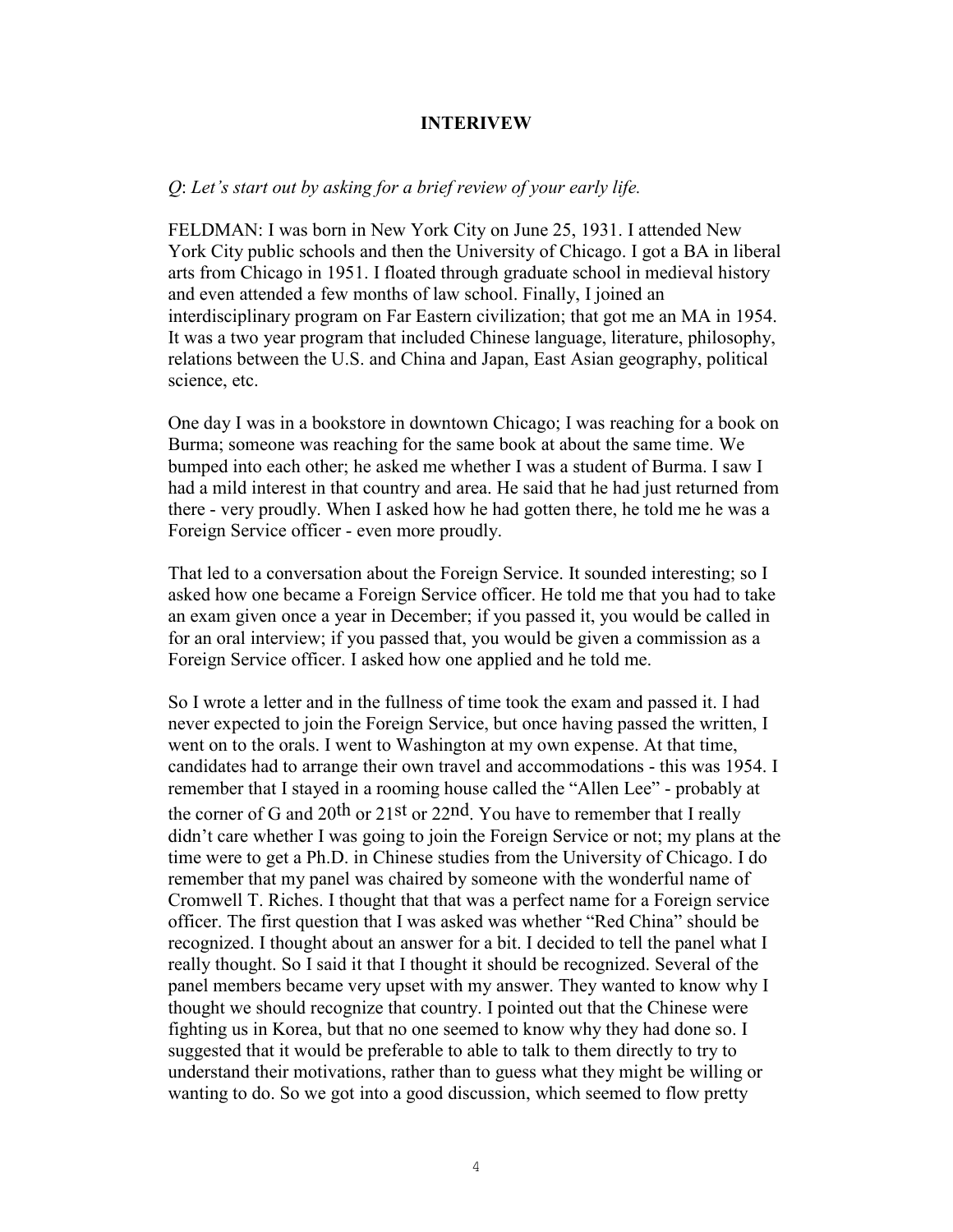smoothly for the rest of my time. Eventually, the examination ended and I was asked to wait outside the room for a few minutes. After about 15 or 20 minutes, Mr. Riches emerged and told me that I had passed, although he said "There were some committee members who did not like the way you slouched in your chair. I thought for sure that the issue of "Red China" would be the problem; I was quite surprised by the comment about my demeanor.

### *Q*: *I had a similar experience. What happened after that?*

FELDMAN: This all took place in the Spring of 1954. I got my MA in June. The Department told me that it might be a year before I was commissioned. There was a personnel "freeze" at the time while everyone was being recleared consequence of the McCarthy period. The head of Security at the time was R.W. Scott McLeod. I remember that name. So all intake of new officers had to be stopped while this reclearance process was under way.

After having received my MA, I decided to move forward to try to get a Ph.D. I didn't know whether I would ever get into the Foreign Service. It turned out that I had a major disagreement with the Chairman of the Chinese Language and Literature Department at Chicago - a professor named Herlee Glessner Creel. His specialty was early archaic China and especially interpreting oracle bones, which are inside tortoise shells, which were used for divination - one would carve on them in ancient Chinese characters questions like, "If the King goes hunting today, will he be successful?" Then the questioner would throw the shell on a fire and the results would be interpreted by the cracks in the shell. Creel was famous for a book that he had written called "The Birth of China."

So Creel was indeed a great scholar in oracle bones and in trying to decide what the culture of ancient China might have been. He wanted me to join him in his research since I was the departmental fellow who was going to be working directly with him for my Ph.D. I didn't think that this was the most interesting avenue to pursue. I told Creel that I really wanted to work on 19th Century treaty ports in China. That turned into something of a dust-up. This all took place early in the fall of 1954.

About this time, I got a phone from the Department of State asking me how soon I could be available to enter the Service. I said: "How about in two weeks?" That was too quick for them, but the caller said he would be back in touch with me. I should mention that at the time, I was married with one little child about a year old. We were living in a small, rented apartment. No one had told me that when you went overseas your furniture would accompany at Department expense. So we sold our furniture and waited for the call from the Department. And we waited; and we waited. We went from early October to mid- November waiting for that call.

The call came and I was asked to report for duty immediately. I was informed that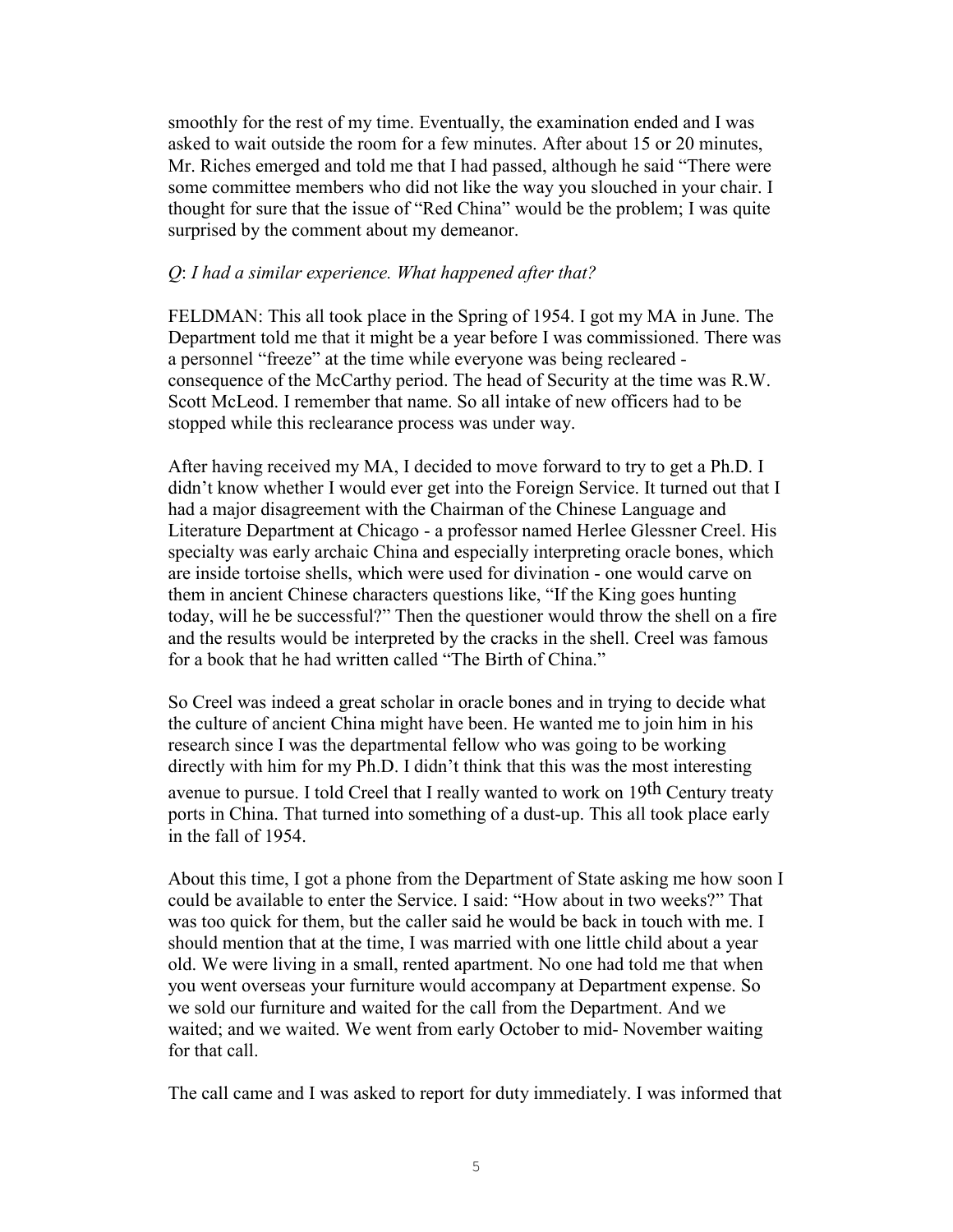my first assignment would be Hong Kong as a Refugee Relief Program investigator. I said "Okay." A couple of weeks later, at the end of November 1954, I found myself in a 19th Century Treaty port called Hong Kong.

When I arrived, to my great delight, I was told that I would not be a Refugee Relief Program investigator, but rather that I would be a Vice Consul - the passport officer.

## *Q*: *Let's go back in the story*. *Did you ever stop in Washington on your way to the Far East?*

FELDMAN: I did; I had a one week program for secretaries and clerk typists. During the course of this orientation, one of our lecturers asked whether there were any Vice Consuls in the class. I raised my hand; I was the only one. All the rest were staff personnel. The lecturer expressed some surprise. After that one week, I was given airline tickets for my wife, my son and myself. We flew on a Boeing Stratocruiser - the one with the sort of belly lounge. We had bunks; my wife and son were in a lower bunk and I was in the upper. We took off from Washington; it was an incredible flight. From Washington, we flew to Pittsburgh, then Chicago, Minneapolis, Portland - or somewhere on the West Coast someplace in Alaska, and finally Misawa (Japan). Unfortunately, my son got real air sick and threw up all over my wife. When we debarked in Misawa, she got off wearing a bathrobe. When the plane was cleaned, we got on board again and flew to Tokyo where we got off again. We stayed there for a day in a hotel. Then we reboarded, flew from Tokyo to Okinawa, then to Taipei and on to Hong Kong. The whole trip took about two and a half days.

### *Q: A ship would have been better!*

FELDMAN: Indeed it would have been. But the Department was in a great hurry to get me to Hong Kong, because slow visa issuance to refugees was becoming a congressional concern.

## *Q*: *Did you any feeling for what a Consulate General was like? How it was organized?*

FELDMAN: I had no idea. I didn't know what to expect. I was simply delighted to be going to a 19th Century Treaty Port which was after all what I wanted to study. I guess first posts are always very special and Hong Kong will always be very dear to me. In those days, Hong Kong was one of the most delightful cities in the world. The population was about a million. The tallest building in town was probably 16 stories high. The air was clear - no smog. When one swam at night, the water was phosphorescent. It was beautiful. There were wild monkeys and deer on the island. It was truly like being in heaven.

The only problem was that when we arrived we were put up in a "leave" flat - a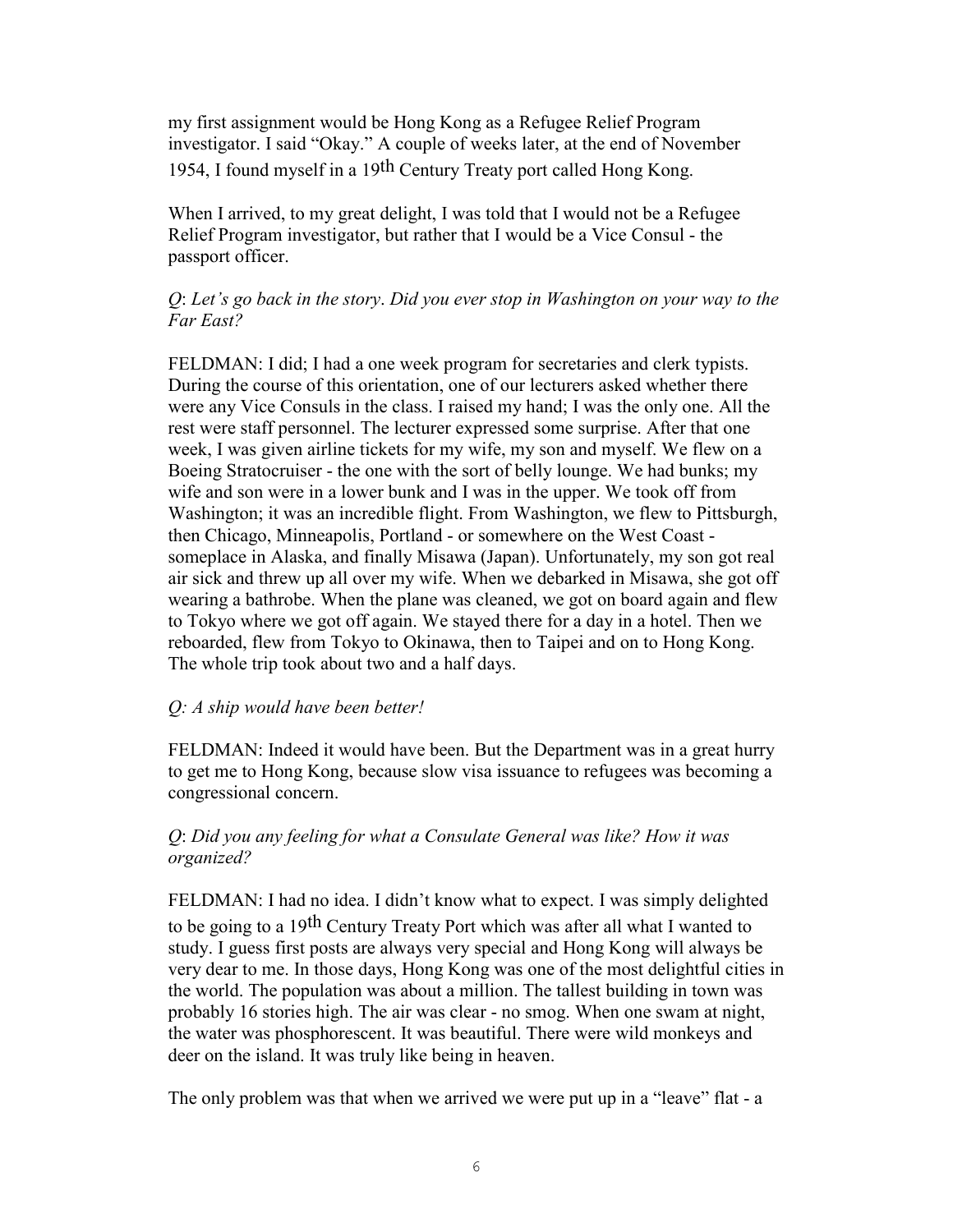CG rented apartment that happened to be vacant because the tenant was on leave. This was the beginning of December. Now I was just 23 years old, first time out of the U.S. with a wife and one year old child. We were essentially left to our own devices in this apartment on the Peak - No 9, Coombe Road. We had no idea how we would survive - where to get groceries, etc. No one told us anything - no welcome wagon.

Fortunately, there was an American family in the same apartment house - Robert and Meg Aylward. There were experienced hands and had been in the FS for at least a dozen years. The first thing they did was to lend us a crib for Ross Christopher - who is now 45. They gave us the phone number of something called the "Welcome Company" - a grocery store which delivered on the Peak. We could order everything by phone, which we did. Pretty soon, we settled in another apartment because the tenant of the one we occupied returned from leave. We moved to a place in Kowloon - 222 Prince Edward Road. Living in Kowloon was like living in the Bronx - only Chinese. It was a horrible place - far worst than the student housing at the University of Chicago. It was later condemned as unsanitary by the U.S. Public Health Service.

So I made my views known to the administrative officer; I just wasn't going to live there. I complained loudly and strongly enough that I was told that I had a housing allowance and could go to rent a place. We looked and found a place that we liked, which was within our housing allowance. We had no furniture, but it turned out that our allowance included an amount that could be used to rent furniture. We did that; we rented a little two bedroom flat in Repulse Bay - five minute walk to the beach. We rented furniture and it was like being in heaven. It felt as if we were living out in the country. We listened to the cry of barking deer at night and sat on our balcony and watched the stars. There were all sorts of wild birds that I had never seen before. Carol and Ross Christopher could go to the beach at Repulse Bay every day. We had lovely neighbors. It was great.

### *Q: Probably the best housing you ever had in your career.*

FELDMAN: I had better housing later, but there was something very, very special about that apartment in Repulse Bay. As a matter of fact, there was something special about going to Hong Kong as a very young officer, with a wife and year old son. It turned out that for Ross Christopher, his first language actually was Cantonese, which he learned from a Cantonese amah whom we hired shortly after our arrival - English was his second. We also hired her husband who was a cook from Shanghai. I think that illustrates better than words what prices were like in Hong Kong in those days. There, I was - a brand new Vice Consul - starting out at the magnificent salary of \$4,200 per annum - something like that - we had a great apartment and for \$50 per month were able to engage the services of a fantastic cook and a Cantonese amah.

My wife, Carol, would toddle off with Christopher almost every day to the beach;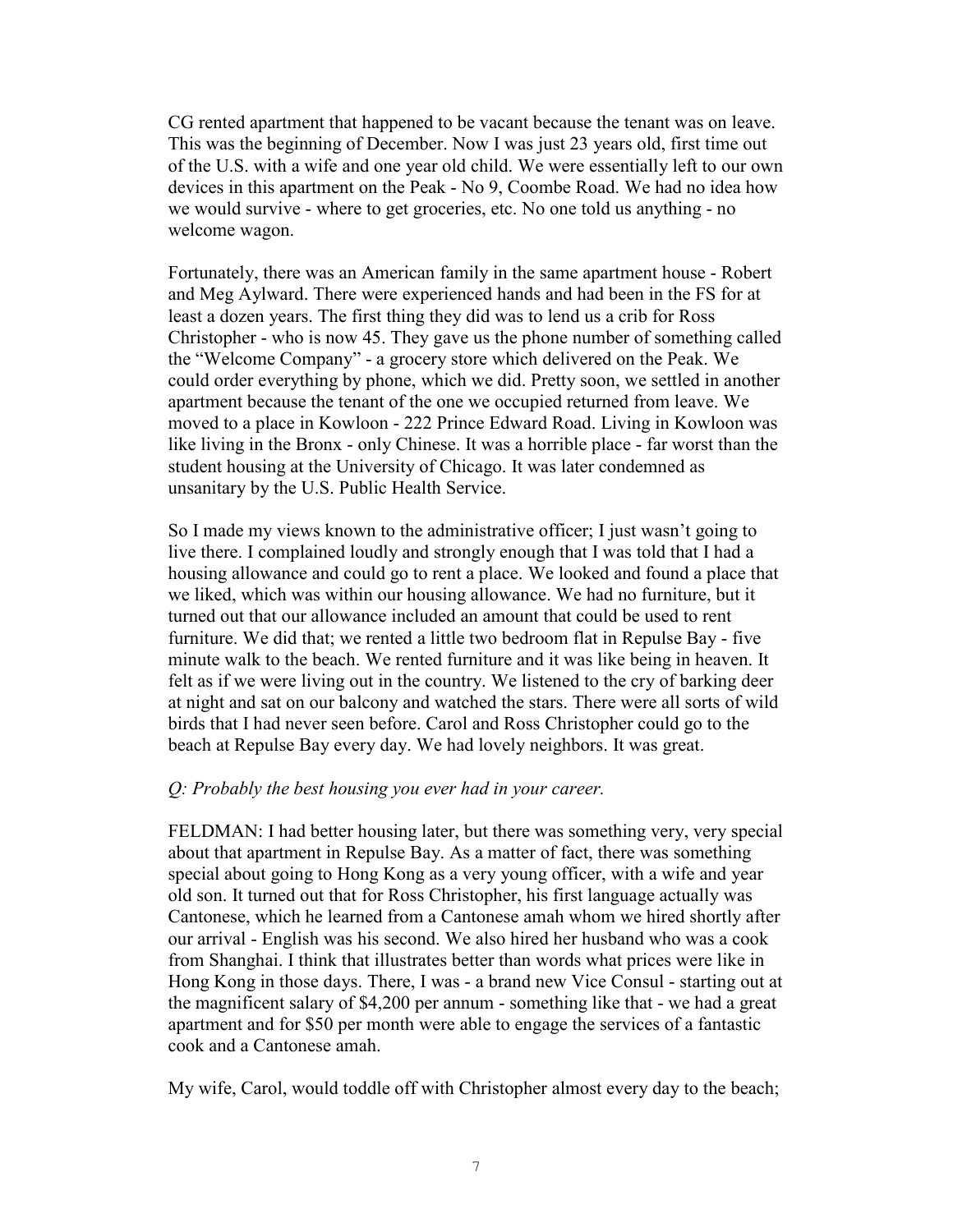I was picked up by car and driven to the Consulate General - 26 Garden Road where it is still today, although it has been remodeled a couple of times since. I was lucky enough to live along Island Road; some people lived as far as Stanley which was way beyond Repulse Bay. So the person who lived the furthest out drove a car - an office station wagon - along Island Road and picked up other members of the CG and took us to the office building.

#### *Q*: *How did you get around when you weren't picked up by your colleagues?*

FELDMAN: By bus. It was an easy way to get around.

#### *Q*: *When you got to the CG, what kind of orientation did you get?*

FELDMAN: None. I was in the Passport section; I was given a number of cases to review. These were primarily cases of Chinese who were claiming American citizenship because their parents had either been born in the U.S. or had emigrated and become U.S. citizens. There was a considerable amount of fraud in Chinese immigration. I was to review the cases, interview to applicant and forward a recommendation to the Department on whether it was a legitimate case or not. I did that for about my first three months; I actually got a commendation from the Department for a judgement that I had made on a particular case - I don't remember anything about the case except that I got a commendation. I do remember that my judgement on this case was to grant the passport.

I think it is worth remembering the mind-set of the times. A large number of people doing visa and passport work had a definite bias against issuing either visas or passports. They wanted to keep the foreigners out of the U.S. at all costs everyone is a fraud; all visas applicants will overstay; all passport applications are fraudulent - the slots on the waiting list are sold. The theory was that a grown male would have been let into the U.S. - around the beginning of the century or at least before WWI before the various exclusion acts went into effect; he would settle down in the U.S. and return to China every couple of years; when he reentered the U.S., he would be asked by the INS officer whether he had children in China. The answer would invariably be "Yes;" for every nine months he spent in China, he would have a child - or if he had been in China for less than nine months he would say that his wife was pregnant. That was called "creating slots" - i.e. making someone, presumably his child - eligible for an American passport. These "slots" then stimulated a thriving business because they were sold; the necessary documentation was then provided which allowed other people to enter the U.S. illegally. This was the nexus of Chinese immigration into the U.S. The vice consul's job was to pass judgement on whether the application was legitimate or fraudulent.

On the basis of my work in the Passport section, I was moved into the Visa section which was considered to have more responsibility because it was the area which attracted the greatest fraud temptation. In the Visa section, the attitude was,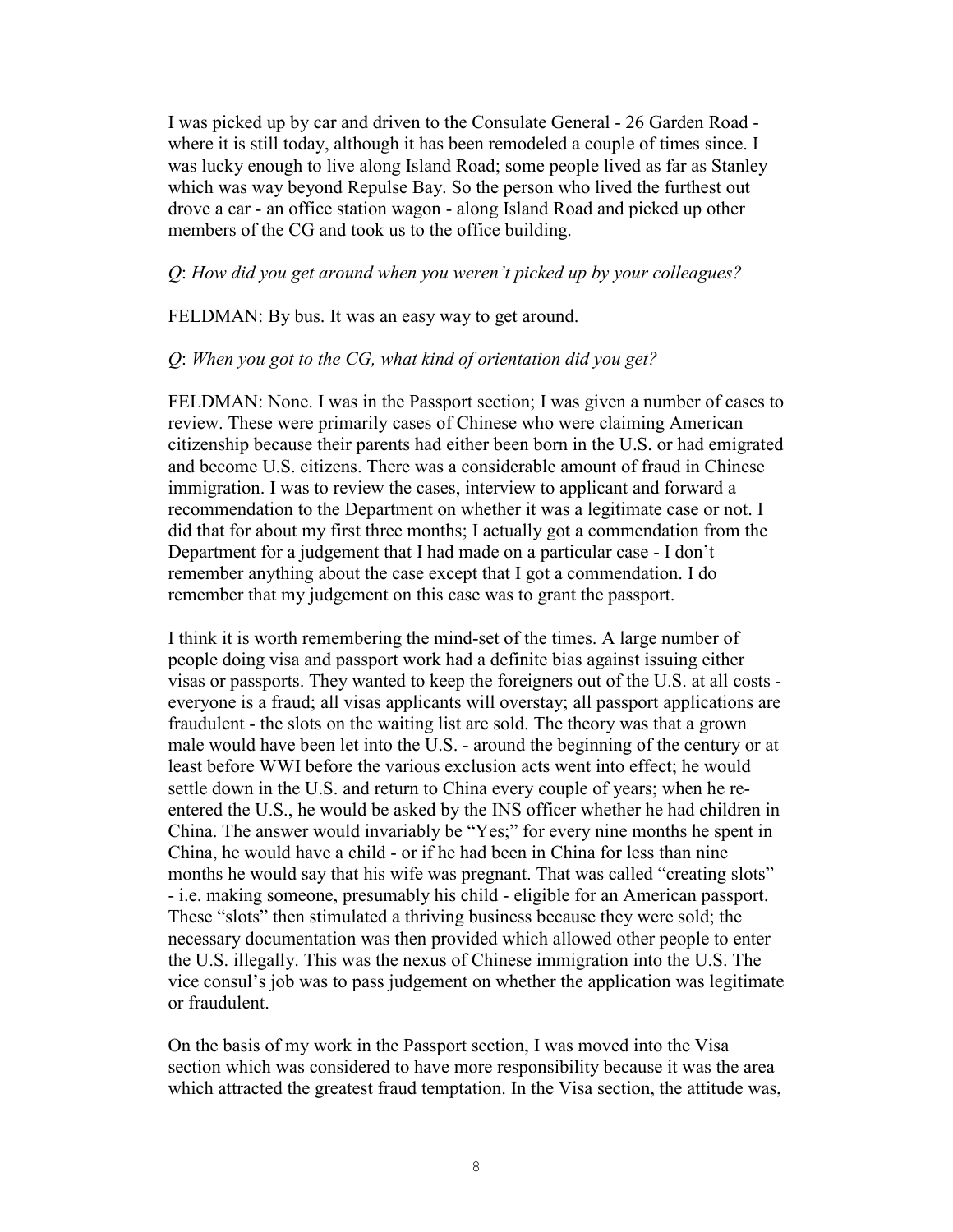as I said, that anyone going to the U.S. would try to stay and therefore should be kept out entirely. I didn't quite take that attitude. I generally tried to figure out whether there was some reasonable basis for issuing the visa. The cases I was given, at least at the beginning, were those of wives and children of American citizens. They were not to hard to figure out.

Later, when I was assigned to non-immigrant cases, that was a bit more difficult. As it happened, one day I got a call from the Consul General - Everett Drumright. He was from Oklahoma. He said that I had turned down an application from the child of one of his friends. He asked me to reconsider and issue the visa. I argued with the CG over the phone. I must say that I don't remember now whether I did issue that visa; I just remember having the argument with the CG - everyone thought I was crazy to do so.

As it happened, a few weeks later, a circular instruction came from the Department saying that all posts should have a program for rotating junior officers through the various sections, so that they would not be stuck in one job for their whole tour. In particular, the circular emphasized that it would be very useful to transfer officers from consular work into political or economic work. Very shortly thereafter, I got a call from the CG's secretary asking whether I would be interested in working in the political section. I was delighted; in retrospect, I think the reason I was offered this opportunity is because I was the only vice consul's name known to Drumright.

So I joined the political section; I think I was the sixth American officer in the section. It was headed by an FSO-3 - Larue (Larry) Lutkins - an old style Foreign Service officer. His deputy was Bill Magistretti. These people seemed to me to be like semi-gods. They knew some Chinese, although not as much as I did. Magistretti was a Japanese language officer, but his Chinese was not great. One interesting aspect was that all of the other five officers spent all of their time on mainland China matters. I, as the most junior member, became the Hong Kong-Macao reporting officer. That meant that all of the others did their analysis based on what was printed by communist China's newspapers - particularly the "Peking's Peoples Daily" and "Gulangming" and other newspapers. Occasionally, as a treat, they were allowed to go to the railroad station to interview recent arrivals from the mainland.

This seemed incredibly dull work to me. I was delighted with my assignment, in part, because I got to travel with the CG. When he went to call on the Governor, for example. I was the note-taker. I got to interview senior members of the Hong Kong government - all on my own. Once every six weeks or so, I would go on my own on the ferry to Macao where I would meet with the Governor and other interesting personalities. I could tell stories about Macao forever. That was just a marvelous experience. It was one of the best assignments I ever had in 32 years in the Foreign Service; it was truly a delight.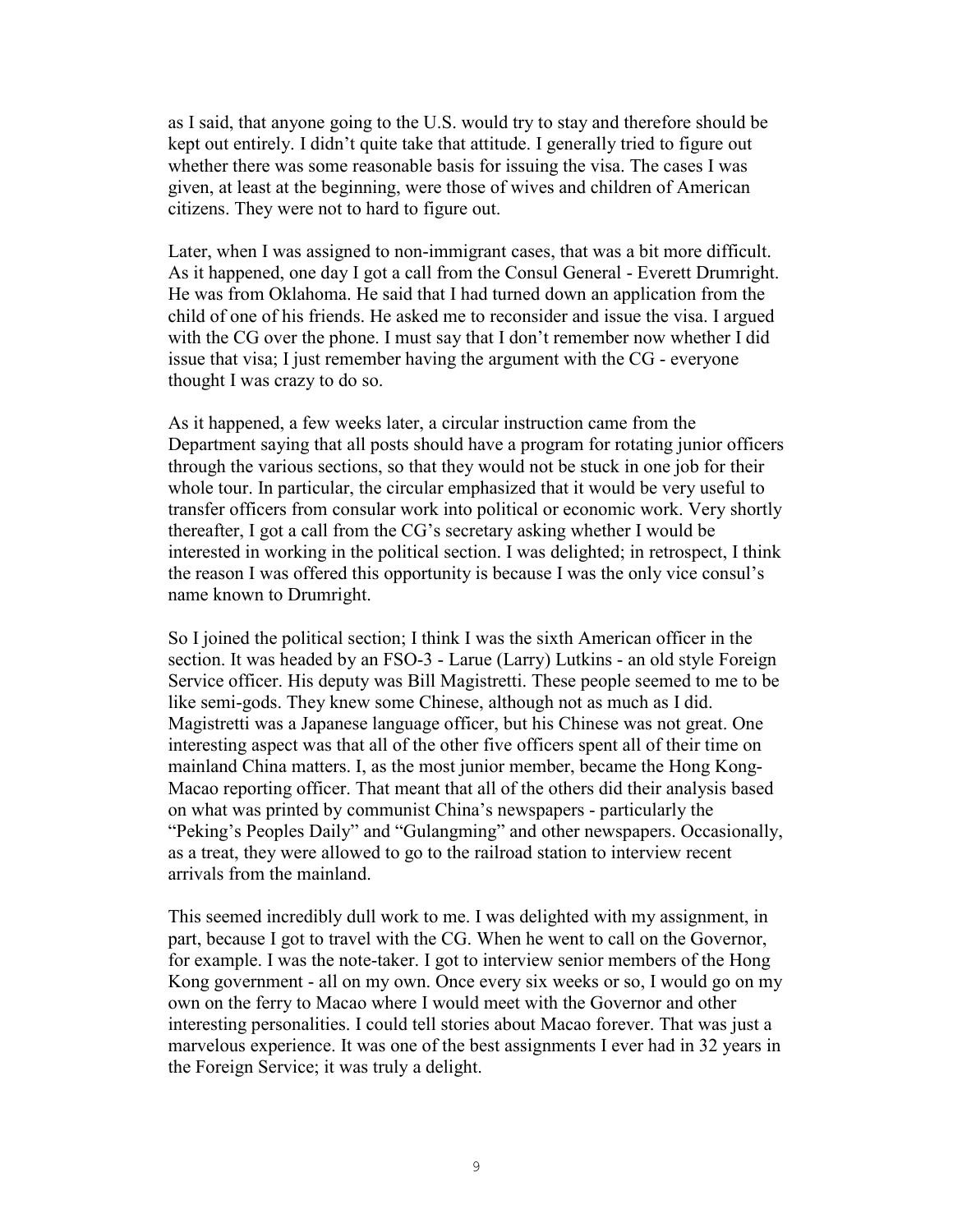### *Q*: *Before we hear the stories, tell me what you produced?*

FELDMAN: In those days, it was despatches and airgrams; occasionally, I would draft a telegram. There was also the WEEKA - a weekly summary of events and analyses. Having just left the University of Chicago, I was used to doing research; that was second nature to me and I think I was pretty good at it. I produced a large number of fairly lengthy despatches. Some one recently called to my attention one that I had drafted in 1956 on Triad Societies in Hong Kong. The Triads were the Chinese versions of the Mafia. I wrote a major analysis of the Triads which apparently became well known in the Department. I drafted other messages on various topics; in general I reported on what was going on in Hong Kong.

### *Q*: *Did you get any commendations for that?*

FELDMAN: I don't remember, but I did get promoted in 1956. That was considered pretty rapid.

#### *Q*: *How about Macao? How was that?*

FELDMAN: Macao was a little sleepy Portuguese enclave, sort of a museum-like depositary of Portuguese hopes for an empire. Macao, something like Hong Kong, was full of the zaniest characters that one could imagine. The "dictator" of Macao, the man who ran Macao, was Pedro Jose Lobo. When I knew him, he was probably in his late 50s; he had been a foundling who was discovered on the porch of a house occupied by a Portuguese Army captain in Timor. The Captain was later transferred to Macao; Pedro was raised there in a series of Catholic schools. When he was old enough he became an apprentice in a local bank - the Banco Nacional Untra-marino. Pedro was a person of innate skill and cleverness; he rose in the ranks. In the 1930s, the Governor of Macao was looking for some one to take over the opium monopoly - which was legal at the time. The previous incumbent had exceeded the allowed limits of "skimming." The job went to Pedro.

I heard all of these storied from Pedro himself because we became very friendly over the course of two years. Pedro "skimmed" the opium trade enough to accumulate enough wealth, but stayed within allowable bounds. With his income, he bought other monopolies in Macao - the water works; the salt monopoly, the tobacco monopoly and ultimately he bought Macao's sole radio station - Radio Villa Verda.

When WWII came along, Pedro was nominated by the Portuguese to negotiate with the Japanese. He was successful; he managed to buy the Japanese off so that Macao was never occupied. It was during this period that he became enormously wealthy by buying Hong Kong dollars at discount; he then just hoarded them, probably in his garage. On the side, he and his Chinese gangster partner, Y.C. Leung, ran an air-rescue service for downed allied airmen. He assumed that the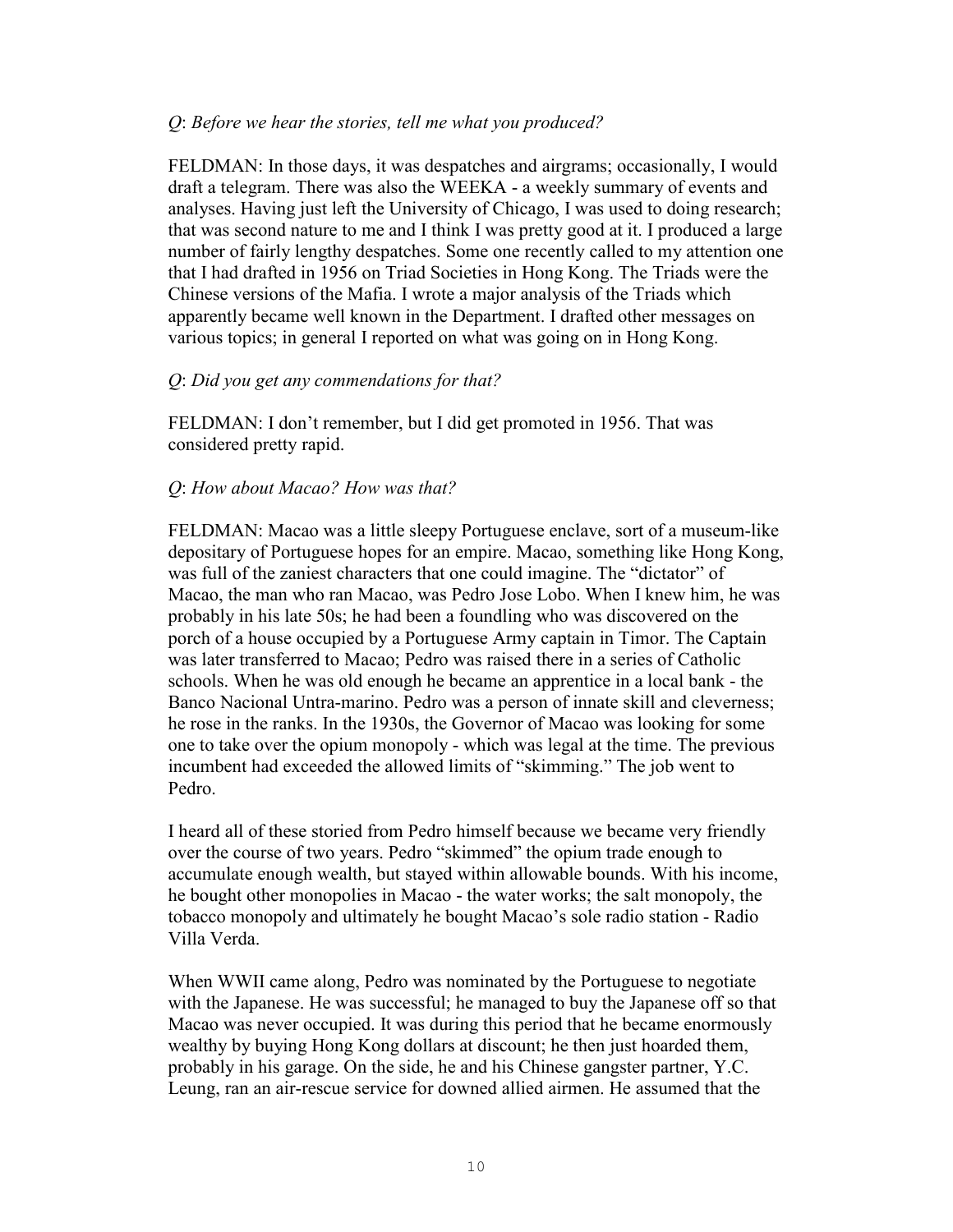allies would win in the end and would feel some kind of obligation to him. He was of course right in his bet. After the end of the war, Y.C. was duly decorated by the British - an MBE, I think. Both accumulated great wealth and lived happily ever after.

One of Pedro's most charming characteristics was that he composed music. He did this without being able to play any instrument. He had a musical "secretary;" when he was in the mood he would hum a tune and the secretary would transcribe it into notes. After it was orchestrated it would be played for the private entertainment of his guests and then later played on his radio station. He composed all sorts of music, including a five act opera based on the founding of Macao; it was called "Avanti Lusitania." Before I was transferred to Japan, as a sign of affection, Pedro presented me with his collected works on 78 rpm records; they must have weighed fifty pounds at least. Unfortunately, it was so heavy that we left the collection behind in our apartment in Repulse Bay when we left Hong Kong in 1957.

That station was used for other purposes as well. Pedro became a gold smuggler. He would buy gold at one price in China or the Philippines or Hong Kong, wherever it was cheap, and then flown by his private plane to India and sold there by his agents. It was what today might be called "arbitrage." That added to his wealth.

There was of course an official government in Macao run by the Portuguese, but Pedro was the power. He was the Minister of Economic Affairs working theoretically for Portuguese governor - whom I would see periodically. There was a senate - "the Leal Senado" (the loyal senate).

We didn't have much of an interest in Macao, except insofar as it was suspected to be a way station of the heroin trade route out of Southeast Asia. I don't think it was, but there were American officials who were very suspicions. Macao was involved in so many other things that it probably didn't have time for heroin.

It was a very corrupt place. One of my earliest experiences there - on my first trip there, I think - I was approached by a cop who offered to sell me his service revolver.

### *Q*: *Back to Hong Kong. What were the domestic policies there?*

FELDMAN: In those days, Hong Kong was a very tightly run ship. The governor was Sir Alexander Grantham, who was, until the last governor, probably the most famous Hong Kong governor, although even more famous at the time was Sir John Copperthwaite, the Financial Secretary. It was he who laid the foundation for Hong Kong's great prosperity. He was a disciple of Ludwig Von Mises and the Chicago school of economics - although Sir John would never have called it that. Both he and Chicago supported minimal government, minimal interference,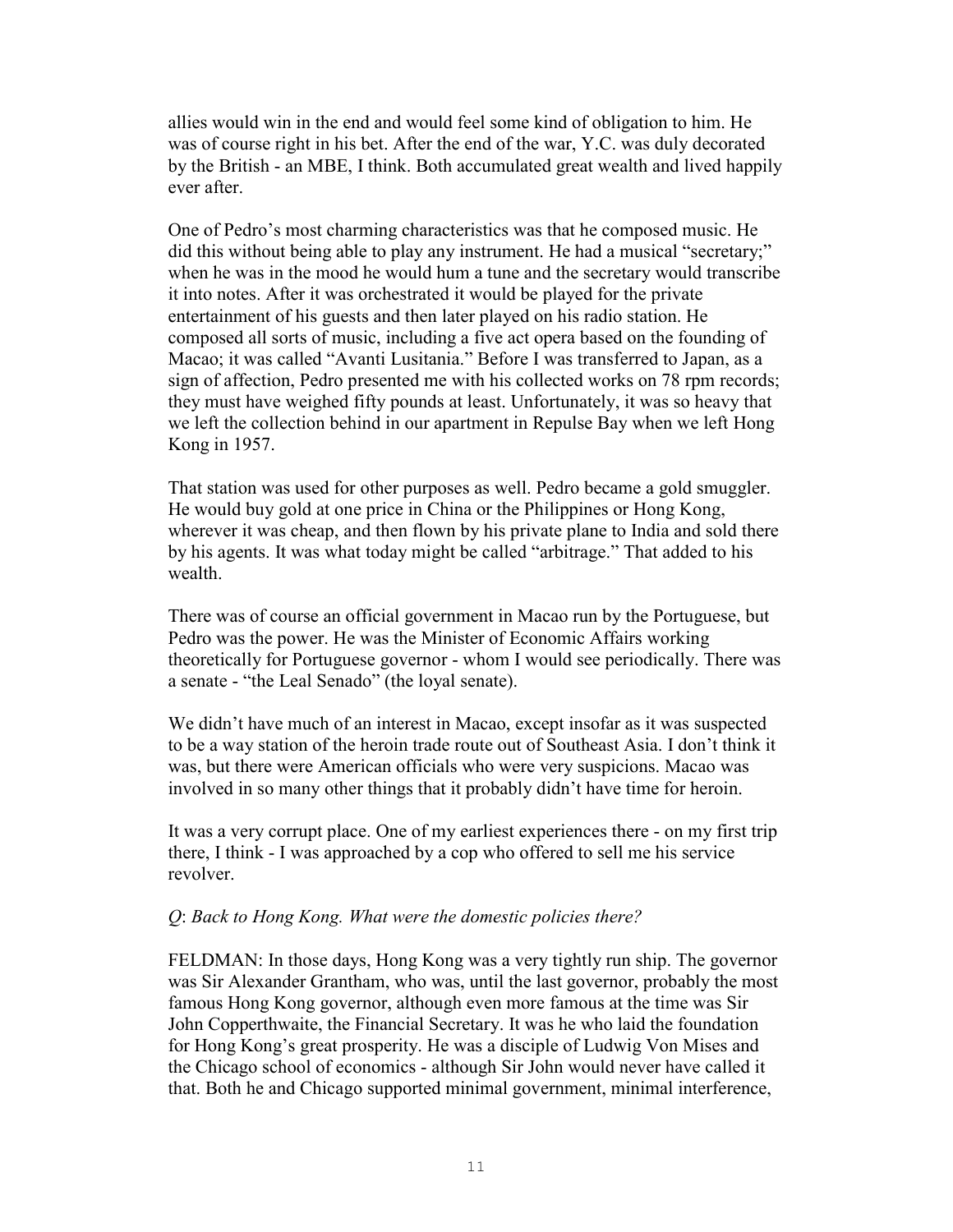minimal taxation*, laissez faire*. It worked very well.

Copperthwaite was once asked why he did not collect more detailed business statistics. He asked: "Why would I want them? I have no intention of using them." Up to today, Copperthwait's *laissez faire* philosophy ruled in Honk Kong to the point where it became clearly the freest colony in the world. Hong Kong's economic development is a marvel since the territory is essentially a rock across a narrow channel from Kowloon, a peninsula. The city couldn't feed itself; it couldn't even provide its own drinking water. When I first arrived in Hong Kong, we were allowed to open the tap for drinking water for a half-an-hour each day. By the time, I left, we were allowed to open the tap for an hour every third day because water was so scarce. It wasn't until the 1960s, when Hong Kong concluded a deal with mainland China to import water, that there was potable water every day.

But this shortage made very little dent in the fascination of the place. It was the most delightful place. Hong Kong was full of the wildest and most improbable characters who had come from China to get away from the Communists. So the city was filled with Chinese, Americans, British and White Russians. Among the Chinese the most prominent were the Shanghai manufacturers. The city was enormously lively; everybody had a story and they were all fascinating.

## *Q*: *Were there any signs at the time about the possible relationships between Hong Kong and the mainland?*

FELDMAN: No. In fact relationships were tense. The feeling was that the Chinese might invade at any time. In the 1950s, no one in Hong King was really sure how long the territory would survive as an independent entity. Some thought it might last until the 1960s; others were even more pessimistic than that. So there was a sense of contrived gaiety about life in Hong Kong.

### *Q*: *I assume that there were informal contacts with the mainland Chinese?*

FELDMAN: I don't know that in fact there were. The police were pretty strong; the British Army had a garrison there. So I don't think there was very much smuggling. In those days, the U.S. had an embargo against Chinese goods. So one of the CG's principal occupations was to verify the origin of goods being exported to the U.S. from Hong Kong. That function and the consular services were really the bread and butter of the CG. Honk Kong is a major port; we provided shipping and seamen services. In fact, for a brief period, I was the shipment and seamen officer; that was a sort of delight. I had two locals employees working for me - actually I worked for them. Between the two, they had more than 50 years of U.S. government service; I had maybe fourteen months. George Efrimou came from Qingdao; when we evacuated that town, he was not able to join the evacuees. Later, a U.S. Navy destroyer was sent to Qingdao to pick up Efrimou and his family - that is the way the old Foreign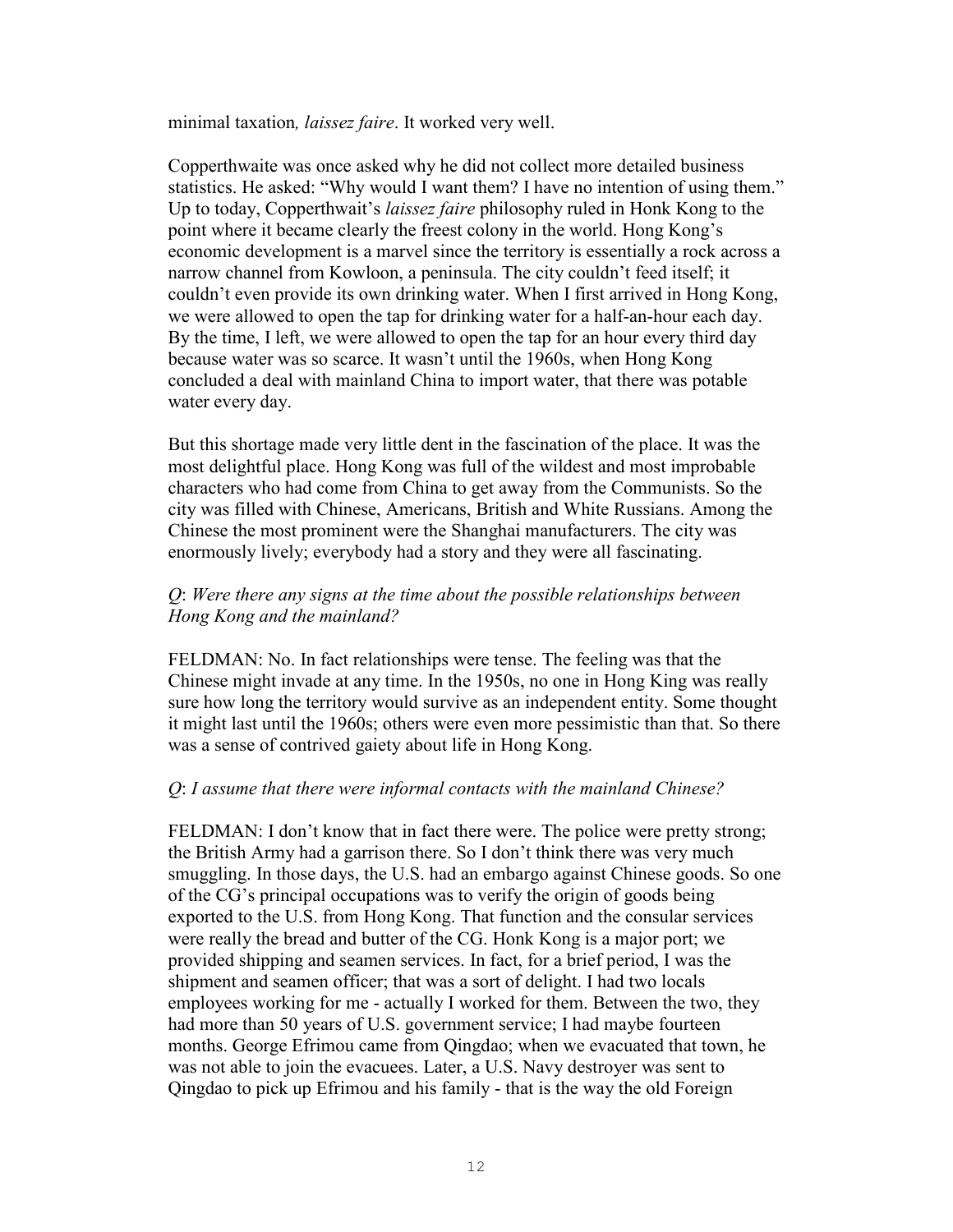Service used to work; it hasn't worked like that for a long time.

*Q*: *How big was the consul general at the time?* 

FELDMAN: I would guess 50 or 60 people. It was a pretty big post, although nothing compared to today when we have probably 300 or more employees there. I think it is still our largest CG in the world.

*Q: I know that it and Jerusalem have an independent status. Both are headed by officers with the rank of Chief of Mission.*

FELDMAN: Right. In my days, Drumright had the personal rank of ambassador.

*Q*: *Of course, in those days there was no U.S. ambassador in China. Theoretically, Hong Kong was a UK dependency, but I gather we didn't do much business through London.*

FELDMAN: We never communicated with London. It did get carbon copies of what we sent to the Department, but we never communicated through London the way messages from a normal CG go through an embassy on the way to Washington. We were quite independent.

*Q*: *How long were you in the political section?* 

FELDMAN: I was there from sometime in 1955 until I transferred in the summer of 1957 - almost two years. It was a great time; I enjoyed it enormously.

*Q*: *Thank goodness, you had that argument with the Consul General. How were your relationships with Drumright after you transferred to the political section?* 

FELDMAN: Actually, we got along very well. As I said, I became the notetaker for his meetings with Hong Kong's government. Drumright was very wealthy. He came from a town in Oklahoma named after one of his predecessors. The family owned oil wells. One day he asked me what clubs I belonged to. I must have looked at him blankly because he repeated the question. I told him that I didn't belong to any clubs. He said, "Well, join some!!" That I did; I joined the Foreign Correspondents club and the Yacht Club. In fact, I am still a member of the Royal Hong Kong Yacht Club because when I left in 1957, one could purchase a permanent lifetime membership which was valid while you were not in Hong Kong - a non-resident member. The price was 100 Hong Kong dollars. My membership reflects this; it reads "F07."

*Q*: I *assume that means you were the seventh non-residential member.* 

FELDMAN: Correct. So I had a very merry time in Hong Kong. In those days, Hong Kong had a population of about 1 million. The cream of society was about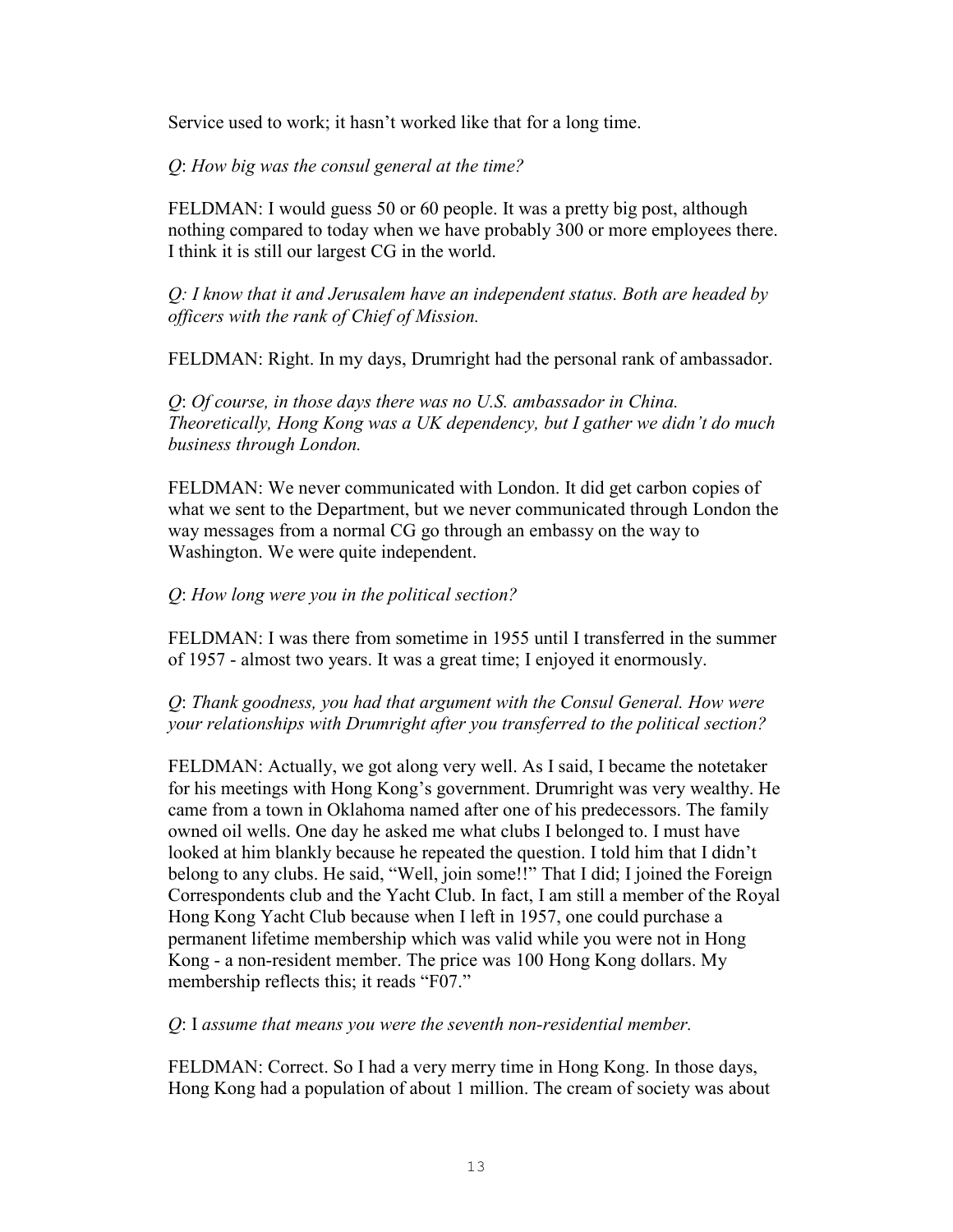10,000 people - Chinese and British and a few others. You could get to know them quite quickly. Having a grand official position, "American Vice Consul," gave one all kinds of entree - never mind that a vice consul was at the bottom of the totem pole. Nevertheless, I was an official representative of the U.S. Government and that was worth a lot. We made many friends, many of whom we still have. One of my closest friends in those days was a Chinese named Bobby Ho. He was the grandson of the first Chinese to be knighted - Sir Robert Ho Tung. His father was a general, who had attended Sandhurst. He had some bad experiences with British racism and renounced his British citizenship and became a Chinese Nationalist general - General Hosailai. He was the Quartermaster General of the Chinese Nationalist Army during WWII. After the war he represented the Republic of China on the UN Military Affairs Commission. He was one of the Chinese representatives at the Japanese surrender on the battleship "Missouri." His son became my very good friend.

Bobby went to Hamilton College in New York and the University of Pittsburgh. Later he joined the family newspaper in Hong Kong - "The Hong Kong Commercial Daily." He was also active in insurance and real estate and other ventures. He is now retired and lives in Vancouver. He left Hong Kong shortly after the British signed the agreement on the return of Hong Kong to China.

## *Q*: *What things led to your next assignment?*

FELDMAN: I knew some Chinese, although I must say that which I learned at the University of Chicago was classical Chinese, which is of little practical use today. I decided that I had enough Chinese for a while and thought that it would be very useful to study Japanese. So I applied for Japanese language training and the Department agreed with the stipulation that I first serve a tour in Japan - to see whether I really wanted to specialize in Japan.

So I was assigned as economic officer and vice consul in Yokohama. We sailed from Hong Kong - I think it was on the "President Wilson" - up to Yokohama on the way to the U.S. for our home leave. When we got to Yokohama, the Consul General - Lionel M. Summers - got on board because he too was returning to the U.S. for home leave. Naturally, I introduced myself as his new economic officer. During the course of the voyage, Summers asked whether my wife and I played "Scrabble." In fact, Carol and I were sort of "Scrabble" demons. So I said that indeed we did play the game. That began a series of "Scrabble" games between the Summers and the Feldmans.

We made the mistake of beating them very badly several nights in a row. That ended the "Scrabble" games. When I got to Washington, I was informed that my assignment had been changed. I was no longer going to Yokohama, but rather to Tokyo as a visa officer. I protested, but I was told that it was an "appropriate" assignment. There is a marvelous line in American literature from a short story by Ring Lardner called "Alibi Ike." It goes: "Shut up, he explained." That is what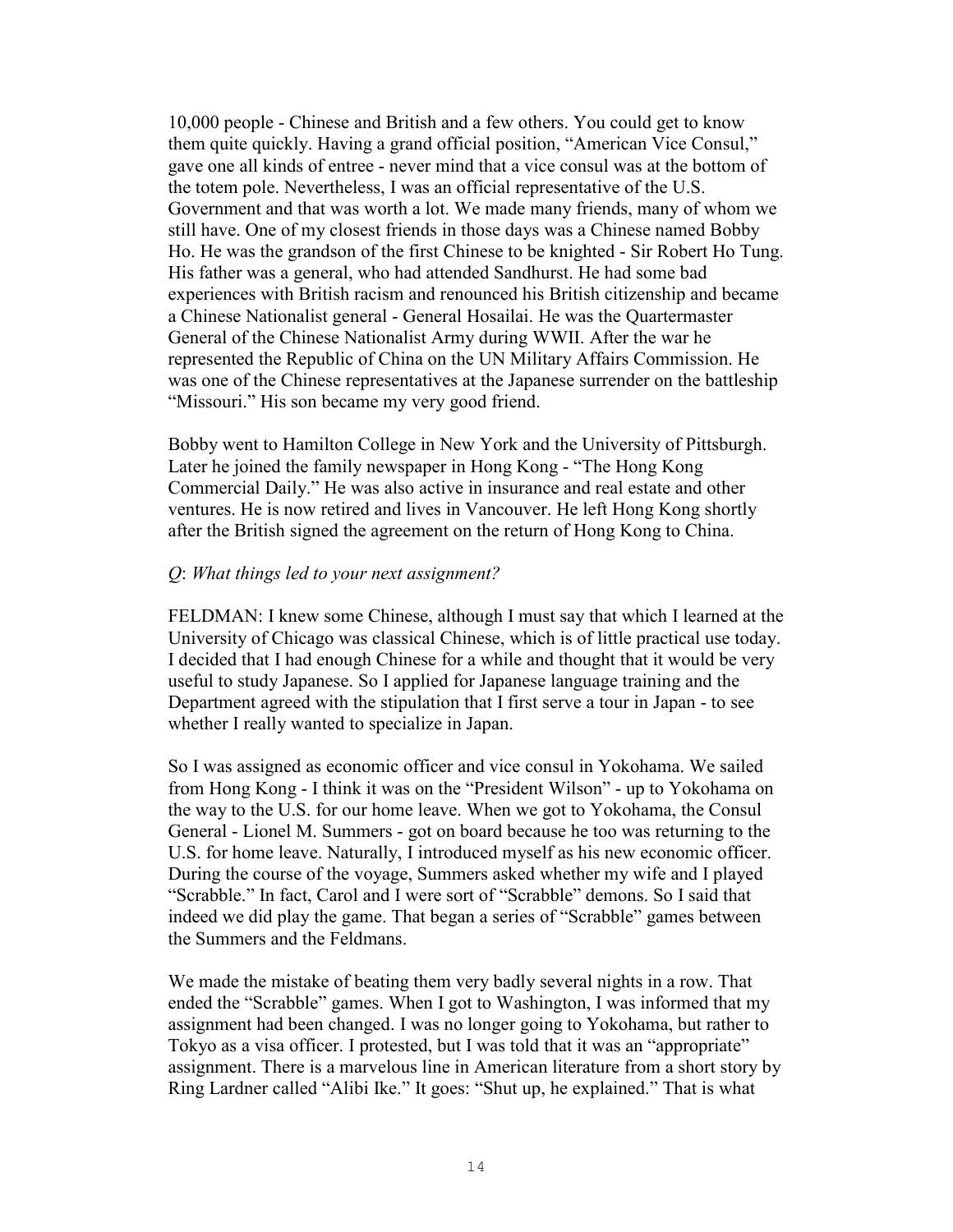Personnel said to me.

After home leave in Chicago, we sailed to Japan - I think it was the "President Hoover" - and reported for duty at our embassy in Tokyo as a vice consul and visa officer. I went to work for a Virginia Ellis, who was in charge of the visa section. We became rather friendly; in fact, one afternoon during a cocktail hour, Virginia remarked that if she had full powers, she would never issue a visa to a Chinese, or a Japanese, or a Jew or an Italian - and maybe a Greek as well. I pointed out that I was Jewish. Her response was: "Present company excepted." But these comments represented her attitude toward visa work.

One of the matters which took up much of my time in Tokyo was the preclearance of Japanese brides of GIs. In those days, if a member of the U.S. military wanted to marry a foreigner, he had to get military permission to marry. Before that permission was granted, the fiancee had to fill out an application which was sent to a visa officer to review whether there were any grounds for ineligibility. There often were because many of these hopeful brides were found in brothels by a GI. There was a prohibition - in law - at the time against issuing visas to women who had been prostitutes. Later on, a waiver of ineligibility was adopted, but in 1957 no such waiver existed and those women were ineligible.

There were an awful lot of women who were ineligible. After the waiver came into effect, we could deem the applicant to have participated in prostitution, but that fact could be waived, allowing the GI to marry the foreigner.

The most interesting visa case I had in my tour did not deal with a Japanese bride, but something that grew out of Chinese history. You may have heard of the "May 4<sup>th</sup> movement. In 1919, on that day, there were huge student demonstrations in Peking occasioned by the Minister - Tsao Rulin - responsible for mining. He had been accused of having received bribes from the Japanese who were interested in a "sweetheart" deal on some important coal mines in northern China - the Kailan mines. This set off a series of student demonstrations protesting the deal with the Japanese, the Vesailles Treaty, which confirmed foreign "concessions" in China, China's weakness, and foreign pressure. The "May Fourth Movement" remains a watershed in Chinese history. One day, a visa application was given to me; it was from a father of an American citizen - Tsao Rulin. Tsao had lived in Japan after he left China in the 1920s. During the war, he lived as a house guest of Shigeru Yoshida who was later to become a Prime Minister. Tsao had several children; one, a daughter, after the war married an American soldier, moved to the U.S. and became an American citizen. She later petitioned for her father to come to the U.S.

When the visa application came to me, I saw no reason to turn it down. He hadn't committed any crime under American law. He was one of the most notorious figures in contemporary Chinese history, but I didn't see any part of the law that might lead me to reject the application.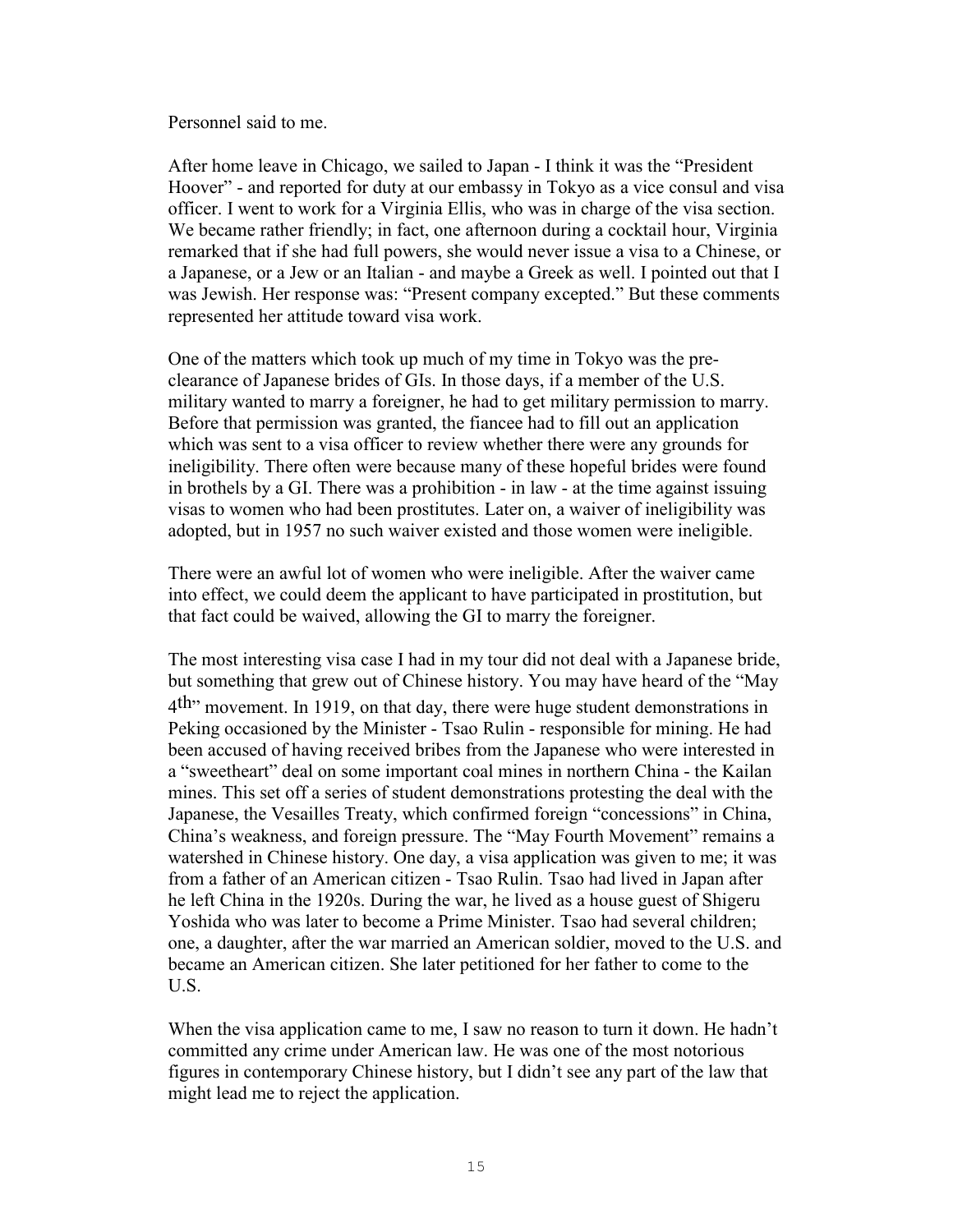I had had a similar case in Hong Kong - that is, one involving a famous historical figure. One of the visa cases I had there was from a Chinese citizen who was using the name De Vee Sing. I didn't recognize the name in the Shanghai dialect, but when I saw the Chinese characters, I knew that the applicant was Tu Yuehsheng, who had been the head of the "Green Gang "in Shanghai in the 1920s. That gang was notorious for prostitution, drugs, protection rackets, etc. In this case, I was delighted to refuse this application.

#### *Q*: *There were no repercussions?*

#### FELDMAN: No repercussions.

*Q*: *What were the arrangements when you arrived in Tokyo? Had there been any improvement from what you experienced when you arrived in Hong Kong?*

FELDMAN: By this time, I was an "old" hand in the Foreign Service. I had served one tour. I knew consular work. I didn't need a whole lot of schooling. I moved into the Nonomiya apartments. You arrived sometime after I did and we had adjacent offices. That was the beginning of a friendship that has lasted some 42 years. You and we lived in the same apartment buildings; our children grew up together. I think you were the first to describe those apartments as "shabby genteel."

## *Q*: *Did you see any improvement in the care and feeding of FS personnel from that which experienced in Hong Kong?*

FELDMAN: None that I remember. You must remember that when I joined the Foreign Service, I didn't have the foggiest notion of what it would be like and therefore had no expectations. I was just coming out of graduate school and I would be paid \$4,200 - that was an incredible sum of money - especially how far it went in Hong Kong.

I don't remember what my salary was while in Tokyo - probably \$1,000 more. I had been promoted to FSO-6 on the new pay scale. I was one of the FSO-6s who had to go back to FSO-7 and then I was promoted back to FSO-6.

*Q: When you first came into the FS, I think there was a budgetary freeze. No one was allowed to travel. So when I got to Tokyo in May 1955, I was very envious of your situation because you had been assigned overseas as a Junior Officer.* 

FELDMAN: You have to remember that I went overseas as part of the Refugee Relief Program. I don't know what would have happened if I had been treated as any other junior officer. In any case, I was very lucky.

*Q*: *What did you think of the Embassy?*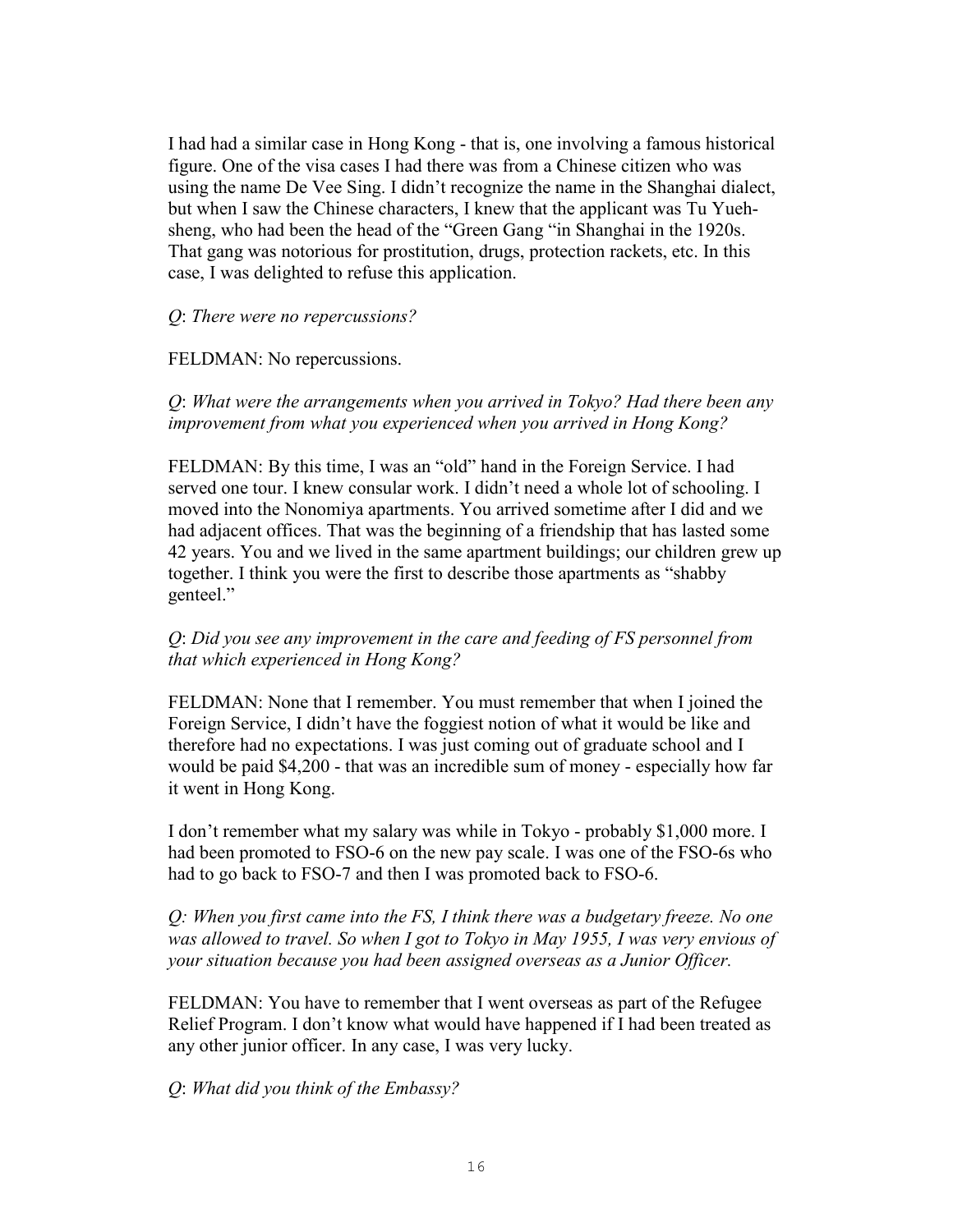FELDMAN: It was very, very different from the Hong Kong CG. I had thought that the Consulate General was very formal, but I found it nothing compared to the Tokyo Embassy. This was a real proper embassy. I guess when I got there, John Allison was our Ambassador, but he left shortly thereafter and was replaced by Douglas MacArthur II who was married to Laura Barkley MacArthur, the daughter of Alben Barkley, the former Vice President and Senate Majority Leader. They were a very formal couple.

I remember that very early in my tour, I was assigned to "door" duty at the Residence. I had to stand at the entrance to welcome the guests to the evening festivities. I had to say "Good evening, I am Mr. Feldman of the Embassy. May I escort you in?" You asked their names and then took them to the receiving line and introduced them to the first person there. On my first "door" duty, I was there together with another consular officer, Bill Boswell, who I think was the head of the Passport Section at the time. As I stood there, a very tall red-haired gentleman and his wife walked up to the door; I met them and said, "Good evening; I am Mr. Feldman of the Embassy. May I show in?" The gentleman said, "I know my way" and walked right by me. Boswell turned to me and asked whether I was a joker. I asked him whether that was not what I was supposed to do. Bill then pointed out to me that that was the DCM - Outerbridge Horsey and his wife. I had never met the DCM.

You asked what arrangements had been made for my arrival. Later I learned that according to Embassy procedures, all new officers were supposed to be shown around and introduced and allowed to call on the Ambassador and the DCM. Nothing like that happened to me. We were met at the airport, taken to the apartment and left then to our own devices.

#### *Q*: *You were then transferred to Nagoya.*

FELDMAN: Nagoya was established as a consulate when the U.S. Fifth Air Force had its headquarters there. That created a major consular workload. By the time I got there in 1958, the Fifth Air Force had departed and the base was Japan Air Force Self-Defense Force base. So the consular work had diminished considerably. Economic work was increasing because Nagoya was the home of Toyota, Brothers Sewing Machines and Noritake, China. But I was a consular officer; so I had a fair amount of spare time on my hands. I used it mostly to study Japanese and to tour around the approximate 13 prefectures in our consular district. I would hit the road with one of my Japanese local employees; we stayed in ryokans. I could go for a week at a time without speaking English. So my Japanese got very, very good even though I had not gone to Japanese language school.

My second son, Peter, was born in Nagoya, shortly after a typhoon. The other notable event was the arrival of an American aircraft carrier to help in providing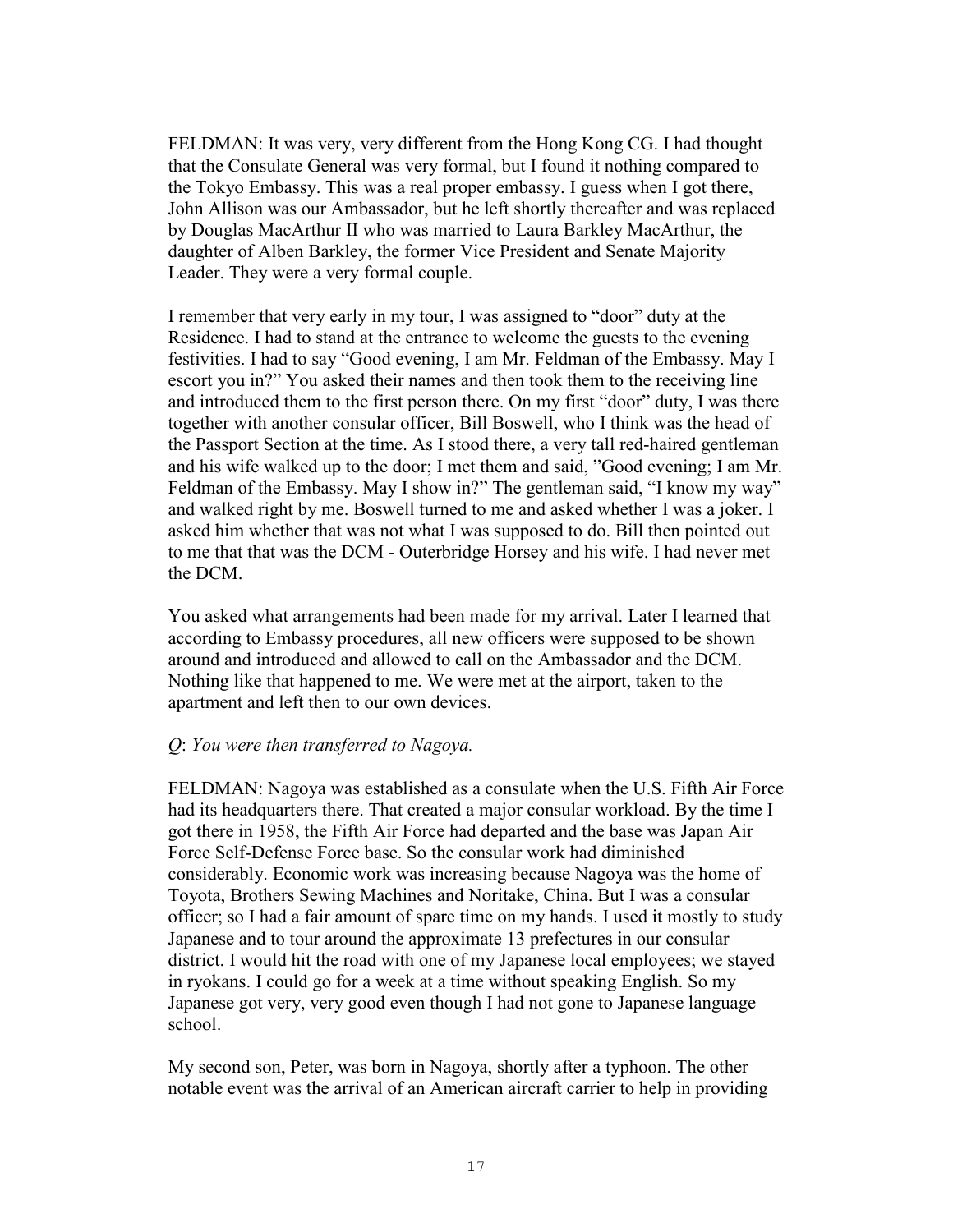humanitarian assistance after a very destructive typhoon and storm surge which flooded lower Nagoya. I was asked to go to the carrier to coordinate; I was picked up by plane from Nagoya airport and brought to the carrier where we made an arrested landing - my first and only experience with that kind of landing. I still remember vibrating like a rubber band for quite a while after that landing.

## *Q*: *I envy you for that. I would have loved to do that at least once.*

FELDMAN: My boss in Nagoya was Joe Donelan. That was his first overseas post. He had served in the Department in various administrative jobs. For promotional reasons, it was decided that he needed a field assignment; so he was sent as Principal Officer to Nagoya. A very delightful guy.

But nothing very much happened in Nagoya. In 1960, I was transferred back to the Department to serve on the Japan desk. I guess the principal thing that happened in Nagoya was the birth of my second son, Peter.

## *Q*: *Did you ever have language training? What are your views on the efficacies of such training?*

FELDMAN: Other than the hour-a-day course, I never had Japanese language training, but as I said I learned on the job. Later I had Chinese language training. I always thought that the Japanese language course material, which was prepared by Eleanor Jordan, was much superior to any of the Chinese material I used. Although Japanese is intrinsically a much more difficult language than Chinese because Japanese grammar is so complicated, nevertheless I think I learned Japanese more readily than Chinese despite the fact that I studied Chinese fulltime. Maybe that just showed that I had an affinity for Japanese, but I did learn it better. When I was tested upon my return to Washington for my Japanese language fluency, I was given a 3 on the speaking test. Up to that point, I was the only officer who had reached that level of proficiency without having studied the language formally. I was very proud of that.

## *Q*: *I recognize how well you did because I had the same experience in Kobe, but I never reached a 3 level.*

FELDMAN: I may have had more time to study than you did. What really helped me were the field trips that I would take when I would go off with a local employee to the various prefectures. Then we did not speak much English for a week at a time.

## *Q*: *Before we leave your Japan tour, what are your feelings about the differences between Japanese and Chinese people?*

FELDMAN: They are completely different. For example, although the Japanese language uses Chinese characters as one of their three writing systems, the fact is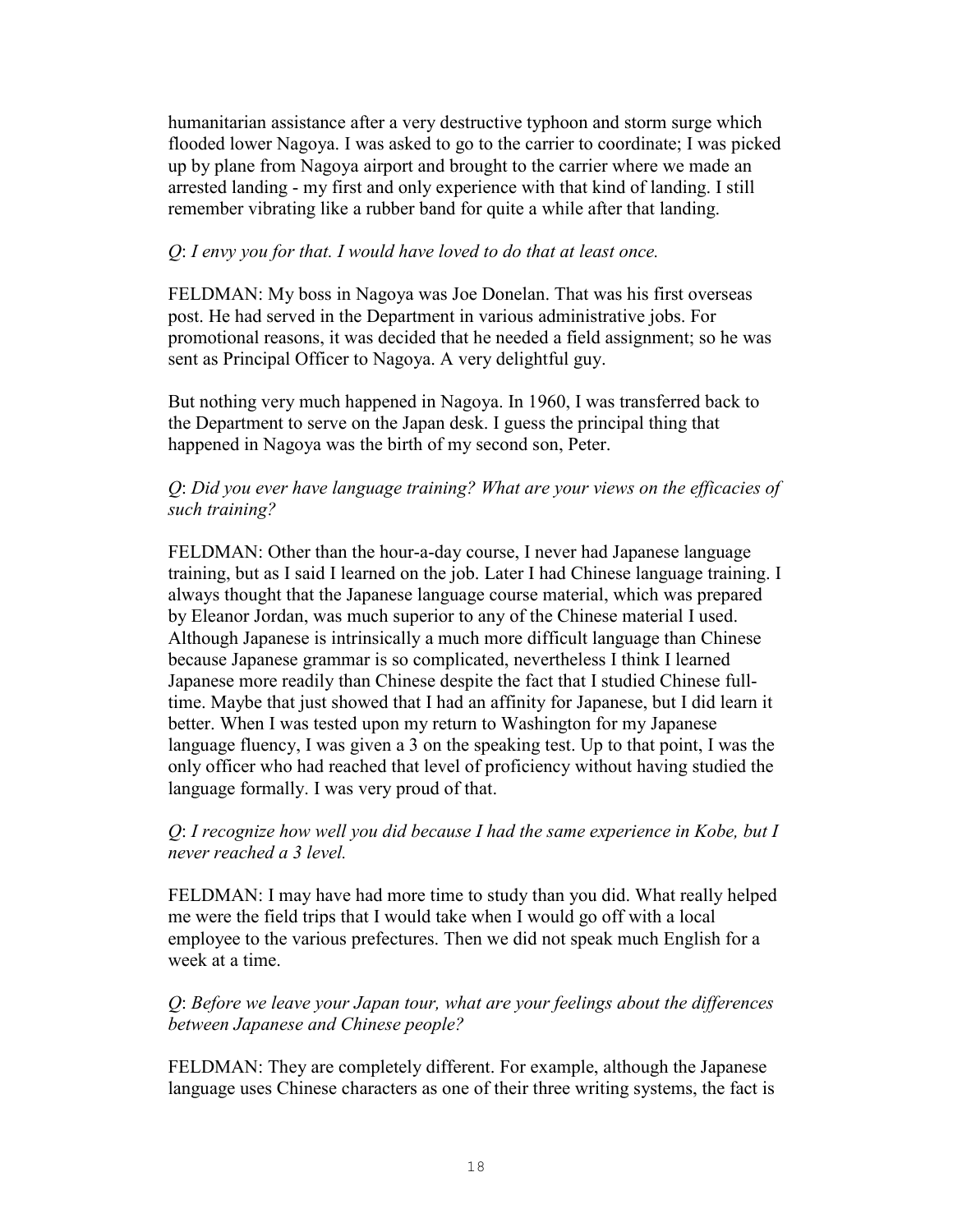that the languages are entirely different. Japanese is a polysyllabic agglutinative of language with a highly complex grammar - e.g. adjectives have tenses. Chinese is monosyllabic, not agglutinative, and had practically no grammar at all. As you might expect, people who grow up with these different languages think completely differently; their social systems are very different. There is no similarity between the two.

Japanese and Chinese may physically resemble each other, but so do Americans and Turks. But in both cases, the people are completely different. What motivates one will not motivate the other and vice versa. There is just no similarity between the Japanese and the Chinese.

## *Q*: *Might that lead you to believe that close relationships between the countries is not likely to ever happen?*

FELDMAN: I wouldn't necessarily reach that conclusion because just as I was able to learn enough about Japanese and Chinese culture to be able to act in either culture, establishing rapport with both and able to negotiate with both as I did later in my career, so a Chinese or Japanese can also. That is what diplomats do. I guess one of the things diplomats have to do is to take themselves outside the boundaries of their own culture and learn how to operate across cross-cultural divides. American diplomats do that; Russian diplomats do that and so do Chinese and Japanese diplomats.

I left Japan on the day - June 16 - that Prime Minister Kishi had to resign after the security treaty fiasco. You remember, the Japanese left-wing staged massive demonstrations against Kishi, against the U.S.-Japan Security Treaty, and the anticipated visit of President Eisenhower. So Kishi felt he had to resign. But I used to joke and tell people that when Kishi heard that I was leaving, he was heart broken and resigned.

### *Q*: *Now let's move to your Washington assignment.*

FELDMAN: I was assigned to Japanese desk, as the most junior officer. It was not a very large staff. My boss was Dick Sneider - a marvelous Foreign Service officer, an expert on Japan and Korea. His deputy was Kingdon Swayne whose Japanese was excellent; he had been the Consul in Sapporo. Roy Haverkamp was also on the staff and then there was me. It was a good crew; we did a lot of good, useful work. I arrived in 1960 just before the election and was there when Kennedy became President. Sneider had friends in the upper reaches of the group around Kennedy. He was a marvelous bureaucratic operator. We worked it out so that the then Japanese Prime Minister became the first foreign Prime Minister to make an official visit to Washington. That made the Japanese feel very good and elevated the prestige of the Japan desk.

I worked on the desk for two years, but I must confess that I don't remember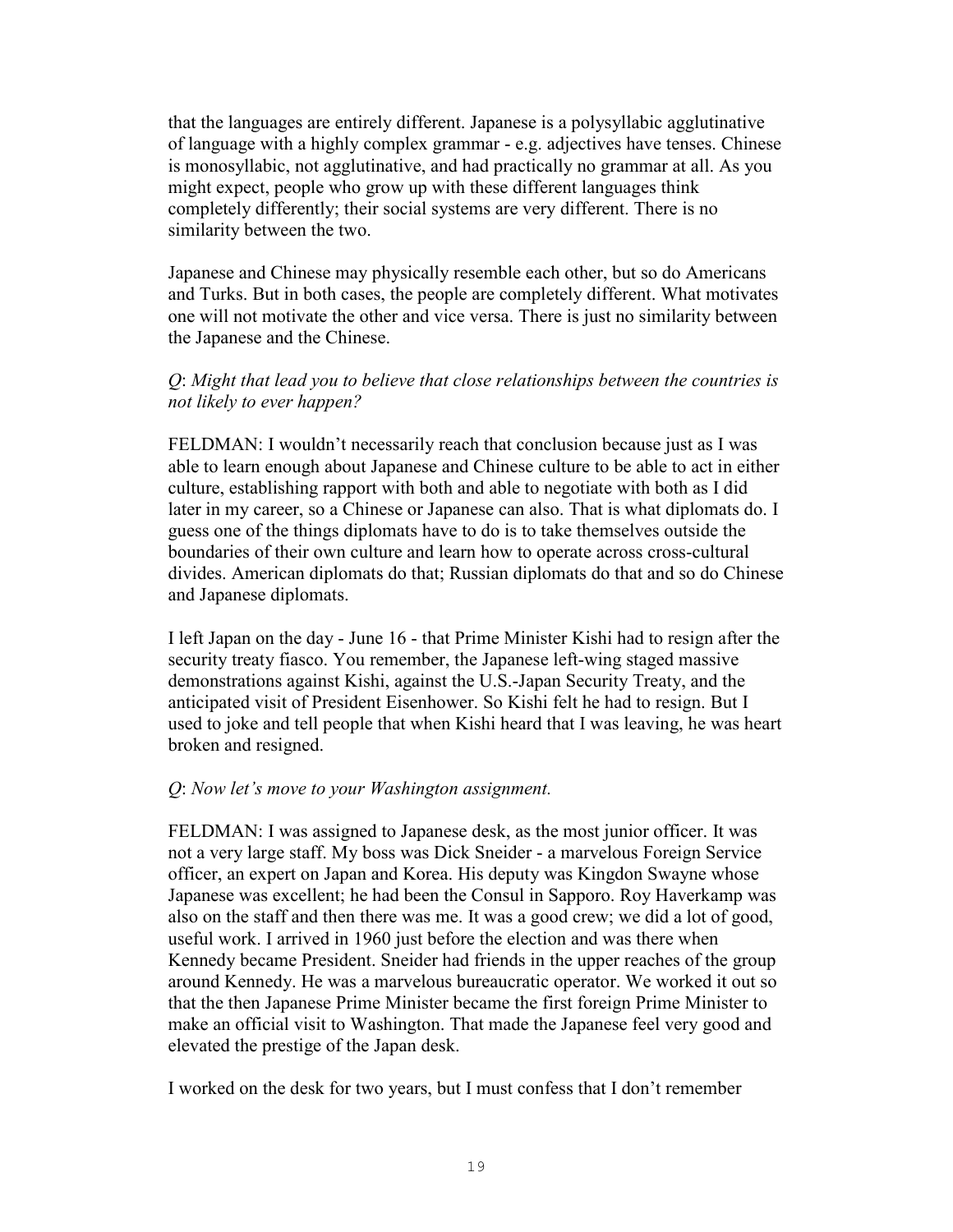much about it. Except I do remember that when the Japanese Prime Minister came, he insisted on calling on Joseph Kennedy, the President's father. He assumed that Joe Kennedy was the real power in the U.S. government. Dick Sneider was replaced after a while by Robert Fearey, with whom I did not get along very well. So I was delighted when I was selected to go to Chinese language school.

## *Q: Let's go back a second. What can you tell us about the Prime minister's visit?*

FELDMAN: One thing I remember about that was the discussion about the exchange of gifts and the toasts. For some reason, I was chosen to write President Kennedy's toasts and the welcoming speech. As I mentioned, I had a degree in classical Chinese so that I knew some of the "tag" phrases that were loved by both the Chinese and the Japanese. I worked these old proverbs into the text because I knew that the Japanese would recognize their origins and meaning. I had read Japanese texts extensively as well and that enabled me to stick in all sorts of quotations and references. That was fun; that was the first time I had ever heard the president of the United States pronounce my words. That was a special thrill.

## *Q: I gather that in this period, in the aftermath of the security treaty imbroglio, Japanese-American relationships were rather quiescent? What was your area of responsibility on the desk?*

FELDMAN: I frankly don't remember much; I was doing primarily political work. In the aftermath of the security treaty crisis, it was, as you suggest, a rather quiet time. We did not try to push the Japanese to do much of anything. The trade problems that erupted later, which still plague the relationship today, did not exist at the time. Our concerns were principally about security in East Asia and that is what we worked on. There was a growing push in Japan for the return of Okinawa which was the beginning of the reversion process.

## *Q: Let's talk a little about the Chinese language training.*

FELDMAN: It began with approximately nine months of training at the Foreign Service Institute which was then located in a revamped parking garage under Arlington Towers. Our teachers were Miss Oyang and Mr. Li Mi. After that period, I went to the FSI field language school in Taiwan for another 15 months. The school was in Taichung, a city in central Taiwan. It was then a pretty rural environment; I don't know what the population was then. I would guess a couple of hundred thousands which for Chinese cities makes it only a village.

We rented a house; houses were sort of passed on from student to student. It was on Gold Mountain Street which was surrounded by rice paddy fields. I still remember that every couple of weeks or so, the farmers would dump night soil on the paddy fields around the house. The odor was just awful. Taichung was in the part of Taiwan which has a year round hot climate. Nevertheless, we had to close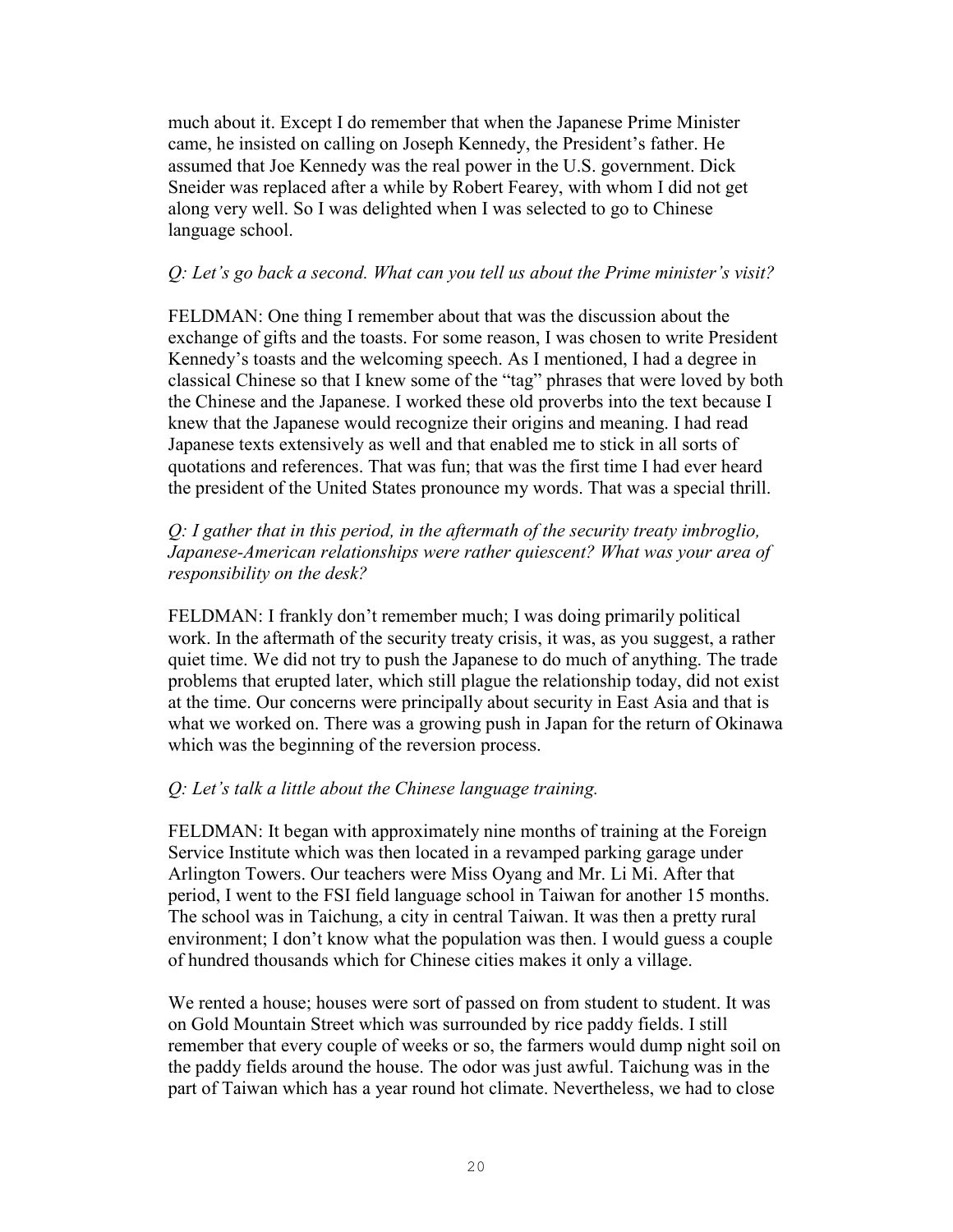all the windows and tried to breath as shallowly as we could. We had no air conditioning. The Department did not provide it.

## *Q: What was the school like? How many students?*

FELDMAN: I guess that we had ten or twelve students. Harry Britain, a USIA officer, was there. Don Ferguson, an FSO, was there. Harry Thayer who later became the director of the office of Chinese affairs and after that, ambassador to Singapore and later director of the American Institute in Taiwan, was a student. Roger Sullivan, who became a deputy assistant secretary in EA/P and later was an NSC staff member, was there. Peter Colm, Bill Durker - who quit early on and last I heard was a professor of Southeast Asian history at Penn State.

It was a good group of people. We had some good teachers, several of whom were Manchu from Peking - now Beijing. They spoke a kind of Beijing slang and that is what they taught us. They also taught more formal Mandarin, but we learned a lot of Beijing slang because that was what these teachers spoke. I can still amuse Chinese by inserting some Beijing slang - circa 1945-1950 - into a conversation; that always get a laugh.

## *Q: In Hong Kong, we used Cantonese. I remember you saying that we really didn't do anything in Cantonese. Was Mandarin that different?*

FELDMAN: Mandarin is a totally different language. Mandarin is as different from Cantonese as for example, German is from Swedish. In fact, it is probably more dissimilar than that. We speak in terms of Chinese dialects; in fact there are four major Chinese languages - not dialects, but distinct languages. Each of these four languages has its own dialects. The Chinese language that I learned was Mandarin, which is probably spoken by more Chinese than any of the other languages. The other three languages are the Shanghai language - sometimes called "Wu," Cantonese which in Chinese is called "Yush," Min, which comes in two major languages - "Minan" spoken in the south and "Minpei" spoken in the north. There are several million people who speak those languages; the language spoken in Taiwan is actually "Minan." So there all these different languages - all distinct and very, very different from each other.

## *Q: But if you speak Mandarin, can you get along everywhere in China?*

FELDMAN: Not necessarily. You can get by in most of China, but there are places where you would not be understood. These languages are not mutually intelligible. You have to learn them as separate languages the way a Frenchman learns Portuguese. Very often, when Chinese from different provinces speak, they will draw Chinese characters on their hands to aid intelligibility.

## *Q: But if you would learn only one Chinese language, it would be Mandarin?*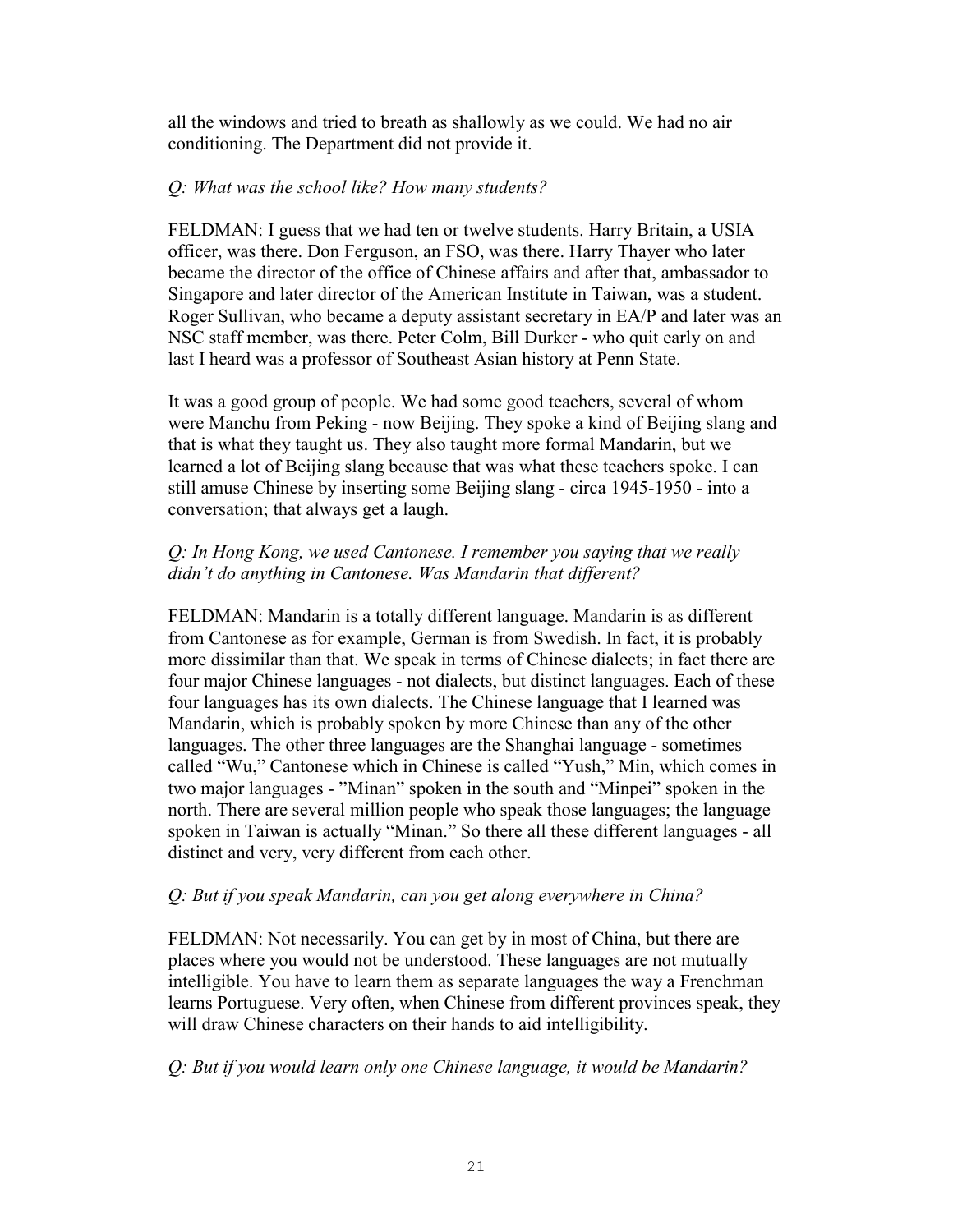FELDMAN: Yes because that is the official language of China. But if you wanted to live in Hing Kong, for example, you certainly want to learn Cantonese because a lot of the natives don't speak Mandarin. - all they speak is Cantonese. In fact, some will speak Cantonese and English and not Mandarin. There are very few who can speak both Cantonese and Mandarin and practically none who speak only Mandarin unless they are very recent refugees from China. Similarly, if you visited Singapore, you would have to know Hokkien, which is a variation of "Min"

## *Q; How did "Min" get from Fujien to Singapore?*

FELDMAN: Fujien is on the coast and people emigrated from there to other South Asia countries.

## *Q: What was your evaluation of the program after you finished learning the Chinese language?*

FELDMAN: Chinese ought to be an easy language to learn. But as I said before, the teaching material was not terribly good. I was not impressed by that material as I had been by the Japanese teaching material. The Chinese texts were unnecessarily complicated.

There was another difference. I had never really learned to read Japanese, but had to spend a lot of time learning how to read Chinese. Chinese is easy to speak, but very difficult to read because it is ideographic. All one can do is to memorize characters, which have multiple meanings. They work in sets because in Mandarin there are only 600 sounds you can make. So you have to have combination of characters - each character is only one syllable. But because there are so many words which sound the same - so many homonyms in Mandarin - it becomes very difficult to work with it. You spend a lot of time memorizing; we had to memorize something like 20 characters each day. So at the end of the two years, you are able to read not only all of the newspapers, but also diplomatic notes. In fact, I could even write a diplomatic note. I could do simultaneous translations, because we had a special course for that.

But these are skills that evaporate very, very quickly if you don't keep them up. For about three months after graduation from the school, I could do simultaneous translations, but not after that. I could only do consecutive translations after that. As I said, I could translate diplomatic notes; in fact, I did that on my next assignment which was with the embassy in Taipei. But once you stop doing that, you also forget because Chinese diplomatic notes are written in even more stilted form than those written in English.

### *Q: So you were then assigned to Taipei. Was the move easy?*

FELDMAN: The move was easy. It was essentially pack up and move from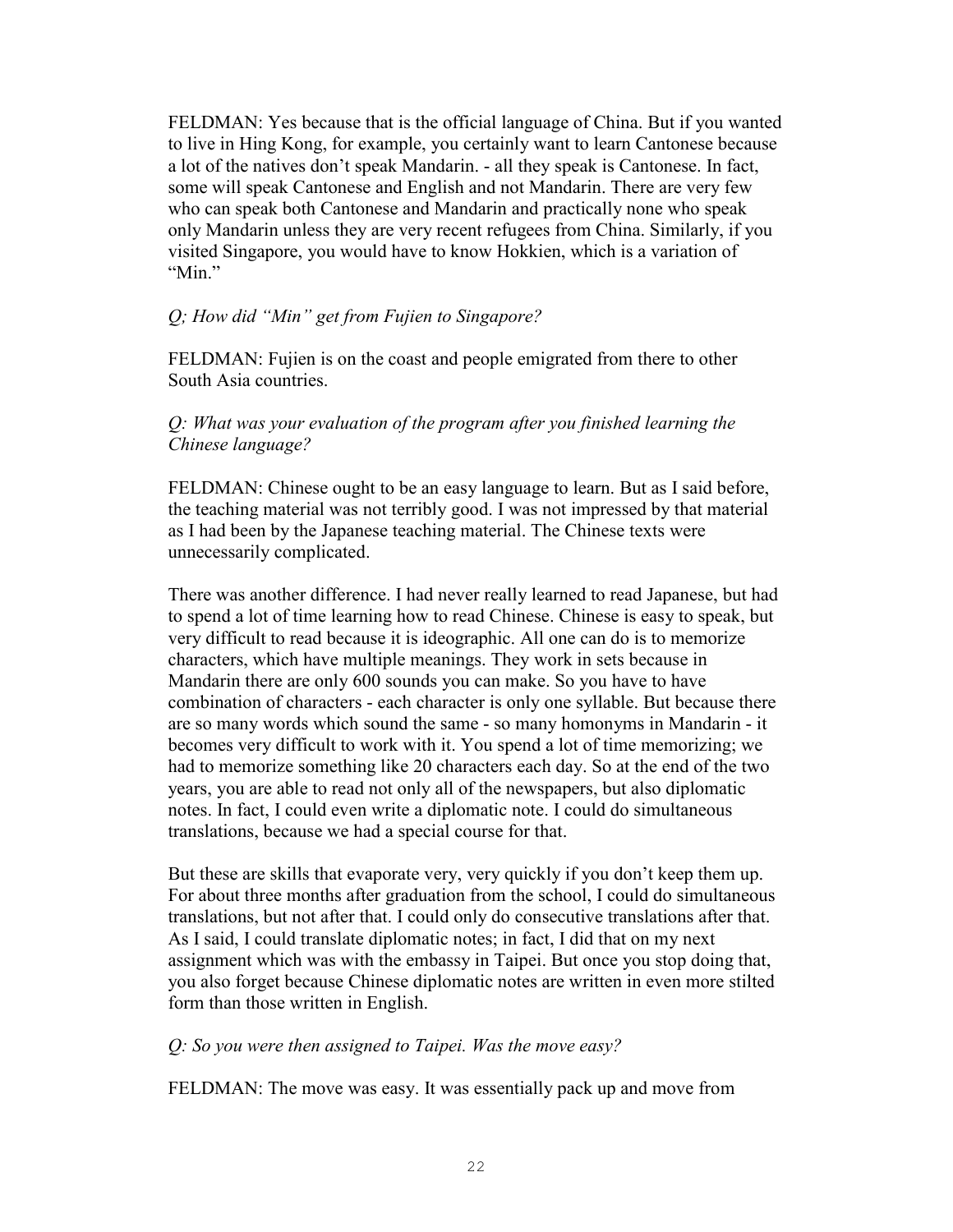Taichung to Taipei - a distance of approximately 100 miles. The family - my wife Carol and our two children - moved up to Taipei. We had a very lovely house with a red moon gate in an alley off Renai Lu - "renai" means "loving humanity." It was a very pretty house.

I was assigned as the political-military officer in the embassy, at a time when a "Status of Forces" (SOFA) agreement was being negotiated. That was an interesting assignment, which I enjoyed. My boss was Robert Lindquist - the head of the political section. He wasn't particularly attractive, either as a person or as an officer. I was negotiating with Frederick F. Chien-Chien Fu - who was then the junior officer in the North American affairs bureau in the Foreign Ministry. He later became foreign minister; he also served in Washington as the director of Taiwan's unofficial office and later became chairman of the Commission of the Economic Planning and Development; he also served as Speaker of the National Assembly. He is now the president of the Control Yuan, which in Taiwan is a combination of our General Accounting Office and a government wide Inspector General.

Fred and I did the basic work negotiating this "Status of Forces" agreement. Our respective bosses - Lindquist and Tsai Wei-ping - took credit for it. But still it was a very interesting assignment.

## *Q: What was the involvement of the respective military?*

FELDMAN: I chaired a U.S. drafting committee which included the legal officer of the Military Advisory Assistance Group (MAAG) in Taiwan as well as the legal officer of the Taiwan Defense Command. In those days we had a very elaborate military structure in Taiwan. The MAAG was involved in providing military assistance and training. Then there was the Taiwan Defense Command because under the Mutual Defense Treaty that we had with the Republic of China we basically assumed responsibility for defending Taiwan from the People's Republic of China (PRC). We had several military bases on the island; we had an air base in Tainan; we had a major air base outside of Taichung. We had the 13th Air Force located on Taiwan. We had naval bases in Kaohsiung, in Tsoying and in Chilung. We patrolled the Taiwan Straits with ships from the Seventh Fleet. They would come in and out of Taiwan ports. U.S. aircraft would patrol the Straits. There were a lot of joint planning and many joint exercises.

In terms of drafting the agreement, naturally the military had a very large input.

*Q: Had there not been any "Status of Forces" agreement before that?* 

## FELDMAN: No.

*Q: How long had the U.S. military been on the island?*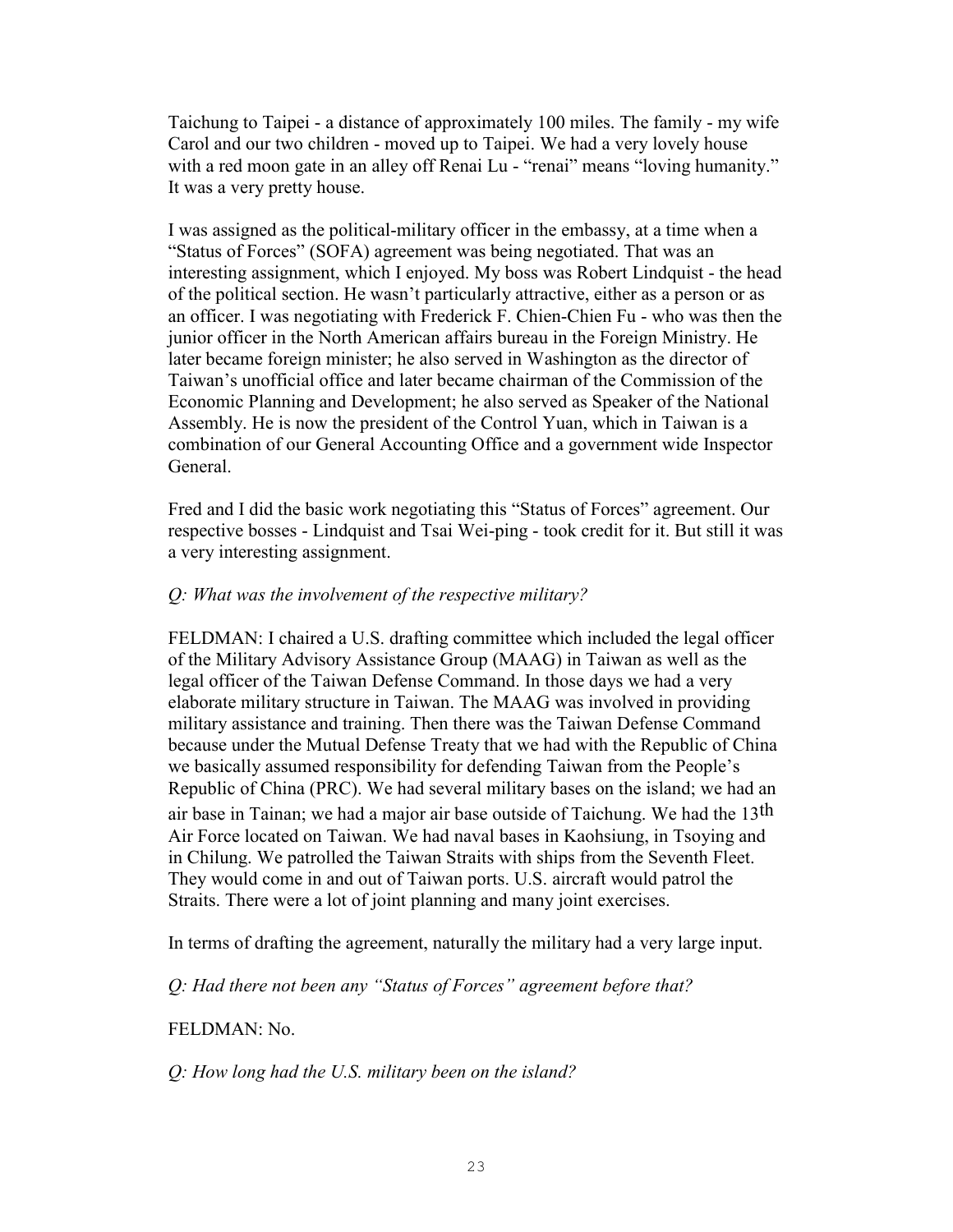FELDMAN: The U.S. military came in right after the Korean War. So there had been about 10 years without agreement. Basically, what had happened was that in January, 1950, President Truman had said that we would not get involved with Taiwan and that we were out of the Chinese civil war and would stay out. But then on June 25, 1950, North Korea invaded South Korea. One of the first things that happened after that was that Truman interposed the Seventh Fleet between Taiwan and the mainland because it appeared at the time that the North Korean invasion might herald a total attempt by the communist world to take aggressive action in the Far East, including an invasion of Taiwan. General MacArthur had argued very strongly that the PRC must not be allowed to control Taiwan. So the Seventh Fleet was ordered into the Straits. By the end of 1950 and the beginning of 1951, we began the negotiations for a Mutual Defense Treaty (MDT) with Taiwan. The senior U.S. negotiator was John Foster Dulles who became secretary of state in the Eisenhower administration. I believe that the MDT was actually signed in 1953.

## *Q: How come it took so long to think about a SOFA?*

FELDMAN: The ROC was pleased to have us on the island under any guise that it wasn't until much later that it began to think about such matters of whether its courts shouldn't have jurisdiction over crimes committed by GIs etc. At the beginning, the ROC was so overjoyed to have an American military presence on the island - so happy to have American troops to protect them from the PRC - that it didn't raise any of the issues for many, many years.

### *Q: When did your assignment to the embassy start?*

FELDMAN: It started in 1963. The negotiations had already been underway for a few months by the time I got to the embassy. So I was very close to the beginning of the process. I did not get to complete the negotiations because I was transferred to Hong Kong in 1965. By that time, we had just about finished the draft treaty.

## *Q: Were the problems created by our military presence make the negotiations difficult?*

FELDMAN: You must understand the Chinese view of themselves. As far as the negotiations were concerned, there was an awful lot of nationalist fervor on the ROC side. They still regarded themselves as the sole legitimate government of all of China. They were very careful to assert themselves in every possible way. So the negotiations were not the easiest, but they were not that difficult because we always had the trump card of withdrawal from the island if the ROC made things too difficult - which if course was the last thing they wanted. So on any issues that were crucial to us, we got our way.

#### *Q: How about the internal politics on Taiwan at the time?*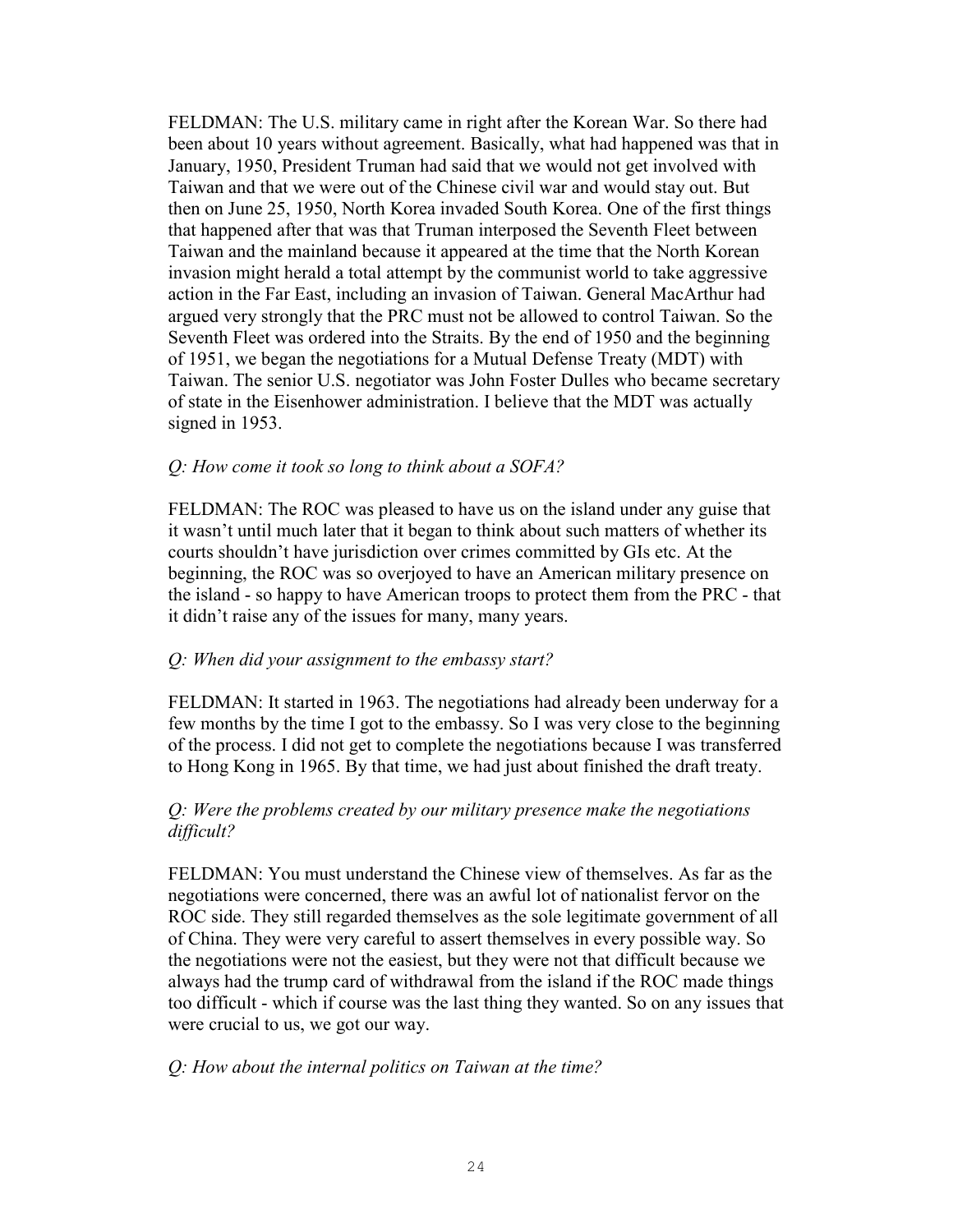FELDMAN: Taiwan at the time had pretty much a one party dictatorship - quite stern at that. The Kuomintang (KMT) - the Nationalists party - was the only legal party other than a few tame offshoots. The island was under martial law. The Taiwan Garrison Command, which was responsible for the enforcement of the martial law, could essentially do what it wanted. Although there was a sign at the airport which said "Welcome to Taiwan: the home of free China," Taiwan could not be considered "free." It was a one party dictatorship. It had been called a "soft" authoritarianism; it actually became that some years later. Under Chiang Kai-shek, who was in charge at the time, it was a fairly hard authoritarian regime; it was not "bloody" minded - it didn't kill opponents - at least not very often. There were a lot of political prisoners kept on a place called "Green Island." There were few executions and those were people whom the regime had reason to believe that they were PRC spies.

### *Q: What about the indigenous Taiwanese? Were they even in sight?*

FELDMAN: Of course there were in sight. They were 85% of the population. Although my official dealings were with the government, of course, and particularly with the North American Bureau of the Foreign Ministry, I and most of my colleagues in the embassy felt considerable sympathy for the ordinary Taiwanese.

Essentially, the "mainlanders" (that is the people who had come from the mainland with Chiang Kai-shek after they lost the civil war) - the 15% of Taiwan's population - ran the Taiwan government. They staffed nearly all of the positions. All the senior military positions in the military were occupied by "mainlanders." Only the draftees were Taiwanese. indigenous.

The Taiwanese ran the economy. Taiwan was just beginning to change from a wholly agrarian society into one built on light industry. What had happened was that the Nationalist had pushed through land reform. This was billed as one of their greatest democratic innovations. It was that, but a major reason for land reform was to break the power of the wealthy Taiwanese land owners. That is what happened, but unlike the mainland, where the land owners were executed, the Nationalist bought off the Taiwan land owners. They gave them government bonds and shares of government-owned corporations. So, in fact, the Nationalists transformed the Taiwanese land-owning gentry into a Taiwanese entrepreneurial class. These were the people that were the pioneers in the industrialization of Taiwan. Initially, they focused in textile production and other exportable items using the resources they had received from the government.

That is the origin of Taiwan's transformation from an agrarian society to a light industrial production nation. By the time I left in 1965 - the same year during which we ceased economic assistance to the ROC (it was "graduated) - this transformation was well established, after only four or five years. Another thing happening was the return of students from American universities and graduate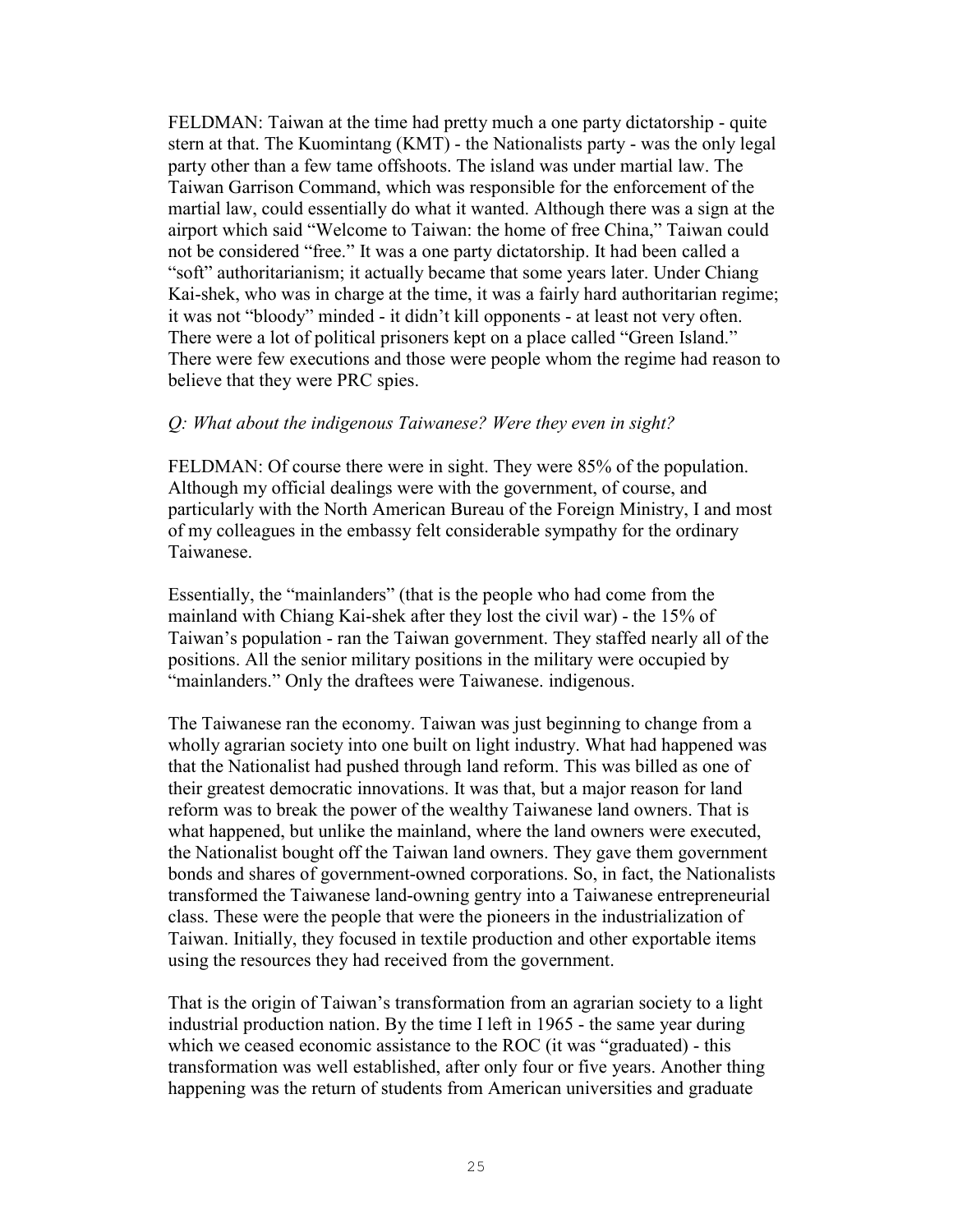schools. They transferred both government and economy.

## *Q: Is that because most of the "mainlanders" were of bureaucratic inclination not entrepreneurs - or was there some other reasons?*

FELDMAN: Most of them were government officials and military officers. The "mainland" entrepreneurial class had come to Hong Kong, not Taiwan. They developed Hong Kong as light industry exporting base. Within the cadre of the government bureaucrats that fled to Taiwan were people who did become involved in economic issues because the Nationalist government, when in power on the mainland, had operated banks and some industries. They transferred those skills to Taiwan and replicated what they had done on the mainland. The government established banks on the island; it founded the China Steel corporation, China Petroleum, Taiwan Sugar and something called Taiwan Tobacco and Alcohol Monopoly corporation which made beer and cigarettes. So some of the bureaucrats also became economic powerhouses.

## *Q: Was there a conflict between government owned industry and privately held industry?*

FELDMAN: Not much. The government part of the economic sector is just beginning to fade out starting a couple of years ago as the government began to privatize the major government corporations. There are still many that are still government controlled. Many will continue to be quasi-government controlled. For example, in the telecommunications industry, the government will continue to control a 30-40% interest in China Telecom.

## *Q: Did the land owning class have an affinity for business?*

FELDMAN: What happened was that it sent its children off to be educated in the U.S., as did the "mainland" government bureaucrats. Pretty soon, these students returned from Wharton, Harvard, MIT etc with MBAs or other degrees. That started the second transformation of Taiwan's industry from a mainly importsubstitution one to an export driven powerhouse. I am now talking about the late 1960s and early 1970s.

## *Q: On the political side, did you in the early 1960s, observe a Taiwan independence movement?*

FELDMAN: The Taiwan independence movement existed primarily outside of Taiwan because anyone on the island suspected of being associated with it was subject to arrest and imprisonment on Green Island as a political dissident. There was a Taiwan independence movement ("TIM") and something called "World United Formosans for Independence ("Wufi"). "Wufi" was mostly a U.S. based organization and TIM existed mostly in Japan.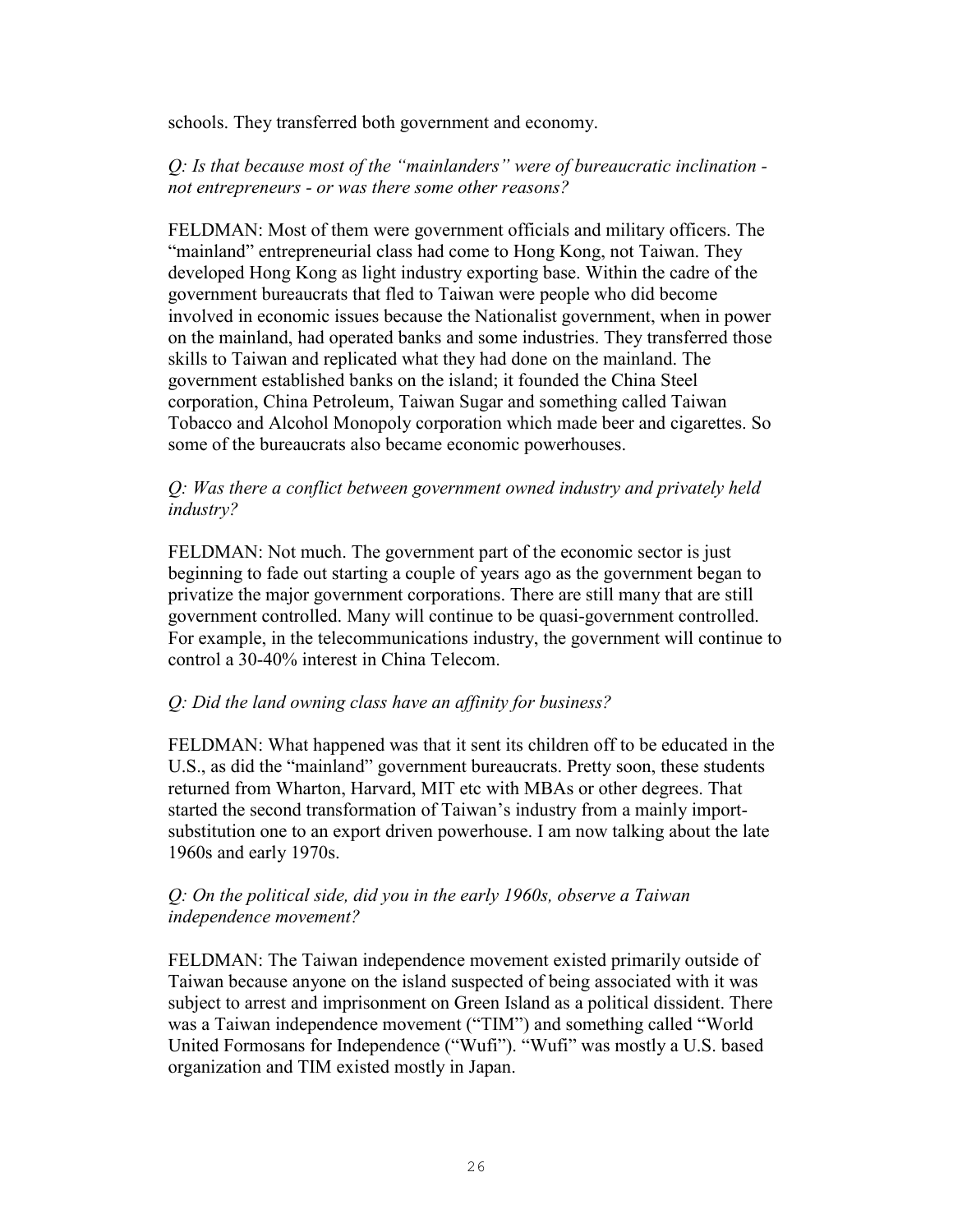### *Q: There was no pretense of democracy?*

FELDMAN: There was a pretense of democracy. There were local elections village and county - but there always was a question of who could enter the race. Essentially, only KMT members and independents approved by the KMT, could get on the ballot. The elections tended to be pretty much rigged.

The parliament is called the "Legislative Yuan." Most of seats in that body were held by those who had been elected on the mainland in 1947. As I said, the government in Taiwan still considered itself to be the government of all China; so I would be invited to have tea with the "Senator from Chingdao" or another town or province on the mainland. This was 1964. But Chinese live a long time. What would happen is that if the representative from Chingdao died, the person who had been the runner-up, if still living and on Taiwan, would take that seat. That is the way things were done until much, much later in the 1980s.

## *Q: Who was the ambassador?*

FELDMAN: Our ambassador when I was at the language school was Everett Drumright, who had been my CG [consul general] in Hong Kong. By the time I joined the embassy, the ambassador was a former admiral, Jerauld Wright. In between, Alan Kirk had served as ambassador; he was also a former admiral and had been appointed by President Kennedy - and FSO Roger Kirk's father. Kirk ran afoul of Chiang Kai Shek who refused to receive him; so in the end the U.S. government had no choice but to remove Kirk and replace him with Wright.

### *Q: How large was the embassy?*

FELDMAN: I really don't know. The political section had about five people; the economic section about the same. The consular section was somewhat larger - six or seven. There was a fairly large CIA station, headed by Ray Cline. Then there was the MAAG, and AID mission until it was phased out.

Ray Cline had the closest relationship with the ROC government. He had a particularly close relationship with Chiang Ching-kuo, the "Gimo's" son and heir, who became president in 1975. Jerauld Wright never seemed to do very much or be around very much. Essentially he would go to the officers' club and drink with his old Navy buddies. He was not much of a presence in the embassy. Ralph Clough, the DCM, pretty well ran things. Ralph now teaches at SAIS.

## *Q: Besides the Status of Forces agreement, were there any other major issues between the two governments? They undoubtedly encouraged us to keep our hard line on the PRC.*

FELDMAN: They did. They also periodically would stage a commando raid on the China coast. Usually, their commandos would be entirely wiped out, but the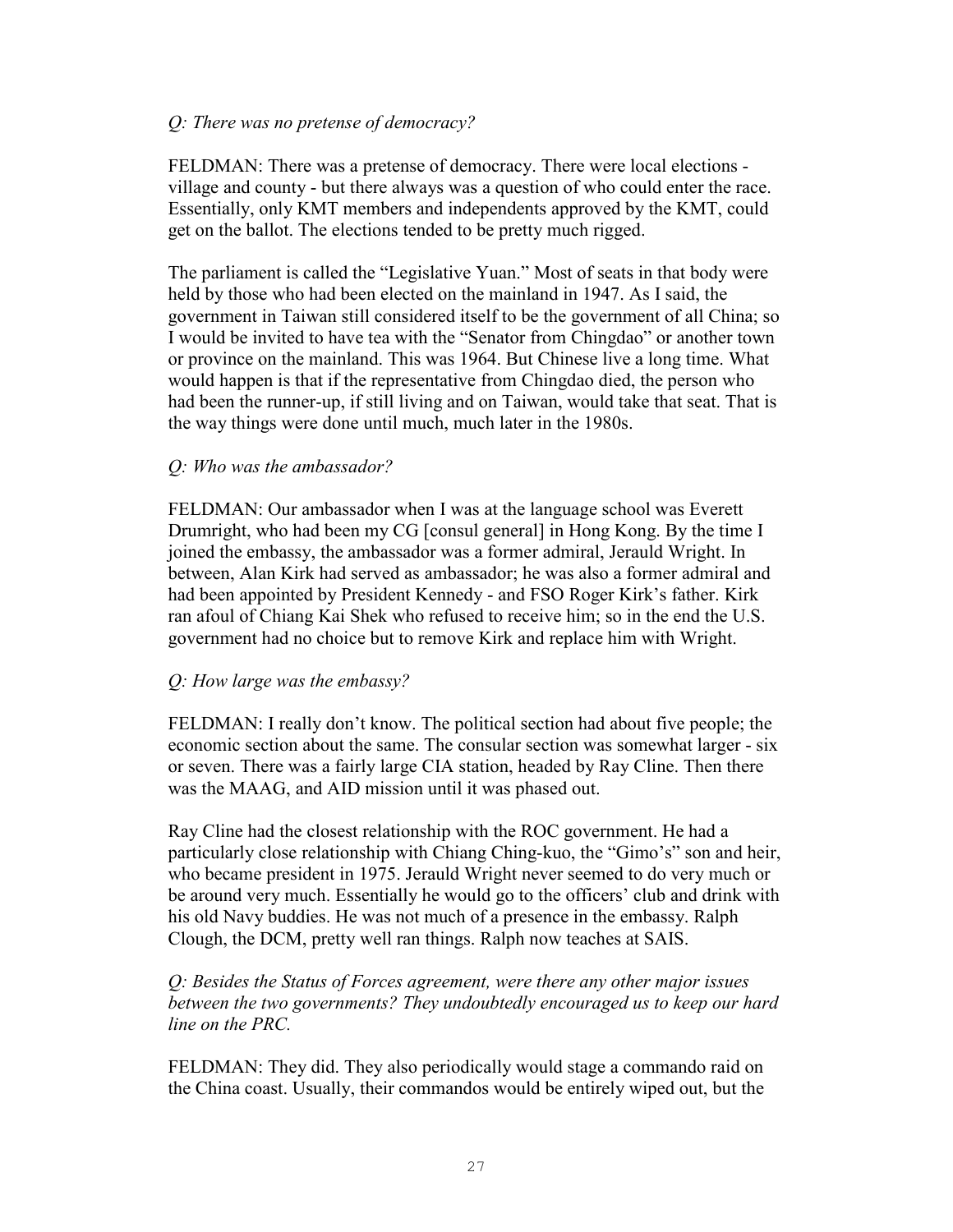ROC always claimed major success. They had troops on off-shore islands - Matsu and Quemoy - and a number of smaller islands. We kept trying during my tour to convince the ROC to withdraw from these islands. They did from the smaller islands and they reduced the number of the troops on the two main ones. But in fact, there are garrisons on Matsu and Quemoy still today.

## *Q: Are there any other comments on your Taiwan tour that you would like to make?*

FELDMAN: There is one other item I might mention. In 1965, there was a tie vote in the UN on the "important question" resolution. This declared that any change in deciding who would represent China was to be considered an "important question." The movement to admit the PRC had started earlier and build up to the tie vote in 1965. But the great "Cultural Revolution" took place in 1966 - the era of great madness on the mainland. At that point, China seemed to be in such disarray - chaotic and insane - that the votes in support of seating it in the UN dropped precipitously.

## *Q: Was diplomatic representation in Taiwan at that point affected by some countries which recognized the PRC?*

FELDMAN: Yes. For example, there was never a British embassy in Taiwan. They had a consulate in Tanshui (Tamsui), which was a little town about 20-30 minute drive from Taipei on the seacoast. That consulate had been there for about a century. The British were one of the first to recognize the PRC and never established an embassy in Taiwan, primarily to protect their interests in Hong Kong. Also the Labor Party was in power in 1949; it may have felt some affinity with the Chinese communists.

## *Q: The British have always been in the forefront of accepting the fait accompli and accepting de facto situations.*

FELDMAN: I guess that is right. But in the Chinese situation, the British had had some bad experiences with the Nationalists going back to the general strikes of the 1920s which spread to Hong Kong. The strikes took place in major cities, like Canton, Shanghai and Hong King. So the British never really liked the Nationalists from that time on.

## *Q: How about some of other allies, like the French?*

FELDMAN: De Gaulle changed French policy in 1965 after the tie vote in the UN. He shifted recognition from ROC to the PRC. The French left Taiwan that year and that was the first major defection. The ROC in those days had its own version of the Hallstein doctrine; that is if a country recognized the PRC, the ROC would break relationship with that country. Twenty years later, the ROC was not so picky; it was glad to have relations with any one that would do so. But in the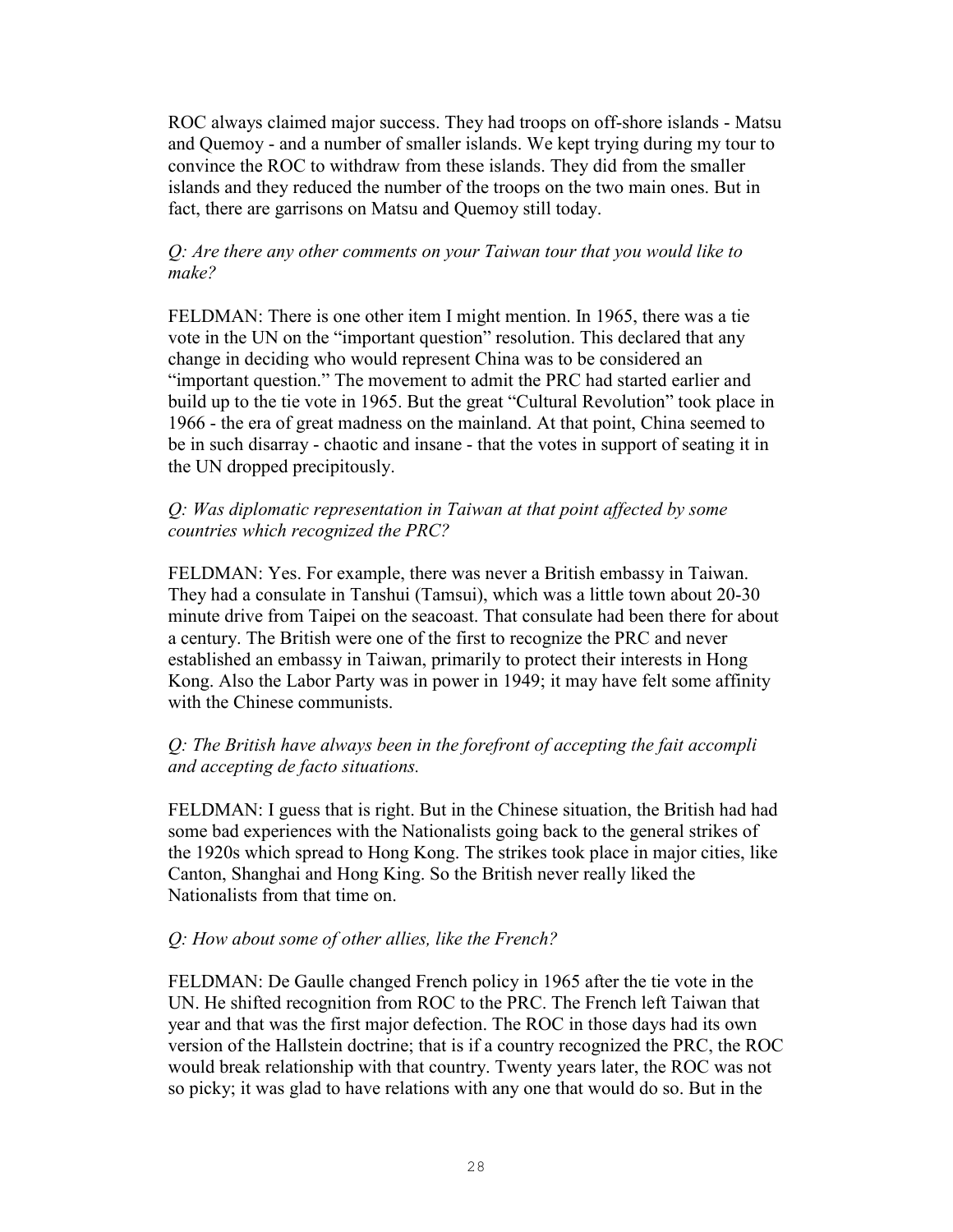early 1960s, it still maintained that countries could have relationship with the ROC or the PRC, but not both.

The French broke their relationship, but no others did, again because the "Cultural Revolution" on the mainland gave everybody pause, particularly when the Red Guards surrounded foreign legations and even assaulted some of them. So no one was going to establish a mission in Beijing. The "Cultural Revolution" started in 1966, after I had left Taiwan. I was by then in Hong Kong which became a locus of the "Cultural Revolution."

## *Q: So after your tour in Taiwan, you were appointed to a position in Hong Kong. How did that come about?*

FELDMAN: I mentioned that Hong Kong was our first post and one is usually in love with his or her first post. My wife, Carol, wanted desperately to get back to Hong Kong. In those days, there were discussions of a unified Foreign Service encompassing both State and USIA personnel. Volunteers from USIA were solicited to take State Department assignments and vice versa. I volunteered on the understanding that I would be assigned to Hong Kong. And that is what happened in 1966.

We had home leave in 1965 and at the beginning of 1966, I was assigned to USIS-Hong Kong. It as a very mixed experience. It was a tour of five years which combined great difficulties and sadness and some elation as well.

I was first assigned as "book publications" officer. The PAO, Ken Boyle, had been a classmate at the Taichung language school. His wife, Betsy, had been the linguist at Taichung. But I was assigned to work for someone whose name I have forgotten. I was the junior publications officer and he was the senior book officer. In those days, we were actually writing books and commissioning books from others. It was part of the anti-PRC propaganda effort by USIS-Hong Kong.

I didn't fit into this program terribly well. I did write a book, after a contract with a Brit named George Patterson fell apart. It was to be a book on border conflicts between the PRC and the USSR. He turned in a manuscript which was pretty much unusable. I had to re-write the whole book. It was entitled "The Unquiet Frontier." Patterson's name was kept on it, but I actually wrote it.

But I didn't get along with my boss and he gave me a terrible efficiency rating. It was sufficiently bad so that I ended up in the lowest 5-10% of my class - for the first time ever. I received a warning letter. I was obviously very unhappy. Ken Boyle reassigned me to be the Press Officer, which suited me very well. I enjoyed that assignment.

Shortly thereafter, Ken Boyle was replaced by Sandy Marlowe. Sandy and I got along splendidly. We just had a great relationship - almost like a father-son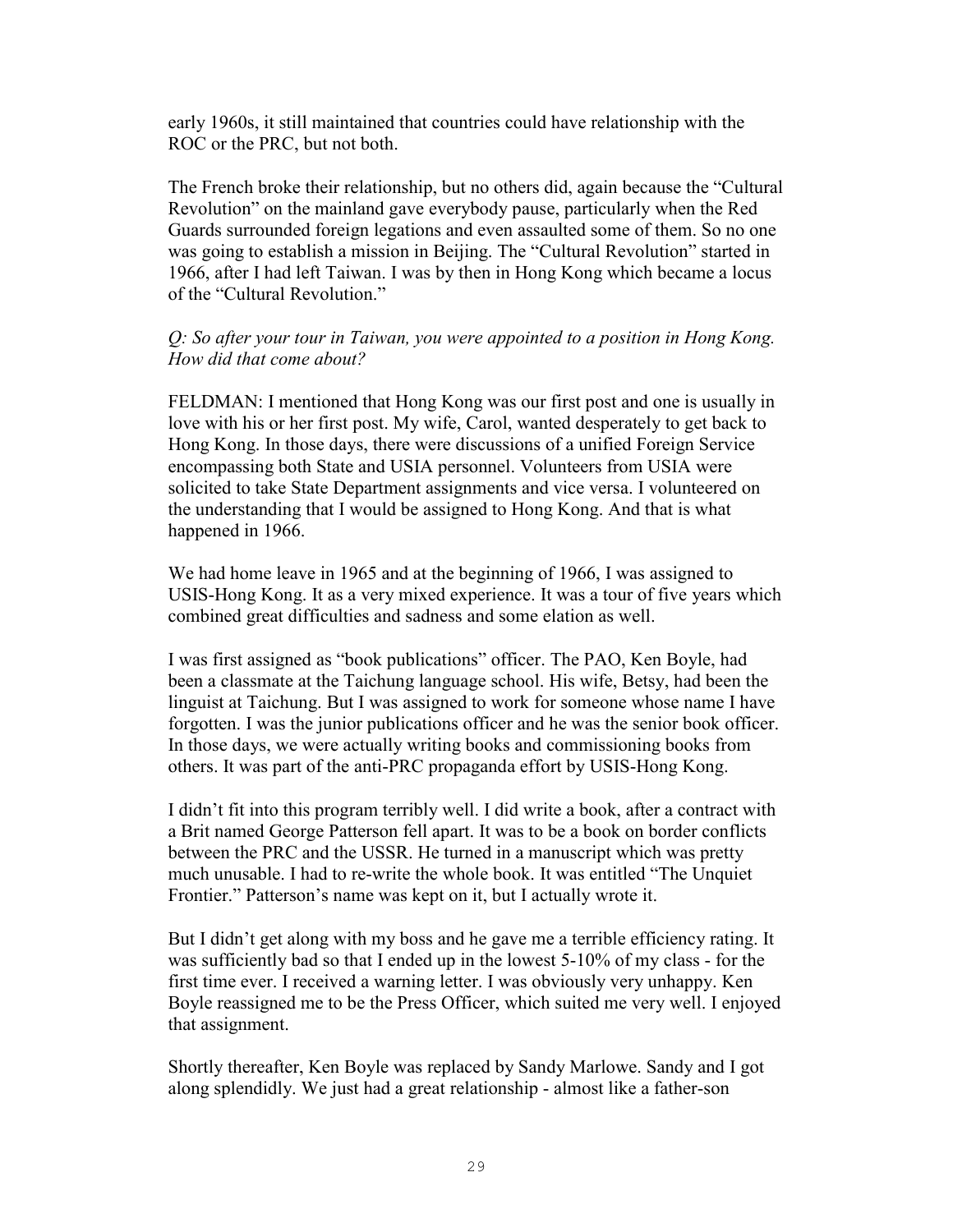relationship. He was considerably older and was on his last assignment prior to retirement. He had no China experience; his last post had been in Germany - I think he was the PAO (or deputy PAO) in Bonn. We got along like gang-busters. I was the Press Officer during the Vietnam war. There were approximately 110 correspondents residing in Hong Kong. Some of them would dart off to cover the war on the ground. Others covered Vietnam from Hong Kong from their hotel rooms.

Sandy was a real "Vietnam hawk." I was not much of a "hawk"; in fact I was not a "hawk" at all. I enjoyed dealing with the press; it was great fun. I became a sort of "big wheel" in the foreign correspondents community.

## *Q: What did the Press Officer do?*

FELDMAN: The Press Officer issues press releases, but most of his time is taken up by fielding questions from the local and the foreign press. There was also a lot of "schmoozing." I would go out and have lunch with Chinese editors or western foreign correspondents. I had a wide circle of friends and I really enjoyed being the Press Officer.

My Book Officer job lasted about nine months - or a year. In 1967, I became the Press Officer and did that for about a year.

*Q: Let me interrupt for one moment. In the posts in which I have served, the Press Officer was a pseudo member of the political section because so much information comes to that section*. *Did you have responsibility as being the spokesman on Hong Kong matters?* 

FELDMAN: I was the spokesman, but our Consul General, Ed Rice, essentially believed that if you saw the name "American Consulate General" in a local newspaper, it indicated that the Press Officer was not doing his job. As far as he was concerned, the Press Officer's primary responsibility was to keep the American Consulate General out of the press. I thought that was rather difficult to do. Whether his policy was good or bad, was immaterial. The world does not work that way. Ed would inevitably be upset and I was the one who would get angry telephone calls, but there was nothing I or anyone else could do about the press.

But I did have a lot fun in many ways. I might just relate one story as an illustration. Congressman Passman came to Hong Kong. He was a powerful member of the House Appropriations Committee. For some inexplicit reason, I was assigned to take Passman to Macao. His excuse for going there was that we had a refugee operation run by the Catholic Relief organization and funded by the U.S. What he really wanted to do was to look for a Chinese prostitute. To do so in Hong Kong would have run the risk of discovery; Macao was much safer. So to cover his real purpose, he also visited the refugee center.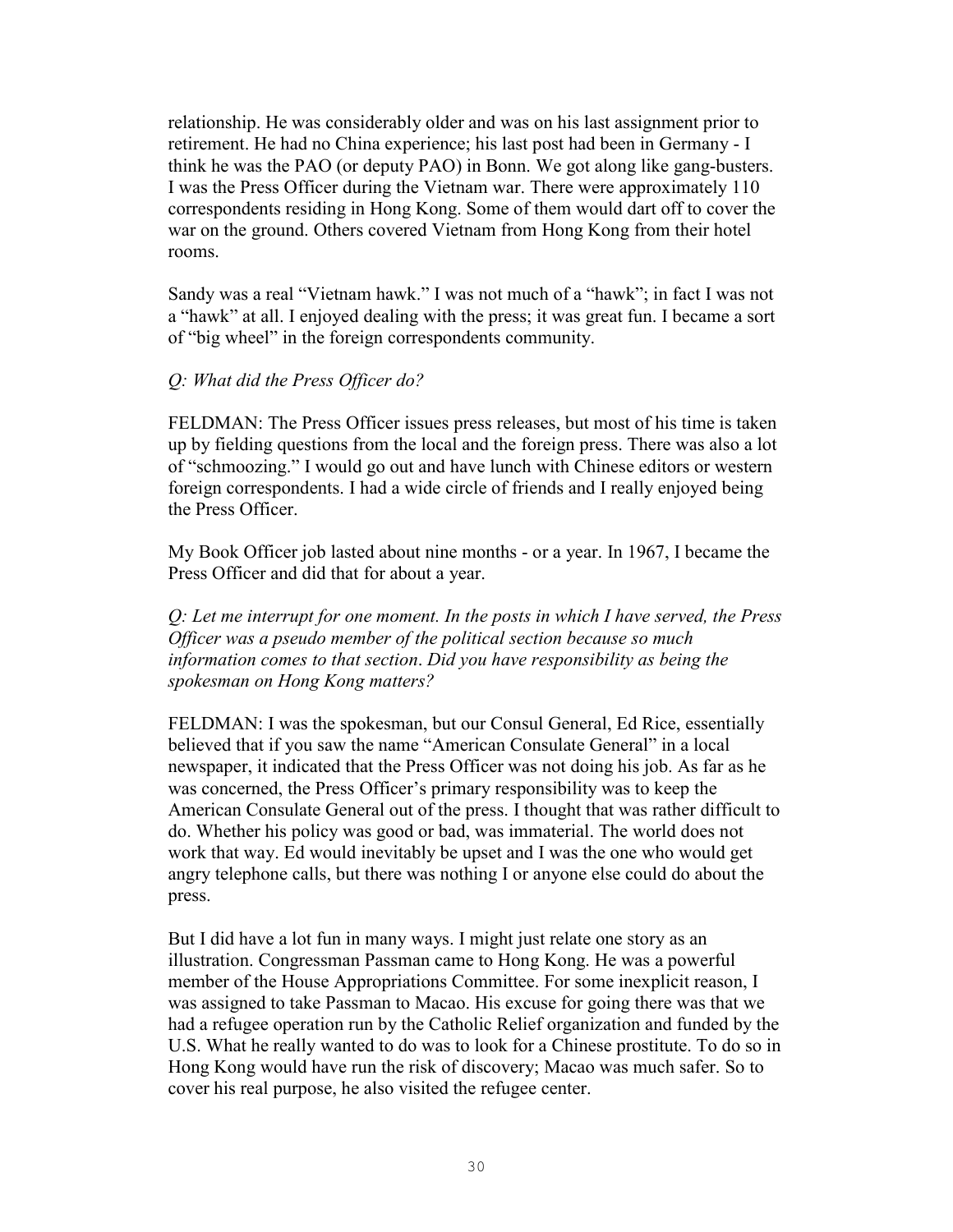When we got back to Hong Kong on a Friday evening, he wanted to hold a press conference the next day. He didn't care about the local press; he wanted the American correspondents. To hold such a conference on a Saturday morning, was just not realistic - they were just not going to attend a Saturday press conference for Passman or almost anyone else. So I phoned around to some of my friends. I got the local representative of Bulova Watch Company, who happened to be from Boston. So he came under the guise of being the correspondent for the "Boston Globe." I got other friends also to attend and to play the role of correspondents and introduced them as representing one or another American newspaper. They were great; they gloated in their newfound glory. They asked question after question. I must say they were tougher and more interesting than the regular working correspondents. At the end of the conference, Passman wiped his sweat from his brow and said to me: "That was a great press conference and you said it wouldn't happen!"

Another story concerned the time that Richard Nixon came through on his way to Vietnam. This took place in February, 1967. The presidential campaign - for the party nomination - had already started. Ed Rice, who was an old China hand, despised Nixon; he was not going to have anything to do with him. So he sent me to the airport to meet him - former Vice President and senator. I went to the airport and met Nixon. I had been clever enough to burrow the Rolls Royce from the Mandarin Hotel to take us from the airport. That put me in his good graces. He was staying at the Mandarin, so to get that service was no great feat, but I am very glad that we did that.

He liked being taken to the hotel in the Rolls Royce. He was accompanied by Ray Price who was his speech writer. Nixon stayed for a couple of days. He left on a Sunday. I asked the Mandarin to make the Rolls available again. We went to the airport. Nixon was supposed to fly on an Air France flight to Saigon. It was supposed to leave around 9:30 a.m. We got to the airport at about 8:30 and went to the VIP lounge. We were then told that the flight was delayed for about a halfhour or an hour at the most. Nixon turned to me and opined that we would not leave before noon. When I asked him why he thought that, he said:" If anything bad can happen to me, it will."

The three of us set in the VIP lounge and waited. Nixon was right; the plane did not leave until noon or even later. Every once in a while we would walk around the airport which on a Sunday morning was essentially dead - even the shops were closed. So there was really nothing to do, but sit in the VIP lounge and chat. He asked me a number of questions about China after he found out that I knew something about it. Then I asked him questions about American politics. I began by asking who the Republican nominee would be in 1968. He assured me that he would be it. I told him that there were a lot of people betting on George Romney. He answered by asking me whether I had ever heard Romney make a speech. Nixon thought he was hopeless and would never get the nomination. Then I asked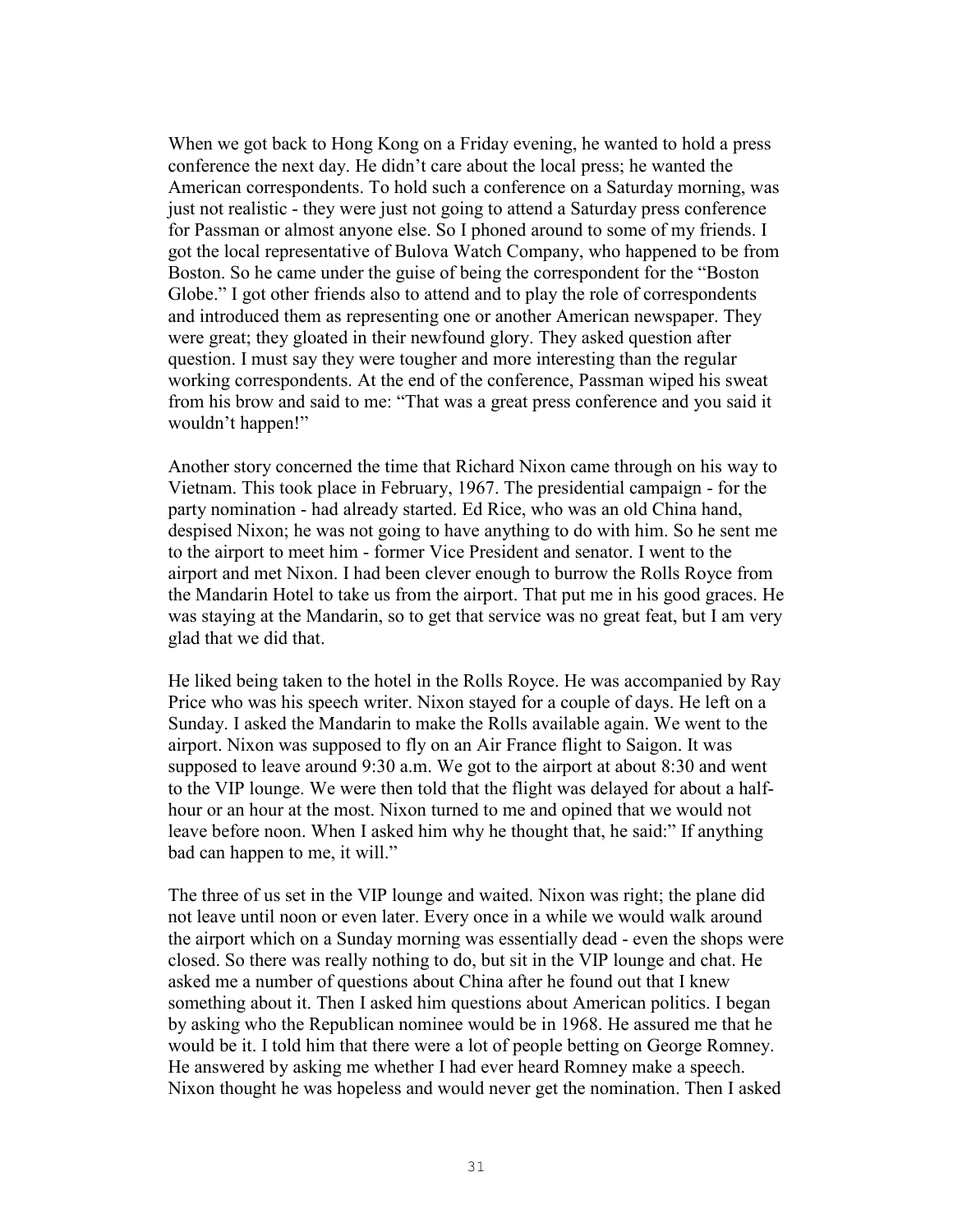about Nelson Rockefeller who was also in the running. Nixon said the Republican Party would never nominate Rockefeller.

Then I asked who his running mate would be if got the nomination. He hadn't really decided, but he was looking for a governor who had a reputation of being more liberal than he was. In fact, Agnew at the time was considered to be a fairly liberal governor of Maryland. Then I asked who the Democratic nominee was going to be and he was certain it would be Lyndon Johnson and that his running mate would be Bobby Kennedy. I was surprised because it was well known that the two hated each other. Nixon pointed out that they needed each other. Furthermore, he though that Robert Kennedy could on an actuarial basis assume that he would inherit the office. Lyndon had had a heart attack and other physical problems.

I said: "Let's assume that you and liberal governor run against Johnson and Kennedy. Who wins?" Nixon said: "Johnson will win." I then asked why under those circumstances he was willing to go through the agonies of another campaign. He then noted that in politics you could never be sure what might happen - Johnson might break a leg. And in a way that's exactly what happened, with LBJ choosing not to run.

## *Q: That was very interesting and revealing. What other impressions did you have of Nixon?*

FELDMAN: He was the most pessimistic person I have encountered. He truly believed that nothing good could ever happen to him. There was an obvious paranoid overtone to his comments. He believed that he was constantly followed by a dark cloud like Joe Bfstplk in the Al Capp cartoon. I mentioned that the other day to someone who I thought was of an age to have read Al Capp. Never heard of him!

But that was truly the way Nixon saw himself. There was this dark cloud that followed him wherever he went. But he was smart. He would discuss American politics in great detail; he was a brilliant speaker. It was fascinating to spend several hours with him. I have always regretted that I did not immediately upon my return from the airport sit down at a typewriter to record all of my recollections of that morning.

### *Q: Let me ask you about your house during your second Hong Kong tour.*

FELDMAN: It was a lovely house. When we returned to Hong Kong in 1965, we were told that the second floor of a two apartment house might be available, but we might have to wait a bit because the tenant, the Agricultural Attache, would be moving out in about a month. We looked at the quarters; they were absolutely marvelous. It had three bedrooms, three baths, a large living and dining rooms, nice kitchen, but what attracted us the most was that the house was on a little rise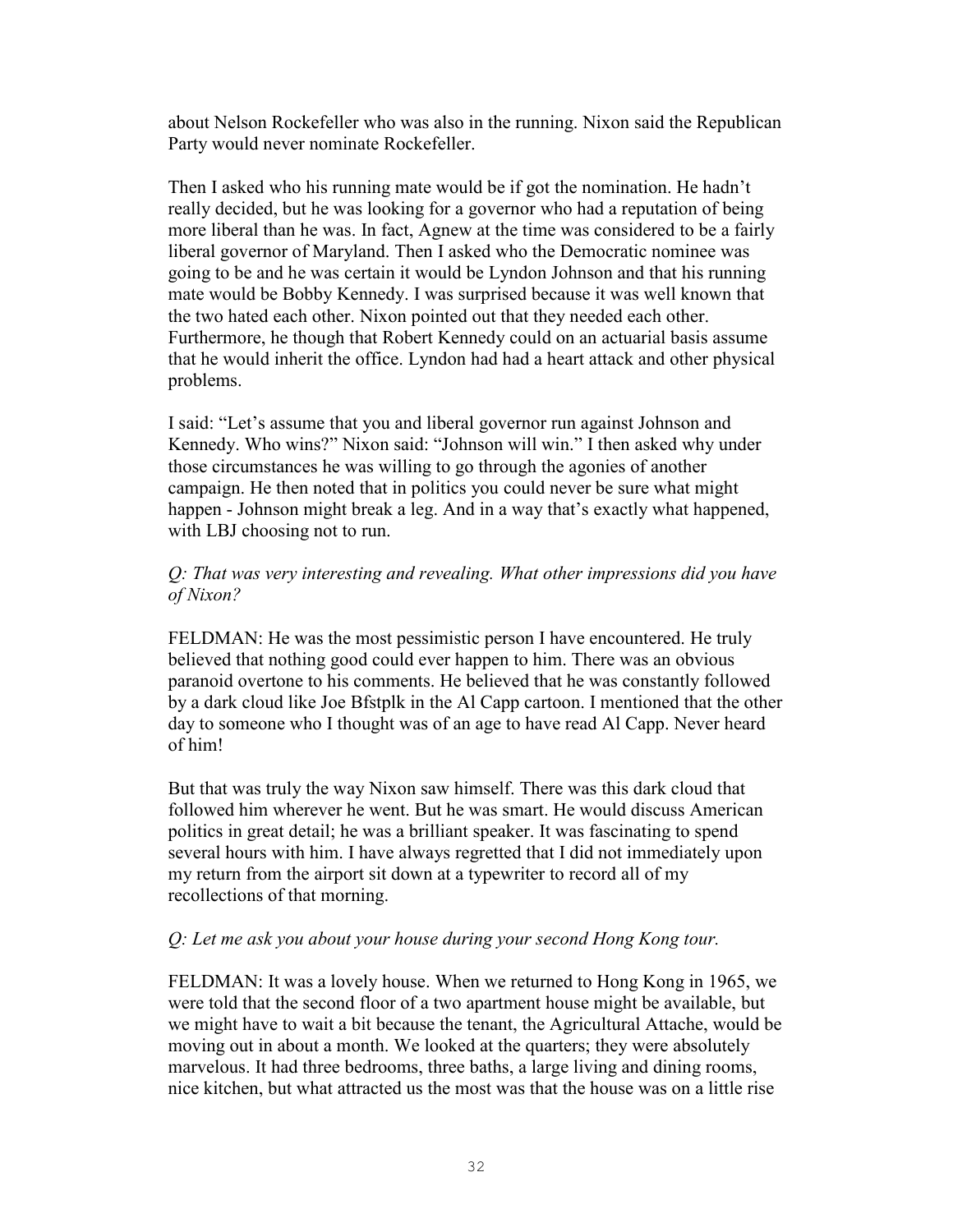in the Stanley area - in the back of Hong Kong. It was on Stanley Mound Road - "Mound" because it was smaller than a hill, but elevated nevertheless. It was elevated enough so that with the gorgeous wrap-around veranda that the apartment had, we could see both bays - Stanley is a peninsula and we could see the waters on either side.

That was truly marvelous. I would come home from work in the evening and I could see fishing boats on the water, even in the dark when they turned their lights on to attract the fish. I would sit on the veranda with a drink and watch for a long time those lights bobbing on the bays. It was quite beautiful. There was also a very large garden and for the first time in my life I tried hard at gardening, which I've come to love in retirement.

But I should add that something very sad happened in Hong Kong. My first marriage came apart. Carol had been a ballet dancer before we were married and before we joined the Foreign Service. She loved to dance, but she couldn't perform as the wife of Foreign Service officer, in light of our constant moves. She would get started with a teacher or by forming a troop, but it became increasingly difficult as we got older - in our thirties. Physically, it just became too tough. She became very depressed. There was even an automobile accident which just might have been a suicide attempt. By the end of the second Hong Kong tour, she had decided that the Foreign Service life was not for her. When we returned to Washington for my next assignment, we separated and subsequently divorced. That was very sad, particularly because we had two children - Ross Christopher and Peter Dylan. Although both were away at school, it was tough on both, particularly on Peter. It had a major and harmful effect on his life.

## *Q: That really illustrates the difficulties of Foreign Service life, especially in the days when the spouses wanted to have their own careers. These days, many do that, but not in the 1960s.*

FELDMAN: These days, the Foreign Service is a bit better, although it is still tough for parents. In the old days, the officer's efficiency report very often commented on the spouse and her suitability for Foreign service life. It was particularly difficult for a spouse interested in the creative arts. Within that category, I suspect it is particularly difficult for a dancer because of the physical demands.

## *Q: I think you are right because not all posts offer opportunities for a dancer. Let us go to the next assignment.*

FELDMAN: I was assigned to Washington in the Office of UN Political Affairs. I was to work particularly on the question of Chinese representation in the UN. This was 1970 when the U.S. was still supporting the membership of the ROC on Taiwan and trying to keep the PRC out of the UN. The tactics that we used was our insistence that the representation issue was "important question." We would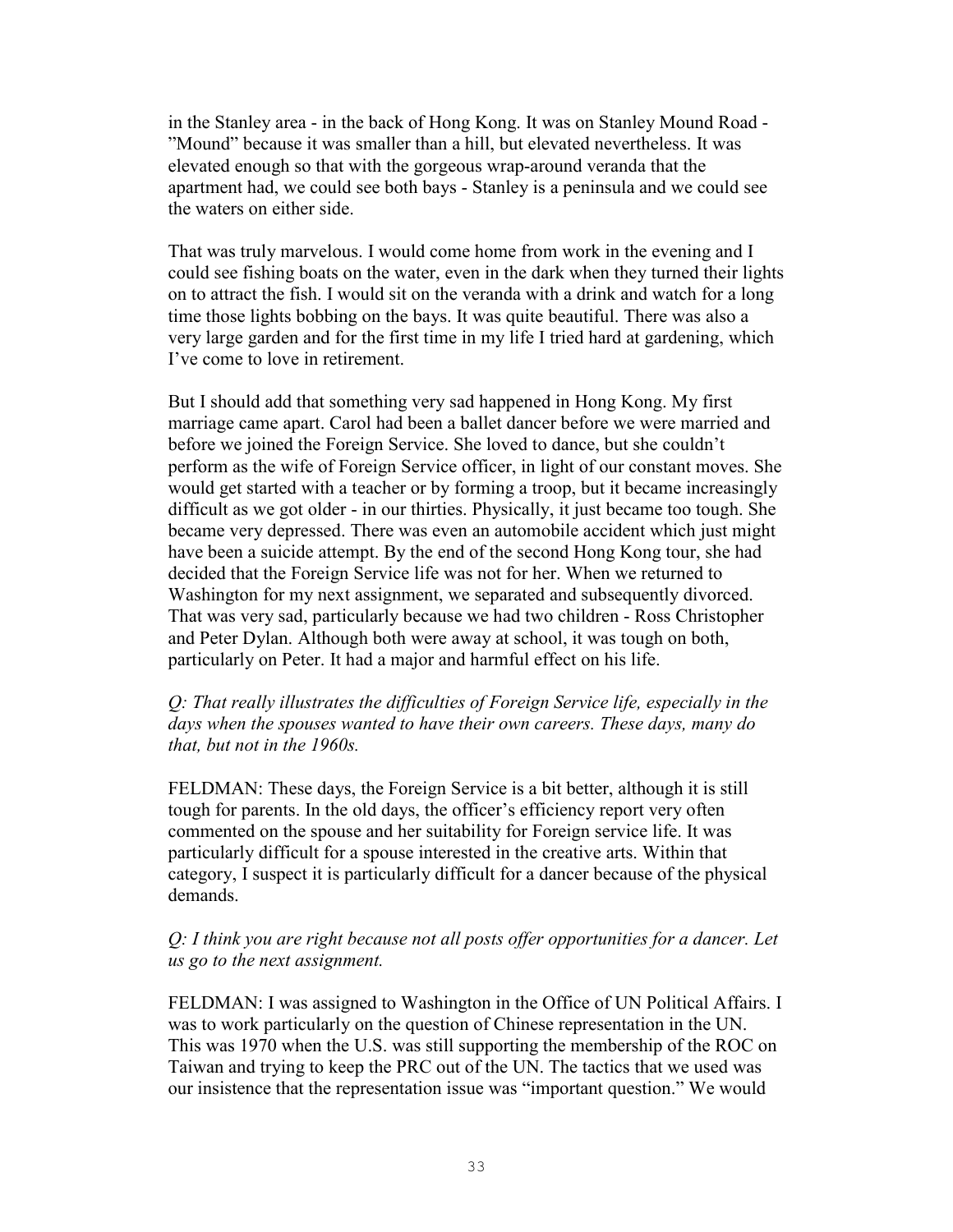lobby our friends and allies each year to support our position that the issue of which of the two governments would represent China in the UN was an "important question" within the meaning of the Charter. The Charter stipulated that an "important question" required the approval of two-thirds of the UN General Assembly members.

I should mentioned that the ROC even in 1970 still claimed to be the sole legitimate government of all of China, just as the PRC made the same claim. In both cases, all of China included Taiwan, as the PRC still claims today. The ROC no longer makes that claim; it restricts its sovereignty to the territory it actually governs - Taiwan and some islands.

My responsibility in 1970 was to organize support for our "important question" position; we did that through representations in various capitals, using demarches. Then I was to go to New York to coordinate strategies.

It quickly became apparent that our policy was receiving less and less support. The number of countries that were switching recognition from the ROC to the PRC was growing each year. By 1970, a majority of UN members recognized the PRC; that made it even more important that we stick to the "important question" position which required the two-third majority. It was also clear that the day when we could not muster a two-third majority was rapidly approaching. So I began to write a series of internal memoranda addressed to other members of the Bureau of International Organizations (IO), suggesting that we switch to a policy of dual representation. In fact, we would say that both the ROC and the PRC should be both represented in the UN.

In 1970, my suggestion was flatly rejected. We held to our usual position that year, although several of our allies, like Belgium and Canada, urged that we switch to dual representation. We didn't and we won very narrowly. Our weak position became even clearer as we entered the spring of 1971; it was by then certain that unless we changed our policy, we would be outvoted in the next General Assembly session.

The NSC asked us to study the question - a National Security Study Memorandum (NSSM) - which we did. We provided the options: a) we could continue our past policy and probably lose (that might have been ok because we would have gone down fighting); b) try something new like dual representations. In our view, these were the only two options; there were not the expected "three options." It was either sticking to our position and being out-voted, or try dual representation. There might have been a variant, which Kissinger might have liked, which was to follow the old policy, but not to try too hard. Unbeknown to us, while we were writing the NSSM, Kissinger was already working on the details of his "secret" trip to China to be worked out through the good offices of Pakistan.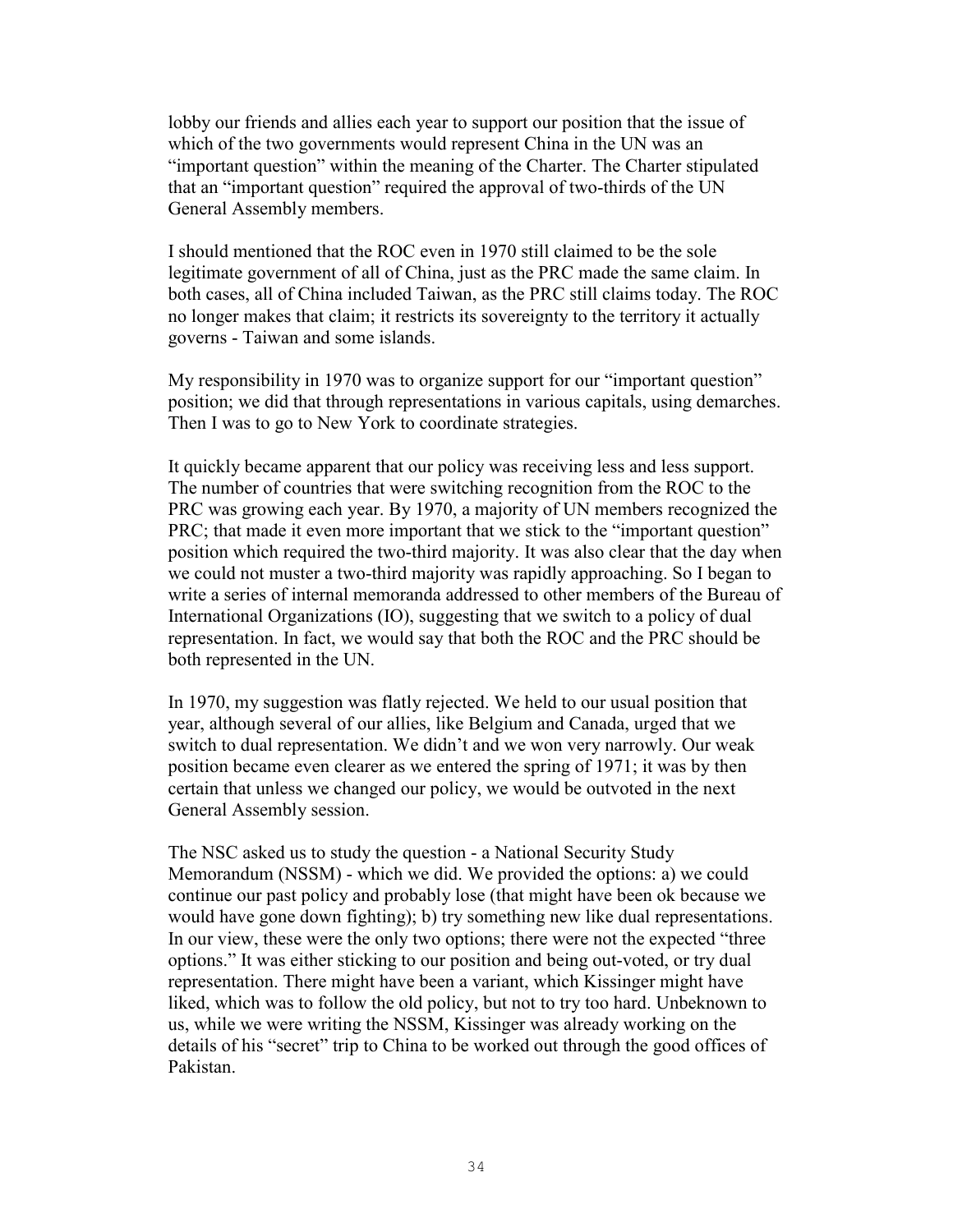When we had finished the study, we sent it to the White House. Our recommendation was for option "b" - dual representation. We made a strong case for that course saying that both governments should be seated pending some final resolution of the two governments' dispute - e.g. reunification of China. We cited the example of what had been done for North and South Korea, and East and West Germany. We believed that these models could replicated in the China situation and that we could muster enough support in the UN to pass our resolution of dual representation.

We waited for an answer. We waited, and waited and waited. Finally in early July 1971, I asked permission from the head of IO-UNP, Jack Armitage, to take some leave. He approved my request because nothing seemed to be happening on the question of China representation. I went to Chincoteague with the family. One day as I was sitting in the kitchen of our cottage, I heard on the radio that Henry Kissinger had been in Beijing and that Nixon would be going to China the following year. I was absolutely flabbergasted and shocked and wondered what would happen to our UN policy.

I hurried back to Washington. Still we had no answer from the White House. Instead we were told that the president was going to send a special envoy to Taiwan to see Chiang Kai-shek to discuss with him the dual representation policy and to hopefully get his agreement. Robert Murphy, the former ambassador, was chosen for this task. He was very distinguished and crusty. Murphy went, only to be told by Chiang Kai-shek that he would rather be a piece of broken jade lying smashed on the floor than a whole tile on a roof. Murphy said that he agreed with the Generalissimo's position. So instead of giving an objective analysis of the situation, Murphy basically bolstered Chiang Kai-shek's belief that if the U.S. worked hard enough, the ROC position would win again.

It was fairly clear that regardless of how hard the U.S. might work for the "important question" resolution, it would not win enough support. But we were still stymied at the end of July. If we were going to be successful in selling the dual representation proposal, we had to start very quickly, making demarches through out the world. It wasn't until sometime in early August that we got the go ahead from the White House to start the process to gaining support for dual representation in the General Assembly. We raised the question of what was to be done in the Security Council - who would get the China seat there? We were bound to be asked that. The answer was that we would cross that bridge when we come to it. That was not enough guidance; we had to know what we would say to countries who wanted to know what would happen in the Security Council. The answer came back that the Security Council would decide on its own membership. We then noted that we would have to vote on the question; what would be our position? The NSC told us to say that we had not yet made up our minds.

It was also unclear whether the ROC would help us in our efforts. That they didn't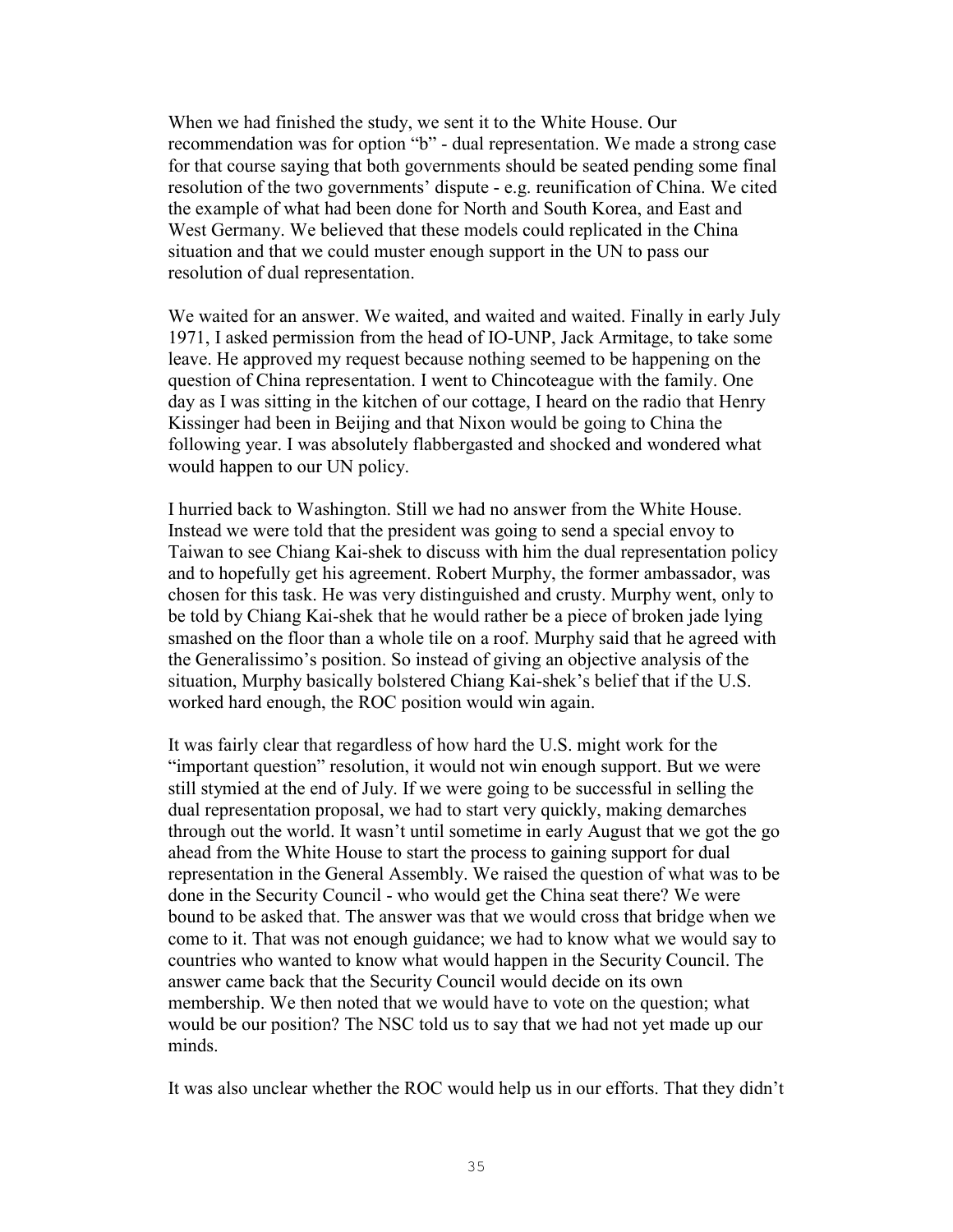have too many friends, but they had some.

*Q: I would like to make a point at this juncture. The timing of all actions on China representation hinge on the meeting of the General Assembly which starts in early September.*

FELDMAN: That is right. The General Assembly convenes on the third Tuesday or Wednesday in September each year. So here we were in August, without clear directions. We were prohibited from saying anything definitive about our future position in the Security Council. It was unclear whether the ROC would help us in our efforts, but we were told to proceed.

So we did. A task force was formed under the chairmanship of Martin Hertz, the deputy assistant secretary in IO. He was nominally in charge, but the actual day to day operations of the task force was my responsibility together with Linwood Starbird, another FSO and a Chinese language officer, who at the time was working on the ROC desk in Bureau of East Asian Affairs (EA). I was also helped from time to time by Tom Shoesmith, who was the country director for ROC affairs - later ambassador to New Zealand. But essentially Starbird and I did all the work; we were the ones who held the meetings with representatives from just about every embassy in Washington. We were trying to explain our policy.

Basically the issue was framed not as the expulsion of a member (ROC) and the admittance of a new member (PRC). The question for years had been framed as "How is China to be represented in the UN?." In earlier reiterations, the next question would have been "Is it to be represented by the ROC or the PRC?" In 1971, we reframed the issue to "China exists in two parts: one government in Taiwan, one on the mainland. Each of these parts should be represented in the UN, until some resolution of the status of the two was found." We used, as I said earlier, the East-West Germany model.

That is what we explained. The immediate question asked us was what position would we take on China's Security Council seat. Our answer was that the Council would have to decide its own membership and we would make our decision when the issue was to be discussed in the SC. It wasn't until the General assembly had already convened in September, that we were finally allowed - by the White House - to say that the SC would decide the issue of representation, but that we felt that the PRC should properly occupy the SC seat. That made our sales job a little easier.

Then there were technical questions such as "Should we do the "important question" resolution again or should the GA just vote on the two competing resolutions - i.e. the Albanian resolution which called for the expulsion from the UN of the "representatives of Chang Kai-shek" - it did use the term "The Republic of China" - or the U.S. and others resolution, which called for the seating of both the PRC and the ROC. We finally took the position that the issue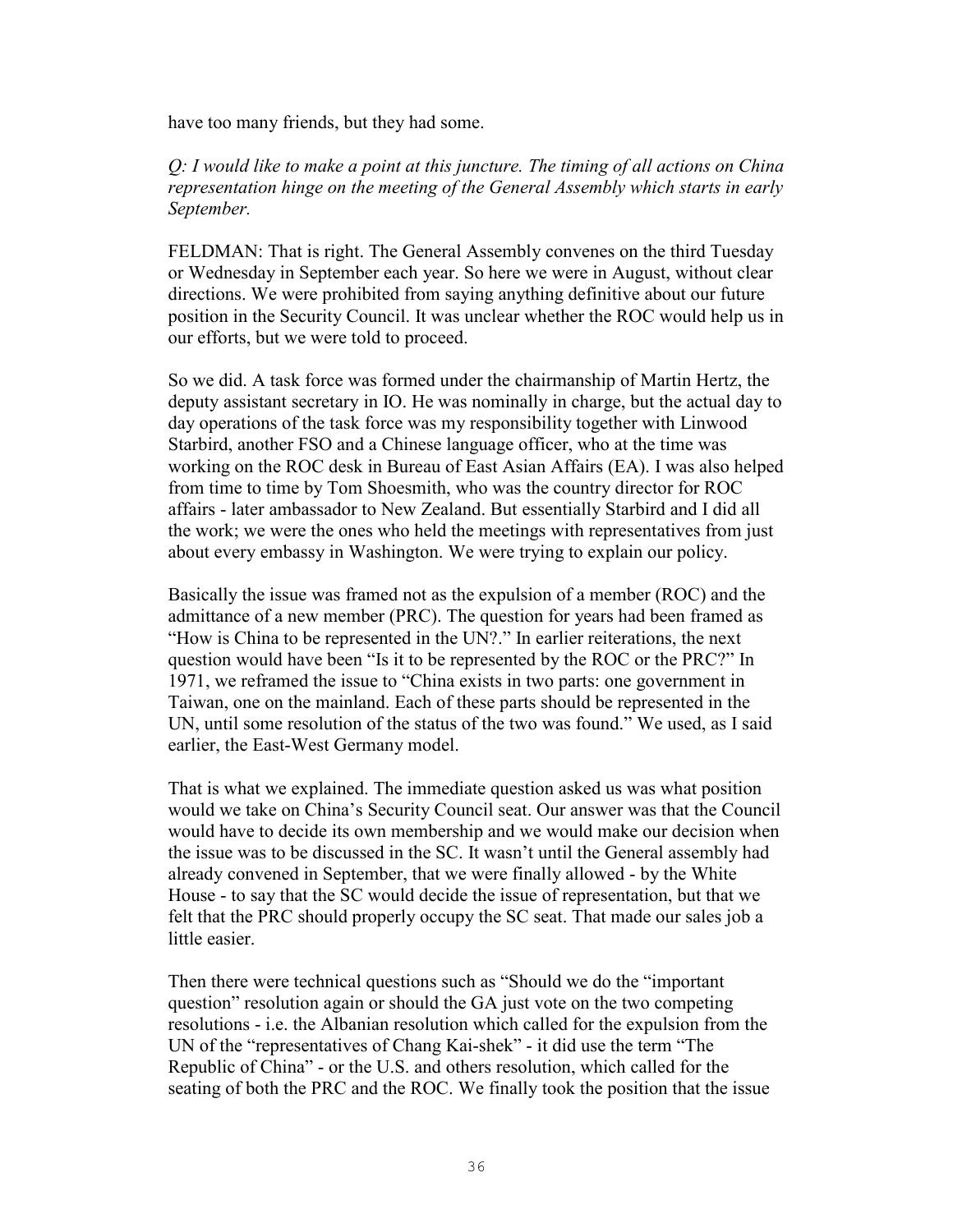should remain an "important question."

Then came the issue what would happen after the passage of the "important resolution." Was it advantageous to take up the Albanian resolution first and have it fail to gain support of two-thirds of the UN membership which make the passage of our resolution much easier? Or should our resolution come first and hopefully gain the two-thirds majority? We consulted with most of the governments in the world; I was working around the clock and so was Starbird. These were heady days for a mid career FSO (I think I was an FSO 3 at the time.) My home phone was linked by the White House Communications Agency (WHCA) so that I could receive directly calls from all over the world at all times of the night - and I got lots of those. This was great stuff for an FSO who had not too long before been placed in the lowest 5% of his class. I was giving daily instructions to our representative in New York; his name was George Bush. I used to say :"George, we would like you to do this or that" or "George, please go see so and so."

One day, towards the end of September, John Holdridge, a member of Kissinger's NSC, asked me to have lunch with him. This was very unusual; I had never been invited by Holdridge, whom I had known for years, to break bread with him. So we met in a little sandwich shop near the old Executive Office. He wanted to know when I thought that the vote on dual representation would come up. It is always difficult to figure out what the GA's schedule might be, but I said that if I had to guess, I would say the first or second week in November. I later learned that Kissinger decided to make his second visit to Beijing sometime late in the first week or early in the second week in November. It was announced that he would be there at the time; it was exactly when the UN vote on dual representation took place.

We lost on the "important question" issue by 55 countries in favor, 59 opposed, 15 abstained. If we could have switched two voted from the "opposed" column to the "in favor" one, there would have been a tied vote which under the UN rules would have given the victory to the proponents. We came that close even with Kissinger in Beijing negotiating with Zhou En-lai. Someone asked me later what it was like to live through these days. I said that it was like being in a race with the coach having instructed you not to leave the starting line even while the other runners were off. Then when the others had taken a good lead, the coach allowed his runner to go. Strangely enough the late starter caught up and in fact even took a slight lead when the coach called the runner to the sidelines and instructed him to put on a weight belt. Again, the late starter catches up again, only to have the coach stop him to add more weight to the belt. That was about the way our UN process went. I think that except for Kissinger's visit, we would have won the "important question" issue and then we could have won on the dual representation question.

People have asked me that if we had won on these two questions, would the PRC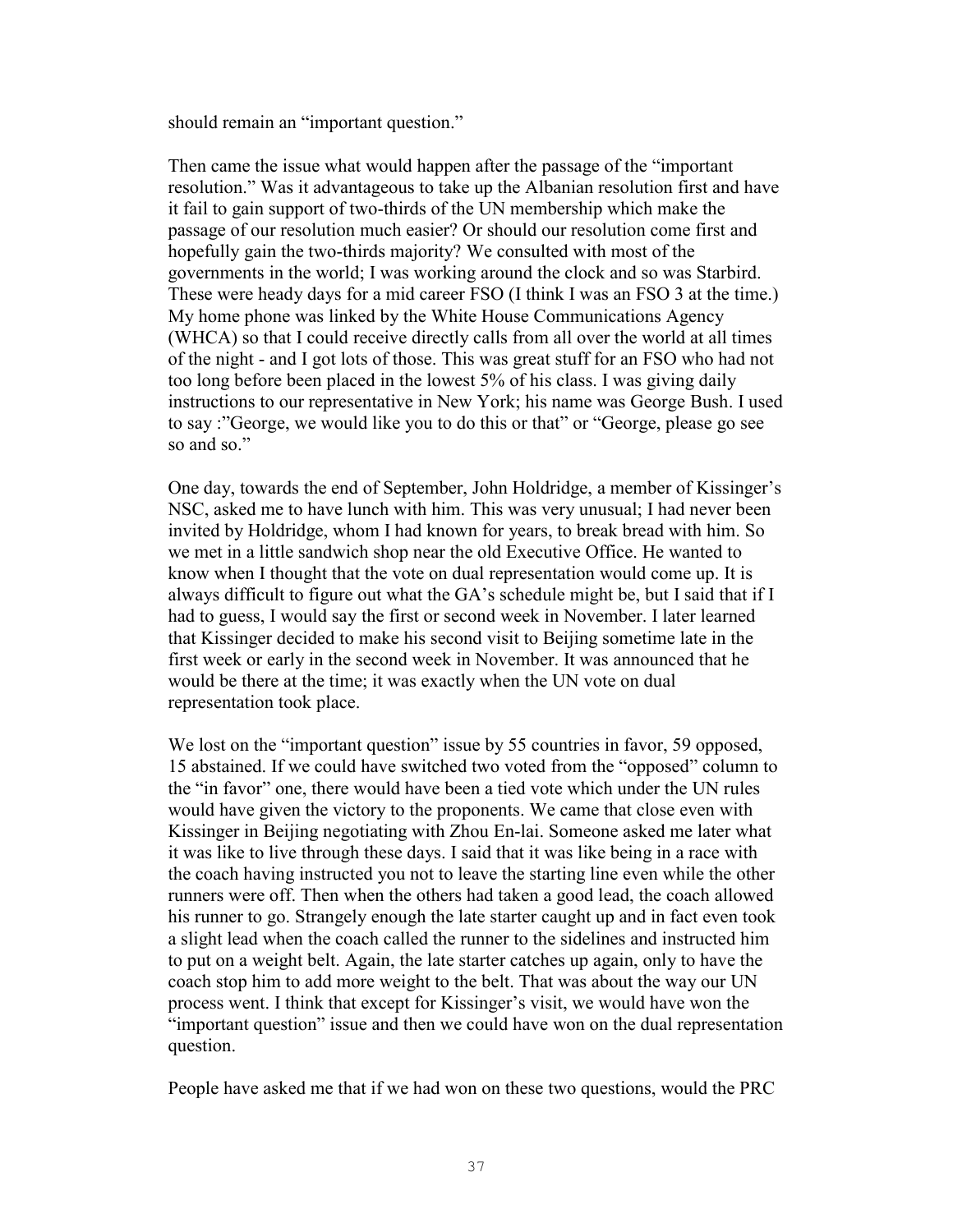have joined the UN? - it had in fact rejected our compromise. If they had not joined, the issue of UN representation would have been left unresolved. My answer was that even under those circumstances, a lot would have been resolved. We would have made it clear that U.S. policy was to have relations with both PRC and the ROC. That would have had a major effect on what our situation is today - which I will discuss later. We recognize the PRC, but not the government on Taiwan. We refuse to recognize Taiwan as a state - as it is. So had we won on dual representation, history would have been far different. I think that ultimately, had we insisted on dual representation, the PRC would have joined the UN just as we had East and West Germany and North and South Korea. But that is not what happened.

*Q: Let me go back in the story to the time when you made your initial recommendation. What were the internal dynamics in the Department when you went to the NSC with your recommendation for dual UN membership? What did EA think of it?*

FELDMAN: EA at the time was headed by Marshal Green; his senior deputy was Winthrop Brown. They weren't completely sold on the idea, but they didn't oppose it. They were guardedly in favor of dual representation. Later, after we had permission to proceed with that proposal, I toured a number of countries in the company of that very elegant and distinguished FSO, Winthrop Brown. In those days, a deputy assistant secretary of State was a mighty and powerful figure. A DAS was a very senior officer and probably had served as ambassador once or twice, as Brown had - not like today when a DAS tends to be a 32 year old refugee from Capitol Hill or a White House intern.

There was opposition to the proposal primarily from Louise McNutt in EA. She was the daughter of a former secretary of the interior and governor of the Philippines. Louise felt very strongly that this was a terrible thing to do to an old ally - the ROC. I could not persuade her that the proposal was not an insult to the ROC; we were trying to preserve a place for it in the UN.

*Q: I just want to note for the record here that Louise McNutt was a relic of earlier days when Ruth Bacon was around. She was there when I first came into EA which was then headed by Walter Robertson. I thought then the first priority in EA was to keep mainland China out of the UN. That explains McNutt's position.* 

FELDMAN: We used to joke that the role of Ruth Bacon and Louise McNutt was not only to keep China out of the UN, but to keep it out of everything including the International Jock-strap Convention, had there been such a thing.

The other bitter opponent was Jay Long, a colleague in IO in the same office that I was in (UNP). His position was more nuanced. Jay simply felt that it was unbecoming to switch from complete support of the ROC; he wanted the U.S. to continue its old policy and if that meant a loss in the UN, so be it.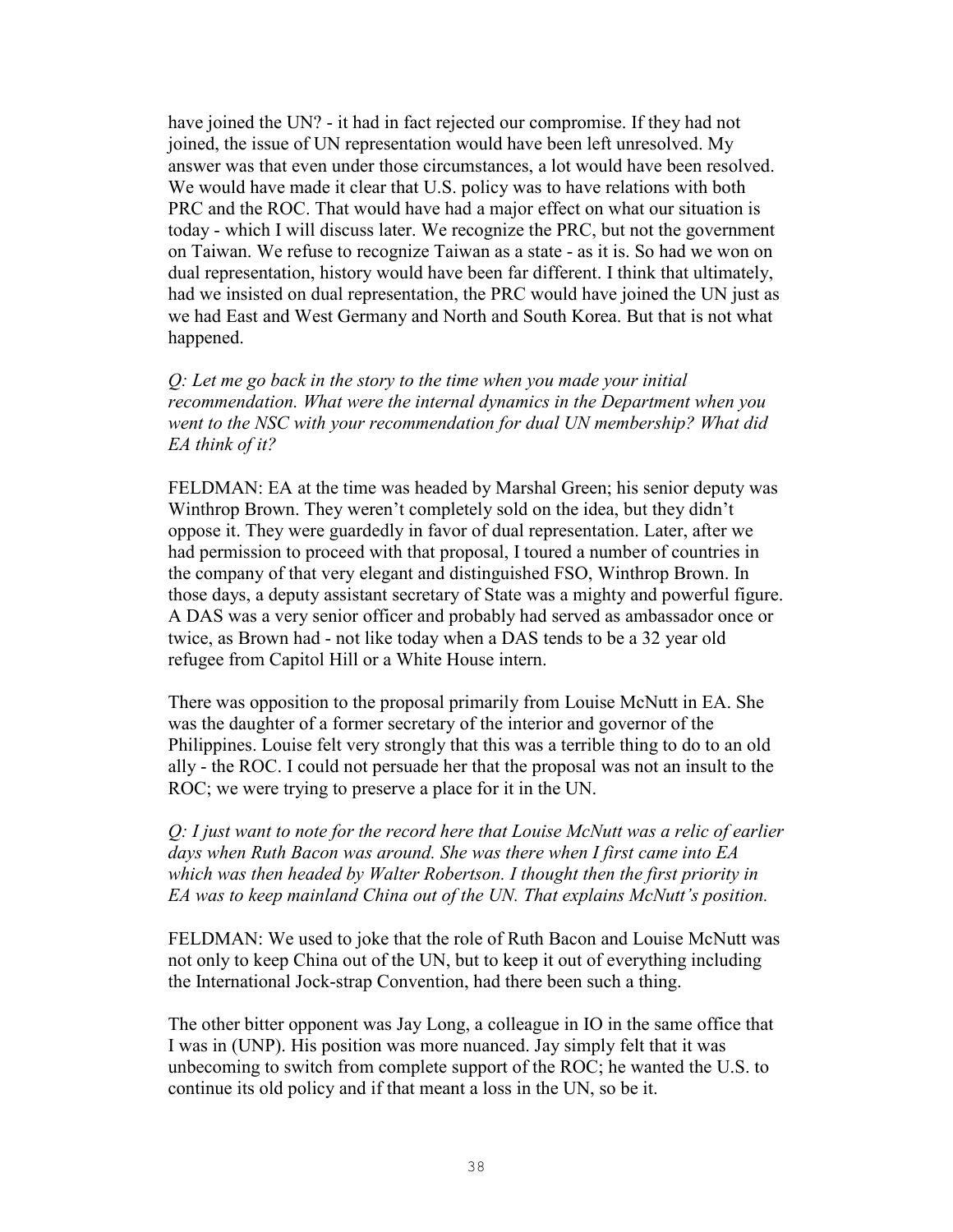Those were the two principal voices in opposition. Louise fortunately could not persuade the assistant secretary or his deputy to oppose the proposal; neither could Jay Long persuade the IO leadership - Martin Hertz or Sam De Palma, the assistant secretary.

#### *Q: What were the repercussions after the vote?*

FELDMAN: On the day when our position on the "important question" was defeated, the ROC delegation announced it was withdrawing from the General Assembly. This was a typical Chinese ploy - "you can't fire us; we quit." But that didn't stop the GA from approving the Albanian resolution - by a very large majority (something like 75 in favor and 30 opposed). The technicalities of this outcome were interesting. A vote in the GA applies only to the GA; it does not apply to any other UN body, except those which are essentially sub-groups of the GA - certain committees and commissions. All the UN specialized agencies are independent of the GA. So what happened thereafter, Secretary General Kurt Waldheim - of odious memory - sent out a memorandum to all of the specialized agencies summarizing the actions of the GA and requesting that each of the specialized agencies consider whether they wished to follow suit. Just about all of these agencies, over the period of the following two years, did oust the ROC except two: the World Bank and the International Monetary Fund - both only loosely related to the UN. These financial institutions use weighted voting; i.e. the number of votes depend on the amount of the contributions. The U.S. today has 17% of the vote; I think in the 1970s, we had 20%. For the next nine years, the ROC remained a member of these two financial institutions even though it was no longer a member of the GA or the Security Council or any of the specialized agencies.

### *Q: What about relations between IO and the UN mission? What was your view from Washington?*

FELDMAN: During the CHIREP debate, there were no problems. At the conclusion of the 1970 GA, I had been asked whether I would take an assignment to our UN mission because it was clear that there would be a major battle in China representation in the following meeting. I had first agreed, but then I had to change my mind because it was during this time that Carol and I were going through marriage counseling in the hopes of saving our marriage. I just couldn't go to New York. I was asked to find someone who could fill the China portfolio in our UN mission. I asked Harry Thayer, a distinguished FSO, a Chinese language officer - he was a fellow student at the Taichung school. Harry did go and joined the political section. We worked very closely in the following twelve months and we never had any problems - unlike what I saw later when I was one of the ambassadors in New York. We worked very cooperatively. George Bush was an easy person to work with. He never took umbrage at the fact that a midcareer FSO was in effect giving him his instructions each day. So I had a very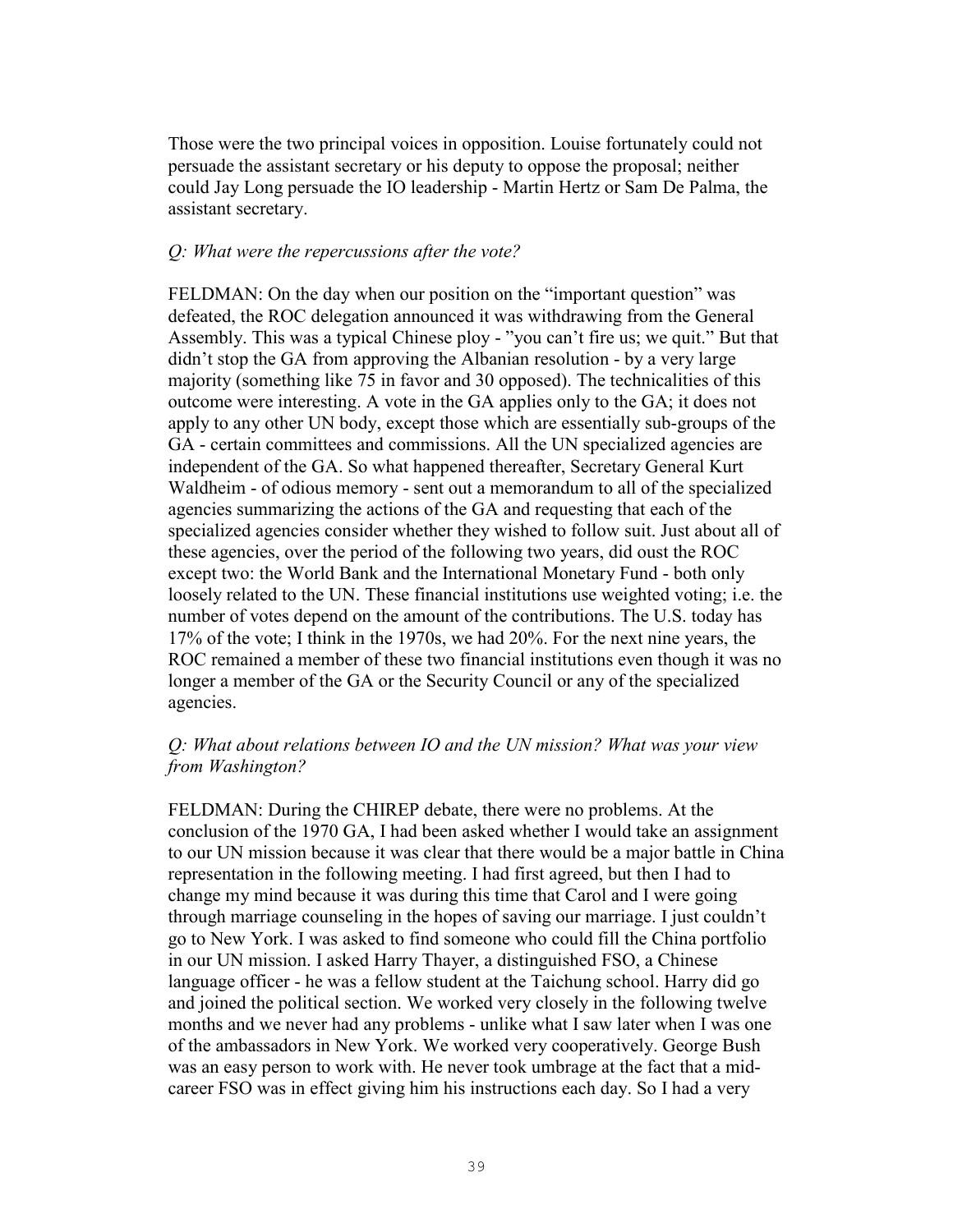good relationship with our UN mission.

### *Q: Then what was your next assignment?*

FELDMAN: As soon as the vote had taken place in the UN, I was assigned to a working group which dealt with President Nixon's February 1972 visit to China. I was asked to write the background papers on U.S. relations with the ROC. I was hoping I would be invited to go on the trip. The Secretary of State was William Rogers, a very nice guy, who I would have to say understood almost nothing about China and our policy. He had, as is well known, been cut entirely out of the action by Henry Kissinger.

Rogers was going to go on the trip as was Marshall Green. As a member of the working group, I had to brief Rogers on the situation and what issues might arise in Beijing. Alexis Johnson, the Under Secretary of State for Political Affairs, was also one of the briefers as was Al Jenkins, the director of the Office of Mainland Communist Affairs - i.e. the China desk. Marshall Green briefed A/SO. I was obviously the most junior member of this group. Rogers would postulate different scenarios - "If they say this, can I say that?" It was a total clanger. Johnson would sort of hem and haw as did Jenkins. Marshall would sort of dodge the question. So it was left to me to tell Rogers that his answer was not quite appropriate; he then wanted to know what was wrong with his answer. So I would try to explain while the others would just sit and nod. But I was left exposed as the "expert." In the end, I was cut from the list of the people who would go to Beijing. The special working group disbanded at the end of January.

### *Q: What happened next?*

FELDMAN: In 1972, I was invited to join the Policy Planning Staff (S/SP) to be the China expert. I accepted and stayed there for about one year until early 1973. Then I was assigned as political counselor in our mission to Taiwan.

### *Q: What was the role of S/SP in 1972?*

FELDMAN: The role of S/SP depends on who the secretary is and who the director of the staff is. In my time, we did very little policy planning. This was the grand era of quantification. I forget what silly acronyms we gave to these exercises, but we had to assign numerical values to everything the Department did. We had to break down all the embassies' tasks and assign numerical values to them. Somehow, we were supposed to make these numbers add up to something meaningful, but I have yet to understand what they were supposed to do. That was what S/SP was deeply involved in 1972. It also wrote speeches for the secretary. It didn't do much else.

This was not my cup of tea. I was never a math major. I participated fitfully in the number exercise and occasionally I would even have a chance to write some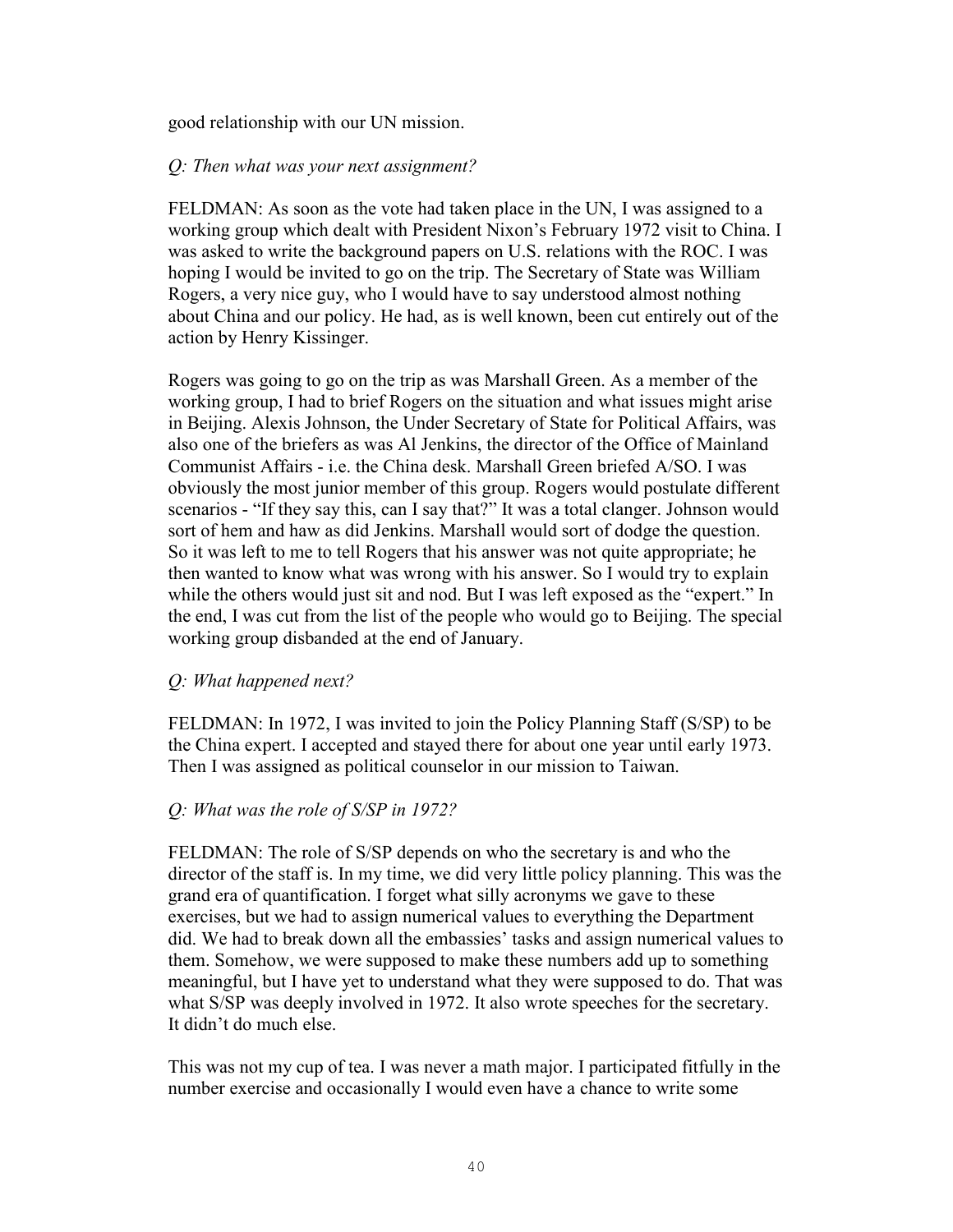policy papers on U.S. relations with China and Taiwan. This did not happen to often.

Sometimes I would get dragged off to a meeting in some other part of the world. In late 1971, I remember Bill Cargo, the director, took me to a NATO planners' meeting because one of the subjects to be discussed was China. That meeting took place in Germany. It was my first time in Germany - or Europe for that matter. We were taken to a castle (a Schloss) somewhere down the Rhine. This did not look like a Disney version of a castle; it looked more like a large house. It had belonged to the Hohenzollern family - the home of the former rulers of Germany. It was a very pleasant sojourn.

This was during the days of the Bader-Meinhoff gang and the "Red Army faction." So we had a tight security process to protect all of these NATO planners. There were a lot of hard-looking Germans with crew cuts walking around carrying briefcases with one hand stuck inside them. I kept on thinking how strange this situation was; under other circumstances, I, as an American Jew, would not have been guarded by some German security types. But it was fun. I remember that at lunch and dinner each table had a pitcher of local wine. That was great.

### *Q: How did your assignment to Taiwan come about?*

FELDMAN: Bill Gleysteen, to whom I use to call the "finest Foreign Service officer of his generation" was the Deputy Chief of Mission (DCM) in Taiwan. (In 1973, we still had an embassy in Taipei.) He asked that I be assigned to Taipei as political counselor. I was delighted with the assignment; my marriage was over and I was divorced. In fact, during my S/P days I was living in a basement apartment in Adams-Morgan - I referred to it is as my "cave." I was just scraping by since most of my income went to my ex-wife. I also was paying for private school for my two children. So I was happy to get an overseas assignment where my housing would be provided by the government.

I was very happy to work with Bill. The ambassador was Walter McConaughy, who was a strange person. He had been involved with China for many, many years. He had begun as a junior FSO in China in the 1930s. He had worked in many consulates in China. During the war, he remained in the Service and held a number of different jobs. After the war, he became director of the Office of Chinese Affairs. So he had been involved with China for about 40 years; he never learned a word of Chinese. I referred to Chiang Kai-shek as "Chee-Ang." McConaughy was from Alabama and that didn't help his pronunciation. The basic Chinese "thank you" (Hsieh-hsieh) would be pronounced as "Chi-Chi." That was somewhat disconcerting when one realized that he had been working in the Chinese vineyards for 40 years.

He was on old line FSO. At this point, he was not too deeply involved; Gleysteen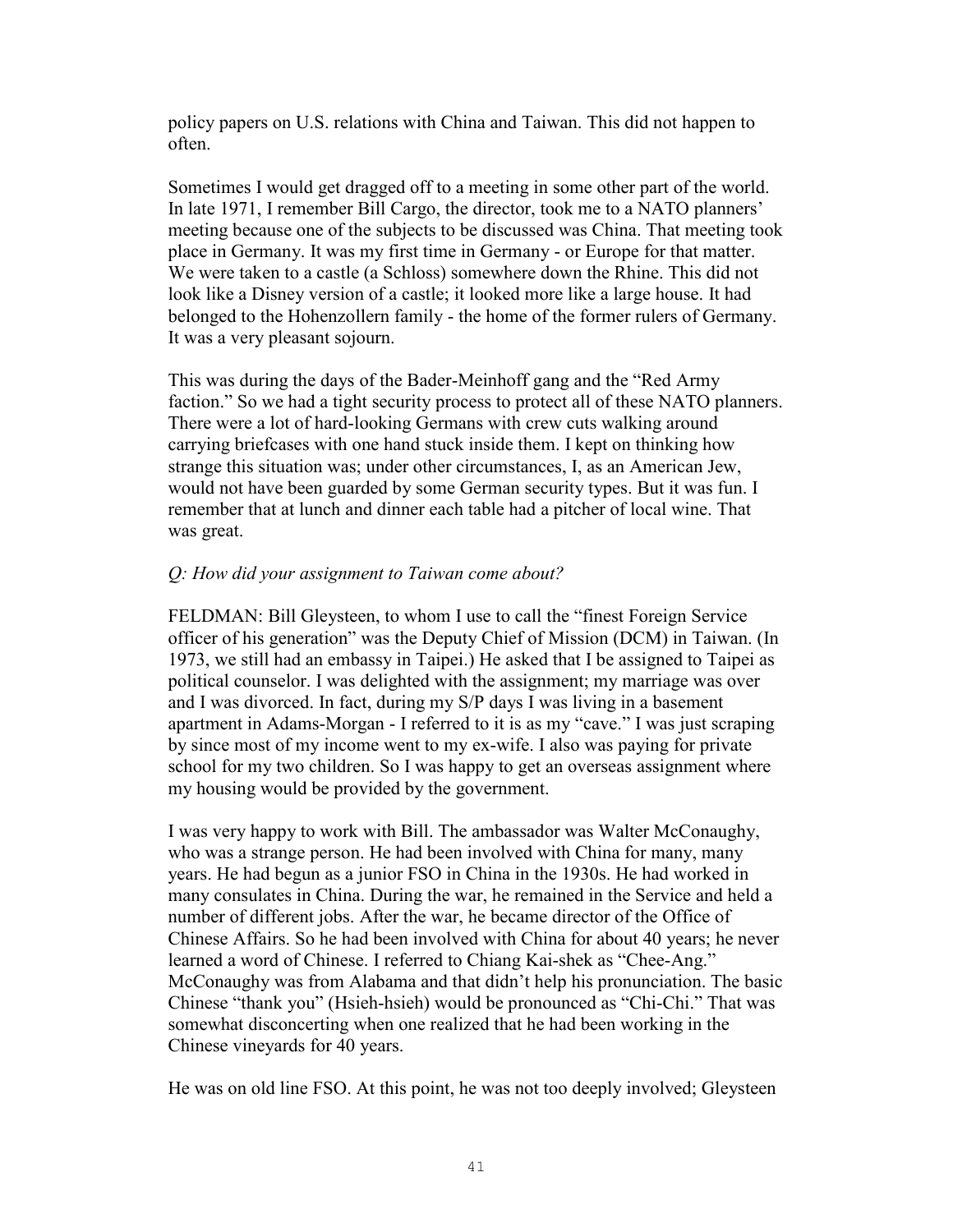ran the show - fortunately. I had a strange political section. The best officer - Joe Lake - in the section was also the most junior. Much later, he became the DCM in Bulgaria, ambassador to Mongolia and then Albania. He retired about a year ago after a stint as "Diplomat In Residence" at the University of Texas at Austin.

Joe was the most junior and most valuable member of the staff. My deputy was not much good; I had a integrated "spook" - CIA man who had a marvelous gift of gab, but never did any work. Whenever I would ask him to do something, he would say that he would love to do that, but that he was really tied down by his other job. I said I understood; one day, the CIA station chief came to me to say that I had to stop loading his man down with so much work; he was so busy that he couldn't do any of the CIA work. I don't think I ever learned what this officer was doing, but he was a "good old boy" from Arkansas; he taught me how to hotwire a car.

### *Q: What were the issues at the embassy at the time?*

FELDMAN: President Nixon had been to Beijing; the Shanghai communique had been signed and issued. The key phrase in that was that the U.S. recognized that the Chinese on both sides of the Taiwan Straits agreed that there was only one China of which Taiwan was one part and that the U.S. did not contest this conclusion.

By 1973, 18 months after the presidential visit, after several Kissinger's visits to the mainland and after the PRC's entrance into the UN, most countries had switched from Taipei to Beijing. Only a few continued their formal relations with the ROC. Those that had established relations with the PRC had recognized the PRC as the sole legitimate government of all of China, including Taiwan. The PRC insisted that this phraseology be included in all recognition communiques.

What the embassy was doing was essentially trying to get the people on Taiwan used to the idea that the day was coming when "we would complete normalization." - a euphemism that indicated that we would switch recognition ourselves from Taipei to Beijing. That was U.S. policy. An illustration of the consequences of this policy was the departure of the 13th Air Force which moved its headquarters from Taiwan to the Philippines.

When I arrived in Taiwan, we had major Air Force units on the islands. By the end of 1973, they were gone. We had a large MAAG in 1972 - something like 6000 officers and men - ; by the end of 1973 it was down to 2000 and declining. We had nuclear weapons on Taiwan which were stored on an Air Force base in the south. By the end of 1973 or the beginning of 1974, I was assigned to oversee their removal and their return to U.S. territory - probably to Hawaii.

So it was quite clear that we were reducing our presence on Taiwan in major ways. We had established a liaison office on Beijing; we had appointed David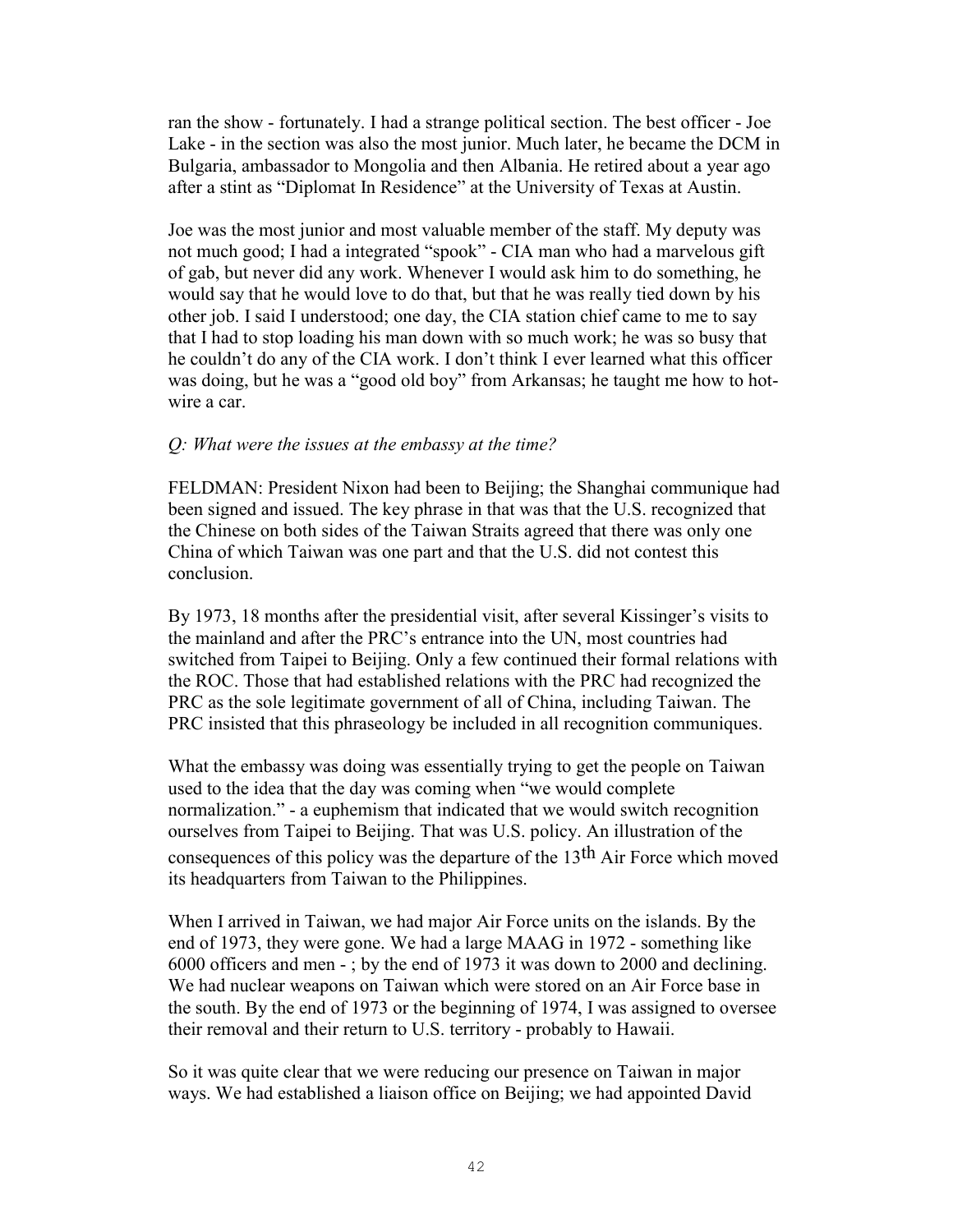Bruce, a senior and distinguished diplomat, to head that office; he was followed by George Bush. So I thought it was quite clear that had "Watergate" not intervened, normalization would have been completed by the end of Nixon's second term. There was no doubt that that was what was going to happen. So part of the embassy's task was to prepare the people of Taiwan prepared for that day.

### *Q: How did they take to our efforts?*

FELDMAN: We had go through a funny dance. Every time we would hint that "normalization" was coming, the government would issue a statement denying that such action would ever take place. So we had a push-pull situation with us saying that it was going to happen and the ROC denying it. The result was confusion for which both the ROC and we paid a price during the Carter administration when we did break relations with the ROC, because the people in Taiwan were not sufficiently prepared for this break - nor were we, I should say.

Walter McConaughy was replaced in the spring of 1974 by Leonard Unger who had been our excellent ambassador in Thailand. He did a very good job in Taiwan.

I had a very good time at the embassy. I was in Taiwan as a bachelor. I had remembered Taiwan as a straight-laced society of the 1960s, when I first served there. By the 1970s, it was different standard. I was having a marvelous time dating Chinese women or expatiate foreigners. Ultimately, at a volleyball game, one Saturday afternoon at a home of a friend, Tony Tidei (which sounds like "today," which in Chinese is Jintien; so he was known as Tony Jintien)... He had a house in Tanshui, a suburb of Taipei. We had constructed a volleyball court and a swimming pool on his property. For the swimming pool, we dug a monster ditch and lined with a tarp and filled it with a hose. It was a primitive swimming pool, but it felt good after a hot day at volleyball.

One day, I met an American graduate school, Laurie Sherman, who had received her BA in Chinese studies from Cornell University. She was in Taiwan working on her Chinese language at a local Chinese teachers college. We dated a couple of times. During one volley ball game, she sprained her ankle severely. So I took her to a hospital and that was the beginning of an increasing friendship and she ultimately moved in with me. Not only was that acceptable in Taiwan, but even the Foreign Service accepted it. Not many objected to the fact that we were "living in sin." I would take Laurie to embassy parties and dinners; no one said anything about it and it worked our very well. In 1975, when I was transferred to Washington, we got married.

### *Q: What was embassy life like after all of the other missions were closed?*

FELDMAN: We never had that much to do with other missions. So we may have missed them, but we were certainly not lonely. Also, by 1973, there weren't that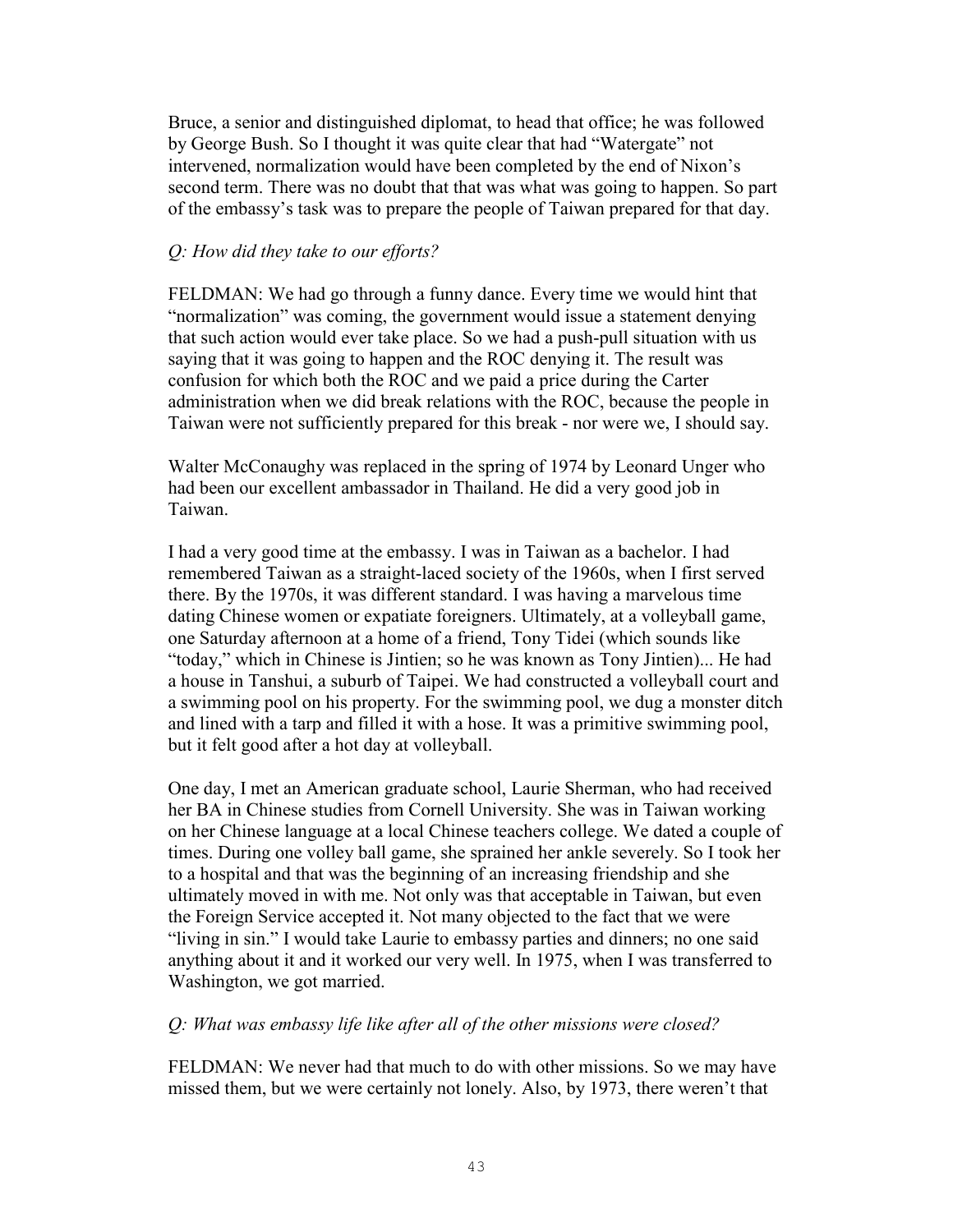many left. Fortunately, for the political, economic and commercial sections, our focus was all on the Chinese of Taiwan. We just didn't spend much time with other missions. We spent a certain amount of time with other U.S. government employees, such as the MAAG, the Taiwan Defense Command, which still existed, but most of our time was devoted to the local people.

The local people could be divided broadly into two groups: The Taiwanese and the mainlanders. The Taiwanese were descendants of Chinese who had immigrated to Taiwan in the 17<sup>th</sup> and 18<sup>th</sup> centuries - and a few in the 19<sup>th</sup> century. But most of their ancestors had come to the island between roughly 1640 and 1820.

The mainlanders were those who had followed Chiang Kai-Shek to Taiwan in 1948 and 1949 after the Nationalists lost the civil war.

This different ancestry resulted in a division of labor. The mainlanders ran the government and occupied the higher positions in the military and security services; the Taiwanese ran the economy.

That had occurred in a strange historical process. The Chinese Nationalist took over the island after WWII when General MacArthur authorized Chiang Kai-Shek to accept the surrender of Japanese troops on Taiwan. Taiwan had been ceded to Japan by the Chinese empire after the Chinese lost the Sino-Japanese war of 1894-95 (under the Treaty of Shimonoseki). This treaty stipulated that Taiwan was ceded "irrevocably" by the empire of China to the empire of Japan. Thereafter, it was ruled as a Japanese territory in the same way that Hawaii and Alaska were U.S. territories.

After WWII, Nationalist troops accepted the Japanese surrender and were warmly welcomed for the most part by the people of Taiwan. That warm welcome did not last very long because the Chinese troops behaved very badly - plunder, rape, robbery. There were a series of incidents culminating in the February 28 incident of 1947. That incident started when some Chinese Nationalist troops roughed up some Taiwanese street hawkers. A crowd gathered, surrounded the troops and roughed them up. That started communal fighting. Ultimately, the Nationalist garrison was reinforced with more troops from the mainland. A large number of Taiwanese were arrested and shot.

As may have guessed, there was a certain amount of bitterness between the two people. During the communal fighting, about 10,000 Taiwanese were massacred, including intellectuals, middle class, etc. When Chiang Kai-Shek arrived in Taiwan, he and his government tried to smooth things over. One of the actions the government took was land reform. It hoped that through this, the allegiance of the small farmer could be enlisted. At the same time, land reform would have broken the power of the land magnets. It worked very effectively. The government did not confiscate the land, but actually purchased it from the owners using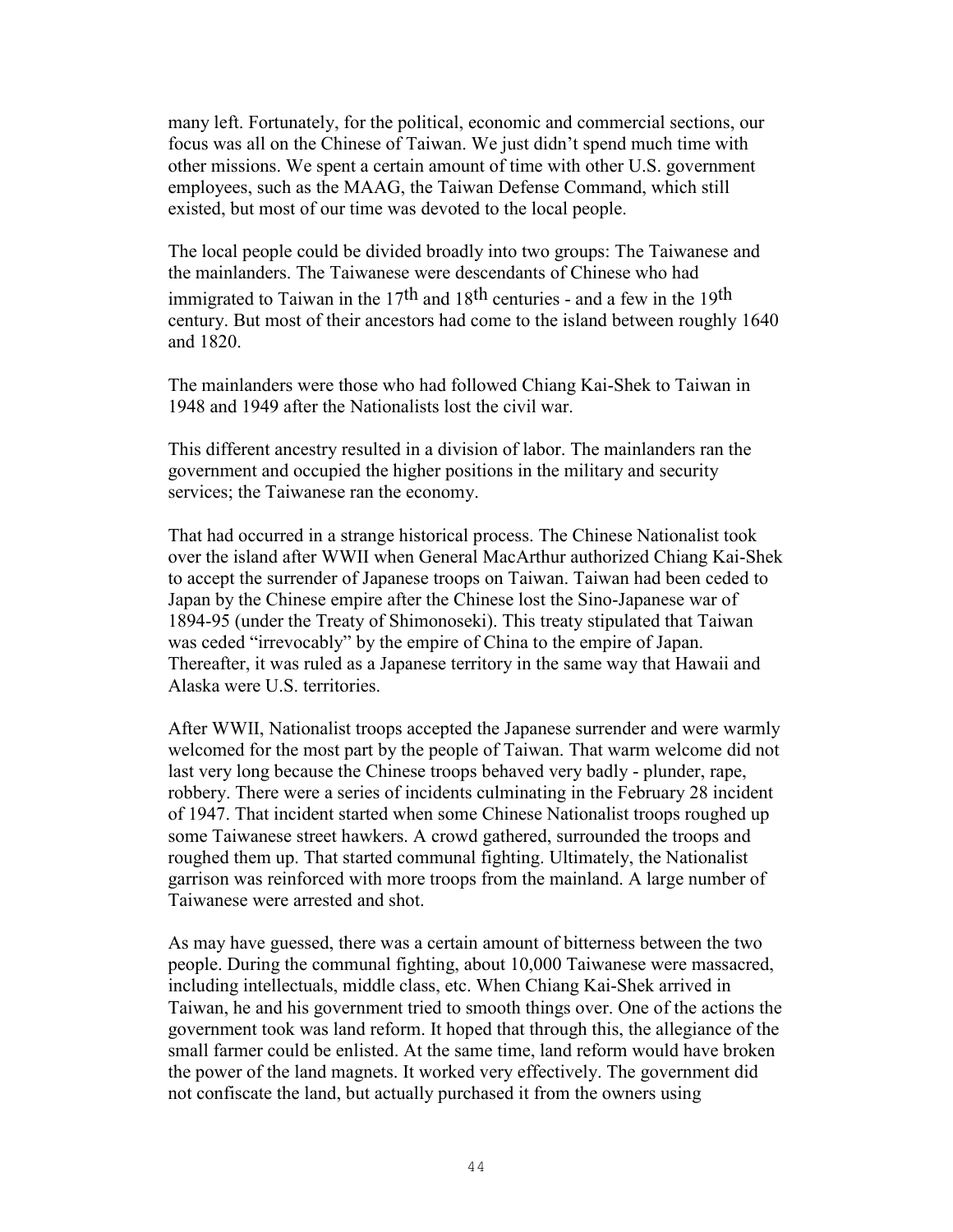government bonds and in some cases, stock in government corporations.

We have always referred to Taiwan as having a "free economy," in fact it was not. It was at best a mixed economy with major government corporations in many sectors. For example, there was a Taiwan Power - government owned - the only electric utility on the island. As I mentioned earlier, there was a Taiwan Sugar monopoly, China Petroleum, the Taiwan Wine and Tobacco Monopoly corporation; some banks were government owned. So many land owners were paid in shares in these government monopolies making them sort of joint publicprivate enterprises - with the major stockholder always being the government.

This government action created a Taiwanese entrepreneurial class which over time used its investments wisely and created the entrepreneurial economy of the island, leading to the division of labor I mentioned earlier, which by 1973 was quite evident. A principal function of the embassy was monitoring Taiwanesemainlanders relations. Of course, that was not that easy since in the political section we only had one officer who spoke Taiwanese. As I said, 85% of the population of the island is Taiwanese, who spoke their language either as their first or only one. The American Embassy, in its political section, had just one officer who spoke the native language. As a matter of fact, he was the only officer in the entire embassy who spoke Taiwanese.

# *Q: I am kind of surprised that we had any officers who spoke Taiwanese. How did that happen?*

FELDMAN: Earlier wisdom had decided that some officers should be trained in Taiwanese. I might mention that we never had trained anyone in Cantonese despite our large presence in Hong Kong - the world's largest consulate. I mentioned earlier that Cantonese is Hong Kong's principal language. Until sometime in the 1970s, we never trained any officers in Cantonese; we taught them Mandarin, which was not spoken in Hong Kong. That is the State Department's logic. It is part of the Department's drive for irrelevance.

So we had the one officer who spoke Taiwanese. He was very proud of that fact, but he was thoroughly lazy; he never did a lick of work. That was too bad.

# *Q: Was there any unrest while you served in Taiwan?*

FELDMAN: Yes, but sub-rosa. It didn't really boil over. No political parties were allowed on the island except for the Chinese Nationalist Part (the KMT). Taiwan was under martial law which was enforced by the Taiwan Garrison Command General Headquarters. Chiang Kai-Shek was president and there was no question he would remain so until his death. His son, Chiang Ching-kuo, was the deputy prime minister who ran the day-to-day operations of the government.

His other son, Chiang Wai-kuo, had a leading role in the military. He had been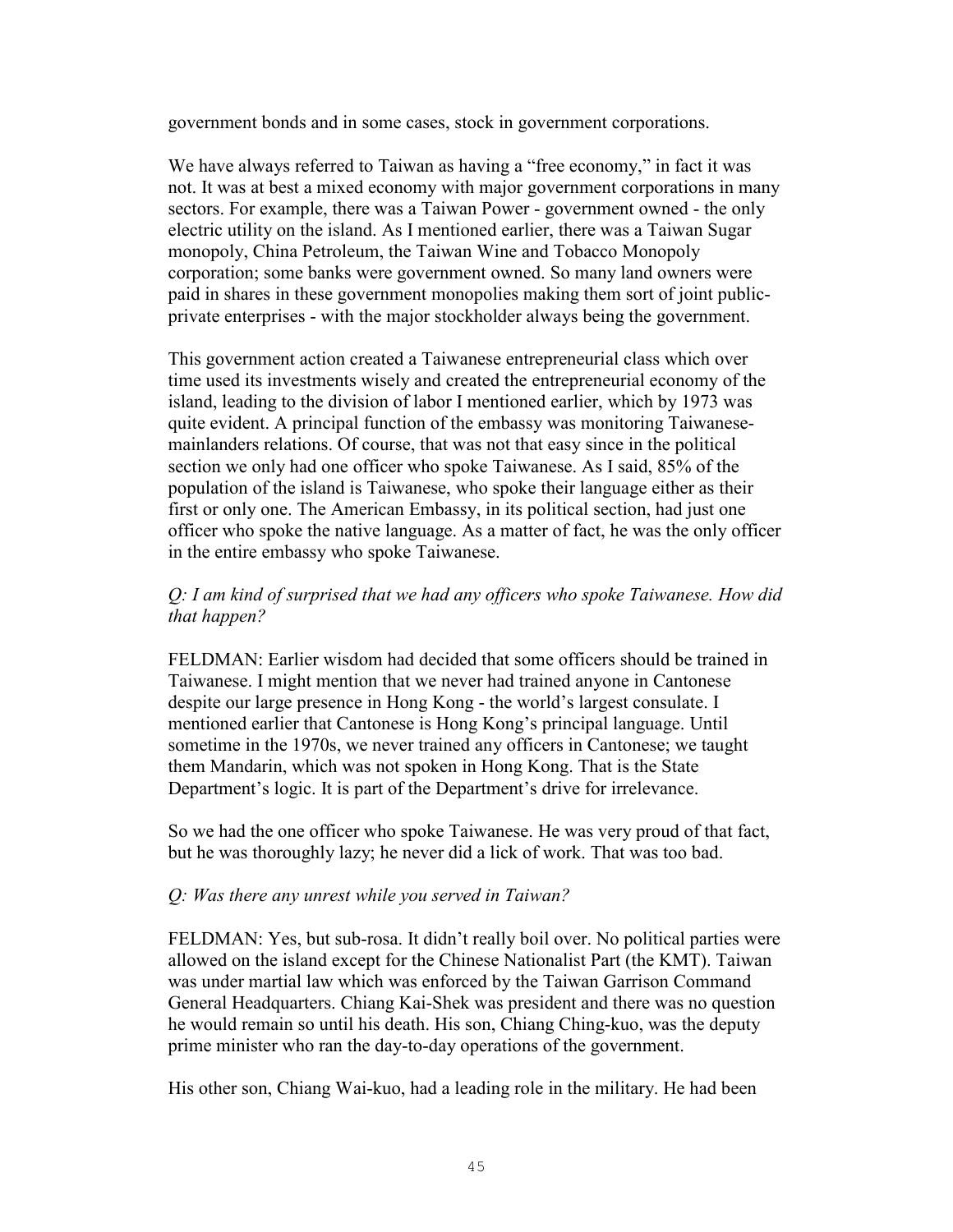trained in a German military academy in the 1930s. He had been commissioned as a second lieutenant in the *Wehrmacht* and had taken part in the invasion of Poland. He was then called back to China.

The Chiangs ran a pretty tight ship. The press was totally fettered; all the media was captive. There were only three TV stations: one was owned by the national government, one was owned by the provincial government and one was owned by the Chinese Nationalist Party. There was press censorship. Taiwan had all of the attributes of an authoritarian martial law state. It may not have been as harsh as the regime on the mainland. A friend of mine described the Taiwan situation as "soft totalitarianism". People were not usually assassinated; there were midnight knocks on doors resulting in time in jail, but you weren't killed. The prisons were not harsh; they were far better than the dungeons on the mainland. Political prisoners were not mingled with murderers so that they weren't beaten bloody. Nor was a political prisoner put in the same cell as inmate with tuberculosis, as was the case on the mainland. There were political prisoners on Taiwan; as I said, they were usually sent to Green Island - not hard, but jail.

# *Q: Did the embassy ever get into trouble dealing with the Taiwanese?*

FELDMAN: Oh, yes. We usually dealt with rich Taiwanese businessmen; that was ok with the government. If we dealt with known dissidents, the government would complain. Very often, I or Bill Gleysteen would be summoned to the Foreign Ministry to hear their complaint about this or that officer having been seen in the company of some notorious "criminal element" - i.e. political dissident. We did of course see some of those dissidents; we did not regard them as "criminal elements." In the pursuit of our mandate to report on political developments on the island, we felt we had to speak to a wide variety of political opinions.

# *Q: How would you characterize our relationship with the government at this time?*

FELDMAN: By this time, the UN action that I described earlier had already taken place. They could see that "normalization" with the PRC was moving forward. We had pulled the nuclear weapons off the island; our military presence was being diminished. It was fairly clear what was happening. So our relations were rather touchy. The ROC was highly suspicious. Human rights was not yet a major part of our foreign policy, but every once in a while we would mention to the ROC that we considered the arrest of people just because they held views contrary to those of the government or the KMT as not "comporting with the traditions of free China."

*Q: Was there anyone in the government who could foresee the day when more Taiwanese would participate in the discussions of their future?*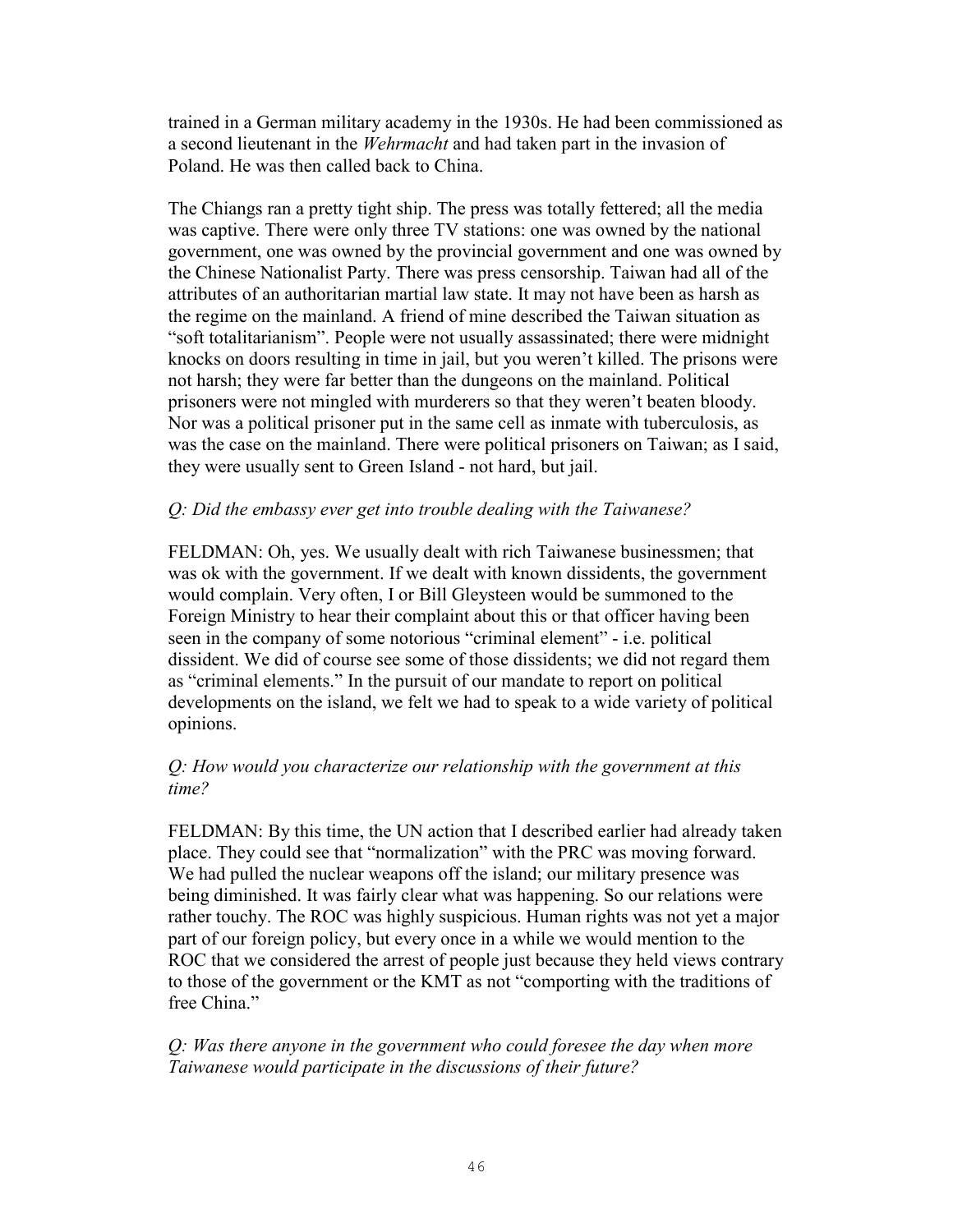FELDMAN: There were people in the government who knew that that would have to happen. One of the principal people who recognized the future was Chiang Ching-kuo. That is a whole story in itself. In fact a friend of mine, Jay Taylor, former FSO, has written a book on Chiang Ching-kuo; I saw the manuscript which was 850 pages long. It is being published by Harvard University Press and will be out by the end of this year. It is a marvelous book. I want to talk at great length later about Chiang Ching-kuo because he more than anyone else laid the foundation for the democratization of Taiwan.

Chung Ching-kuo had come to the conclusion sometime in the 1970s that the Kuomintang (the Chinese Nationalist Party) could not be the kind of Leninist vanguard party that it had been. Had it done so, it would have atrophied and withered. He thought that the KMT had to become a majority party which meant that it would have to be a Taiwanese party to reflect the population on the island. So he began to bring Taiwanese into the party, promoting them to positions of responsibility. His senior assistant in this process was Li Huan. Together the two worked assiduously to identify promising Taiwanese, one of whom was Lee Teng-hui, the former president of Taiwan. Lee had studied in Japan at the University of Kyoto. When he returned, he finished college after the war at National Taiwan University. He did graduate work in the U.S. at Cornell. Then he went to work for the Joint Commission on Rural Reconstruction. This was a joint ROC-U.S. commission. Eventually, he became one of the senior staff members; he was then identified as a "comer" by CCK and Li Huan. He became Minister without Portfolio; later was appointed as mayor of Taipei and subsequently governor of Taiwan. Then in 1986, when CCK became president, he made Lee his vice president. In those days, the president and vice president of the ROC were not elected by popular vote; they were elected by the National Assembly. Lee was not the only Taiwanese that CCK promoted; he brought a whole bunch into the KMT and the government and indeed increasingly into the military - which previously had been the exclusive preserve of the mainlanders.

As time passed, CCK, finding himself growing old and more infirm, came to the conclusion that his legacy would have to be a democratic system in Taiwan. He wasn't going to move very rapidly toward this goal, but he wanted to get there step-by-step. So in the middle 1980s, he began tolerating - not encouraging opposition political activity. Opposition parties were still banned on Taiwan which was still under martial law. But opposition elements were allowed to contest elections as independents. These people became to be known as the Tang Wai literally "those outside the party." They could not organize officially as a party, but they did form an association of like-minded political figures. They first tackled local elections. Then came the question of the Legislative Yuan - the Parliament. This legislature was essentially the one that had been elected in 1947. The same people occupied the seats; for those who had died, the runner-up in that 1947 election took the seat - or the runner-up-runner-up, etc. As I mentioned earlier, the Taiwan legislature was still one that represented cities and provinces of the mainland. It was very strange.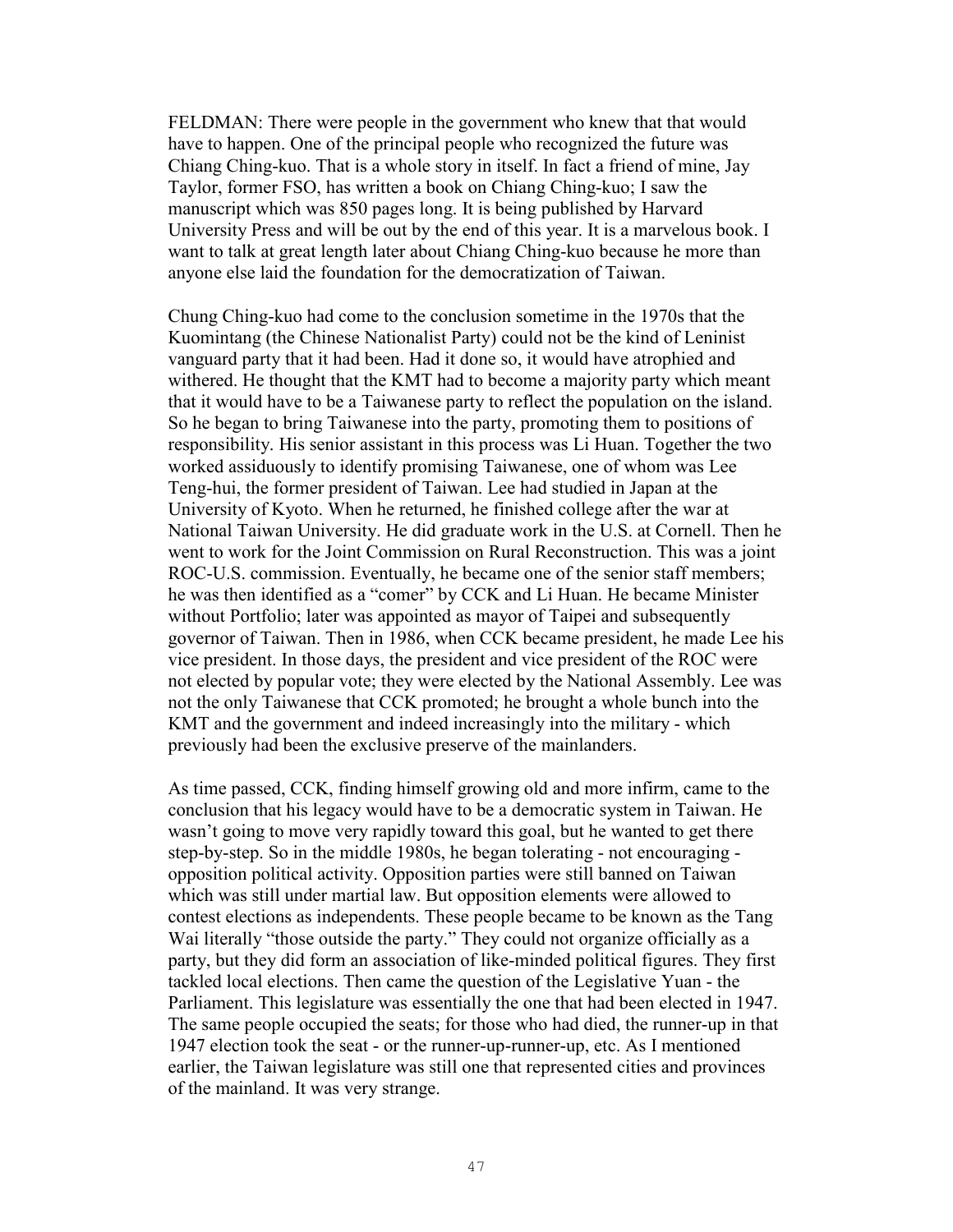The government started a system of supplementary parliamentary elections to increase the number of Taiwanese in the national legislature. But the "old thieves" were still in majority collecting their pay-checks. Most of them were old and feeble and very few would show up for the parliamentary sessions. In October 1986, Chiang Ching-kuo, in an interview with Meg Greenfield of the Washington Post, said that martial law would be ended by the end of the following year. And it was. He died in January 1988. He had been very ill having suffered from diabetes and insomnia; he was growing blind; so that in the last few years of his life he was in very bad health. But his mind was still sharp. He basically planned the step-by-step procedure transforming Taiwan from an authoritarian one-party dictatorship to a full fledged democracy that it is today.

As I suggested earlier, CCK had chosen Lee Teng-hui as his vice president and heir. I wonder if he knew that Lee in his youth, as a student, had been a member of the Communist party. But then so had Ching-kuo himself, who had been sent to Moscow for education in the 1920s. Lee carried the reforms forward, but the guiding spirit and the inspiration was clearly Ching-kuo. He had come to the conclusion that democratization was the only way which would allow Taiwan to survive. It had not only to liberalize its own internal political processes, but had to be a model for the mainland. Ching-kuo was not a Taiwanese patriot; he was not Taiwanese at all. He was a Chinese patriot. He did not believe in dictatorships - at least in theory. He did like to run the country as he saw fit, but he also saw himself and his legacy as the leader that transformed first Taiwan and then subsequently all of China to a more democratic system. He hoped that Taiwan was to be the model which the mainland would emulate.

He knew all the mainland leaders. He and Deng Xiaoping had been students together at Sun Yat-sen University in Moscow. So he knew the entire communist leadership, as well as the Soviet Union leadership. He had negotiated with Stalin on behalf of his father. He felt very strongly that communism in China had to be replaced by a more democratic system. I don't think he thought that China would become anything like the U.S.; his idea of democracy was much closer to that of Lee Kwan Yew of Singapore, but he wanted to end KMT dictatorship on Taiwan, as well as communist dictatorship on the mainland.

### *Q: Did he want reunification?*

FELDMAN: Absolutely, but under his version of a democratic system. He was a very remarkable man. He was a skilled politician, far smarter than his father, who was best known for his stubbornness. His father regarded himself as the heir to the long line of Chinese emperors. Ching-kuo was sent to the Soviet Union in his youth and had worked there in an automobile factory. He never saw himself as an emperor of China. When he returned to China in 1937, he immediately started cooperatives. He later he was assigned to administer provinces under his father and was quite successful for the most part - to the degree he was given any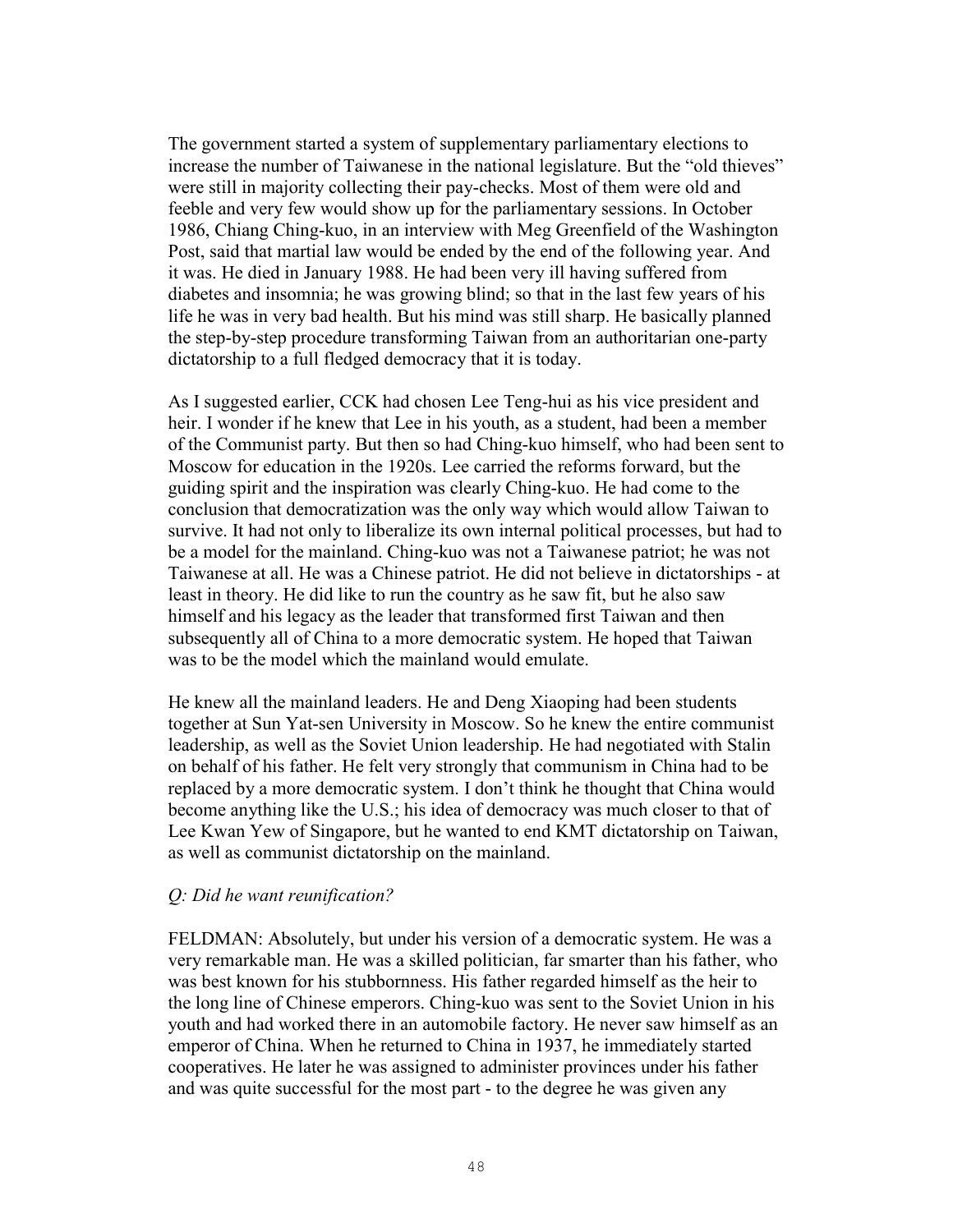flexibility. We in the U.S. government did not foresee CCK as the herald of a more democratic ROC. But that was in fact what he became. He worked at it and left it as his legacy which was continued by Lee Teng-hui, who was a very idiosyncratic person - to some degree, more autocratic than Ching-kuo. Lee is a deeply religious Presbyterian who believes that God selected him to be the president and who talks to him. Ching-kuo never believed that God had selected him. He was far too skeptical and pragmatic for that. He was not a "true believer." He had been disowned by his father for many years and isolated in the Soviet Union. He married a Russian woman. So he was totally different from his father. He had a much appreciation of the world than his father did and I think he also understood the world better than Lee Teng-hui. CCK was not self-righteous; Lee is. He certainly did not believe that he was God's anointed. He had an idea of what ought to be and that was his goal.

Chiang Ching-kuo was a very fascinating character. There is an absolutely marvelous biography which I read in manuscript which is to be published at the end of this year. It was written by Jay Taylor, a former FSO. He is a Chinese language officer; he did a lot of interviewing and had access to a lot of personal papers. It is a throughly marvelous book.

### *Q: What did CCK think of the U.S.?*

FELDMAN: He regarded the U.S. as Taiwan's protector, preceptor, and model and Taiwan's great problem. I think he probably sympathized with that marvelous saying of Benito Suarez: "Alas, poor Mexico, so far from God; so near the United States." CCK had to depend on the U.S., but the U.S. was on occasions not dependable. Our withdrawal from Vietnam was deeply disturbing as was the way we treated Taiwan during the Nixon-Kissinger years and the Carter-Brzezinski years. It was shameful; no question about that. But CCK was stuck with us and there wasn't much he could do about it.

# *Q: After Taiwan, where were you assigned?*

FELDMAN: I was assigned to Bulgaria. One day, I got a telephone call in Taipei from Personnel asking me whether I wanted to be "GLOPed" to Bulgaria. You may remember that when Kissinger became secretary of state, he decided that the Foreign Service had become too inbred and over-specialized and instructed his under-secretary for management, Larry Eagleburger, to start a "global outlook program" ("GLOP"). That is to say, Kissinger did not want officers to spend all of their time in one world region; he wanted "out of area" tours.

By this time, I had been assigned exclusively to the Far East - Hong Kong, Japan and Taiwan for almost 20 years. So I was asked whether I wanted to go to Bulgaria for my "out of area" assignment. Martin Hertz was then our ambassador in Bulgaria; I had worked for him in IO, as I mentioned. He requested that I be assigned to Sofia as his DCM. That served the purpose of giving me a "global"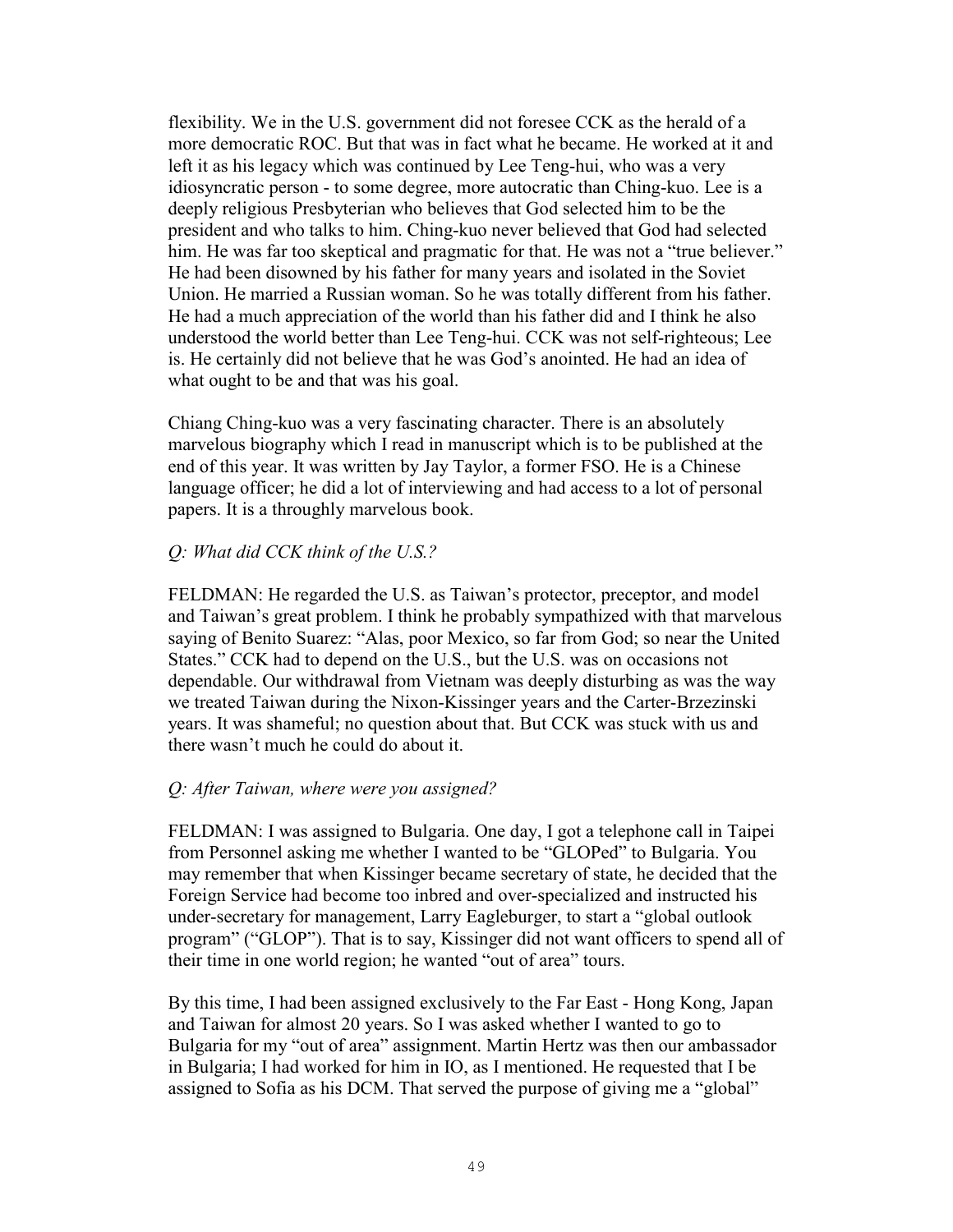outlook while at the same time allowing me to become a DCM. I was delighted under those circumstances to go to Bulgaria.

In January 1975, I was transferred from Taipei to Sofia - the assignment to be effective after six months of Bulgarian language training in Washington. I reported to Washington and sent a telegram to Laurie, whom I was planning to marry. I asked her to come to join me in the language class. It was a unique marriage proposal, but she came to Washington and we started language training together.

We had an absolutely awful teacher who knew nothing about language teaching. But both Laurie and I had been through language training - she had studied Chinese at Cornell University and I both Chinese and Japanese. So both of us knew how one learns a foreign language; we sort of taught out instructor how to teach us. Laurie has a great ear for languages; she picked it up very quickly.

So six months later, Laurie and I - a happily married couple - landed in Sofia. It was an interesting transition from twenty years in East Asia to Eastern Europe. Interestingly enough, I found myself completely at home. I was probably a 2 plus in speaking and reading; Laurie was probably close to a 3/3. Early on, Laurie found herself seated next to the Bulgarian Chief of Protocol, Dr. Zhibrov, at some official dinner. He had just returned from a tour as ambassador in India. He spoke excellent English. During their conversation, he asked my wife what she intended to do during her time in Bulgaria. She told him that she would really like to study at the University of Sofia, but she thought that the government would not permit it. This was 1975 when Bulgaria was one of the most Stalinist states in Eastern Europe. The country was filled with billboards saying "Eternal Friendship between the USSR and Bulgaria." In fact, the USSR was just called the "Union" as some referred to the U.S. as the "States." The chief of protocol showed some surprise and said that if she could pass the entrance exam, of course she could be admitted to the university.

So Laurie, in her inimitable way, asked where she could take the entrance exam. He told her that he would arrange it for her. I should note that Dr Zhibrov - who actually was a medical doctor - was married to a film director. When he was ambassador in New Delhi, she was not allowed to work and took her frustrations out on him. So he was sensitive to these feminist issues.

A week went by and we didn't hear anything; two weeks went by and we didn't hear anything. Finally, I got the ambassador's permission - he thought the whole process amusing - to send an informal query to the Foreign Ministry, quoting Zhibrov and asking where Mrs. Feldman might go to take her entrance exam to "Universitat Kliment Ohridski: St. Clement of Ohrid" (a lake in what is now Macedonia) was a saint and one of the great cultural saints of mediaeval Bulgaria; the University was named after him. In due course, we received a reply suggesting that if Mrs. Feldman would present herself at the University on a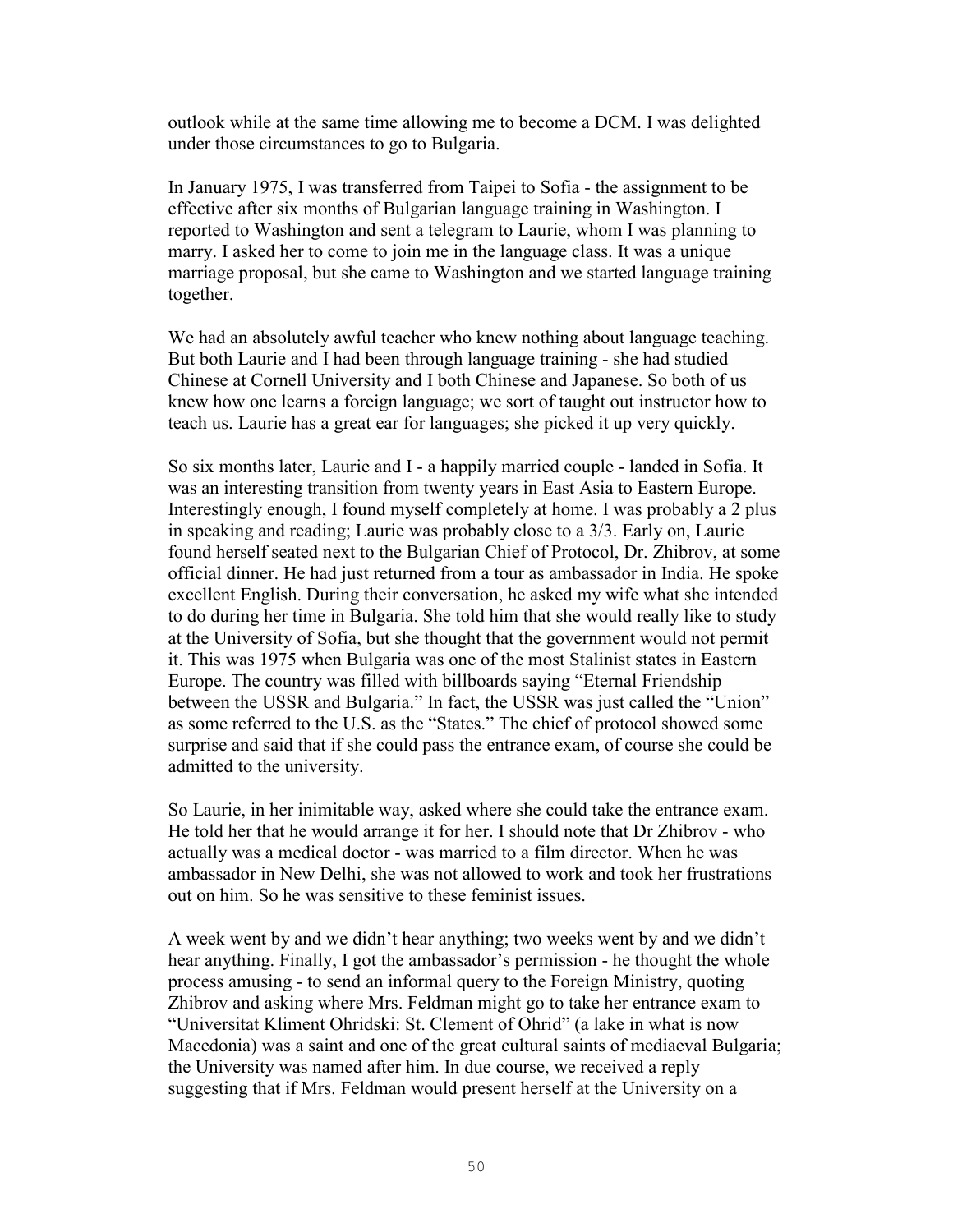certain date and time, she could be administered the entrance examination. So Laurie did that and she creamed the exam; it was no problem. She was a whiz at languages; she had to take the exam in Bulgarian, which didn't throw Laurie at all; she expected that. She essentially took the exam that is normally given to Bulgarian high school graduates. So she had no problem with that.

So the Bulgarians, who might have surprised by Laurie's proficiency, had no choice except to let her into University. It was clear after about six months that she was way beyond the undergraduate level; she was allowed to work for a degree called "Kandidat," which is somewhere between a U.S. MA and a Ph.D. pretty close to the latter. She had to take this degree in Bulgarian history - that was the only thing the authorities would allow. I had persuaded Laurie to find additional data on the case of Ellen Stone, who had been an American missionary in the early 1900s. She worked in what is now southern Bulgaria and in Macedonia, the former Yugoslav republic, which was then part of the Ottoman empire. American missionaries had only recently been admitted to Bulgaria, but were under strict prohibition to preach to Muslims. They could only preach to Christians. So the missionaries, when they entered a village, immediately took a religious census to insure that they would not preach to the Muslims. Interestingly enough, these censuses still exist and are kept at American Farm School, which is just outside Thessaloniki in northern Greece. These censuses show dramatically that the overwhelming majority of this area counted themselves as members of the Bulgarian Orthodox Church.

This was very significant and the Bulgarians loved it when Laurie announced her findings. That was because the Serbs had been trying to establish that the Macedonians weren't ethnic Bulgarians. At the embassy, one of the better locals, after learning that Laurie was a candidate for this advanced degree, told Laurie that she knew where the unpublished diary of one of the leaders of the gang that kidnapped Ellen Stone in 1901, could be found. Ellen Stone, while traveling in that part of the Ottoman Empire had been kidnapped by what today would be known as "Freedom Fighters." These were Bulgarians who were fighting against the Turks. Bulgaria had been freed from the Ottoman empire as result of the Russo-Turkish war of 1876-77. But what was freed was a truncated version compared to the present. For example, the southern part of today's Bulgaria was not part of the new state of 1877; that remained part of the Ottoman empire.

So these "freedom fighters" (or "brigands," as the Turks called them), led by Yanni Sandanski, a great legend and hero, were fighting to liberate that part which remained in the Ottoman empire, so that they could join Bulgaria. They had a co-leader, Christo Chernopayef. As I said, they kidnapped Ellen Stone and held her for ransom; they would have used the proceeds for arm purchases. The mores of the time dictated that they could not kidnap a sole woman; so they took along one of her Bible students, Katarina Tsilka. Unbeknownst to the kidnappers, Tsilka, who was married to an Albanian - also a Bible student - was three months pregnant. The kidnappers fled from place to place in the mountains with these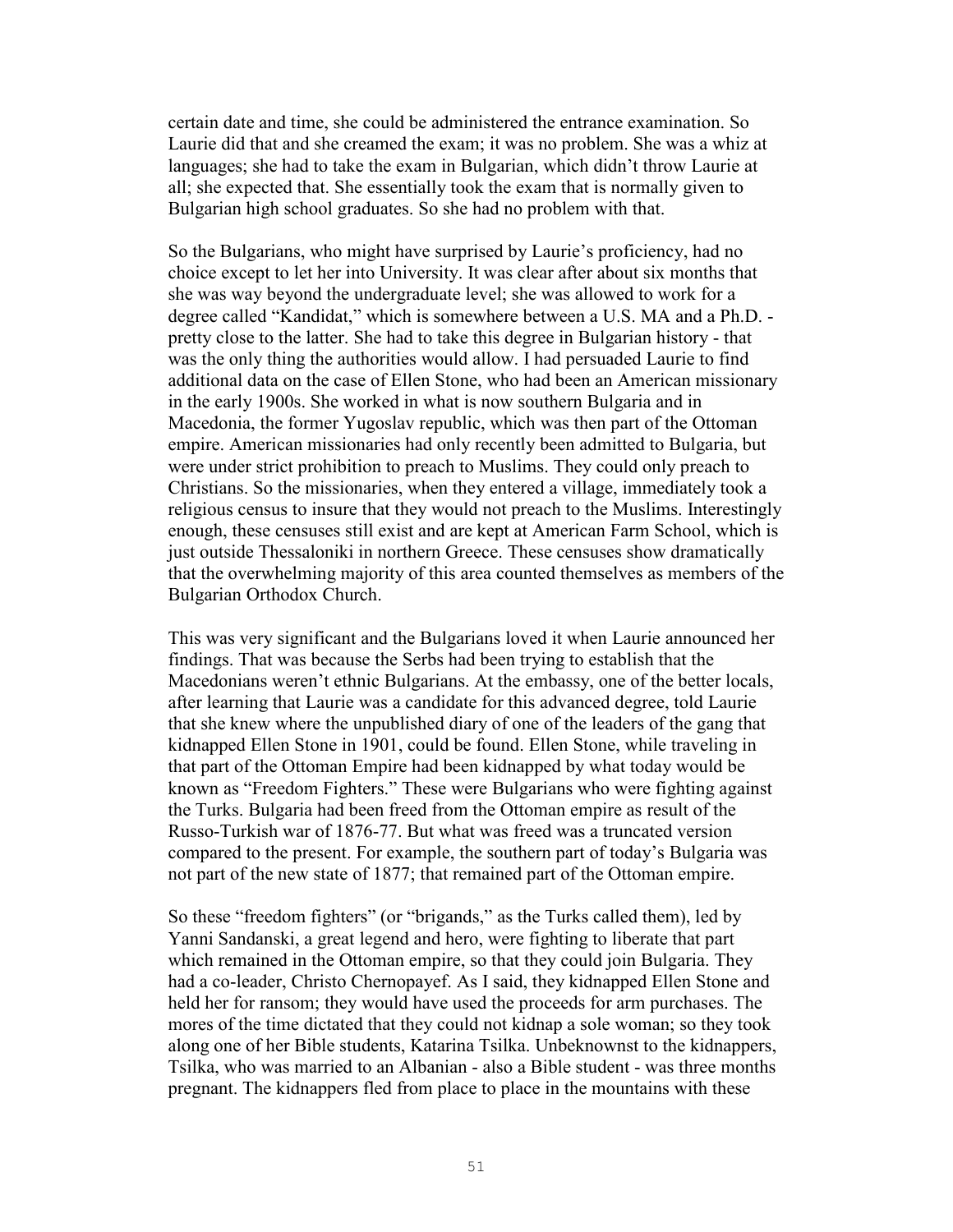women, just one step ahead of the Turkish police.

The diaries that our embassy employee found were those of Christo Chernopayef, which had never been published. They contained lots of new material about the kidnaping and the subsequent drama. They included a description of the birth of Tsilka's baby, up in the high mountains, while the ransom negotiations were going on. There is a description of a charming scene when each of these mustachioed brigands, with their cross bands of cartridges, gave the new baby whatever they had available. One gave his tobacco pouch, one gave a knife, another his spare pair of shoes. It was a very touching human interest story.

I should mention that the baby, after her rough start, grew up and married the American consul in Tirana. That woman's daughter was still living in Miami a couple of years ago. We were in contact with her.

Laurie wrote up this piece of history. It was published by the "The Fatherland Front Press." Laurie became a minor celebrity in Bulgaria.

As I said, Laurie started at the University. As a student, the Bulgarians could not prevent her from contact with her fellow students and faculty members. This was a contact which in little Stalinist Bulgaria, was denied to almost every diplomat, including the Soviets and other Eastern block representatives. But we had students and professors in and out of our house all the time. So shortly, we had a range of contacts in Bulgaria which was the envy of all other diplomats. In addition, I became very friendly with the chief of security for the Foreign Ministry, Georgi Darnyanov. That started because our embassy in Sofia was on one of the major boulevards in the center of the city - Boulevard Stamboliski. The USIS Cultural Center was also right there, as part of the embassy.

That Center was not used very much. The Bulgarian police stood in front, so that anyone who entered the Center was recorded - probably photographed from across the street. As the newly arrived DCM (all newly arrived try to sweep up the "mess" left by their predecessors), I decided that we should do something more with the Cultural Center which was moribund. The embassy was on the U.S. military film circuit which delivered 16 mm films to various U.S. establishments from Germany. So we used to get the American movies, fairly recent ones at that, which we used for our own entertainment. I suggested that we should have showings in the Cultural Center, inviting some Bulgarians to join us.

I think we started with Elia Kazan's "America, America," but I am not positive about that. We sent out circulars inviting selected Bulgarians to come to see the movie on a Friday night. That resulted in an invitation from the Foreign Office's chief of security - the equivalent of a major in the Bulgarian secret service - to come to see him, which I did. He informed me that we were doing a terrible thing because all sorts of "hooligans" and other suspects would come to the Cultural Center and make disturbances; that was very bad. He asked that we cancel our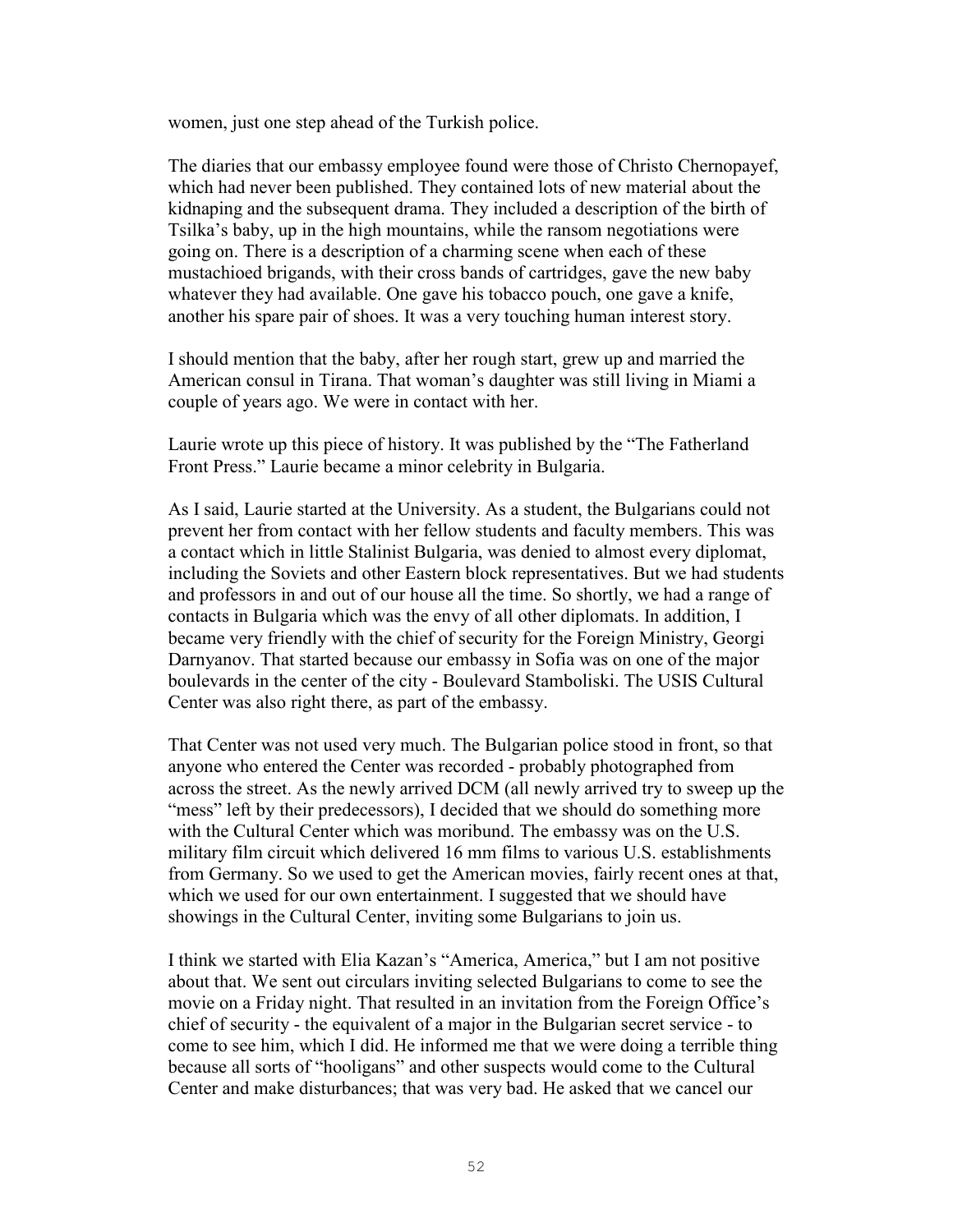#### plans.

It seemed to me that this was a veiled warning that if we proceeded we could expect "hooligans" and other provocations; so I came to the conclusion that this was probably not a wise move. I said that we would cancel the event. The chief of security breathed a great sigh of relief because he obviously had looked upon his task as a tough assignment. It did give me the opportunity to have a bit of conversation with him. He said that the opportunities to see such films were rare. I told him that by sheer accident, I did have a film which I was going to show at my residence that week-end - it was a cowboy film with John Wayne. He looked eager and finally agreed to come. That was the beginning of a beautiful and close friendship. We were so close that the two families that once Georgi's wife became really ill and was taken to the hospital, Laurie went to their house and cooked meals for Georgi and his two children.

We traveled together. There were parts of Bulgaria that were closed to all foreign diplomats. There are other parts that were closed only to Western diplomats. I had a humongous Chevrolet - that was my official car. I think it was originally built for an American police force; so it was not a standard Chevrolet. It was gorgeous. Georgi loved to ride in that Chevrolet. So on some weekends, he would ask me whether I was free to travel to some interesting places in the "Zabrenena zona" (that was the zone that was closed to all diplomats, even the Soviets). We drove here and there, being watched by police who were mystified by what a car with diplomatic plates was doing in this restricted area. Georgi would hold his ID card out of the window and the police would salute and we would proceed. It was quite amazing.

On some of those weekends, Georgi said that he could not join me, but he would send me to meet some of his friends - many of them high party functionaries living in the provinces. It was a very useful friendship, which combined with Laurie's contacts, made our tour a thoroughly delightful experience. I reached the point where I decided that in fact I had wasted twenty years of my life in East Asia; I could have served that time in Eastern Europe; it was much more fun.

I learned that Bulgaria was one of the most intensively pro-American countries I had ever seen. At that time, for about thirty years, the government had been telling its people that America was the antithesis of everything Bulgaria stood for. But people always seemed to say that they wanted to be more like Americans. We could travel anywhere and as soon as people found out that we were Americans, they became very hospitable; there was nothing they wouldn't do for us. Once we were staying at the dacha of a friend, who was a travel writer. He was unique among Bulgarian travel writers because he had been to both the North and South Poles. He was probably the only member of the Bulgarian communist party with an autographed photograph of Barry Goldwater. This happened because while he was in the South Pole, staying at the Soviet station there, Goldwater visited the facility. Of course, that meant that all of the people at the Soviet station were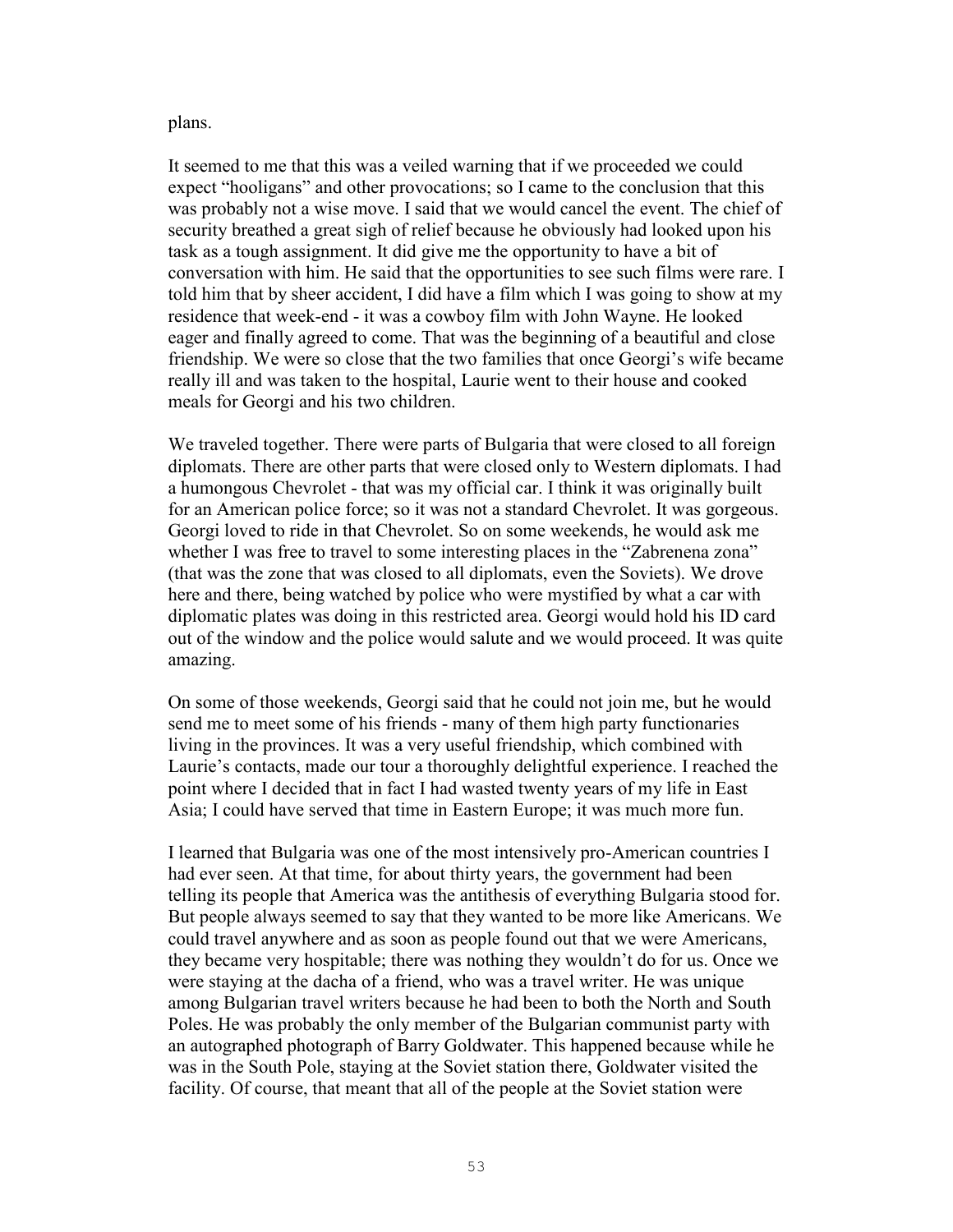invited to visit the American station at McMurdle Sound. So my friend got this autographed picture.

We were at this dacha. On a Sunday morning, my host discovered that he was out of eggs. We all got into his car to go to the village to buy some eggs. When we reached the town, we found that there was a wedding in progress. That required my friend to introduce Laurie and me to the bride and groom. Once they found out that we were Americans we were requested to join the happy couple and sit with the wedding party at the table of honor. Four or five hours later, we managed to push ourselves away from the festivities. That is just one illustration of how an American was received in Bulgaria.

### *Q: Did you ever get movies to be shown at the Cultural Center?*

FELDMAN: No. What we did instead was to show the movies at home and invite Bulgarians to watch them there. That seemed acceptable to the authorities perhaps because we often had the Foreign Office security chief there. We never made it a public spectacle, which made it easier for the authorities to swallow.

# *Q: What was the embassy like in Sofia?*

FELDMAN: The embassy was small. It was a very confining existence for most of the staff. Those who suffered the most were probably the Marine Guards young men of 19 or 20 who were instructed not to travel around, not to "fraternize" " - no contact with Bulgarians. So there was a somewhat incestuous life among the foreign staffs. Since these fellows were Marines, diplomats didn't have much to do with them. That left them with a very small community of foreign secretaries and clerks, which were rather few. So the Marines would periodically get into trouble. One of my assignments as DCM was to get them out of trouble. I remember once I was asked to call the Austrian chancery; I was confronted by a very irate ambassador who informed me that his secretary had been assaulted by an American secretary in the Chancery building. The Marines lived on the top floor of the Chancery building. Apparently, one of the Marines was having an affair simultaneously with an American secretary and an Austrian secretary; the two confronted each other on the stairway of the American chancery where the American took a swing at the Austrian.

In fact, we had another problem when it turned out that the wife of the gunnery sergeant was having an affair with another Marine. That was tough to handle.

The embassy functioned reasonably well. It was a collection of some odd-balls. The senior military attaché was a "geographic bachelor" - his wife and family had stayed in the States. When he formed an attachment with one of the secretaries in our embassy, I heaved a great sigh of relief because that kept him out of trouble. That was fine.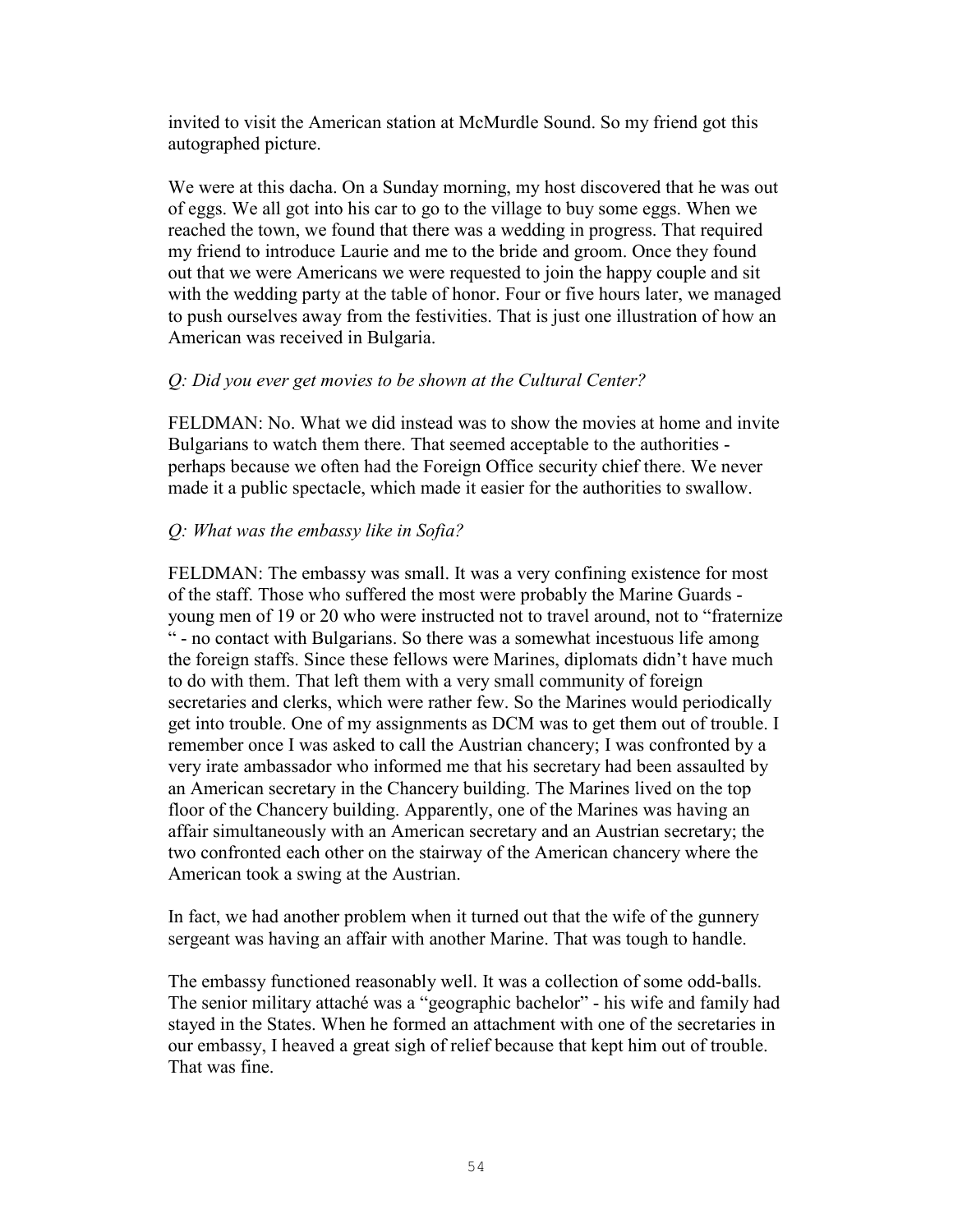Later, we had a real problem with a USIS secretary who used to make obscene phone calls. This was a woman in her early 50s who used to phone the Marines describing in great detail the various intimate things she would like them to do to her and what she might do to them. We had to ship her home.

One day, my secretary came to me to inform me that she was having an affair with a Bulgarian engineer. It seemed that in her previous post, Addis Ababa. She belonged to a bridge circle which included that Bulgarian. Somehow, after her transfer to Sofia as the DCM's secretary, the engineer showed up one day - what a surprise!!!. One thing led to another and an affair was begun. She had the brains and the guts to tell me about it before things really got out of hand. He had never had asked her for documents, but she was afraid that that day might soon come, which led to her confession.

So we had lots of internal embassy problems. Externally, we had no real problem with the Bulgarian government. We were on the opposites sides of the ideological divide; they were strong members of the Warsaw Pact, but we got along alright.

All the NATO countries had representation in Sofia. So a sort of NATO group had sprung up with a rotating chairman on a monthly basis. They met at the chair's residence. In addition, the Indians and the Pakistanis had missions; the Chinese were there, but we never saw them. I had most contacts with the Brazilians, the Pakistanis, the Italians, the British and the Dutch only because I had developed some personal relationships wit them. The foreign circle was relatively closed. We never saw much of the Soviets or of any of the other Warsaw Pact members. Once, at a reception, I remember getting into a conversation with a gentleman who turned out to be the Cuban ambassador. When he found out that I was an American official, he turned on his heels and walked away. Maybe I should not have talked to him in the first place, but the Department rules were cockamamy and certainly to be ignored.

During one of my periods as chargé d'affaires, the Secretary of Agriculture, Earl Butz, came to Bulgaria. It was my duty to escort him on his call on the President of Bulgaria, Todor Zhivkov, known familiarly as Bai Tosho, a nickname for Todor, with the Turkish honorific - bay. Zhivkov played the role of a wily peasant, ala Khrushchev, with zest; in fact he was a very sharp and shrewd guy. In fact, he was the only person still alive who had attended Stalin's 75th birthday party and those of all of his successors up to Gorbachev. He was a real survivor. He knew when to tighten the screws and when to loosen them. He also was rather funny. So I walked in with Butz and were seated; you may recall that Butz himself was somewhat of a joker - he had to resign as secretary of agriculture because of a rather crude joke. Butz started the conversation with some very serious remarks about how Bulgaria and the United States - two countries with an agricultural surplus - had the duty to feed the rest of the world. Zhivkov listened, but his eyes were glazing over. Finally, he interrupted and said, "Mr. Minister, may I interrupt you?" When Butz nodded agreement, Zhivkov added, "I have just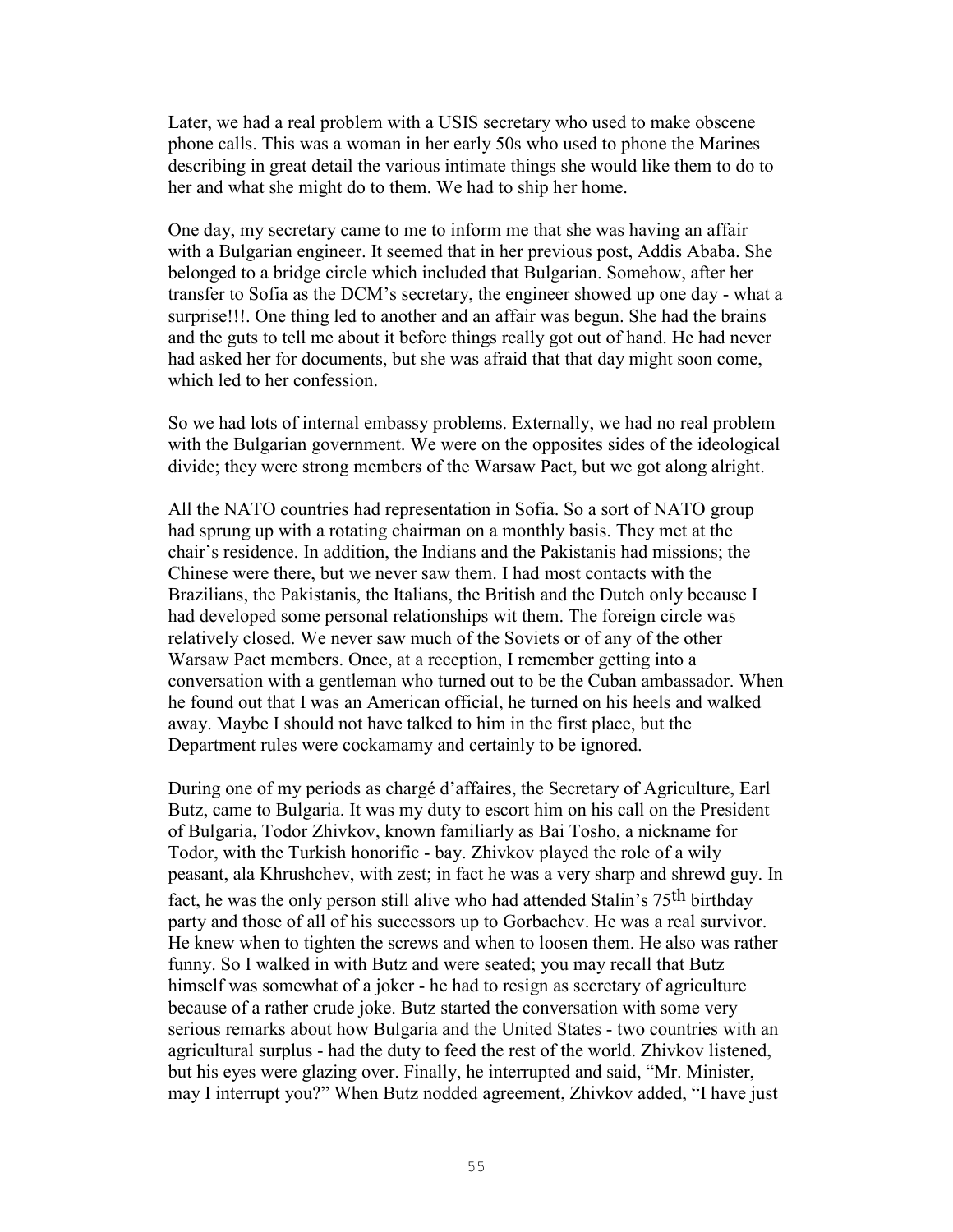returned from the 25th Congress of the Soviet Communist Party. I heard a very amusing joke there, which I would like to tell you. It goes like this: how long will communism survive?" Butz looked at me; I shrugged my shoulders. He said that he didn't know. Zhivkov slapped his leg and said: "As long as America sells grain!"

I might mention that today, April 23, 1999, I am going to have lunch with the current president of Bulgaria, Peter Stoyanov. I will tell him that he is the second president with whom I have lunched. I could go on about Zhivkov and his daughter, Ludmilla, for a long time. She was a rather strikingly attractive, but strange woman. She had spent a fair amount of time in India and was a devout student of various kinds of Indian mysticisms. She opened a yoga institute in Bulgaria.

I also learned from her, while sitting next to her at various dinners, that she was a fervent believer in the lost continent of Atlantis - and other esoterica. The Zhivkovs were a strange but interesting family. Zhivkov survived the transition from Bulgarian communism to whatever followed - not quite democracy, not quite capitalism, but it certainly not communism or socialism. Ludmilla by this point was dead; she had died officially from a heart attack, but the Bulgarians generally believed that she was assassinated at the order of the USSR leadership. Ludmilla, in addition to her Shirley McLain-like new age weirdness, was a fervent Bulgarian nationalist. She was the Minister of Culture for a while; during her tour, she propagandized and propagated a very strong reverence for ancient Bulgarian culture. Many believed that her attitude offended the Soviet Union and she was actually poisoned.

After Zhivkov was kicked out of office, he went to live with his grand-daughter his only grandchild. He died just a couple of years ago - 1996 or 1997 - in late eighties or early nineties. He had begun his career as a printer and later became an official of the printers' union. Then, according to the communist hagiography, he became an underground fighter during WWII - I don't know whether that is a fact.

I should also mention that Bulgaria, although an ally of Germany in WWII, never exported any of its Jewish population. At the end of WWII, Bulgaria had a greater Jewish population than it had at the beginning of the war. By now, most of them have left; after the war, they were permitted by the Bulgarian government to emigrate to Israel. Most of them took advantage of this opportunity. At least a couple of years ago, there were Bulgarian daily newspapers in Israel. The wife of Yitzhak Shamir, the former prime minister, was Bulgarian. There are a number of very prominent Bulgarian-born or descendants in universities and in politics in Israel.

Let me tell you a bit about how the Bulgarians managed to save the Jews. Toward the end of 1943, the Germans began to put enormous pressure on the Bulgarian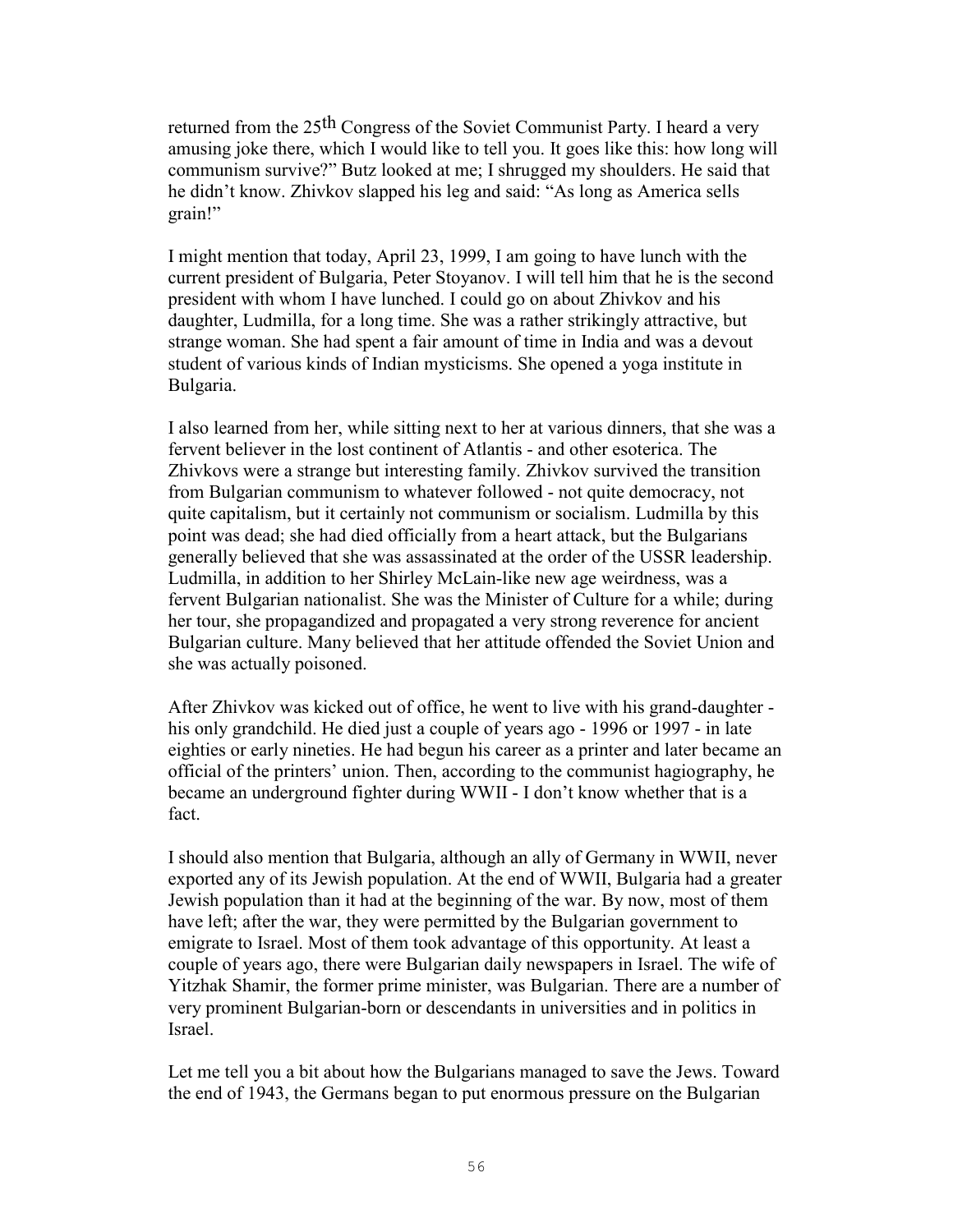government to export the Bulgarian Jews to concentration camps in Poland and other places. Basically, the Bulgarians said that they would work on it and managed to fumble enough not to get anything done. There is a common belief in Bulgaria that King Boris died in a plane crash on his return to Sofia in 1944, but that in fact, he died up in the air when his oxygen was cut off. The Royalists, who still have a party in Bulgaria, and many others believe that the King, in a conversation with Hitler, absolutely refused to permit the export of Bulgarian Jews.

There is a museum in Sofia called "The Museum on the Salvation of Bulgarian Jews." There have been books written about this bit of history, which is quite remarkable. At Yad Vashem in Jerusalem there are a number of remembrances of the policy of the Bulgarian government in protecting its Jewish citizens. This a story that is not often heard. But also have to say, to be even handed, that this policy only held for Bulgarian Jews. During WWII, Bulgarian troops occupied part of Yugoslavia and there Jews were sent to concentration camps.

### *Q: Tell us a little more about what else you did in Bulgaria.*

FELDMAN: I did a lot of traveling. One time, I went to northern Bulgaria to spend a week-end with a local party first secretary from that particular region another visit arranged by my friend Georgi. As I was driven around by this official in his official Volga, we passed a village where all the houses were painted blue. This was very strange because Bulgarian houses were always painted white. I asked why these houses were blue. The response was: "Gypsies." I asked whether we could stop and take a look; I had never seen a Gypsy village. The official tried to discourage me, but I persisted. So we stopped and walked through the village on unpaved and muddy roads; the houses were decrepit. Children were running around with bare feet and running noses - a typical Third World scene. I asked my host why the conditions were so poor. He told me that they liked to live this way. I then asked what schools the children attended; they had their own schools, which they preferred - said my host. The responses from my host reminded me very much of what a local official might have said if we had been traveling through the backwaters of Mississippi observing the black Americans living there. The official slogan of Bulgaria at the time was "all for humanity." But what I saw in the Gypsy village certainly departed from that ideal. In fact, Bulgarians, like most nationalities, I guess, fear and despise gypsies.

### *Q: Did we do anything with Bulgaria during this period?*

FELDMAN: Not really. We were just there. Our military attaches would be running up and down the roads of Bulgaria, looking for military convoys. They would write down the license numbers of the vehicles - if they could get close enough - and which way the convoys were headed. They would attempt to photograph airfields, railroad crossings and anything else they considered of "vital" importance.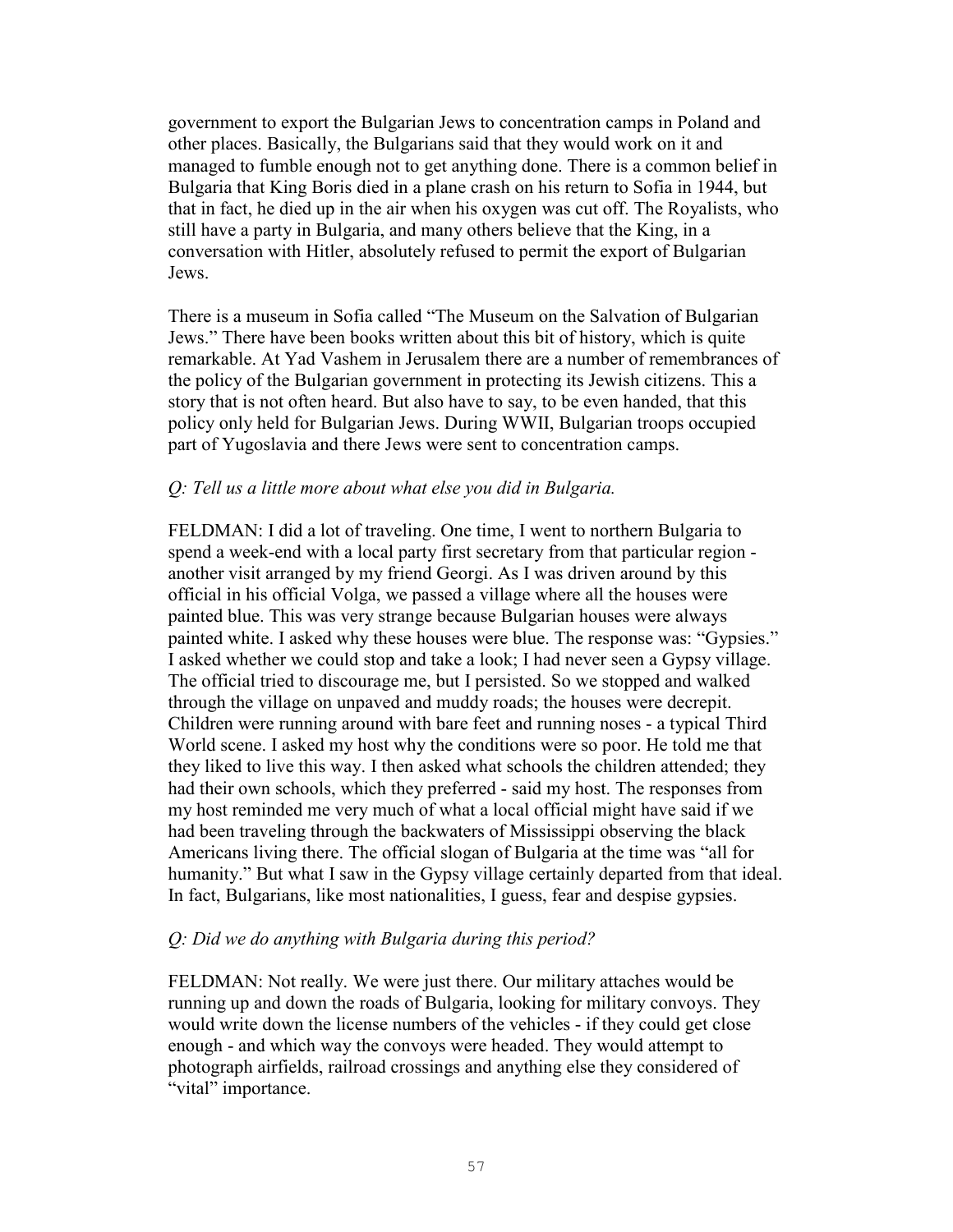Occasionally, we had discussions with the Bulgarians about human rights cases. I spent a lot of time on family reunification cases. Many Bulgarians had relatives in the States; a lot had lived in the U.S. and had earned pensions while working there. In their old age, they returned to Bulgaria. So we had a lot of Social Security and Railroad Retirement cases; people living off these retirement benefits in Bulgaria.

Once, Laurie and I were hiking in the mountains of southern Bulgaria, we came across an old shepherd; he stopped us and asked whether we were Americans. When he found out, he switched to English and told us that he had worked for the Ford Company at River Rouge during WWII, building tanks. He retired soon after the end of the war and came to live in Bulgaria, tending sheep.

#### *Q: This was you first exposure to being a DCM and a chargé. Any thoughts about that experience?*

FELDMAN: The role of the DCM, as all people who have served as such know, is the worst job in the Foreign Service. You are responsible for everything but you have absolutely no authority for anything. Martin Hertz, the ambassador, was not an easy person to get along with. I was one of the few people who did, at least to any appreciable extent. Even I was driven to distraction from time to time, if not by Martin, then by his wife Elizabeth, who was of an Austrian old and proud family - a fact that she would never anyone forget.

Martin would at times come up with some scheme which I regarded as purely make-work. He would always begin such a conversation with is pet phrase:" On the principle that the ambassador does nothing, but makes plans and strategies for his DCM to implement, I would like to..." It used to drive me absolutely crazy because most of his ideas were truly make-work and not worth any time or effort. Once Martin received an intelligence tip through our station chief from another intelligence service; the tip was that the Bulgarians had somehow placed not just a listening device - we assumed that they were everywhere - but a camera in the wall of his office which covered everything that went on in his office 24 hours per day. Why Martin would be disturbed by this, I never figured out; as far as I know, he didn't do anything strange or weird. But this rumor really bothered him. So I was instructed to do something about it.

One night, our security officer, the station chief and I got up a 2 o'clock in the morning and we drove to the chancery. There we picked up some sledge hammers which we had carefully secreted the afternoon before. We attacked the wall where the camera was allegedly lodged. We didn't find any camera, but we did see a wire, which we immediately cut - and the embassy's telex went dead. After we repaired the wire, we had to get a mason in to close the wall, being watched very carefully by the security officer. Martin was not entirely satisfied with our efforts, but recognized that there wasn't much he could do about it.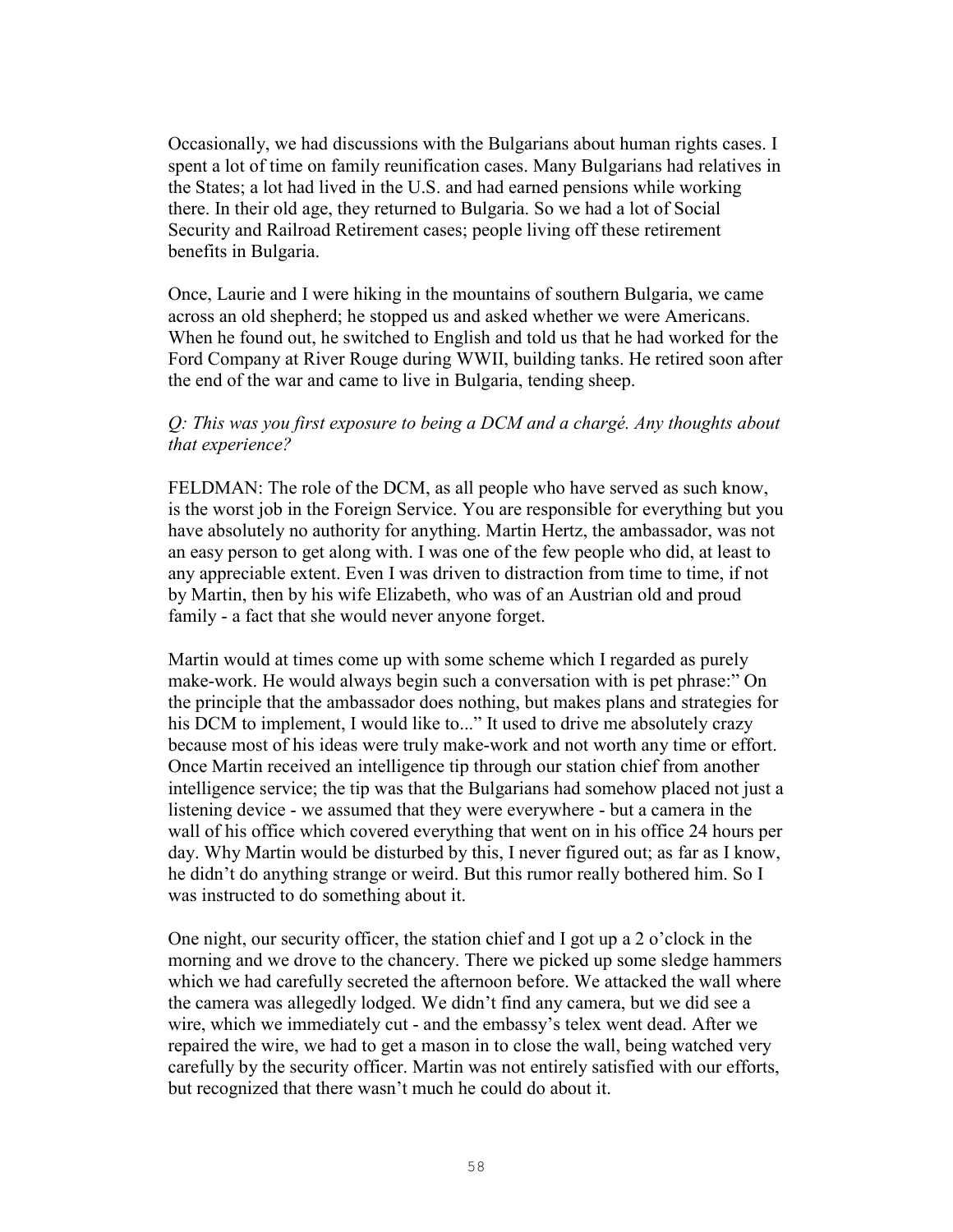### *Q: How about the role of the chargé? Was it fun?*

FELDMAN: Oh, yes. I looked forward to being chargé. I enjoyed Bulgaria. I had a great time; Laurie had even a better time. Of all of my Foreign Service posts except my first tour in Hong Kong - this is the one I liked the most. We were very sad when we had to leave. Laurie had gotten her "Kandidat" degree - at Kliment Ohridski, after finishing her dissertation on Ellen Stone. We were having a wonderful time and I would have cheerfully stayed. Martin had left and I was the charge' for about three months. At stage, unfortunately, I was informed that I would be transferred back to Washington - "position not yet decided." I was told that a new DCM would arrive in about two weeks. That was too bad, but that is the service.

#### *Q: What about your children*? *What happened to them while you were in Sofia?*

FELDMAN: At this stage, Ross Christopher was already in his early twenties and Peter was in boarding school. So neither of children lived with us and, in fact, they never visited Bulgaria.

I should end this chapter in my career by noting that after 20 years working on Chinese affairs, I had numerous Chinese acquaintances, but no real friends. After two just two years in Bulgaria, we had scores of Bulgarian friends. Those that are still living are still friends today. In that connection, I might complete the story of Danyanov. He had been the first of his peasant family to go to school. He always thanked the Bulgarian Communist Party for that. He liked America and Americans, but he loved the Soviet Union and the Bulgarian Communist Party. What he wanted more than anything else was to be an ambassador. He spoke French and what he really wanted was to be Bulgarian ambassador to Haiti so that he could be in the Western Hemisphere. After I left Bulgaria, I used to correspond with Georgi. It turned out that he did become an ambassador, but it was to Laos a small embassy of three or four people. He absolutely hated it. He also became seriously ill. Unbeknownst to him, he had diabetes and it got very bad while he was in Laos. He was mis-diagnosed by the doctor at the Soviet Embassy. The end result was that his left leg had to be imputed below the knee. The operation took place in a Thai hospital in Bangkok. The American Ambassador in Laos arranged for Georgi to have a prosthesis and physical therapy at an American military hospital in Thailand. That did it; if before he liked America, now he fell in love with it. If we had asked him today to jump into Kosovo, he probably would have just asked, "When?"

I have another Bulgarian story I would like to relate. One of the marvelous characters that we knew in Bulgaria was a guy who was the head of the Agricultural Producers Cooperative in the mountains of southern Bulgaria in a town called Bansko - which is well known to Bulgarians because it had been the base from which people like Sandanski attacked the Ottoman Turks. Kolyo (the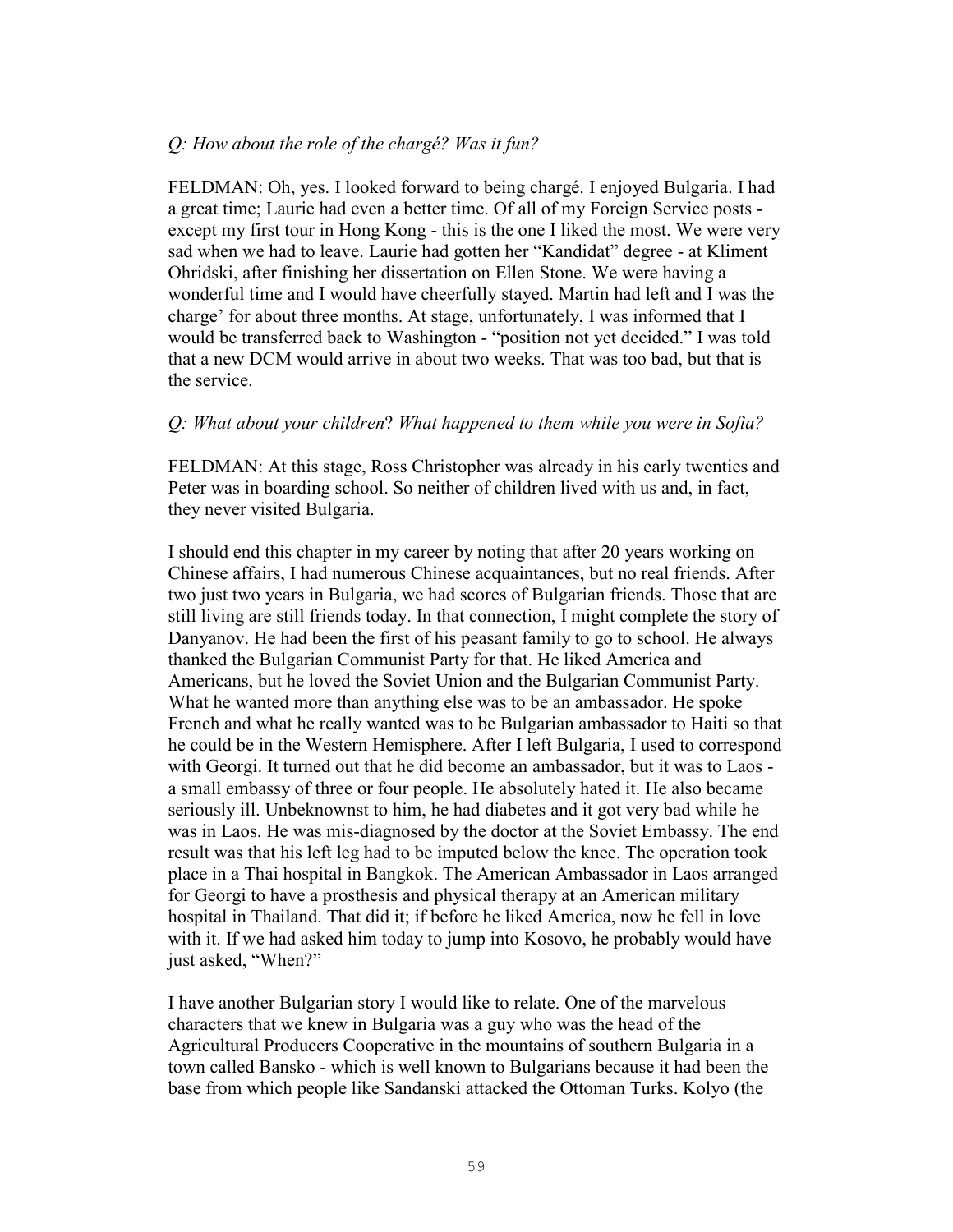nickname for Nicolai) had been the mayor of Bansko for a number of years and now was the head of the Cooperative. We had met him through Georgi. We spent a memorable weekend with Kolyo. We got to Bansko on a Saturday just in time for lunch. We began about 12:30 or 1 p.m. and left the table about midnight. In between, we - six or seven - finished a bottle of cognac that I had brought, we finished six bottles of wine and a bottle of Cuban rum that Georgi had brought. We ate and ate and ate. We told stories, we sang; it was a day that will live in memory forever.

The next day, with splitting headaches, we wobbled away about mid-morning to Bansko where Kolyo took us to the local museum. There we saw the photographs of all of the partisans who fought the Turks. He pointed to one mustachioed fighter and said that that had been his grand-father who was a staunch communist. The picture was probably taken in the late 1880s. I suggested that his greatgrandfather was not likely to have been a communist since there had not been a Bulgarian Communist Party until the 20th Century. Kolyo replied that I was "like all of the other idiots;" I didn't understand anything. "He fought the Turks, didn't he? He fought the landlords, didn't he? So he was a communist!"

Kolyo also told me a story about the time he had been summoned to Sofia to attend a conference on nutrition; i.e. to be told what the latest word was that his Cooperative was to follow. When he got there, he listened to these "idiots" talk for hour after hour. Finally he could not stand it anymore and stood up and said, "Comrades, you are talking about nutrition and you know nothing about nutrition. Let me tell you about nutrition. What is important is cement. What has cement to do with nutrition? I will tell you. If I can't get cement, I can't build shelters for my shepherds; if I don't build those shelters you aren't going to get any Goddamned yogurt. Now do you understand?" That was typical.

### *Q: So then you were transferred to Washington?*

.

FELDMAN: At the end of summer of 1977, having been in Sofia for just two years, I was transferred to Washington as director of the Office of the Republic of China Affairs. I had been specifically requested for this position by the man who had been my DCM in Taipei, Bill Gleysteen, whom I mentioned earlier. As I said, I think Gleysteen was the finest Foreign Service Officer of his generation. Bill was then the senior deputy assistant secretary in the Bureau of East Asia and Pacific Affairs (EA). The assistant secretary was Richard C. Holbrooke. That was a very interesting assignment. It was in this period that we completed the "normalization" process and created the new institutions that now regulate America's relations with Taiwan and with the PRC.

On my first day on the job - very shortly after Labor Day, 1977 - I was called to Holbrooke's office, where I met him for the first time. I was informed that my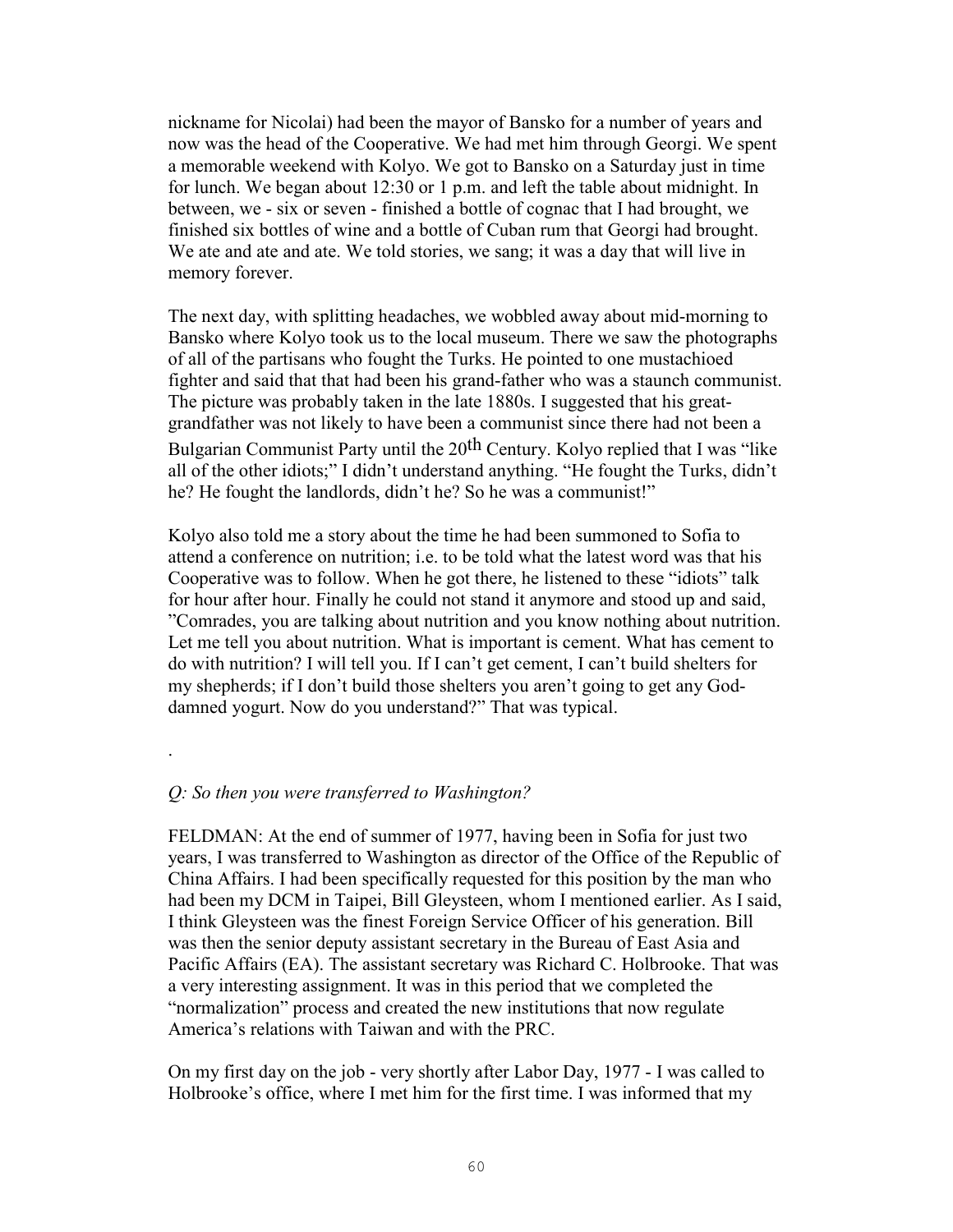principal task was to create a way of maintaining all the necessary U.S. relationships with the ROC, without having any official U.S. representation on Taiwan. Subsequently, I learned that the reason for this was that in August, 1977, Secretary Cyrus Vance had been in Beijing and had told China's "maximum" leader, Deng Xiaoping, that the Carter administration was prepared to move rapidly toward "full normalization" of relations. That meant the recognition of the PRC as the sole government of China. But Vance added that the complexity of our relations with the ROC meant that we would have to maintain a small office e.g. a liaison office or a consulate or something like that.

Deng immediately denounced this. He called for the "record of conversation" between President Ford and himself, along with Secretary Henry Kissinger, which had taken place in 1975. He asked someone to read to Vance in English the section of the Chinese transcript in which President Ford had promised that upon normalization of relationship between Washington and Beijing, the U.S. would have no official representation of any kind on Taiwan. So that was the reason for the marching orders I got from Holbrooke. I was told that I had six weeks to come up with a scheme; I was further told that I should not consult any one at all - not even a lawyer. I was to do this all by myself.

So in between handling the normal tasks of a country director, dealing with a country which was an active trading partner for the U.S., where we had a significant number of U.S. military (a large MAAG) and a large CIA station and a sizeable consular work-load, I had to come up with this scheme.

I did come up with something. The Japanese when they had derecognized Taiwan and had recognized the PRC, had established a small "unofficial" office, called the Japan Interchange Association on Taiwan. So I took that as a model and modified it in recognition of our much more complex relationships. The three or four person office that the Japanese had would not be nearly enough for our workload. Sometimes people have told me that all I did was copy the Japanese; that was not quite correct.

I designed an non-profit organization, chartered somewhere in the U.S., that would have a Board of Directors, appointed by the secretary of state - and who could also be removed by the secretary - funded as a line item in the State Department budget. It would be staffed by government employees - primarily Foreign Service officers - who for the period of service in this new entity, which I called "The American Institution," would nominally be on leave-of-absence from their agencies. I divided the "Institution" into various sections taking the basic template of an embassy, but changed the names of the sections to give it a somewhat different character. For example, the political section became the general affairs section; the economic section became the commercial and business section; the USIS became the cultural and information section; and so on.

I assumed that we would continue military sales. U.S. laws requires that when you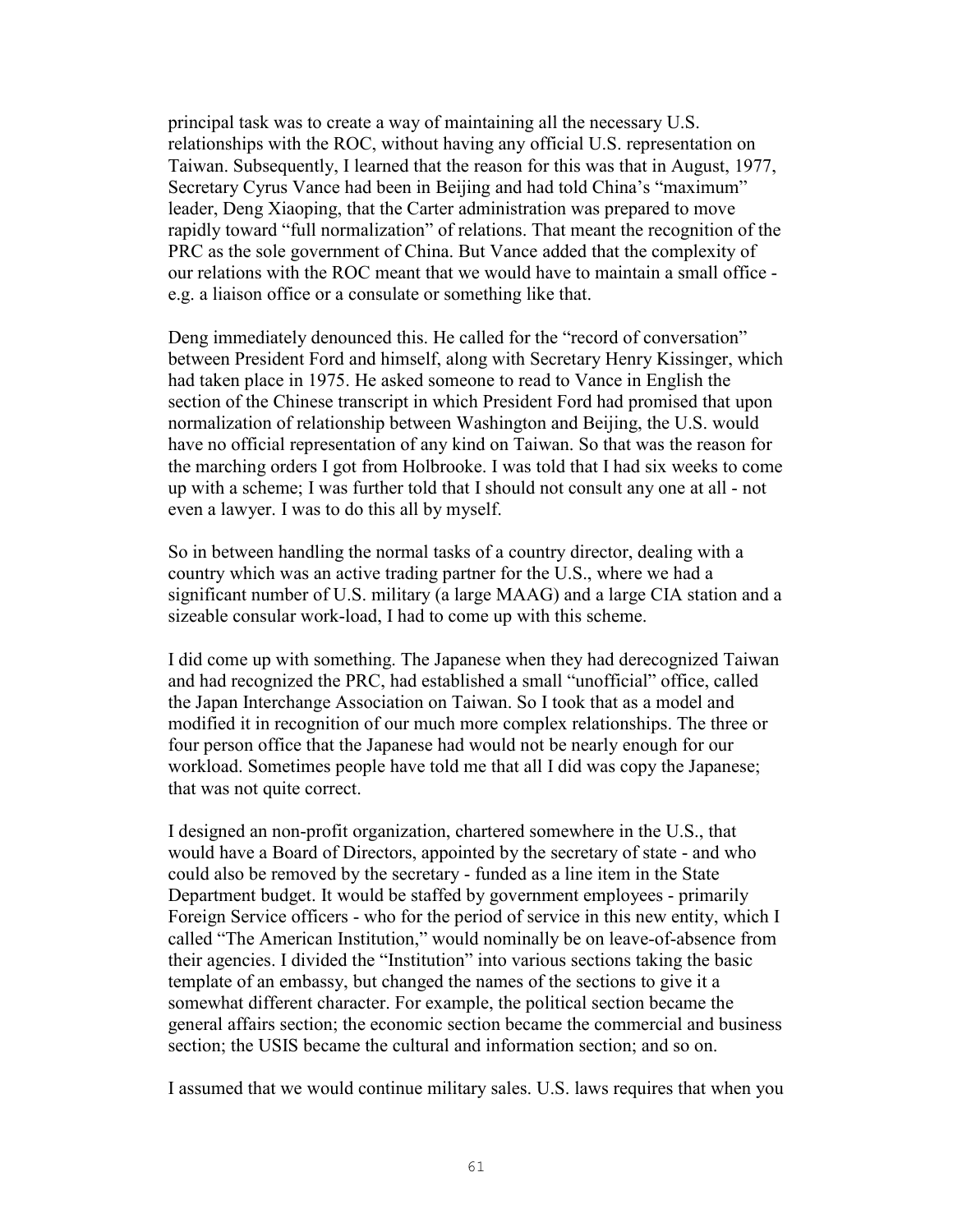sell military end -use items to another country, we have to have some kind of military presence there to monitor the use of these items. I therefore maintained a MAAG, but gave it a different name.

So within about a month after my conversation with Holbrooke, working at night and on week-ends and during the few minutes available during the day, I wrote a about 20 page description of the new entity and how it would function. I gave it to Holbrooke who patted me on the back and said that this was fine. I didn't hear another word about it for a long time.

My principal problems in trying to manage our relationship with Taiwan, were threefold: 1) economic and trade where we had a substantial trade deficit (I think we were doing annually about \$40 billion worth of total trade with Taiwan and our deficit was running \$15-17 billion per annum). So I had to plea with the ROC to buy more U.S. goods. I remember particularly that at one point Taiwan's flag carrier, China Airlines, was trying to decide whether to buy DC-10s or a Airbuses. I lobbied very hard for the DC-10 which they finally bought. Shortly after that, there was a series of crashes of DC-10s around the world which made me feel somewhat queasy, after the hard twist I had applied to China Airlines.

That was one area of difficulty. Another concerned the stream of CIA reports about ROC's attempts to develop nuclear weapons. This was done secretly at a facility called the Cheng Shan Institute. We had tackled this issue once before; we had told the ROC that they had to discontinue all of their efforts in the nuclear area. It promised it would, but we later found that the program had restarted. My deputy, David Brown, was particularly knowledgeable in this matter. We tightened the screws very hard on the ROC; we threatened all kinds of dire consequences if the program was not terminated.

One of our threats fell in the area of arms sales, which we used as a club in the nuclear arms issue. I think that the promised squeeze in this area was one of the principal reasons for the dismantling of the project. In general, arms sales was a problem because it was quite clear that there had been a pattern built up in the Kissinger era which continued under the Carter administration. This pattern called for the denial of any arms and military supplies to Taiwan that the administration believed would offend or create problems with the PRC. This was another example of the State Department's pension for premature capitulation, especially when it came to dealing with Beijing. Bureaucrats would sit down and decide for themselves if an action might offend Beijing; that would put an end to any proposal that ran into such guesswork. We didn't hold consultations with the PRC; this was only an intuitive feeling that the PRC would react negatively to a particular action. In the case of arms to Taiwan, this meant that the ROC Air Force was stuck with the F-104G (the Lockheed "Starfighter" which the Germans had called the "Widow Maker") and the F-5E and F.

The F-104G plane had been designed in the early 1950s; in fact, I was vice consul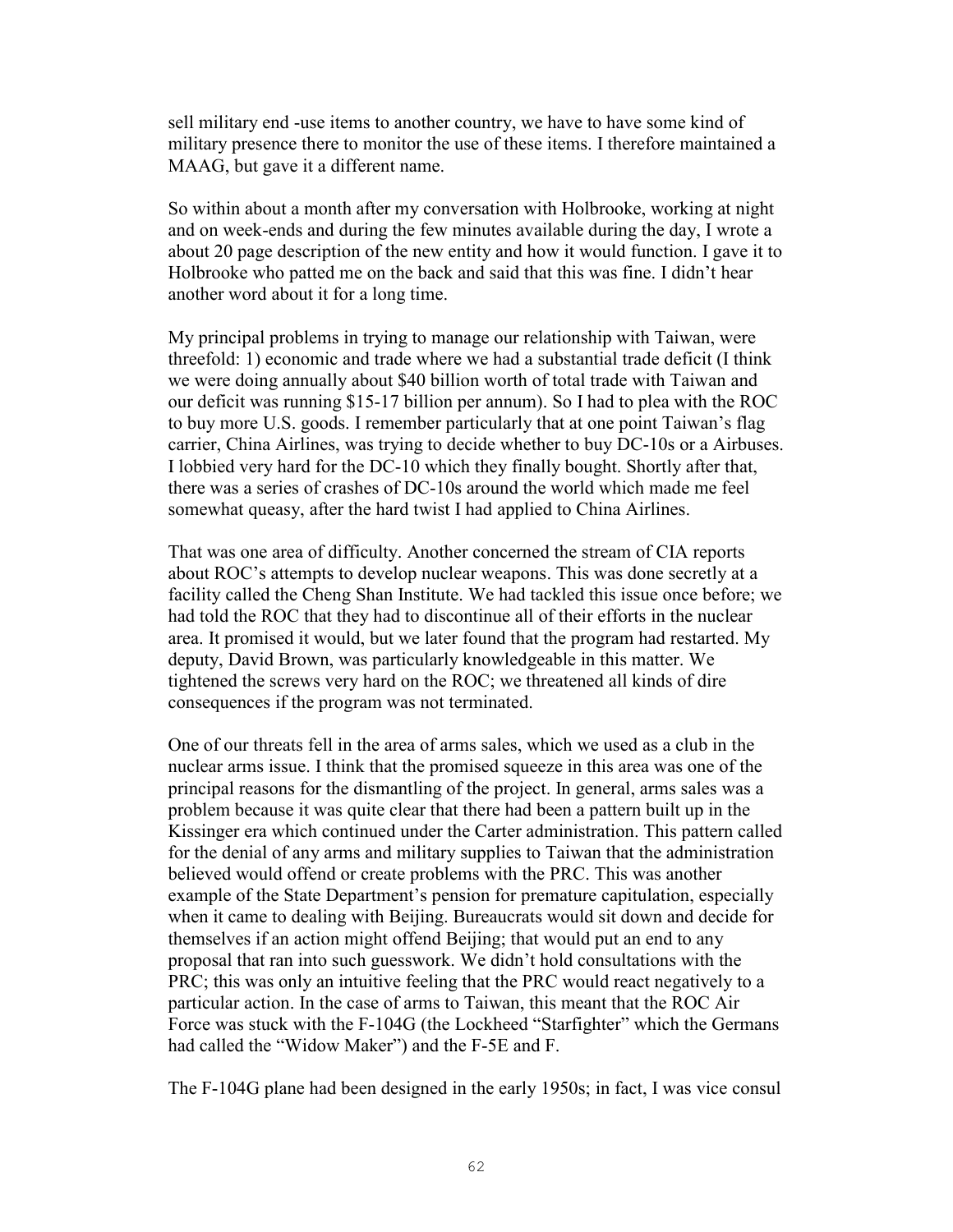in Nagoya in 1958 when the Japanese made their first buy of this plane. It was a fine plane for its time; it had very good speed, but it was not maneuverable and it had no all-weather capability. The F-5 was a very nifty light-weight fighter, also of the 1950s era. It was very short range and also did not have all weather or night capability.. Neither of these planes could fire a stand-off missile. Both would have to come close to their target before firing and engage in a "dog fight." They had a fairly rudimentary capability of firing a "Sidewinder;" the ROC pilots had to climb on the enemy's aircraft tail; then the missile could be fired once it had accessed the heat of the enemy's plane exhaust. The version available to U.S. pilots enabled them to fire the "Sidewinder" from anywhere around the enemy plane; it was "smart" enough to hit the enemy from any angle.

So the ROC did not have an all weather fighter capability; it could not fire a "stand-off missile" and had a rather crude version of a "Sidewinder." Yet its principal defense need was in the air, over the Taiwan Straits and perhaps even over Taiwan itself. To break the bureaucrats' mindset on such issues was a real task. Even simple kinds of arms, such as a long range/slant range reconnaissance camera, was a fight. The ROC had been asking for such devices for many, many years; for one reason or another, the Department kept denying the request. This made no sense at all. Without such a camera to do aerial reconnaissance, you had to fly over what it was you were reconnoitering in order to get pictures. With a slant angle camera, the ROC pilots could remain over the Straits. So there was an awful amount of nonsense in our arms sales policy to the ROC. The assumption in much of the bureaucracy was that whatever the ROC wanted, it probably should not get. This was the mind-set that I found when I became country director.

When I discussed my role as chief of the political section in our embassy in Taipei, I mentioned the draw-down of American forces and the reduction of installations on the island. This process was still continuing when I became country director for the ROC. At this point the Taiwan Defense Command - the entity responsible for defending the island against attack - was down to a handful of people.

As I suggested before, the Carter administration maintained the policy of getting "into bed" with the PRC. The one major difference between the Kissinger approach and the Brzezinski one to the U.S.-PRC relations, was that Kissinger saw this issue as part of a global strategy. Brzezinski was really interested in some form of military-to-military relationship even though the PRC was militarily rather weak. But I don't think that Brzezinski ever saw this deficiency; he thought in terms of PRC military forces on Soviet borders actually distracting the USSR. He foresaw a far closer military-to-military relationship than anyone else had or did. So the question of arms supplies to Taiwan was even a more fraught problem as far as he was concerned. Brzezinski put all kinds of pressure on the State Department to simply deny whatever it was that the ROC wanted, unless it was something like rifles and hand grenades.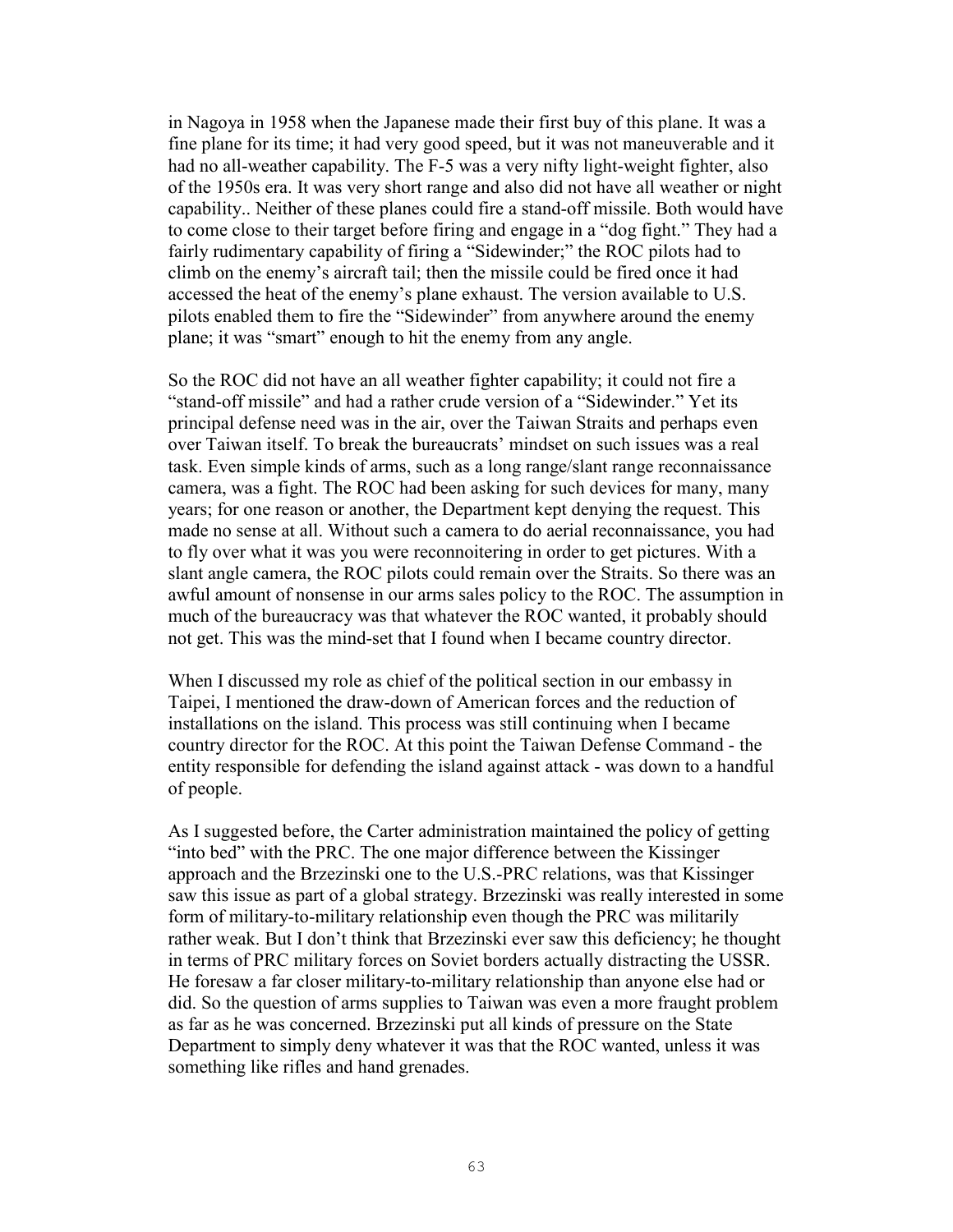This raised another interesting conundrum. The ROC at this time was still an authoritarian dictatorship, with all of the attributes to such a regime - political prisoners, government controlled press, etc. That ran directly against the Carter administration's human rights policy. So from that point of view, even the rifles and hand grenades should not have been approved even if Brzezinski was prepared to allow it. I should note that, although Taiwan was undoubtedly an authoritarian regime, the PRC was a totalitarian state, under repression far worst than Taiwan, but the Carter administration never took notice of their violation of human rights.

One of the black marks against President Carter personally, as well as the entire administration, was his failure to do anything about the case of Wei Ching-sheng. He was one of the people who had put up posters during the "democracy wall" of Europe, which had been put up in Beijing. He was the one that called for a fifth "Modernization", in addition to the four that Deng had proposed. That fifth would have been democracy for China. Wei, who was an electrician, but not the descendant of a working class family - his parents were members of the senior cadre of the Communist Party - was tried, convicted of sedition for daring to suggest that democracy was necessary for China, and was sentenced to fourteen years in prison. The Carter administration was almost silent on this obvious violation of human rights. It said nothing when Wei was arrested; it issued a very weak statement when he was sentenced expressing regrets that Wei was given such a long prison term. No regrets about the conviction.

So as far as human rights were concerned the Carter administration took an entirely different track when it came to the situations in Taipei and Beijing.

# *Q: How did the criticism of the human rights policy manifest itself?*

FELDMAN: It provided "excuses" - I use that term deliberatively - for not supplying defensive arms that Taiwan needed so that a military balance of some sort could be maintained in the Taiwan Straits. I call it an "excuse" because the real reason why these arms sales were not approved was because the Carter administration was concerned about upsetting the relationship with the PRC that Brzezinski had considered so important.

### *Q: What were the violations the ROC was accused of?*

FELDMAN: It was political prisoners, repression of attempts to develop an opposition party, control of the media, although I must point out that the press on Taiwan was freer than that on the mainland. While the ROC owned one newspaper, there about twenty others that the government did not own. These papers operated on a self-censorship basis rather than pre-censorship. Basically, there were well-known parameters and as long as the media did not criticize the Chiang family, as long as there was no call for Taiwan independence, as long there was no protest against media control, the press could say almost anything it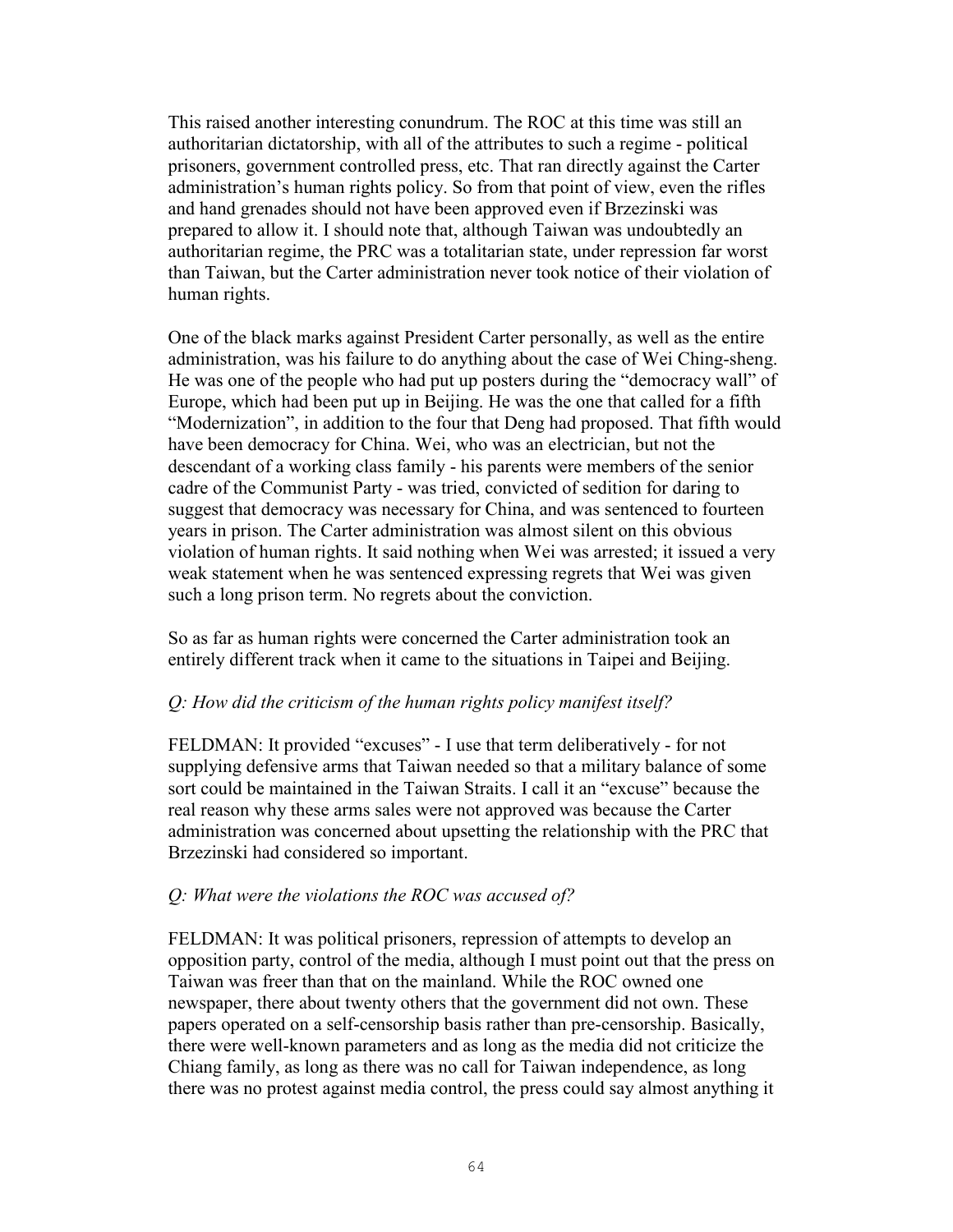wanted to say. The media could certainly criticize the government's economic policy, it could criticize foreign policy; those subjects were not off-limits. So the Taiwan press was far less tightly controlled than that on the mainland, but the Carter administration never raised a peep on what was happening in the PRC.

One can work this arms sales-human rights nexus in a totally different way. I got very friendly with the head of the ROC military purchasing mission in Washington, General Wen Hai-hsiung (known usually as Pat Wen.) He had graduated from Virginia Military Institute - as had his father who had also been a general in the Nationalist army. Pat had been a military assistant for Chiang Ching-kuo who by now was the president of the ROC. He had in fact a direct line to Chiang. So I would tell Pat, whenever there was a violation of human rights, that here was little or no chance of the U.S. approving whatever arms sales was being considered at the moment. It would have been foolish for me even to try to get approval if some dissident had just been arrested or if there had been any other violation of human rights. Pat would immediately report this back to Chiang Ching-kuo and others in Taipei; sometimes the arrested person would be released and I could then submit my memorandum requesting approval of the arms sale under consideration at the time. It was through this kind of process that I managed to get the slant camera approved as well as some of the other more minor systems and supplies. And of course, several people who might have been in serious trouble were released.

The big issue, as I mentioned earlier, was the fighter plane. The ROC wanted F-16s, which had been brought on line earlier on the decade. It was the hottest plane in the U.S. Air Force inventory. I knew they would not get the F-16. Northrop was the builder of the F-5; so I met with its representatives. I asked Northrop what could be done to give the F-5 an all weather capability and to give it the avionics so that stand-off missile could be fired from the plane. The Northrop folk thought about my questions and came back telling me these features could be added without too much difficulty. It would replace the present two engines with a more advanced GE engine. The one to be used in the next U.S. fighter model - the F-18. It would require a slight enlargement and reconfiguration of the fuselage, but that was doable. Then the wings would have to be strengthened and given different hard points; the new avionics could be added and so could the new missilery. In fact, the new F-5 could be given the features that the ROC found lacking in the standard model. I asked whether the new design would still make the plane look like an F-5 so that it could be still sold as such a plane and be designated as an F-5G. Northrop saw no problem with that; the F-5E and F which were being sold looked different from the original A and B models.

I began a major drive to have the Department approve the F-5G. At the same time, I also pushed for better command and control facilities and equipment for the ROC Navy and for a more advanced missile - the "Harpoon" - which was an anti-ship missile which could be fired from shore or a ship. These three end-use items became the center of the arms sales package that I was preparing for White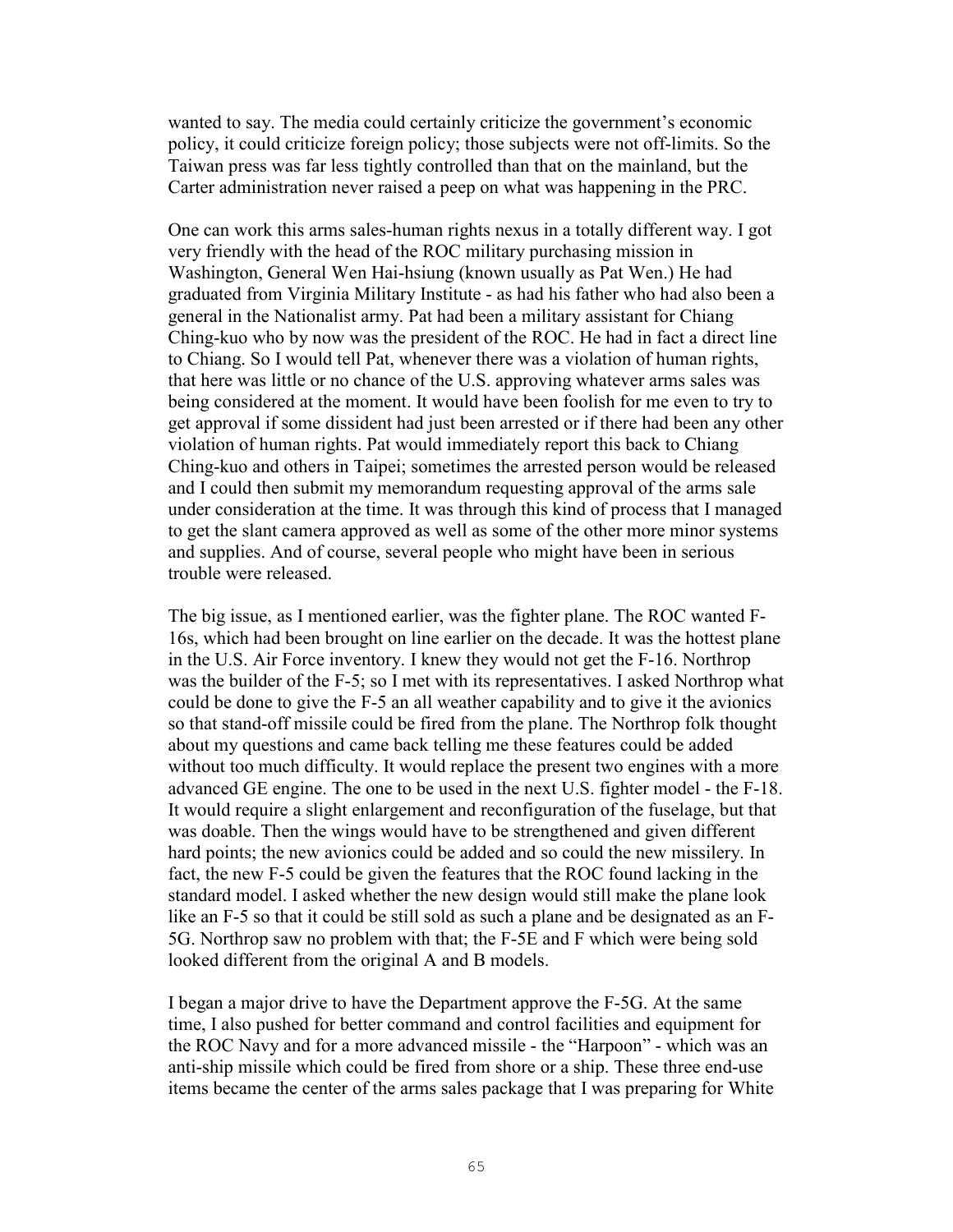House approval. This was an exception to the normal arms sales approval process; in the case of sales to the ROC, all had to be approved by the White House.

The first battle was to obtain approval from my colleagues in the Department. There were a number of offices, including the PRC desk, which wanted to oppose sales of the magnitude I had in mind. I worked very hard on my friend Harry Thayer, then the PRC country director. I finally managed to get his concurrence. Then I had to convince Roger Sullivan, the deputy assistant secretary in charge of the Northeast Asia area. He finally also agreed. Holbrooke was prepared to submit the memorandum.

Then I had to tackle the toughest problem of all: Michael Oxenberg, the NSC staffer responsible for China affairs. It took me a long time to persuade Oxenberg just to allow this proposal to go the president. He could have just returned the memorandum to the Department saying that the proposals were not consistent with U.S. policy. I suggested that if he disagreed with our recommendations, he could say so in his transmittal note to the president, but at least we should give the president an opportunity to make a decision.

I finally got the package approved by State, in a big high level meeting. I was not present at that meeting but I was briefed and read the minutes. Vance and Brown, the secretary of Defense, chaired this meeting. Les Gelb, the director of the Bureau of Politico-Military affairs, and Dick Holbrooke attended. The decision of this meeting was that the memorandum could be forwarded to the White House. It then landed on the NSC's doorsteps. One of the NSC staff members was Jessica Tuchman Matthews, daughter of the famous author, Barbara Tuchman. Jessica is now the president of the Carnegie Endowment Institute. She added a memorandum of her own to my package opposing the sale of the F-5G. She called it a violation of presidential policy as the development of a new weapon system for export-only since it was a plane that the U.S. Air Force was not planning to buy. That was a violation of Carter's policy. The U.S. Air Force was not going to buy this or any version of the F-5 was that it was inferior to the F-16. Of course that was exactly the reason why we had recommended the sale. The F-16 would certainly not be approved, so it had to be a less capable plane. And if it was, USAF would not buy it. Catch 22.

The memorandum came back for the president disapproving the sale of the airplane and the sale of the "Harpoon." There was also a note from the president suggesting that we suggest to the ROC that it initiate discussion with Israel on the possible purchase of the Kfir, which was a modified version of an F-4 - a 1960s design. In any case, the Israelis were not going to sell any major weapons systems to the ROC because they were working very hard on improving relations with the PRC. So there was no way the presidential suggestion would fly. Carter did approve some of the more minor parts of the package, but the major items were turned down.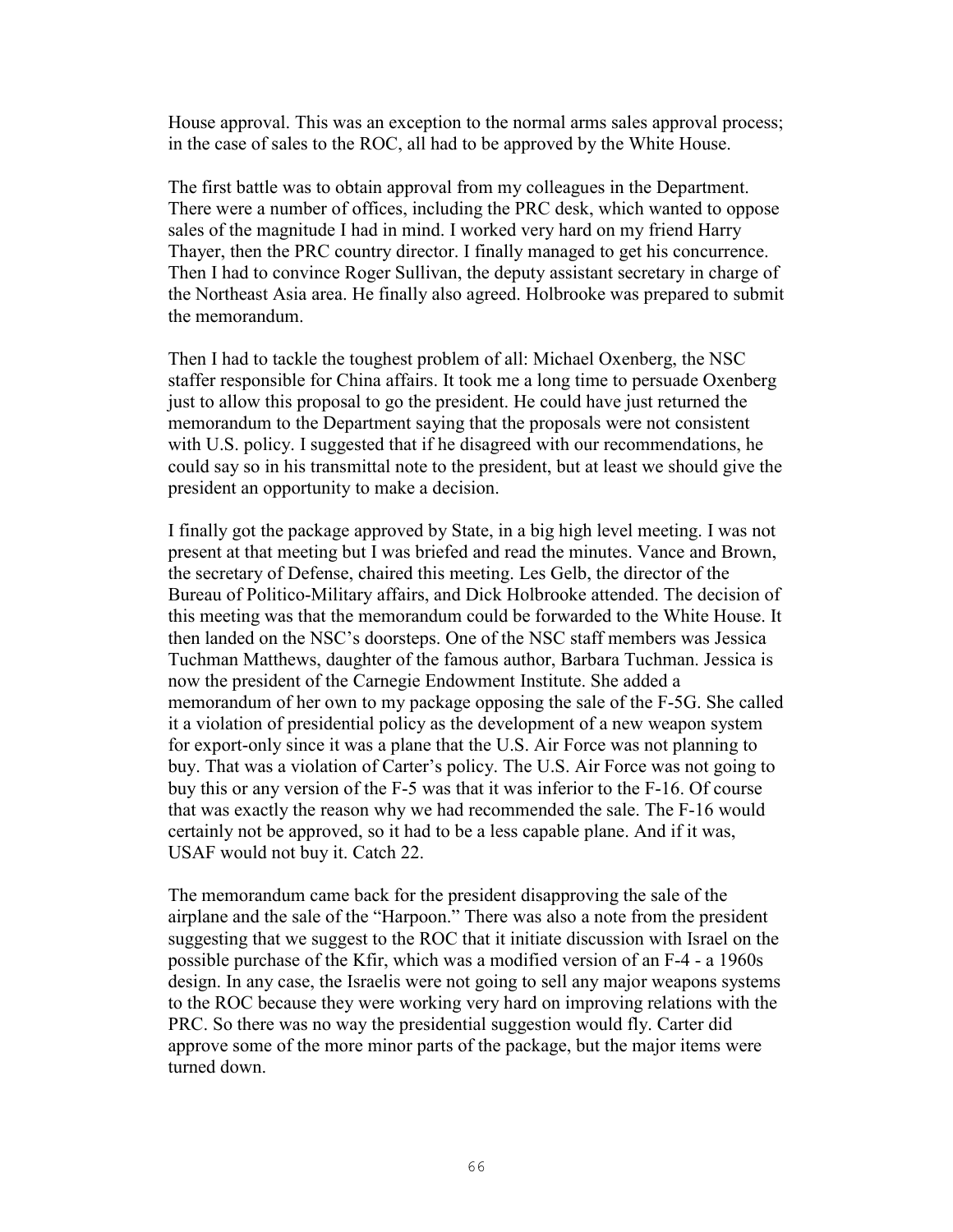The memorandum had been sent to the White House sometime in June, 1978. It had taken me almost a year to get to that stage. It sat in the White House until the end of August; I think it was in early September when it came back with Carter's decisions. That was a real heart-breaker. After my tour as director of the ROC desk, the issue arose again during the Reagan administration. In January 1982, the advanced fighter proposal again was turned down because of fears of the PRC reaction. Instead, the ROC was given a co-production agreement to manufacture more F-5s (which they were already doing) and was told that the U.S. would assist them in designing a fighter plane of their own. Thus was born the Indigenous Defense Fighter (IDF). The ROC has in fact produced a couple of hundred of these planes. It is a greatly inferior airplane. For example it did not have an all weather capability and had some other major deficiencies. It is not much of a weapon.

#### *Q: Is that what they are using today?*

FELDMAN: No. The situation finally reached the point at which the discrepancy was so great that people at last began to see that this weakness was tempting the PRC to begin an air campaign over the Straits. So the question re-emerged in the Bush administration. At that point, the choice was either an F-16 or an even more advanced plane. Matters came to a head in 1992; shortly before the Republican Convention, at which Bush was to be nominated as a candidate for president for a second term. General Dynamics informed the White House that if there were not be any approval of the sale of F-16s to the ROC, it would have to close the production line in Texas, where the F-16s were built. GD said it would close the line in June - the convention was scheduled for July; at the same time the company was going to buy ads in Texas newspapers explaining why it was taking such action. That gave the White House some pause and later in June, 1992 it announced it was considering an F-16s sale to the ROC. The production line was not shut down.

I should note however that the F-16s approved for Taiwan was not the latest version of the aircraft, but an earlier version called F-16 A&B. What the ROC finally got was an F- 16A&B with an advanced package which brought it close to an F-16C&D, but allowed the administration to say it was an inferior model. The game goes on.

Let me go back to 1978 and talk about what else was going on. My memorandum on the establishment of new institutions to carry on ROC-U.S. relationships had gone to Holbrooke, as I have mentioned, in October 1977. There was nothing going on the "normalization" front. My work consisted of the usual duties of a country director. I traveled to Taiwan a couple of times - 1977 and 1978. I had the usual conversation with the government and the embassy. But nothing seemed to be moving on getting U.S.-ROC relations on sounder footing.

There were a couple of other things going on. For one, the Panama Canal Treaty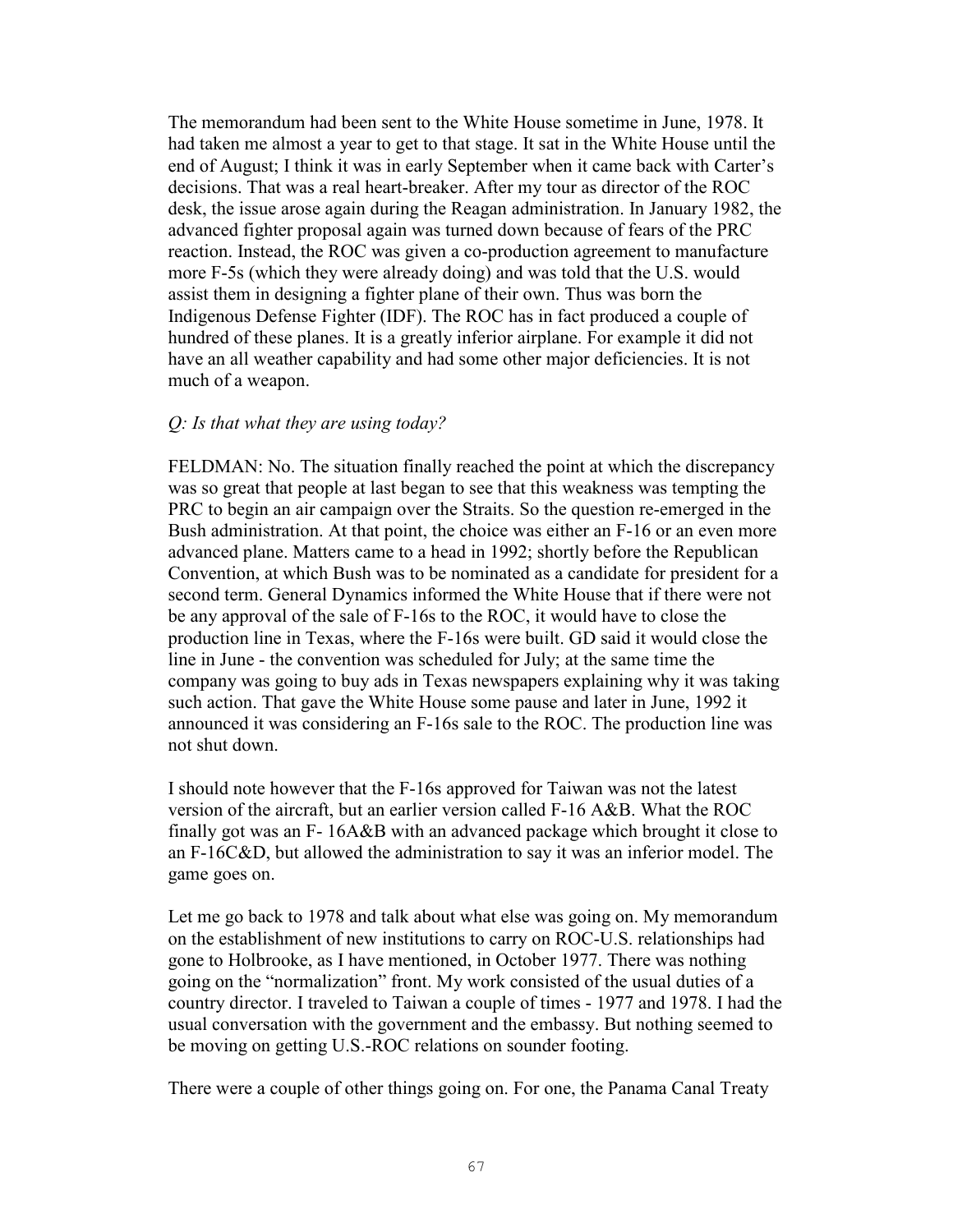was being renegotiated and secondly, the Middle East problems loomed large. It is very difficult for any administration to handle one major foreign policy challenge at any one time, much less two. It didn't have time for anything else, including "normalization." I think that in September the Panama Canal Treaty was ratified by the Senate; at the same time, Camp David took place. With these two triumphs behind him President Carter turned his attention to the China issues. I think that is probably one of the reasons why the F-5 proposal got turned down. I learned later that in September, 1978 negotiations toward "normalization" restarted in Beijing.

On December 15, 1978 I arrived at the office around 8 a.m. - my usual time. As I began to pour myself a cup of coffee, I was summoned to Holbrooke's office. I was told to call Ambassador Unger in Taipei and instruct him to seek an immediate appointment with President Chiang Ching-kuo in order to inform him that around 9 p.m. in the evening (our time) the U.S. president was going to announce that negotiations on "normalization" had been concluded and that the U.S. on January 1, 1979 would de-recognize the ROC and would recognize the PRC as the sole legal government of China.

I had some inkling that something was going on because starting sometime in September, under instructions from Secretary Vance, I and the legal advisor, Herb Hansell, went to New York secretly once every couple of weeks to discuss the terms of "normalization" with Herbert Brownell, who had been a close advisor to Thomas Dewey. He was a well known Republican lawyer; the Attorney General under Eisenhower. Vance thought that if a prominent Republican would testify on behalf of the administration's China policy following "normalization"and the various actions that followed it, the storm against the policy might be abated. He had talked privately to Brownell and had found that he was sympathetic. That led to Vance's instructions to consult with Brownell on aspects of what later became the "Taiwan Relations Act," including my ideas about the American Institute on Taiwan. Hansell and I held three or four consultations with Brownell from September to December. He was generally in agreement with our proposals.

That was not a surprise to me. What was the surprise came when Holbrooke told me that the president would be announcing that night - December 15, 1978 - that negotiations had been completed and that we would be de-recognizing Taiwan on January 1, 1979. Previously, Ambassador Unger and I had argued very strongly, with Holbrooke and others, that we would have to give Chiang Ching-kuo at least two weeks' notice so that he could prepare his people for the bad news. He had to have at least that much time to convince his people that the sky was not about to fall and we had to have the time to explore with the ROC what institutions and structures would be established to continue a relationship and how they would work.

Instead, I was told that there would be no advance notice, no discussion of alternatives, but we would be making a public statement of our position, giving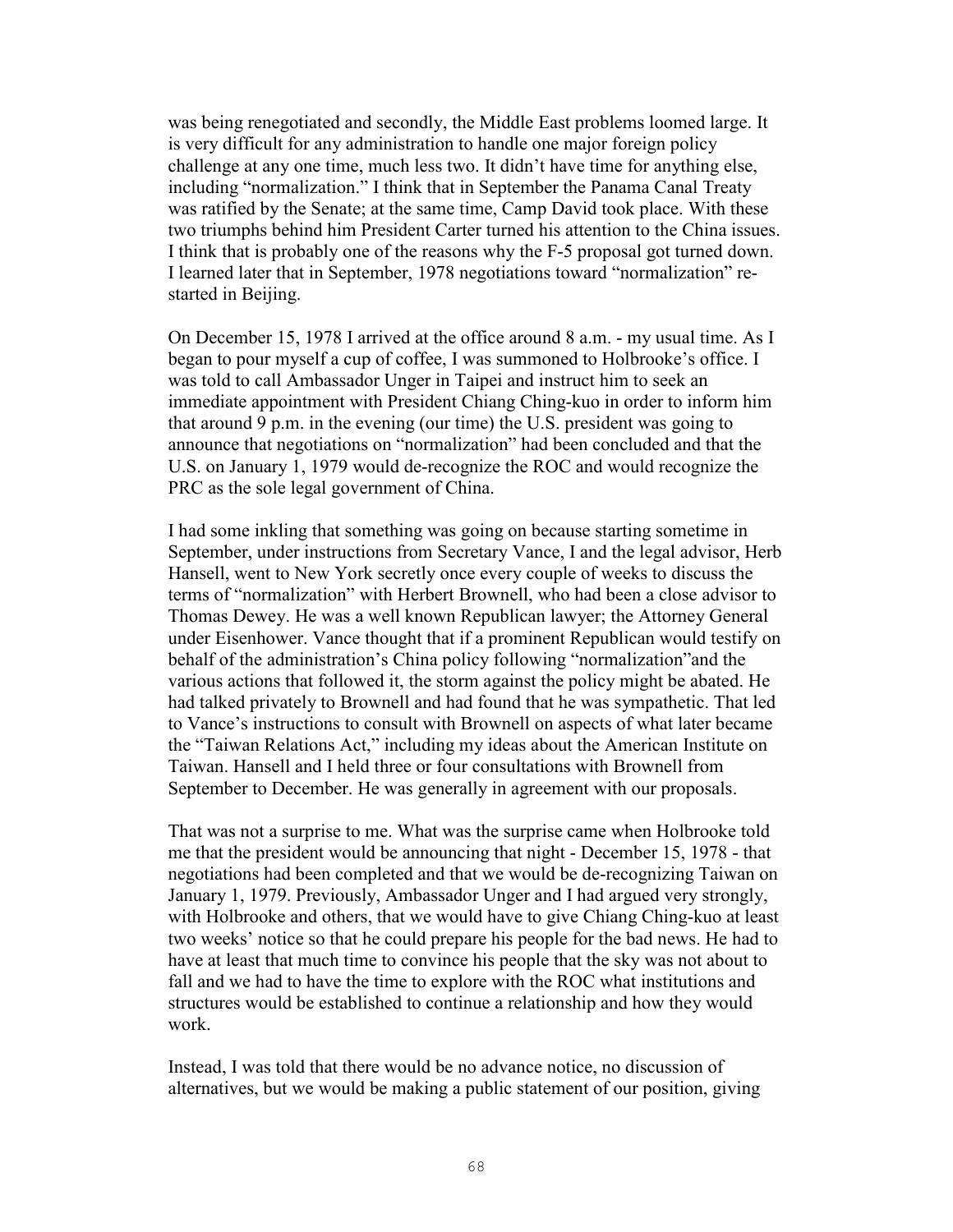Taiwan a two weeks' public notice before de-recognition. That was hardly what Unger and I had argued for. As soon as I left Holbrooke's office, Roger Sullivan and I got on the telephone to try to get in touch with Unger. This was about 9:30 a.m. our time which would have been about 9:30 p.m. in Taiwan. Unger, who had always been very careful to let his staff know where he was going to be, on this day had not told the Marine Guard where he was to be found. The duty officer had no idea where the ambassador was. Later, Unger insisted that he had left word where he could be found, but that some snafu must have happened in the embassy. I don't know what the truth was, but in any case we could not talk to ambassador.

In fact, Unger was at a dinner dance at the American University Club; that was not a private affair nor was there any reason for the staff not to know. When he returned to the residence at about 11 p.m., he was found by Mark Platt, the political counselor. We talked to him on the phone and asked him to get in touch with Taiwan's president to alert him to Carter's announcement. Unger's first question was :"What happened to the two week's notice?" He was told by Sullivan the same thing that I had gotten from Holbrooke, namely that we were giving a two weeks' notice; it was just not secret.

Furthermore, the "normalization" and de-recognition communique declared that the U.S. acknowledged the PRC's claim that there was only one China of which Taiwan was a part. This has been greatly misunderstood especially by successor administrations. When the U.S. said that it acknowledged the PRC's position, it did not say that it accepted it. Those are two entirely different policy expressions. An acknowledgment of the PRC position was a polite way of saying :"We hear you; we understand that this what you claim. We will not contradict it, but we make no statement on our own position." The usual way this U.S. statement would be translated into Chinese was to use the three character phrase "renshr dao" ("we acknowledge") The PRC tried to pull a fast one; in their Chinese version of our communique, they used a two character phrase cheng ren (or "recognized"). This a phrase that is used when speaking of a recognition of a government. When the two character phrase appeared in the PRC text, the U.S. Liaison Office in Beijing should have immediately expressed its disapproval of the PRC text. The head of that Office was Leonard Woodcock, formerly of the United Automobile Workers' Union. The DCM, J. Stapleton Roy, at the embassy at the time was someone who had been born in China, had grown up in China and was therefore bilingual; he had served in Chinese language positions for most of his career. He was completely aware of the difference between the two phrases. Roy should have immediately pointed out that the PRC had mis-translated the American text, but I am firmly convinced that because he was so keen to achieve "normalization," he did not point out this very important mistranslation. So the official Chinese text of the communique included the phrase cheng ren ("recognized"). This has created no end of mischief in the PRC-U.S. relationship because in effect the two versions of the same communique say different things. The Chinese version uses the word "recognition" of the PRC claim of one China,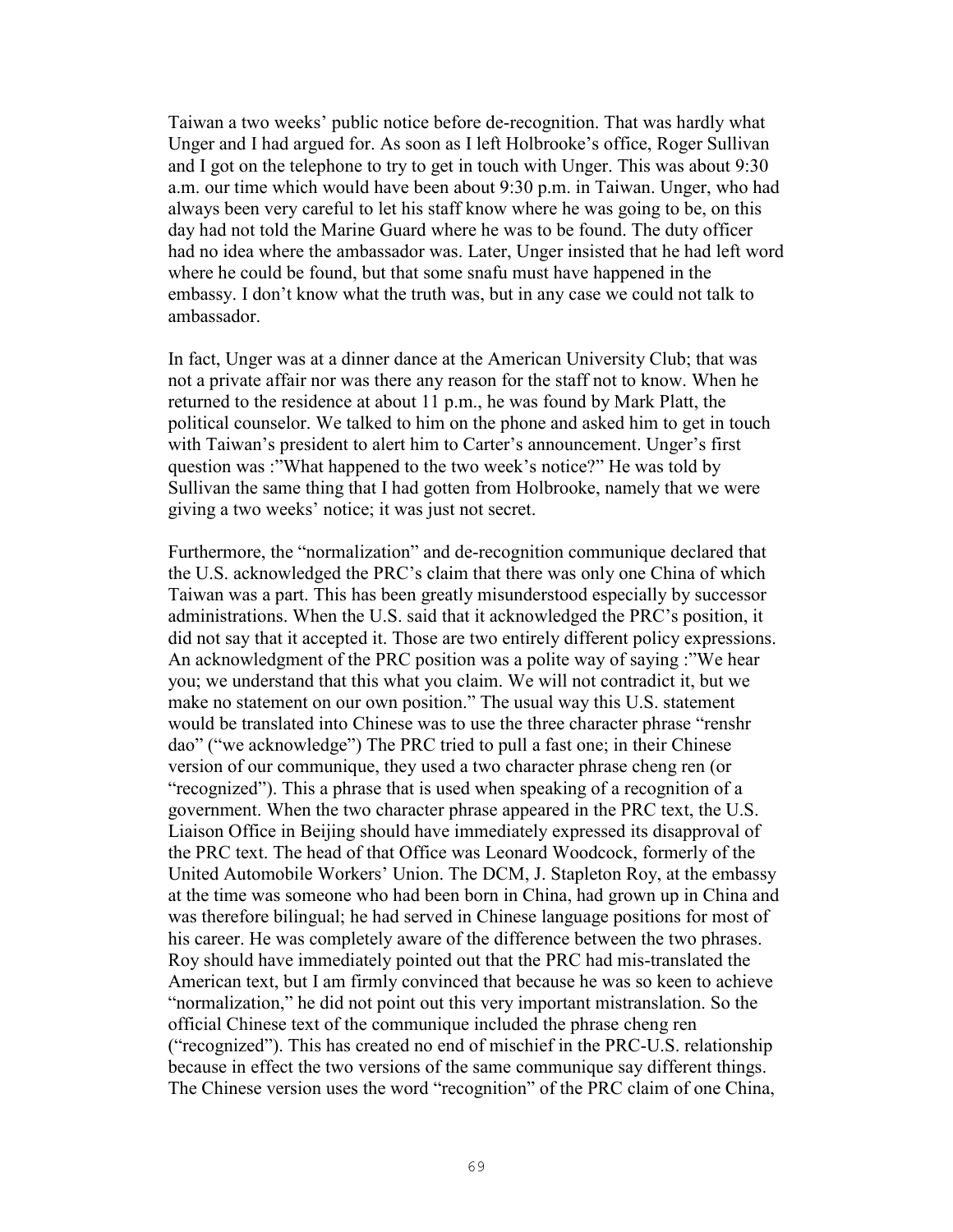whereas the English version says "the U.S. acknowledges the PRC contention."

As time went on, even the word "acknowledges" has been misinterpreted by spokespersons of various administrations, including the present one. The Clinton administration has said from time to time that the U.S. has "accepted" the PRC view that Taiwan is a part of China. In fact, officially, the U.S. has never "accepted" the PRC view; we have only "acknowledged" it.

Unger tried to get in touch with the Foreign Ministry's duty officer immediately. That took a while, but he finally got to him, he told the officer that as a matter for great urgency he had to see President Chiang. Ching-kuo suffered from insomnia. In fact, he was not in the best of health - he was diabetic, etc. No one wanted to really wake him up if he fell asleep. So Unger had some difficulties conniving the president's staff that he really needed to be awakened to get the U.S. announcement. Finally, about 2:30 a.m., Unger got to see the Taiwanese president. He told him that in approximately seven hours, President Carter would be announcing "normalization" with the PRC and the de-recognition of Taiwan. It was an awful way to treat a loyal ally, as the ROC had been.

For example, when Nixon and Kissinger had negotiated their deal with the Vietnamese in Paris, which theoretically was supposed to end the war, we had stated that on a date certain, there would be a cut-off of arms to the South Vietnamese. We then turned to the ROC and asked it to give all the arms it had to Saigon. The ROC agreed and they sent practically all of their F-5s (which we later replaced.) But the ROC did not argue with our request; it did what had been asked of it. It fully cooperated; so our de-recognition action and the way it was done was hardly acceptable. It was pretty bad; no question about it.

A political storm broke out in the U.S. as well. There were many people in Congress that were furious with the Carter administration. One of them Senator Dick Stone (D-FL). He had in the past been consistent in his objection to "normalization." As a Democrat, it was thought that he should have supported the administration. If Democrats were going to criticize "normalization" that was not a good omen. Holbrooke instructed me on Saturday morning - December 16, 1978 - to rush to Miami to try to placate Stone. I left on Sunday morning; I was met at the Miami airport by my father and step-mother - she recently had a hip operation and was therefore walking with a walker, while my father used a cane. They drove me to the downtown Miami hotel where I was to lunch with Dick Stone and his wife, Marlene. So I walked in very slowly followed by my parents. The Stones were waiting for me. He looked up at me and said, "Where did you find these people? In central casting?" I then introduced my father and step-mother. Stone wanted to known in what condominium they lived. He was told that it was "Jade Winds." Stone, of course, said that that was his favorite condo in all Miami. My father suggested that it should be because he (my father) "had gotten all of the tenants to vote for you in the last election."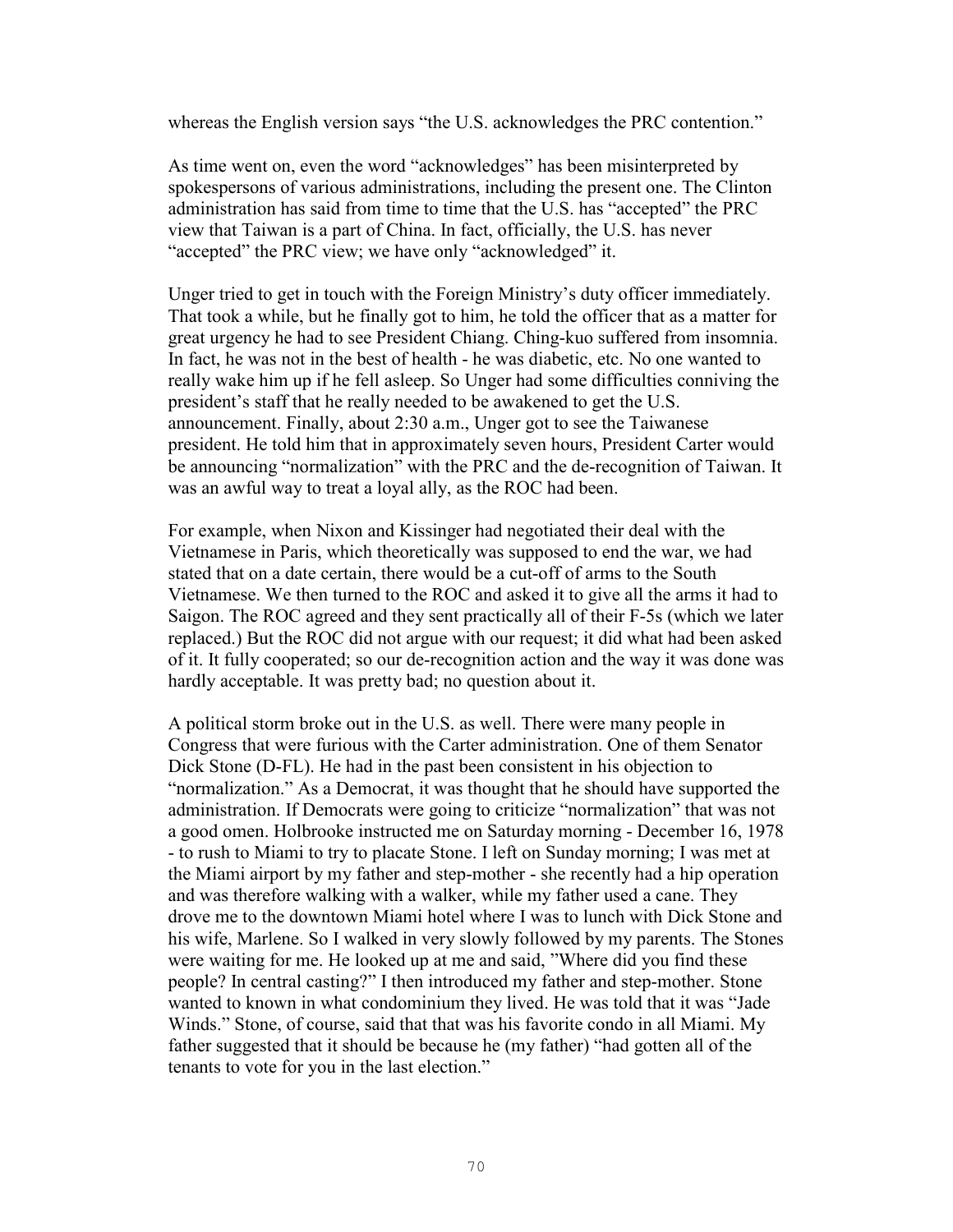### *Q: That is very funny. You obviously carried out your mission better than Holbrooke could have expected.*

FELDMAN: Right. I think that was a very amusing story.

In any case, it was not surprising that the ROC reacted very badly. It was a bitter pill to swallow and we didn't force it down their throats in the most understanding way. The ROC was angry and felt that it had been treated very badly. It was deeply concerned about the future. There was immediate capital flight; the stock market crashed; the real estate market crashed. The economy nosedived - all because the Carter administration had mishandled the process.

A few days afterwards, the Carter administration decided that it would have to send a special emissary to tell Chiang and the ROC that the world had not come to an end. It was decided that Warren Christopher, the deputy secretary of state, and Roger Sullivan would go to Taiwan for consultations. I argued very strongly against this action. I thought it was a grave mistake; the ROC was so ferociously angry that Christopher would not get a good reception. I thought a far better idea would have been to invite the ROC to send a high level delegation to Washington for discussions. I was over-ruled; Christopher and Sullivan left for Taipei. On the ride in from the airport to the embassy, they were assaulted by mobs. The car was stopped and pelted with eggs and other debris; the car was rocked and mobs shouted at its occupants. I am told that it was a very frightening experience. That demonstration was undoubtedly organized by the Taiwan Garrison Command - no demonstration would have been possible on Taiwan without government approval - if not active participation. But it reflected general public sentiment.

The discussions were not fruitful, to put it mildly. In the end, without admitting as much, the administration followed my advice by inviting an ROC emissary to Washington for negotiations. Taiwan sent the senior vice minister for foreign affairs, Yang Hsi-kun, a wonderful gentleman. We negotiated with him the arrangements which essentially still govern today's relationships between the ROC and the U.S. The ROC efforts at this juncture were motivated largely by the desire to deal with the panic that had erupted on Taiwan with the economic consequences that I mentioned earlier. The way the Chiang administration felt it could deal with the situation was by continuing to assert that despite the shift in diplomatic relations, there was still an official relationship between the U.S. and the ROC.

Yang Hsi-kun's marching orders were to somehow get us to say that whatever was being said about the new relationship, there remained some official connection. We, on the other hand, were aiming to get the ROC to accept the new situation - e.g deal with the U.S. through the American Institute on Taiwan (the new name for my American Institution proposal) - by establishing a parallel institution in Washington. The relationship after January 1, would have to be conducted through these two nominally unofficial organizations. At the same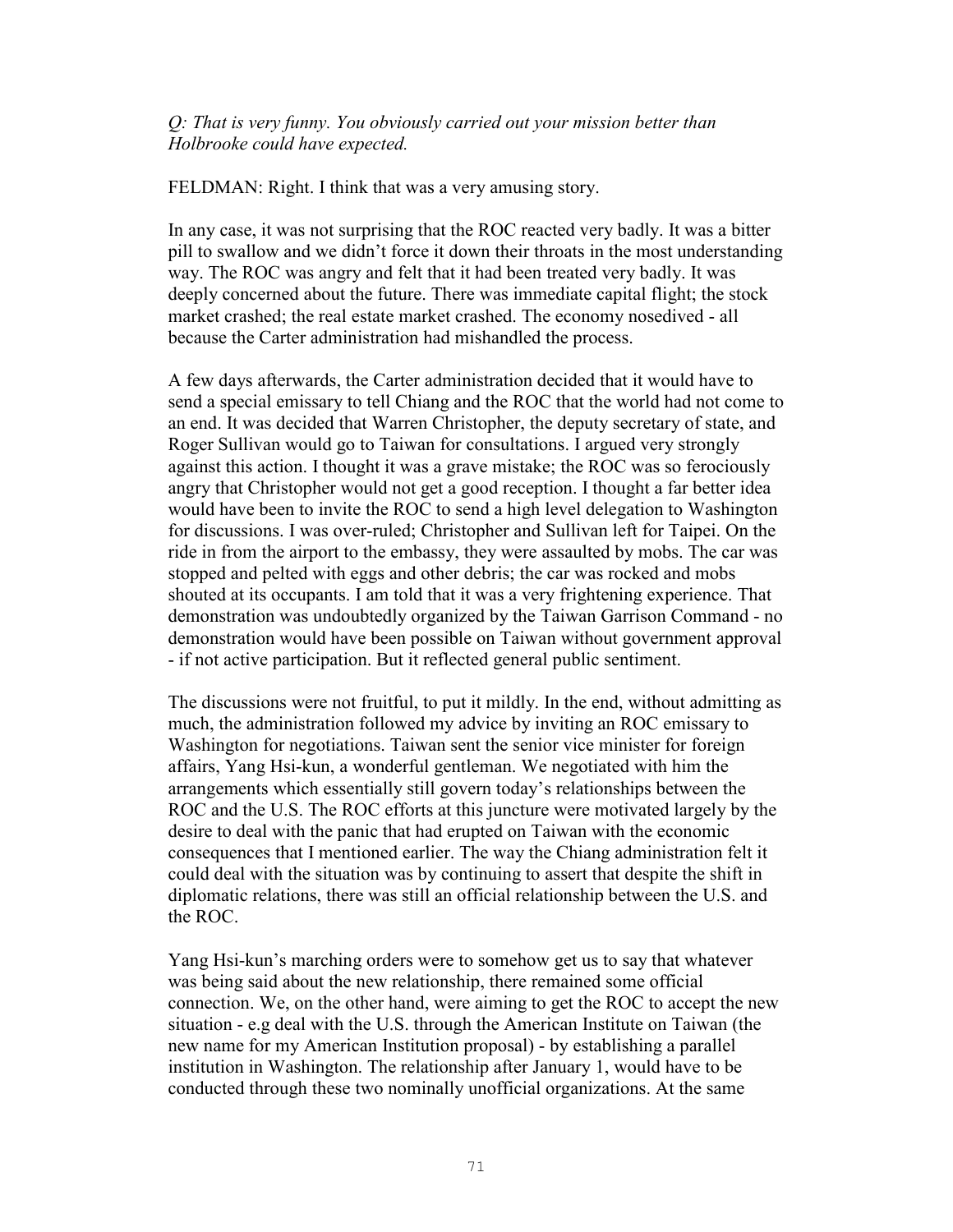time, we were negotiating on such things as the continuing of treaties and agreements, continuation of arms sales, enriched uranium fuel for their nuclear power reactors, etc. Under our arrangements with the International Atomic Energy Agency (IAEA), after the ROC's expulsion from the UN, it was only the U.S. which could sell enriched uranium to Taiwan because IAEA inspectors were technically not allowed to inspect atomic energy installations in non-UN member states. Somehow, we worked out a new arrangement with the IAEA which allowed us to include IAEA inspectors in U.S. delegations which periodically went to Taiwan to inspect the ROC's nuclear power plants. That was how an international inspection regime was maintained allowing the ROC to claim that it was still under an IAEA regime. But this convoluted scheme allowed only the U.S. to sell the enriched uranium and U.S. law allowed such sales only to "friendly" governments.

U.S. law allowed arms and military supplies to be sold only to "friendly" states. There were similar restrictions in respect to Ex-Im Bank loans, to Overseas Private Investment Corporation (OPIC) guarantees and other U.S. government programs. The problem was of course that we had just de-recognized the ROC; legally, we did not recognize it as a government nor Taiwan as a separate nation. We decided that these anomalies had to be fixed by new legislation, which became known as the "Taiwan Relations Act." I mentioned earlier our conversation with Herbert Brownell on this issue. Now the challenge was to convince the ROC that these problems could and would be taken care of in the legislation.

The sticking point was whether the relationship had "qualities of officiality," which was what Yang Hsi-kun's orders were to insist upon. We could not accept such a formulation because we had promised the PRC that we would not have any official relationship with Taiwan. I should point out that the PRC would not accept "normalization"if in addition to de-recognizing the ROC, we did not also agreed to three demands: 1) that we would withdraw all American forces from Taiwan; 2) that we would withdraw all official governmental institutions from Taiwan and 3) and that would abrogate the Mutual Defense Treaty.

The Carter agreed to demands (1) and (2), but said that the U.S. could not abrogate the treaty. We would terminate the Defense Treaty in accordance with its provisions - i.e. giving one year's notice. And that is what we did; on January 1, 1979, we informed the ROC that we no longer recognized it and that we were withdrawing from the Mutual Defense Treaty in a year's time. When Deng Xiaoping heard this, he swallowed hard and pointed out the obvious - our defense treaty would remain in effect until December 31, 1979. We told him that there was no other way out. He demanded that for that year we would not approve any new arms transfers or sales. We accepted that compromise. So in 1979, we had a defense treaty with an entity which we did not recognize and we would not sell or transfer any new arms. Thereafter, we would sell arms to a government we did not recognize. That was "creative" diplomacy or complete idiocy - I don't know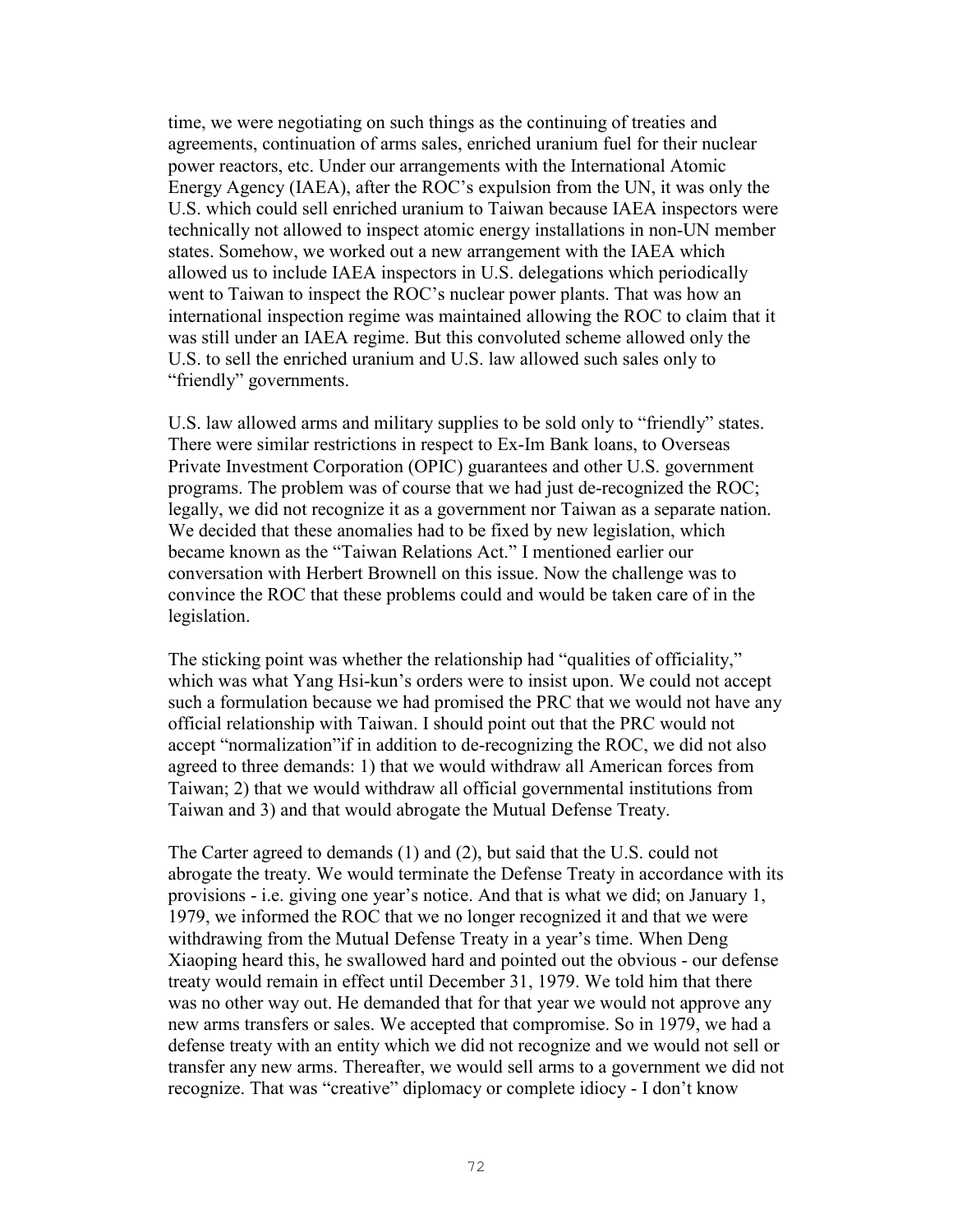which is the most apt description.

We convinced Yang Hsi-kun that we would take necessary measures to take care of government loans and to continue our sales of enriched uranium. We also promised to sell arms after the expiration of the Mutual Defense Treaty. That left the question of "officiality." We argued about this over and over again; at one point I said to Yang - privately in the corridor - that he and the ROC could say whatever it wished about our relationships; we could not control that. We had to say that there was no "official" relationship. I also told him that if the ROC insisted on defining its representation in Washington as "official," U.S. government officials could not talk to it. But if the Taiwanese institution were deemed to be "unofficial", we could of course have discussions with its staff.

It was on this basis that we eventually came to an agreement. Each side said what it wanted to say. The other question that had to be resolved was the question of names. We asked what the ROC would call its "unofficial" office in Washington. They said that since we were calling our entity "The American Institute in Taiwan", they would call their institution "The Republic of China Institute in America." We had to say that that would not work; we could not deal with any entity with the name "Republic of China" in it. We suggested that they use the name "Taiwan" as in "The Taiwan Institute in America." That was not acceptable to the ROC which said that it represented the Republic of China, not Taiwan. We discussed this matter at great length. Finally, the ROC delegation, in the corridor again, asked for our suggestion. I had a brain-storm. I said that the Ministry of Foreign Affairs was a good model; the division that handled U.S. relations was called the "North American Affairs" bureau, not "American Affairs." So I suggested that the institute be called something like "The Institute for North American Affairs." I noted that it could even be headquartered in Canada. The ROC delegation took my suggestions half-way; it finally called its institution "The Coordinating Council for North American Affairs."

Subsequently, I and my colleagues were blamed for the ROC's decision. They said that we had given them the name for their entity; we allegedly had insisted on the phraseology "Coordinating Council for North American Affairs (CCNAA)." So we forced on them a very unwieldy name. I had to repeat that the decision was the ROC's, not mine. I did admit that I suggested a name or two, but the final name was their invention. Much later, the ROC obtained our permission to rename the Institute as "The Taipei Economic and Cultural Relations Organization (TECRO)," which is the current appellation. The ROC saw that as a great advance and improvement over CCNAA. When the announcement was made, I commented that I thought their entity represented a country and not just a city.

I might mention that starting in mid-December, 1978, Hodding Carter would have me brief the press from time to time on the negotiations, the new arrangements and what might happen. At one of those briefings I was asked by Lester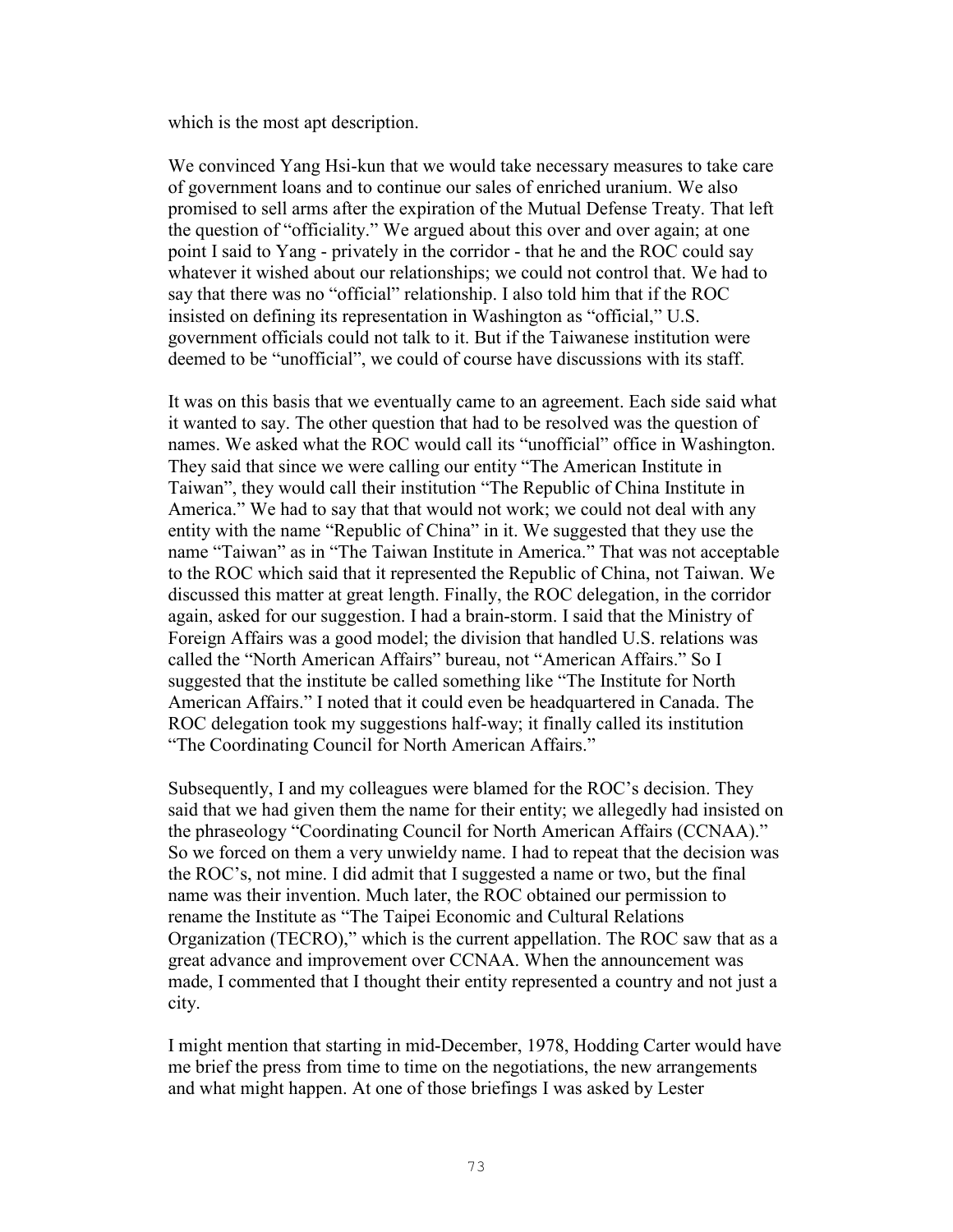Kinsolving, a well known correspondent, the following question :" You have said that on January 1, 1979 we would not longer recognize the Republic of China on Taiwan and that we would then recognize the People's Republic of China in Beijing. I note that that when it is here 11:59 p.m. on December 31, 1978, it is already 11:59 a.m. of January 1, 1979 in Beijing. Does that mean that for that 12 hour period, we recognize the PRC in Beijing and the ROC in Taipei simultaneously?" I looked at Carter and asked whether I could go off-the-record. Carter agreed. So I said: "Kinsolving, it beats the shit out of me!" This became known as the "Feldman exception."

While these negotiations were going on, our embassy in Taiwan was in limbo. It had ceased to be an embassy on January 1, 1979. Leonard Unger, our last ambassador, left Taiwan on January 19, 1979. So the embassy was in a nebulous state. Bill Brown or Mark Pratt should be asked how that felt. That situation continued for more than 3 months (January 1-April 10). Then the Taiwan Relations Act was passed by Congress; that converted our representation from an embassy to AIT. That allowed the Executive Branch to pay its employees in Taiwan; for the three months period, there was a hiatus during which we could not make major expenditures; e.g. rent on embassy housing. We had to persuade the ROC, whose housing we were occupying and whom we had just mortified, to let our people remain in their quarters without due compensation being paid. There were other U.S. debts that had to be left unpaid for this three months' period. We also had to obtain ROC permission to allow our people to drive in cars displaying diplomatic tags, etc.

It was a totally weird situation. Until the necessary legislation was passed the situation of our people in Taiwan was pretty bad.

### *Q: No diplomatic immunity?*

FELDMAN: Technically, they did not have diplomatic immunity. In fact, we did work out an arrangement which allowed their personnel in the U.S. to keep their diplomatic immunity and our people in Taiwan were treated the same way.

Let me now turn to the Taiwan Relations Act. I mentioned earlier I had done some initial work on designing the entity that would represent us in Taipei after "normalization" with the PRC. That became the American Institute in Taiwan. I also mentioned that my proposal laid fallow waiting for something to happen, but that in the meantime we were consulting secretly with Herb Brownell on the possible shape of the new legislation. When Carter announced "normalization", no draft legislation actually existed. We had some ideas, some which had been written down in memoranda by me to Hansell and some which had been generated within the Legal Advisor's Office by Lee Marks, who was the senior deputy to the legal advisor. But we did not have even a draft of a legislative package.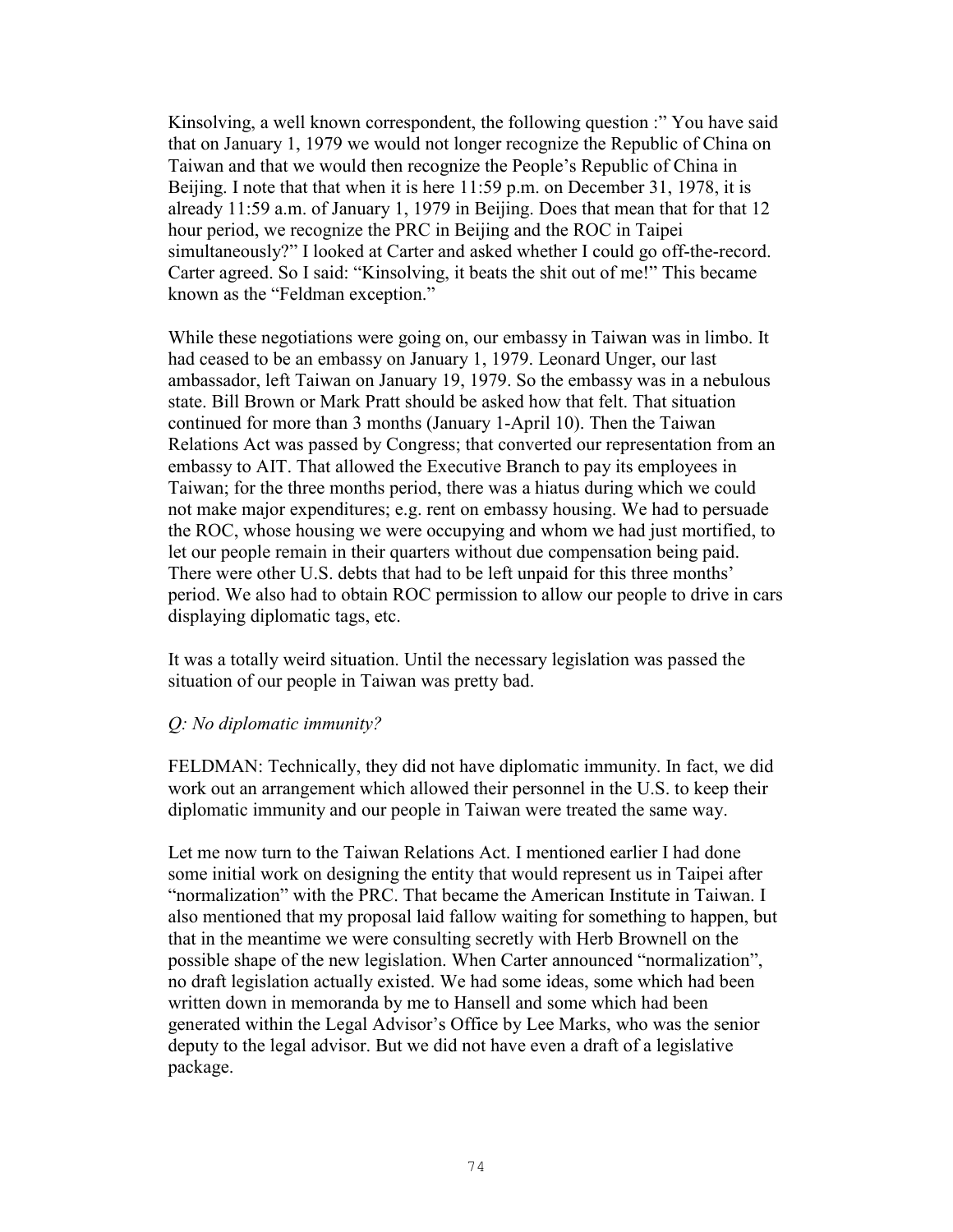So the first thing that had to happen after the Carter announcement was to draft the necessary legislation which would allow us to maintain contact with Taiwan, albeit on an "unofficial" basis. There were some 60 agreements between the U.S. and the ROC dealing with mutual defense, double taxation, commercial arrangements, airline arrangements, etc. The question was what would happen to these agreements following "normalization". As the prospects for "normalization" had improved over years, legal scholars had written all kinds of papers. For example, Jerry Cohen, a friend, made the rather absurd argument that following "normalization" all treaties and agreements the U.S. had with the ROC would cease to apply to the ROC but would instead apply to the PRC. I teased Jerry about this position which I considered ill founded. For example, did he mean that we would automatically have a mutual defense treaty with the PRC? Other scholars had postulated that all agreements would lapse with our de-recognition of the ROC. We didn't want them to lapse. In the end, we said that they would continue in force unless amended. No one objected. No court case challenging this view ever took place.

The next question was whether our position on these agreements could be supported under international law. To test that, some one would have had to sue the U.S. By whom and where would this suit be filed? Lee Marks and I had written a memorandum on this issue which became the basis for the provisions included in the Taiwan Relations Act.

Furthermore, we were the only country that was able to sell to Taiwan enriched uranium fuel, as I mentioned earlier. I have described the arrangements we finally developed to enable the IAEA inspectors to participate in an inspection regime. Our legislation had to amend U.S. law which limited sale of uranium to "friendly states." Same went for arms sales. The Taiwan Relations Act stipulates that "for all purposes, including actions in any court of the United States, the Congress approves the continuation in force of all treaties and other international agreements, including multi-lateral conventions, entered into by the United States and the governing authorities on Taiwan recognized by the United States as the Republic of China prior to January 1, 1979." That was based on our draft.

We also put into our draft that "nothing in this Act nor the facts of the President's action in extending recognition to the People's Republic of China, the absence of diplomatic relations between the people on Taiwan and the United States or the lack of recognition by the United States and attending circumstances there to, shall be construed in any administrative or judicial proceeding as the basis for any United States government agency, commission or department to make a finding of fact or determination of law under the Atomic Energy Act of 1954 and the Nuclear Non-Proliferation Act of 1978 in order to deny an export license application or to revoke an existing export license for nuclear exports to Taiwan."

We did something similar in regard to arms sales. In fact, we included a general catch-all phrase which in the section on definitions said, " The term Taiwan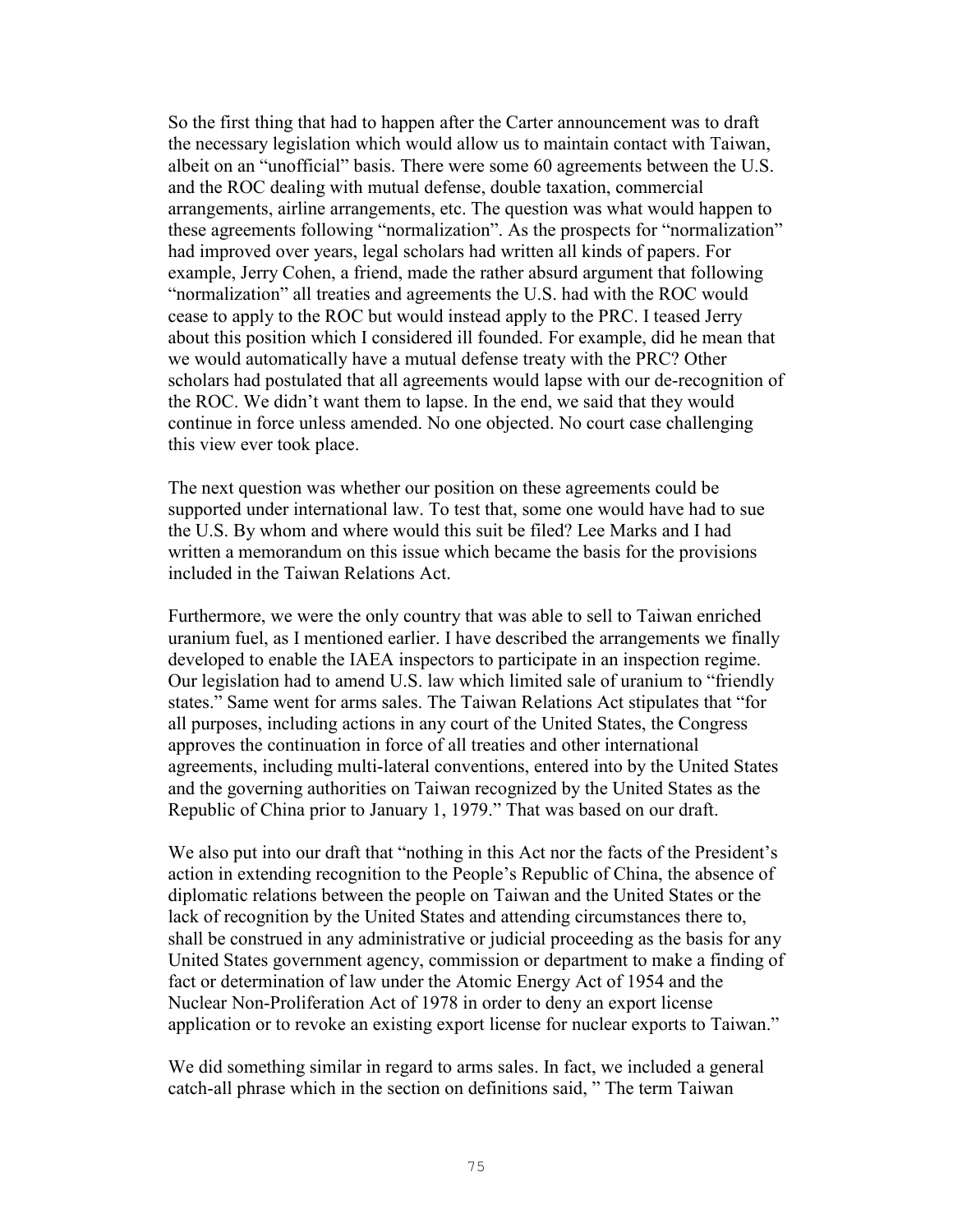includes, as the context may require, the islands of Taiwan and the Pescadores, the people on those islands, corporations and other entities and associations created or organized under laws applying on those islands and the governing authorities on Taiwan recognized by the United States as the Republic of China prior to January 1, 1979 and any successor governing authority including political subdivisions, agencies and instrumentalities thereof."

These omnibus authorities which would come into effect upon passage of the legislation and would allow the U.S. to maintain the treaties and agreements in effect between the U.S. and the ROC prior to January 1, 1979. We also added language which said that for the purposes of the Immigration and Naturalization Act, Taiwan would be considered separately from the PRC. But what our draft did not include was anything about a security commitment to Taiwan on our part nor did it spell out in law our intention to continue to sell arms and military equipment to Taiwan.

We sent to Congress our draft legislation, which we called the "Omnibus Taiwan Act" - or something innocuous like that. It was drafted essentially in the legal advisor's office, by a committee co-chaired by Lee Marks and myself. Our draft was sent to Congress about the middle of January. In the meantime, the ROC government had been talking with its congressional friends, including Senators Stone and Goldwater (along with Terry Emerson, his staff aide), Congressman Lester Wolfe, who chaired the East Asia sub- committee of the House Foreign Affairs Committee, and others. Some of these conversations took place directly between the ROC representatives and the members of Congress, but more often it was done through intermediaries, like Ray Cline whom I mentioned earlier. Ray had also been director of INR in the Department; he had been a national intelligence officer and had been a senior CIA officer. At this time, he had his own consulting firm. I am sure that there were others as well. This group of congressmen were considering all sorts of amendments to our draft legislation. When our package landed in Congress, it was firmly denounced - Congress was still angry with the Carter administration for the way it handled "normalization" particularly the way it handled the Dole-Stone amendment. That amendment was attached to the State Department authorization bill of August, 1978. It said essentially that any alterations in the status of U.S.-ROC relations "shall be" a matter of prior consultation with the Congress. Carter ignored this entirely, even though it was in an Act of Congress, that he had signed. That was one of the reasons why Congress was particularly angry.

Congress took our draft and began to add to it. In effect, it created, by legislation action, a treaty between the U.S. and the ROC. In a very clever way, amendments were added that we should always be aware of. They defined the parameters of the three cornered relationship - the U.S., the ROC and the PRC. In the section called "Findings and Declaration of Policy," Congress said, " It is the policy of the United States to declare ( that) the peace and stability in the area are in the political, security and economic interests of the United States and are matters of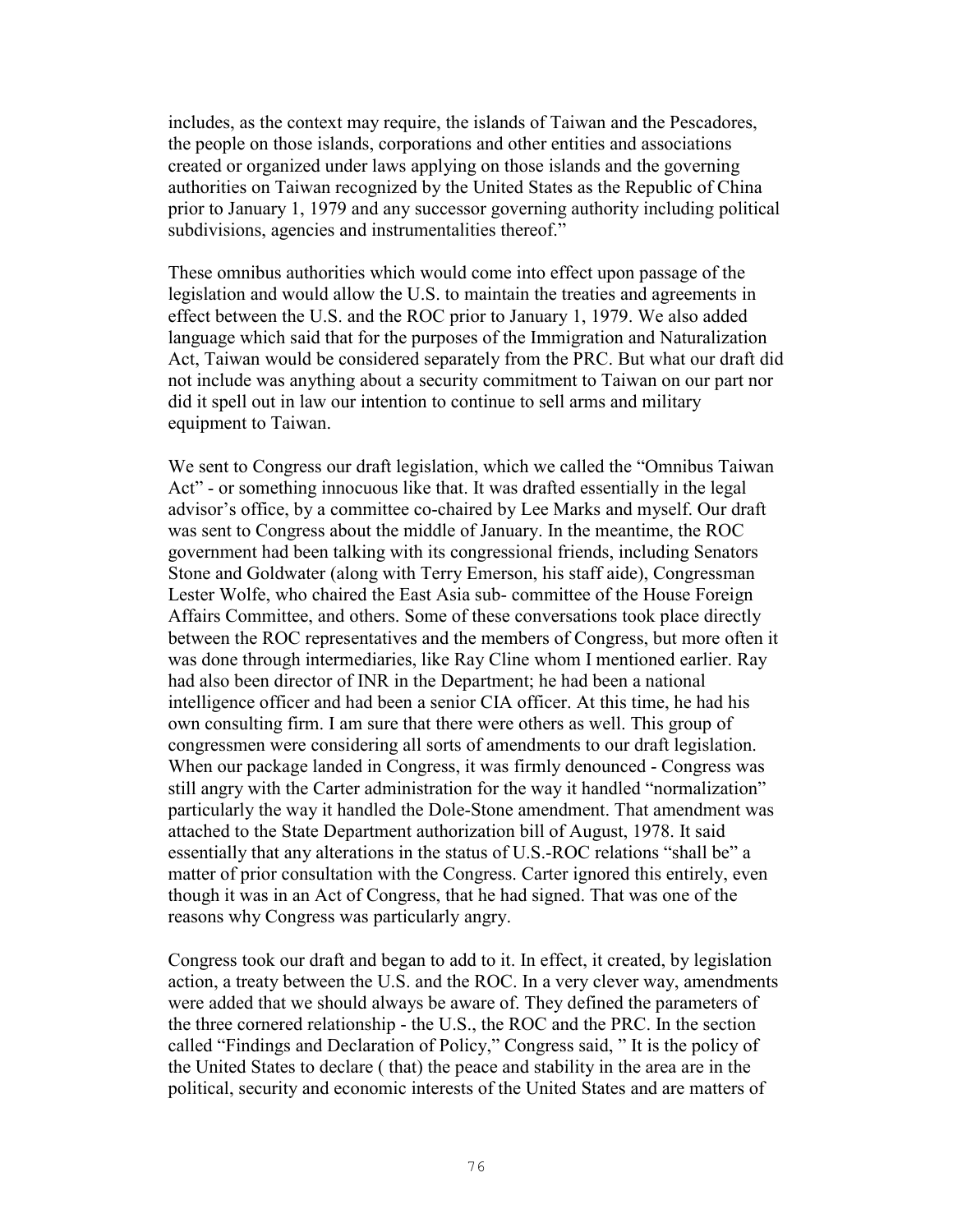international concern." That phrase "international concern" is very important because the PRC had and continues to argue that whatever it does with regard to Taiwan is a matter of China's domestic policy. Congress refuted that argument in 1979 by saying that it was an international concern.

Furthermore, the bill says :" To make clear that the United States' decision to establish diplomatic relations with the People's Republic of China rests on the expectations that the future of Taiwan will be determined by peaceful means. To consider that any effort to determine the future of Taiwan by other than peaceful means, including by boycotts or embargoes, a threat to the peace and security of the western Pacific area and of grave concern to the United States." The language "threat to the space and security" is taken directly from Chapter VII of the United Nations' Charter, and applied to the area. It provides a justification for taking action to halt aggression.

It goes on to say :"To provide Taiwan with arms of a defensive character and to maintain the capacity of the United States to resist any resort to force or other forms of coercion that would jeopardize the security or the social or the economic system of the people on Taiwan." I have heard Kurt Campbell, the present deputy assistant secretary of defense for international security affairs, cite that portion of the Taiwan Relations Act as requiring the maintenance of the forces that we now have in the Pacific area. I had never heard that theory before from any senior official in either Defense or State. Note the use of the phrase "the people on Taiwan." This is a phrase that was inserted in the omnibus bill by Chas Freeman. Chas took the position that if we said "the people of Taiwan" that implied that Taiwan was a state. So we should not use that phraseology. Of course we would not use the words "the people (or government) of the Republic of China;"so Chas came up with the final wording. Roger Sullivan and Dick Holbrooke approved.

This history came back in a rather amusing fashion during the hearings on the Taiwan Relations Act. Senator Stone asked Herb Hansell, the legal advisor, who was testifying on the bill, who the people on Taiwan were - "why was that phrase used? If we are selling or leasing a destroyer to the people on Taiwan, who are we selling or leasing it to? Is it the chamber of commerce? Is it six or seven people on the street? Who are the people on Taiwan?" Hansell stumbled and hemmed and hawed and was finally forced to admit that the phrase at least included the governing authorities on Taiwan. I always thought it was a dumb phrase; it was one of the egregious interventions that really accomplished nothing, but held us up to a certain amount of ridicule. It is a prime case of an FSO employing the strategy of preemptive capitulation.

Let me talk about some of the other key aspects of the Act that were inserted by Congress. For example, "Nothing in this Act shall contravene the interests of the United States in human rights, especially with the human rights of all of the approximately 18 million inhabitants of Taiwan. The preservation and enhancement of the human rights of all the people on Taiwan are hereby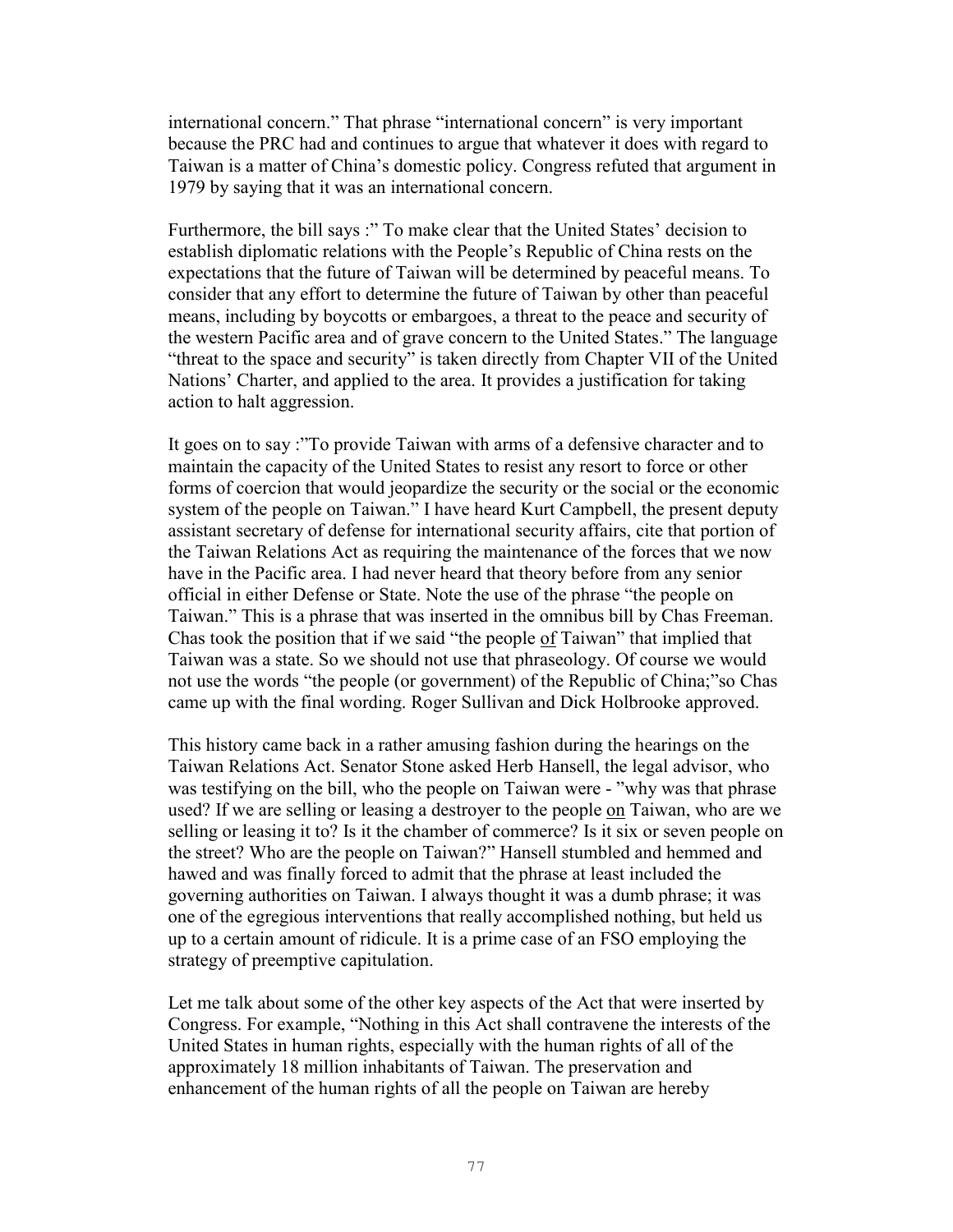reaffirmed as objectives of the United States."

Then there is a section called "The Implementation of U.S. Policy in Regard to Taiwan"(Section III). This is particularly important and says :"In furtherance of the policy set forth in Section II of this Act, the United States will make available to Taiwan such defense articles and defense services in such quantities as may be necessary to enable Taiwan to maintain a self-defense capability." That language was not in the Department's draft, but was added by Congress. What Congress was concerned about was that the Carter administration and succeeding administrations would in effect negotiate with the PRC what might or might not be sold to Taiwan. In fact, the PRC has on many occasions attempted to insert itself into such negotiations. The law says :"The President and the Congress shall determine the nature and quantities of such defense articles and services based solely on their judgement of the needs of Taiwan in accordance with procedures established by law. Such determination of Taiwan's defense needs shall include review by United States military authorities in connection with recommendations to the President and the Congress." (That was the message to keep the PRC out of the arms sales to Taiwan). Furthermore, the Act says: "The President is directed to inform the Congress promptly of any threat to the security or the social or economic system of the people on Taiwan and any danger to the interests of the United States arising therefrom. The President and the Congress shall determine in accordance with Constitutional processes appropriate action by the United States in response to any such danger." What is interesting here is that successive administrations have never informed the Congress of any threat to the security or the social or economic system of the people on Taiwan, not even when the Clinton administration sent two carrier task forces to the Taiwan Straits area in March, 1996 because of the direct threat to Taiwan by Chinese missile tests which had missiles landing within fifteen to twenty miles of Taiwan's ports. The Clinton administration did not state that there was any danger to the security of Taiwan because it did not want Congress involved.

I could go on and on. The key is that the Act shows what Congress was thinking. It was writing a treaty, as I suggested earlier. It was delineating the parameters that would limit the future relationship of the U.S. to the PRC on actions that the latter might take against Taiwan. This was especially necessary at the time because Brzezinski's view (as well as Michel Oxenberg and many others) was that Taiwan was really of secondary importance to the U.S. and its future was not really of no concern to us. In fact, the best thing that could happen, in their view, was a Taiwan acceptance of PRC terms for reunification - a rather cavalier dismissal of the fate of 18 or 19 million people. I always viewed this position as a kind of racism that we would not be concerned with the fate of these 18-19 million people at a time when the U.S. was making strong representations to the USSR with regard to human rights in its own country, its treatment of Latvia, Lithuania and Estonia, etc. The Carter administration showed great concern for the fate of Europeans and Soviets, but didn't seem to give a damn for the orientals who lived in Taiwan. I found it offensive and essentially racist.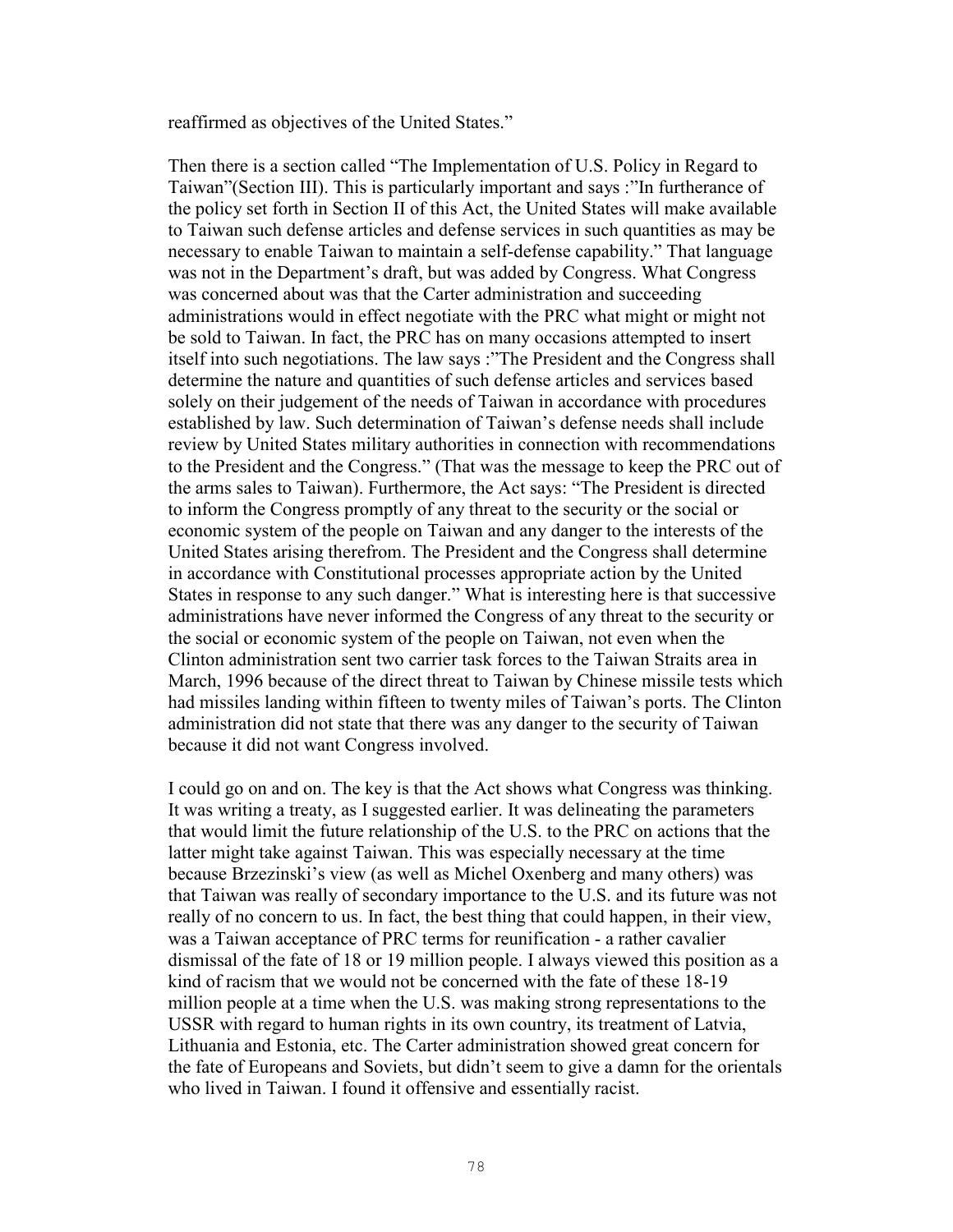*Q: Tell us a little about the dynamics of sending the draft legislation to Congress? I assume that there was a debate about that in the State Department. Who were the major players in Congress?* 

FELDMAN: The key Congressional members were: in the Senate: Alan Cranston, who was I believe the Democratic whip; Edward Kennedy another good Democrat; Claiborne Pell, later the chairman of the Foreign Relations Committee; Bob Dole, the Republican minority leader; Barry Goldwater; Jake Javits, a delightful senator from New York and the ranking minority member of the Foreign Relations Committee. He was also the major player; Cranston and Javits in fact managed the legislation in the Senate. Frank Church, who chaired the Foreign Relations Committee, basically ceded to Cranston and Javits. I think the latter was the key senator in the passage of the Act.

On the House side, Clem Zablocki, the chairman of the Foreign Affairs Committee, was a major player as was Lester Wolff, the chairman of the Asian sub-committee, who became the floor manager for the bill. Also Dante Fascell, the next ranking Democrat on the Committee; Ed Derwinski, a Republican, played a key role. I should note that the Democrats were trying to pass a bill against the Administration, allowing the Republicans essentially to watch from the side lines.

There were some key staffers who were very active: Chris Nelson and Jim Przstup, of Wolff's staff - the latter is now professor at the National Defense University; before that he was the director of Asian studies at the Heritage Foundation and earlier a member of the Department's Policy Planning staff during the Bush administration. Nelson now writes a newsletter on Washington politics for a number of clients - particularly Japanese. Jon Holstein was also a player; he also was a member of Wolff's staff; he now works with Wolff in his consulting business. Goldwater's staffer, Terry Emerson, was also deeply involved and helpful.

Interestingly enough, the State Department nominated two people to represent it in the negotiations leading up to the passage of the legislation. One was Jim Michel, the deputy legal advisor; he later went to AID and then became our ambassador to Guatemala. I was the other Departmental representative. If Brzezinski and Oxenberg had followed our negotiations very closely, they would have yanked me out, torn the epaulets off my shoulders and broken my sword across their knees. Essentially, I was agreeing with the language that the Congress was drafting which I don't think was really what the White House wanted. Jim would usually defer to me but he did question on occasions whether certain words would really be acceptable to the Administration. I would assure him that it might be a hard sell, but that I thought it would be approved. In fact, Brzezinski and Oxenberg - and to some degree even Holbrooke - were horrified when they saw the final product, but by then it was too late.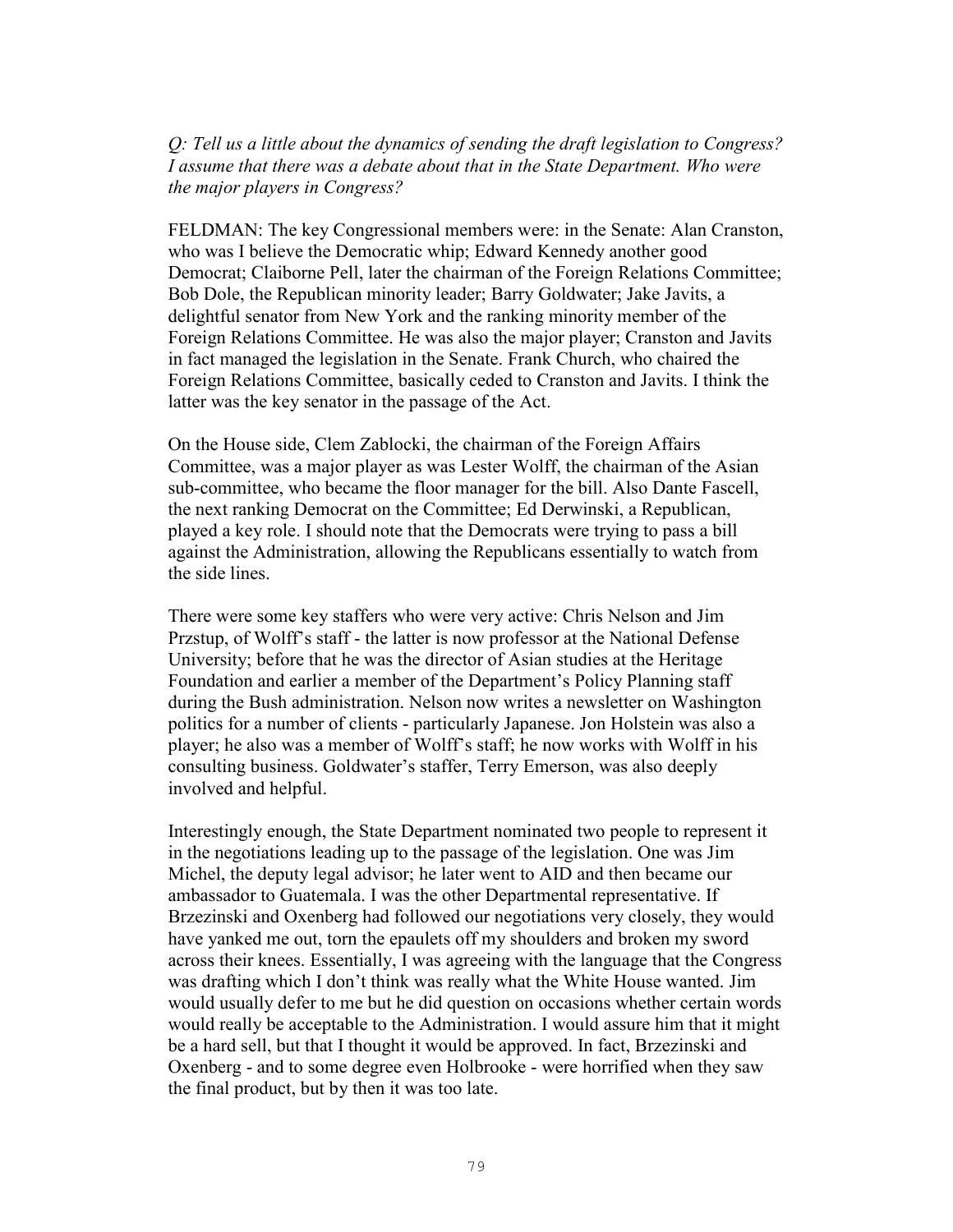The PRC was furious and denounced the bill as it was being written. President Carter threatened to veto the legislation, but the Congress passed it overwhelmingly - something like 350 for and 50 against in the House and 85 to 2 in the Senate. It was obvious that any veto would be over-ridden. On the tenth or twelfth of April 1979, the Act was signed into law.

Ever since, there has been a great tension between what the Act specifies and the three communiques signed by three Presidents and the PRC. The first was the Shanghai communique of February, 1972; the second was the "recognition" communiqué of January 1, 1979; and the third was signed on August 17, 1982 by President Reagan. These documents are basically at odds with the Taiwan Relations Act. Successive administrations have maintained that their policy towards the PRC was based on the three communiques and the Taiwan Relations Act, but this is somewhere between difficult and impossible because of the inherent contradictions in the documents.

This is most manifest when you watch the present administration - Clinton's. For example, look at the three "nos" that Clinton enunciated before a Chinese audience in Shanghai in June, 1998. He said that U.S. policy was to support the "one China" concept; that we would not support Taiwan independence; and that we would not support Taiwan's efforts to enter any international organization that requires statehood as a basis for membership. The White House have argued that this is just a continuation of past policy. It is right in part, but only in part. The Reagan communique says that the U.S. would follow the "one China" policy, not a "two China" policy - Taiwan and the PRC - and would not support Taiwan's independence. But it doesn't say anything about Taiwan's membership in international organizations.

Let me read what the Taiwan Relations Act says on this issue. In Section 4 (d) Congress wrote :"Nothing in this Act may be construed as a basis for supporting the exclusion or expulsion of Taiwan from continued membership in any international financial institution or any other international organization." At the time this was written, the ROC was a member of the International Monetary Fund (IMF) and the World Bank. It had continued this membership for all the years following its expulsion from the General Assembly, making the point that a country did not have to a GA member or indeed the UN to be a Bank or IMF member. It had continued this membership primarily because it had the support of the U.S., which in light of the weighted voting system, gave the U.S. a great percentage of the votes. I think in those years our vote equaled 20% of the total now it is down to 17%. It was in the year following "normalization," when we ceased supporting the ROC's membership, that Taiwan was expelled from the international financial institutions.

The language in the Act is written in negative terms, but it has to mean that Congress considered that Taiwan was fully qualified to be a member of all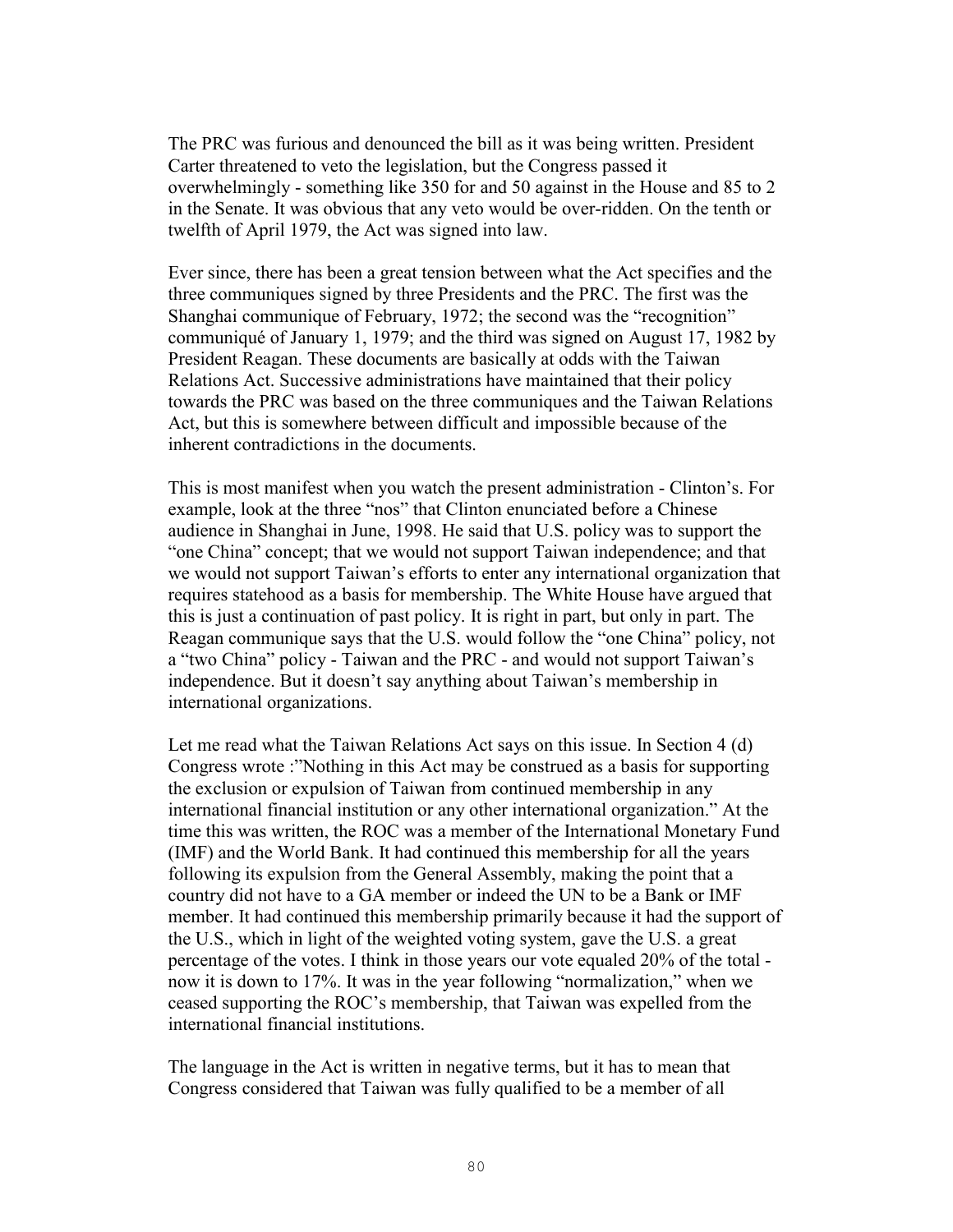international organizations. That should have been U.S. law. But the policy of the Clinton administration runs completely contrary to the law of the land. Furthermore, the Act says in many points that as far as U.S. law is concerned the governing authorities on Taiwan recognized as the ROC before January 1, 1978, shall be considered as a government of a nation. So in law the government on Taiwan is considered to be the government of a state. That raises the question on what basis can the Clinton administration follow its policy? It can because the Executive Branch does what it wants to do, but it is in direct contradiction with the Taiwan Relations Act. So we have a basic conflict between the communiques and the Act; it has been left to each administration and each Congress to deal with these contradictions. I submit that one of the reasons why such a situation exists i.e. the conflict between administration policy and congressional sentiment criticizing U.S. China policies as expressed in the Taiwan Relations Act and resolutions approved by lopsided margins - is because of the disconnect between the law and the communiques. The tendencies of administrations after January 1, 1979 has been to conclude that the relationship with the PRC is so supremely important that the law has to be ignored. You can also see that theory at work in the way the administration ignores laws applying sanctions to missile sales by the PRC.

#### *Q: What was the reaction of the ROC to the passage of the Act?*

FELDMAN: Interestingly enough, it considered the Act to be totally inadequate because it did not restore an official relationship between it and the U.S. That was the initial reaction. As time went by, it grew to love the Act to the point when five-ten years ago, it began to suggest to countries that broke relations with it and established relationships with the PRC many years earlier that they adopt legislation and institutions similar to what the U.S. had done. We are now in May 1999 and last month we celebrated the twentieth anniversary of the Taiwan Relations Act with praise heaped upon it by the ROC and all commentators, including President Carter who visited Taiwan at the end of March of this year during which time he took credit for the Act - despite the fact that he had 20 years earlier threatened to veto it.

#### *Q: What about the PRC?*

FELDMAN: It still damns it as a direct contradiction of the communiques as it describes as the sworn word of the U.S. Of course, it doesn't make any difference how many times the situation is explained to it, it doesn't quite sink in that a communique is a statement of administration policy, whereas the Taiwan Relations Act is the law of the land.

#### *Q: What about implementation? What happened after the Act was passed?*

FELDMAN: It has been spasmodically implemented. As I pointed out, administrations completely ignored the legal requirements of the law as it applied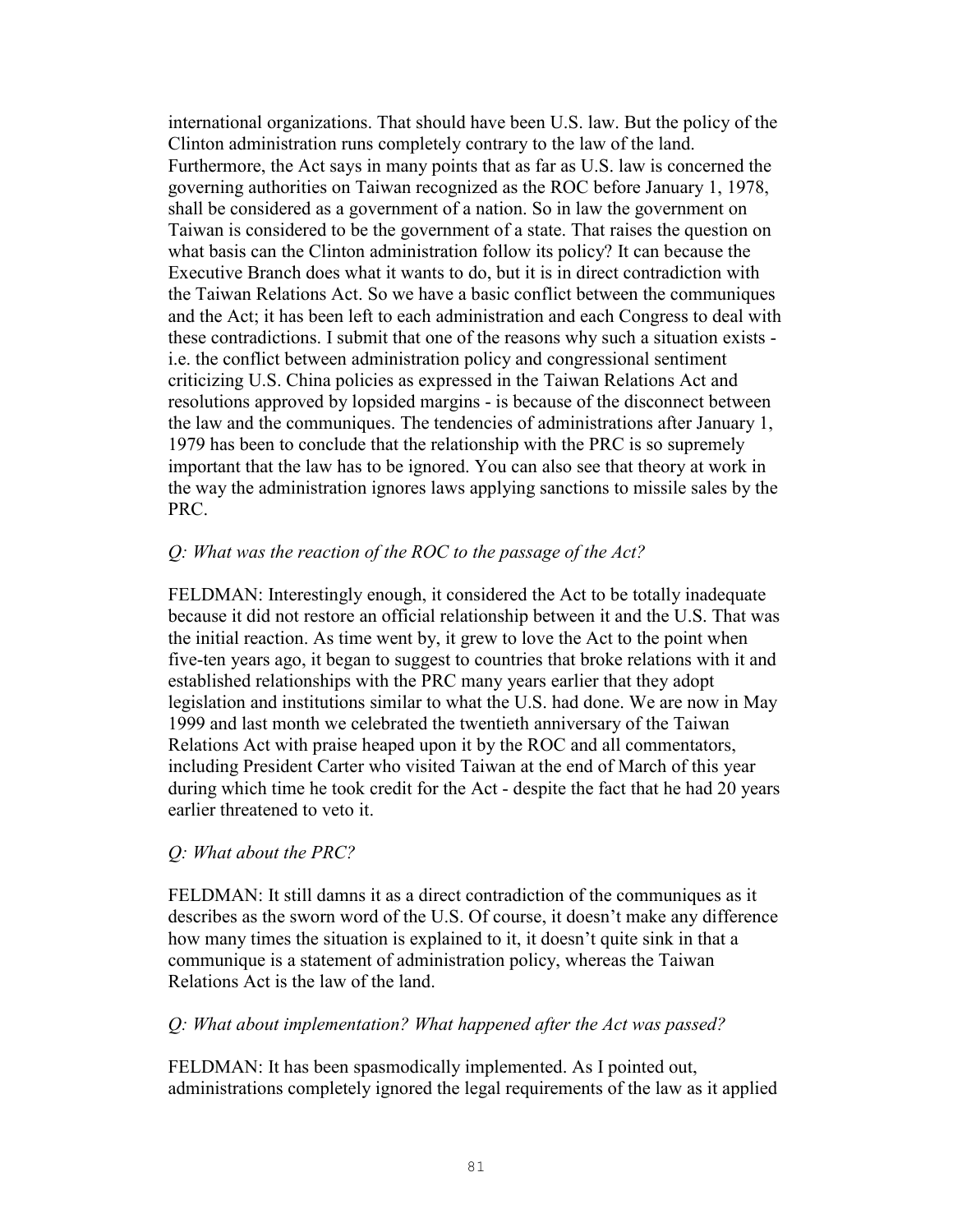to the ROC's membership in international organizations.

We had after the passage of the Act final negotiations with the ROC on the establishment of the new institutions required to conduct bilateral business. Sometime in early February, we concluded these negotiations with the ROC agreeing to establish the Coordination Council for North American Affairs, but we could not proceed in establishing the AIT until the TRA was passed in mid-April. Then we could formalize the transition of an embassy to the AIT. In February, I think, our staff moved out of the embassy compound to what had been the MAAG and the CIA (called something like the Naval Auxiliary Communications Center) compounds - a symbolic gesture to show that our embassy had ceased to function. We had not made any changes in personnel by this time; after AIT was established the Department selected Chuck Cross to head it up - he had retired from the Foreign Service sometime in 1971 after he had completed his tour as ambassador to Singapore. David Dean became the head of AIT's Washington office. Finally, the staff was paid.

## *Q: Did the staff just continue, although in a new status? Did you and your staff just moved over to the AIT?*

FELDMAN: No, we stayed in the Department. The Office of Republic of China Affairs was folded into the Office of Regional Affairs and thereby ceased to exist as a separate directorate. It was renamed some thing like the Taiwan Coordination Staff. I had argued very strongly against Chas Freeman whose proposal was to fold the ROC office into the Office of Chinese Affairs. I won that argument and therefore I and my staff became part of the Regional Affairs Office in EA. I stayed on briefly; it was made eminently clear that in the interest of smoothing relations within the Executive Branch and to give further indication of our break with Taiwan, I should move on.

I was assigned to the Senior Seminar, but at the same time, Warren Christopher, the deputy secretary, called me to his office to ask what onward assignment I would like. I told him that I had been assigned to the Senior Seminar, but that I also knew that the post of ambassador to Papua New Guinea (PNG) was coming open and that I would like to be considered for that job. Christopher said that he thought I would be better off going to the Senior Seminar; he didn't think I really would like to be ambassador in Papua New Guinea, which was quite primitive. My answer was that in fact that was what attracted me to that country; I always had an amateurish interest in anthropology and I thought I really would enjoy that assignment. Christopher agreed to place my name in nomination, even though he had these reservations. It turned out that Christopher was absolutely right and I was absolutely wrong.

While waiting for my nomination to be processed, I occupied office space in the Regional Affairs Office. It took a long time before my name was submitted to Congress-White House vetting, security clearance, etc. I also took a lot of leave. I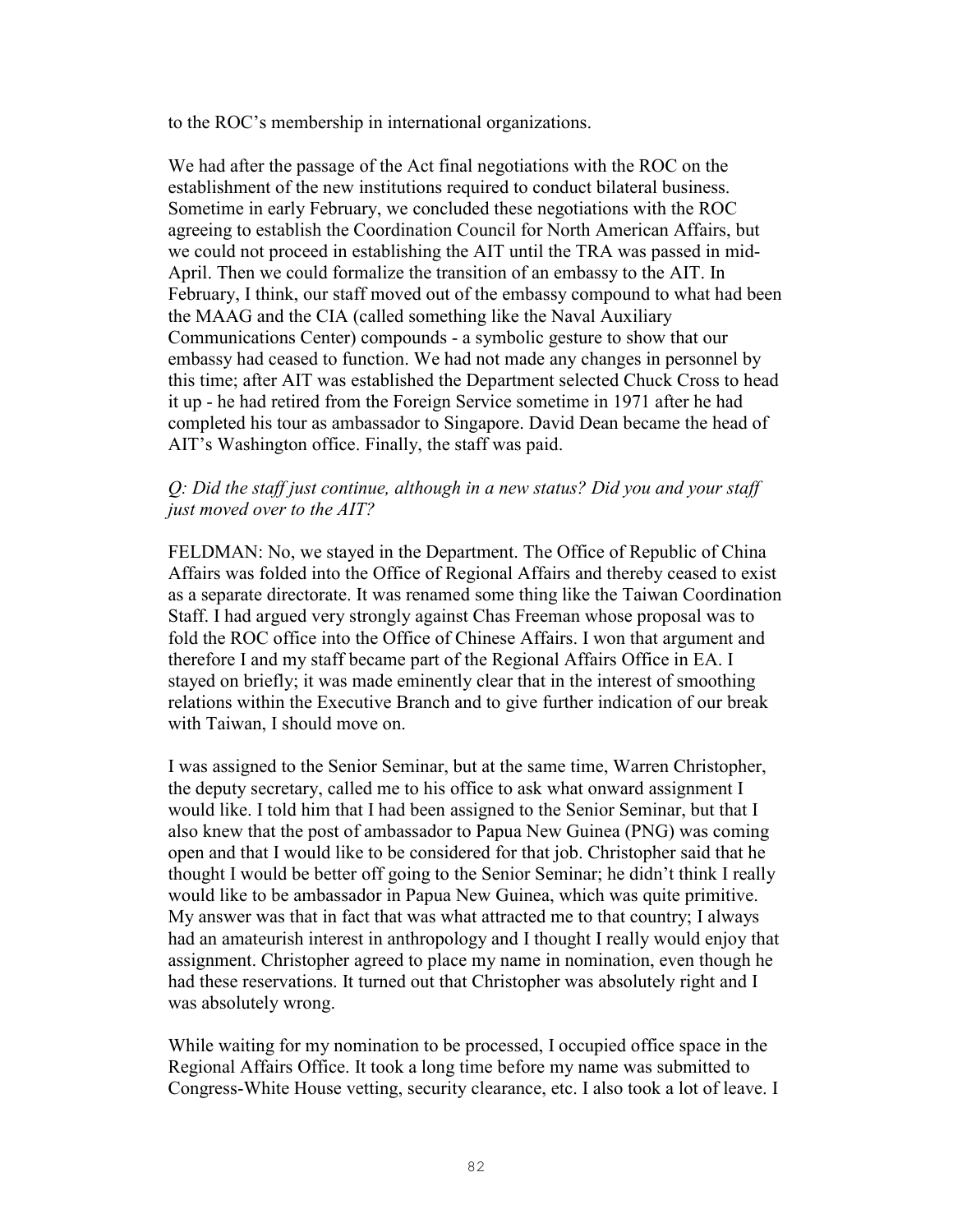tried very hard to refrain from giving advice. The nomination finally got through the process just in time to be submitted before a summer Senate recess - it was sent up in June and was not acted upon until September. The hearing was held shortly after Labor Day; it was chaired by Frank Church. All the members of the Foreign Relations Committee were all there, only because Tom Watson, former head of IBM, was being considered as ambassador to the Soviet Union at the same hearing. The hearing lasted probably an hour and a quarter of which an full hour was devoted to Tom Watson. He was sponsored by Senator Pat Moynihan. Senator after Senator exulted Watson's virtues - and IBM's. Finally, they turned to me to ask two or three questions of no particular note or interest. The only notable remark was Senator Pell's who urged me not to have the Papua New Guineas like me so much that they would eat me. That, as might be expected, caused some consternation in PNG.

I also remember one Senator coming up to me after the hearing and told me that he had appreciated all the work I had done on the Taiwan Relations Act. That Senator was Jesse Helms. I was confirmed right after the hearings.

By the end of September, 1979 I was in PNG.

#### *Q: Let us move on to that new phase of your career.*

FELDMAN: En route to PNG, I asked to stop in Australia for consultations because Australia was still the major power in the region. In fact, I think the reason we had opened an embassy in Port Moresby was that Australia asked us to do so. I went to Canberra where I met Andrew Peacock, the Foreign Minister, who is now the Australian ambassador in the U.S. He was fond of purple shirts with white cuffs and collars. The name and the attire suited each other very well.

I flew from Sydney to Port Moresby on a Saturday. I put on my ambassadorial suit - pinstriped dark blue suit. When I landed on the tarmac, I found that there was no jetway. You got off the plane and walked from the plane to the terminal a distance of 250-300 feet. By the time I had walked that stretch, I had soaked through my shirt and jacket - it was very, very hot in Port Moresby. I was not used to that much heat; I don't think I ever felt so uncomfortable in my life.

Papua New Guinea is a very Christian country. It is evident when you notice that every session of Parliament opens with the Lord's Prayer, which in pidgin, of the three main languages, reads like this: Pap bilong Al, you stop on top. Name belong you i mus kamup hol. The other sign that it is a deeply religious country is that at least in Port Moresby it rains only between Christmas and Easter. There is no rain in any other season. There is however an iron sun in a clear blue sky making the temperature on the ground always in the 90s when it is not in the 100s. The humidity is in the 50s. People say that when it is dry like that one does not feel the heat. That is partially true because when it is in the 100s with a humidity in the 50s, it doesn't feel a degree over 99.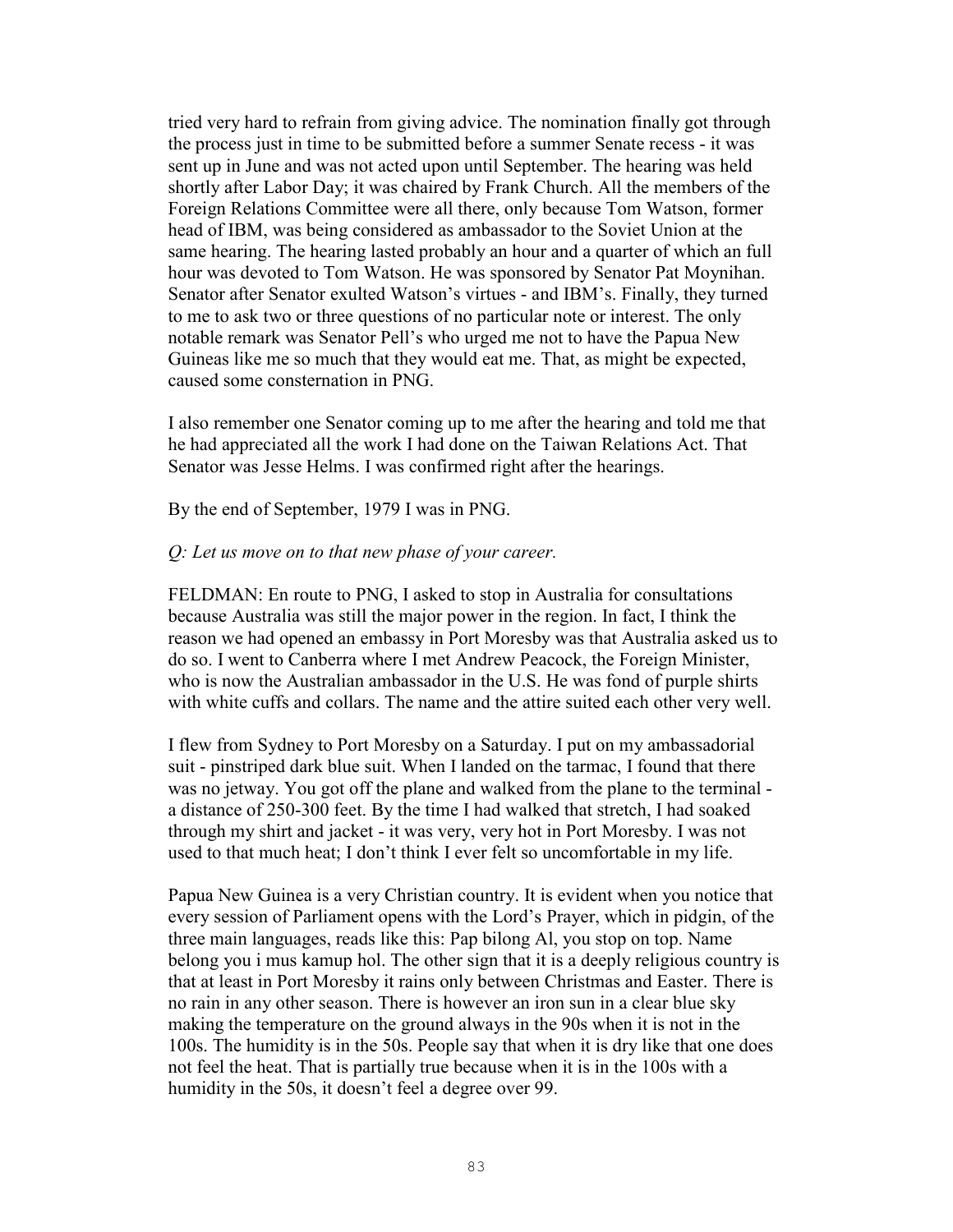So I had sweated through all of my clothing and was ushered into the VIP lounge, which was fully air-conditioned. That sent me shivering in my sodden suit. I was greeted by the chief of protocol, the dean of the diplomatic corps - the British High Commissioner - and by Tim Hamilton, my DCM, and by the embassy's administrative officer. We sat there making small talk, until I was informed that my baggage had been cleared through customs and had been loaded in the ambassadorial limousine. I was then free to depart. Escorted by my greeting group, I went out to the limousine, which as an Australian Ford Falcon. I climbed in and Bem, the embassy's chauffeur, turned the starter key and the motor groaned and groaned, but would not start. I should add that I noticed that Bem was barefooted. Finally, it didn't even groan; it died completely as I was sitting waving goodbye to the receiving group. The administrative officer ran to Budget-Rent-a-Car and rented the largest - indeed the only - vehicle available which was a Datsun 210 - a two door car. The luggage was crammed into the trunk, into the front seat and some of it in the back seat. I got in as best I could and waved goodbye again. The Datsun did start and we drove to the ambassador's residence.

That residence was reached by a very steep road which had a right angle turn. When we got to the turn, the Datsun also died. So I walked the last fifty yards to the residence. There I was greeted by the single household servant, Kisani; he ushered me into the residence, which was a rather unusual structure. It was actually dumbbell shaped. There was a large round building which was the residence proper; then you got to a covered walkway which led to a much smaller round structure which was guest house. The roof was conical; it had been build to sort of replicate a hut that might be found in the highlands of PNG. The major difference was that the wall and the roof were not of thatch as one would find in the highland. In the residence, the wall was made of glass - not windows which could be opened. There were some very tiny windows at the bottom of the walls. The floors were bare cement because my predecessor, Mary Olmsted, had owned the rugs and had taken them with her. She had been first our consul-general and then ambassador.

I entered and discovered to my horror that it was not air conditioned. There was a revolving table fan sitting on a coffee table; that was the sole air conditioning in the 95 degree heat. Mary had also taken most of the furniture which was hers. What was left was mostly rattan - of the kind we used to refer to in Taiwan as "early Chiang Kai-shek." So I sat in a rattan chair sweltering in his beehive hut with the glass walls radiating waves of heat at me, with the one little fan doing its best. I didn't know whether to laugh or cry. In fact, my first thought was to find a telephone to call Dick Holbrooke to tell him that I had made a terrible mistake and that I wanted to be relieved immediately.

#### *Q: I gather that you arrived without your wife.*

FELDMAN: Fortunately, Laurie was not with me. That was my second thought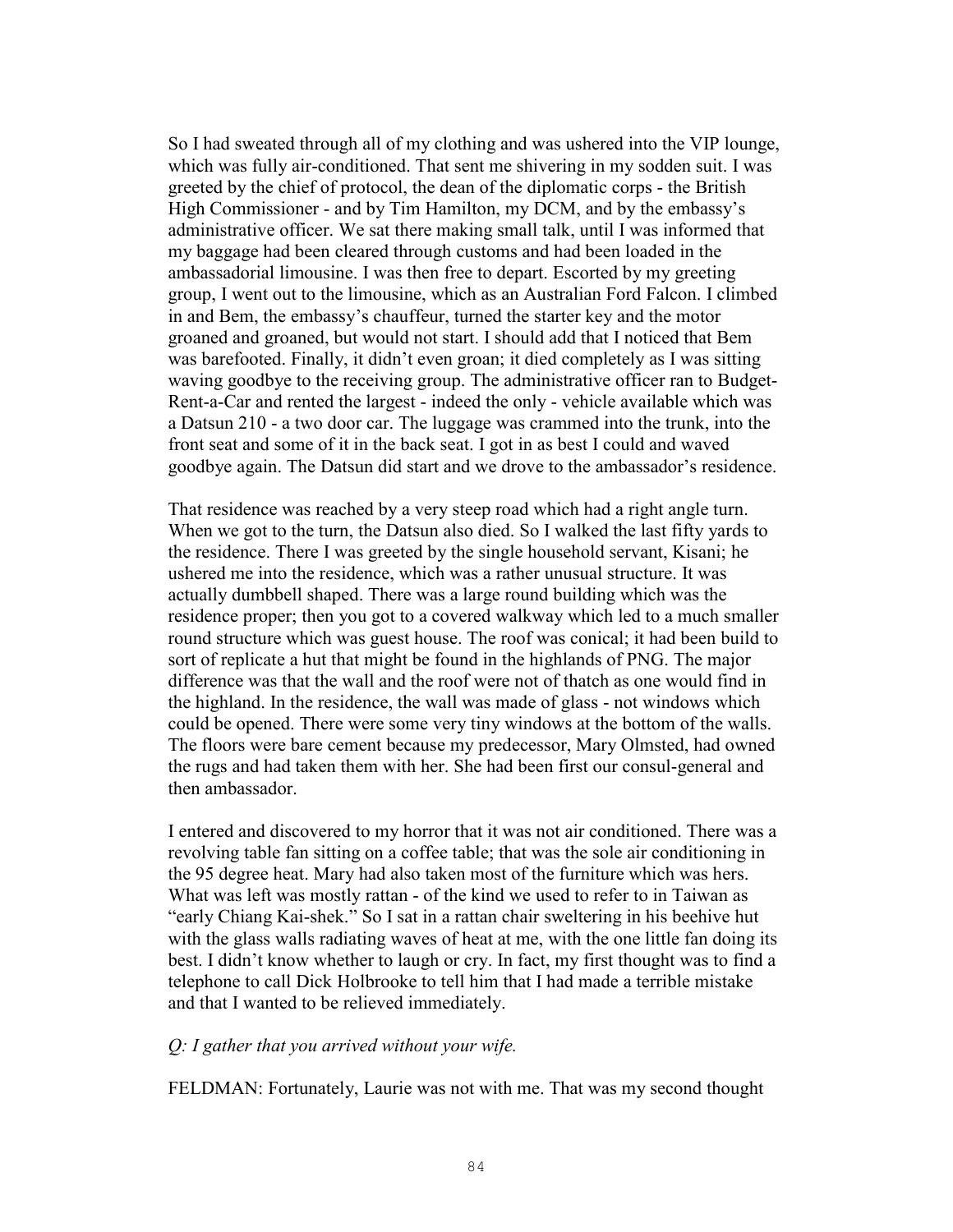because had she been there we would have been on the first plane out of PNG. As I was sitting bemoaning my fate, the DCM and administrative officer drove up. They welcomed me again. I asked where the air conditioning was. I was told that Ambassador Olmsted did not approve of air conditioning. She thought it was bad for you and furthermore it drew a distinction between the way Americans lived and the way the Papua New Guineans lived. I asked whether their residences were air-conditioned. They assured me that, of course, they were!

I then asked about the rugs. That is when I found out that Mary had taken them and most of the furniture. But they did say that they had stocked the refrigerator with what I might need during the rest of the week-end. They parted, saying they would see me at the office on Monday. So there I was: all alone with a car at the bottom of the driveway. I was in a sweat box completely lost about what I should do.

The clincher came a few minutes later when Kisani came in to inform me - in his halting English - that Ambassador Olmsted had been in the habit of giving him a daily lesson in English. He asked what time I thought might be convenient for such a lesson. I explained, as politely as I could, that I did not believe that I had been sent by my president in order to teach English - to Kisani or anyone else. I suggested that he get his lesson elsewhere; I suggested rather strongly that he had better do so if he wanted to continue his employment.

Fortunately, at this point, the phone rang. On the flight from Sydney, I had sat next to an executive of Air New Guinea - the airline we were flying. He was a white Rhodesian, who had left the country, as many others did, when it achieved its independence and became Zimbabwe. He went to Australia and ended up subsequently in Port Moresby where he joined Air New Guinea. He called me and asked whether I was busy in the afternoon. I told him that I thought I would just have a collapse - or something like that. He suggested that we go swimming instead. He said he would be by whenever I was ready. I said I was ready and the sooner he could get me, the better. I ran upstairs, pealed off my sodden clothes and put on a bathing suit and a tee shirt; I grabbed a towel, fund some flip-flops and went to spend the rest of the day with my traveling companion and his friends.

It was there that I first learned that three Australians equaled one case of beer. We drove about an hour to a beach, where we sat around, taking a dip every once in a while. We drank a lot of beer, told a lot of stories. They invited me to join them for dinner that evening which I readily accepted. We went off to a club called Aviat and had dinner. That was my first day in Papua New Guinea!

#### *Q: I hope things improved as time went by. Did the situation change?*

FELDMAN: On Monday, I went to the embassy. By this time the Ford Falcon had been "repaired;" it failed many times subsequently and ultimately I was able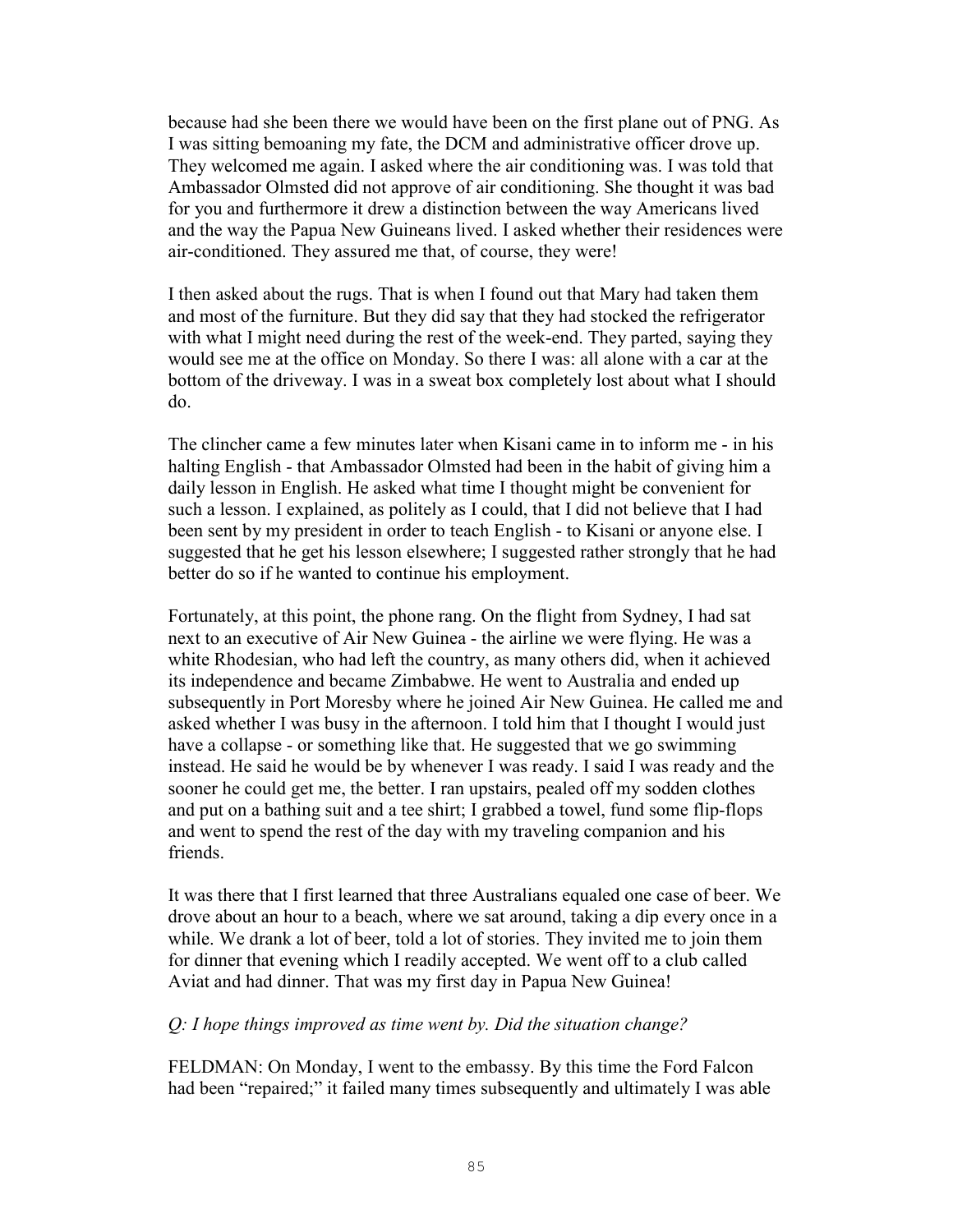to persuade the powers-to-be to let me get rid off it and get a Holden - an Australian Chevy - instead. That was a great improvement.

The first thing I did was to ask the administrative officer to come to see me. I asked him the name of the main air-conditioning firm in PNG. It turned out that it was not an American firm; it was Daikin, a Japanese firm. I was told that it was the biggest and the best. I told the administrative officer that I wanted to go there right away. We went and spoke to a neat Australian who was the general manager. I explained my problem. He said he had been to the residence and knew it well. He recommended a "split" system which had the compressor outside and the air flowed through tubes to fan units inside the house. He thought that with two compressors he could cool the whole house easily. The guest house was then provided window units. So that is what we did and within four days, the residence was fully air-conditioned; in fact, it could be really cold. I loved it.

The next thing I did was to go with the administrative officer to the local carpet merchant. I wanted carpets, but I recognized that the administrative officer might have some problem paying for all these improvements. I told him that he had to find some way to pay for these purchases because I just wasn't going to live in the conditions that I found the residence. So we bought a wall-to-wall carpet which were installed in about a month. For both the carpet and the furniture we had to get Foreign Buildings Office (FBO) approval, but the furniture was a different challenge because it had to be delivered from the U.S. We ordered and waited for arrivals which spread out over some time. I think we waited for three months for the living room furniture; the dining room table came later - without chairs; the box spring and mattress came without the bed frame; so we slept on the box spring and mattress for a while. So it was probably six-eight months before the residence was made livable. However, once the air-conditioning was installed, I could tolerate all the other deprivations. I am glad we got that much done before Laurie arrived which was about two months later. We were still living with the rattan furniture and the old creaking bed with sagging mattress, but it was certainly far better than what I had found on that fateful arrival day.

### *Q: How was Kisani?*

FELDMAN: He vacillated between a disaster and generally tolerable. It turned out that essentially he couldn't cook at all. Ambassador Olmsted had taught him one or two dishes; he could make an omelette, for example, and he could make sandwiches. He could also pour dry cereal into a bowl and bring it to the dining room table. That was about the extent of his culinary talents. But we found that essentially, there were no cooks to be found in PNG. We assumed that within the Chinese community, there must have been a cook or two. Wrong; there wasn't. The Chinese who lived in PNG were all businessmen. We tried a couple of retired PNG defense force cooks; they were pretty awful. Ultimately, we accepted our fate; if we entertained, we would have it catered usually by a hotel kitchen. That was no great cooking, but restaurants were willing to provide the service. There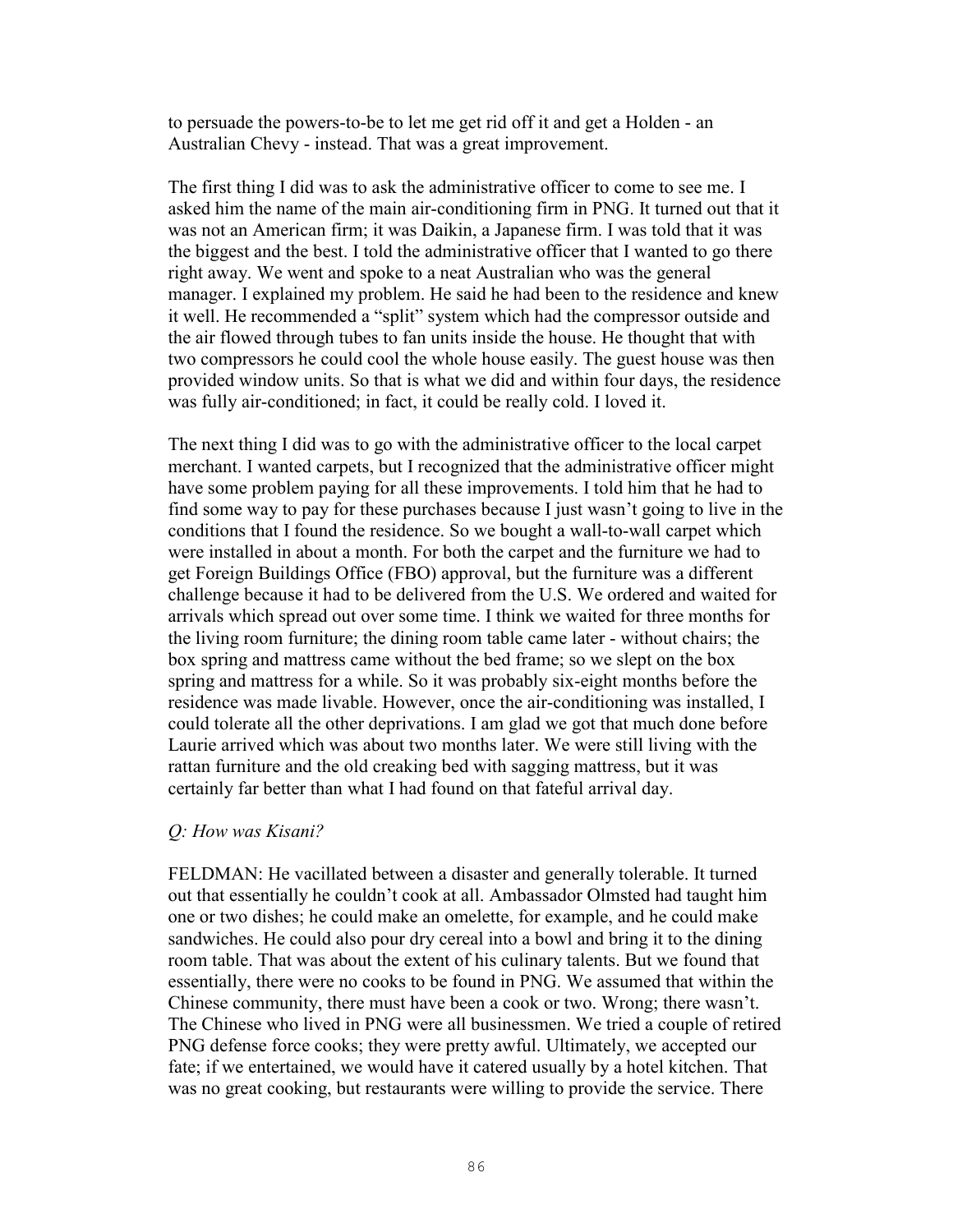really wasn't a decent restaurant in the country. But it was tolerable and it was what the local people were used to. When we didn't have a party, either Laurie or I cooked. The same thing might have happened if we had a small party; this particularly true if a number of embassy staff were invited; the wives would help out and bring some food. I would say that our embassy was a sort of "mom and pop" operation.

We had nine Americans on the staff, including myself. In contrast, the Australian High Commission had about 70-75 Australians. So we had a very small operation. Tim Hamilton, whom I had picked to be the DCM, turned out to be somewhat of a disappointment. He was not a take-charge kind of guy. I thought a DCM should be something like what I was to Martin Herz - someone who would run the embassy. Hamilton was not the right guy for the job. The administrative officer was pretty good. He sort of looked like an unmade bed - overweight, mussed hair, shirttails hanging out. But he was very good - creative, which was an essential requirement for PNG. He had a delightful wife. He had served in the consulate general in Tangier. One day, he walked into the major hotel there and had seen an absolutely stunning woman behind the reception desk. He courted and married her. She was an Arab Muslim, stuck in Port Moresby, but she was delightful and the kind of person who could adjust to almost any surrounding. She was a source of cheer and joy for the whole embassy.

The consular officer and the communicator were a tandem couple. We had no political officer; we did have an economic officer, Ira Wolf, who was a Japanese language officer who was later assigned to Tokyo and subsequently was detailed to work for Senator Rockefeller (Democrat, West Virginia). He then left the Foreign Service and went to work for Kodak in Tokyo; then he joined the United States Trade Representative (USTR) Office, before returning to Kodak. He was a very talented officer - outstanding. Now he's a senior staffer to Senator Max Baucus.

# *Q: How many other embassies were in Port Moresby?*

FELDMAN: We had the British High Commission, the Australian High Commission, the New Zealand High Commission, a French embassy, a Chinese embassy, the Solomon Island High Commission, the Fiji High Commission and a Korean embassy. Very small diplomatic corps. I didn't really spend much time with them; they were not particularly interesting except for the Australian and the New Zealander. Since the PNG was in their area they sent good people. The British High Commissioner was on his last assignment before retirement; same for the French, who had come to PNG after being a vice consul somewhere. It was not a sterling group.

### *Q: What interests did the U.S. have in PNG?*

FELDMAN: At this stage, very few. Our principal interest I think was the three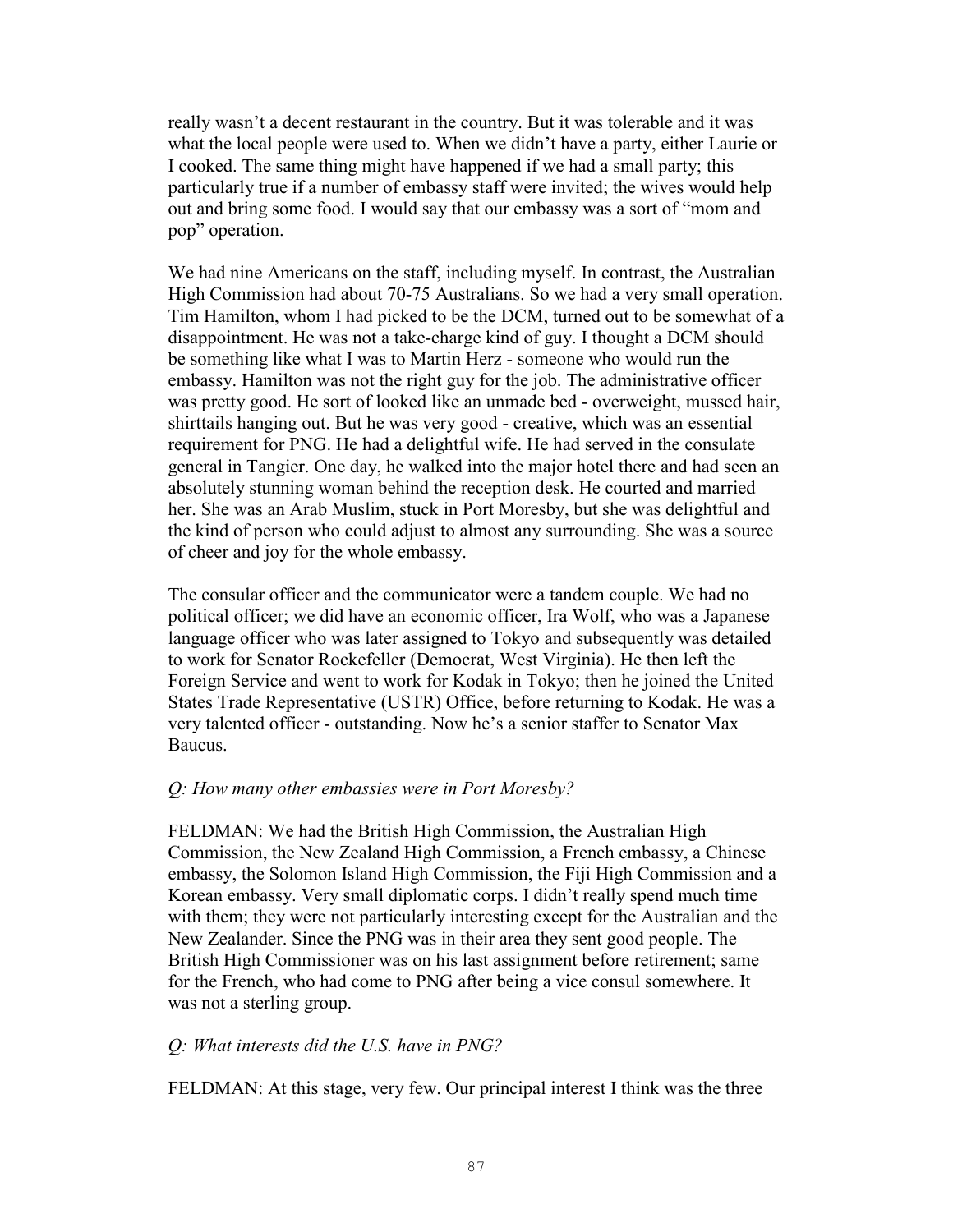thousand missionaries who lived in PNG.

### *Q: tell us a little about the PNG government.*

FELDMAN: The problem with PNG and its independence was that the Papua New Guineans had no experience with running any kind of enterprise. Thee wasn't even a public school system until after WWII. The University was not founded until the beginning of the 1970s. I think that the first graduating class was in 1973 or 1974 or perhaps even 1975. Education had been essentially in the hands of missionaries; what education was available was a hit or miss proposition - there weren't many schools. So there was no educated cadre when independence came along. When I served in PNG, the average education of the parliament members was probably three or four years of primary school. Members of the cabinet had commonly one or two years of high school - always in missionary schools, which varied widely in performance.

So there wasn't much one could do or say under the circumstances. They had tremendous problems. Under Australian rule, PNG had been a free immigration zone. All of the functioning positions in the government were held by Australians up until about 1970. Even the electrician or the plumber who worked in one's house were Australian as were the attendants at gas pumps. The Papuan New Guineas were household help, restaurant waiters, cooks and bottle watchers and outside of towns, subsistence farmers. The principal crops were palm oil, cocoa and coffee. Especially after WWII, coffee became a path to wealth for many of highland clans.

The highlands were quite primitive. In fact there were portions which had been "discovered" only in the 1930s. Yet it was the highlands of New Guinea, PNG's main island, where the major portion of the population lived. There were some other islands that part of PNG, the largest of which was Bougainville which was named after the French explorer Philip du Bougainville. Some of the other islands were New Ireland and New Britain - the latter being probably the most prosperous part of PNG. Also there was Manus and the northern part of the Solomon Islands. Manus was where anthropologist Margaret Meade had done her major work "Growing up in New Guinea," following her first book "Coming to Age in Samoa." I might just mention that Meade is not very highly regarded in Manus; she never shared any of her royalties from her books with the natives and the Manusians felt that she owed them - big time.

The Papua New Guineans have a keen sense of what is owed to them. Many years after WWII, while I was ambassador, I happened to make a trip to a small island near Manus. I was shown around by one of the chiefs; we came to a strip of crumbling concrete which had been built by the U.S. Army Air Force as an airstrip which cut right across the island. The chief pointed out that this had been a major air strip in WWII; he said that two fighter planes could take off simultaneously. So, he said this strip had been very important to the Americans.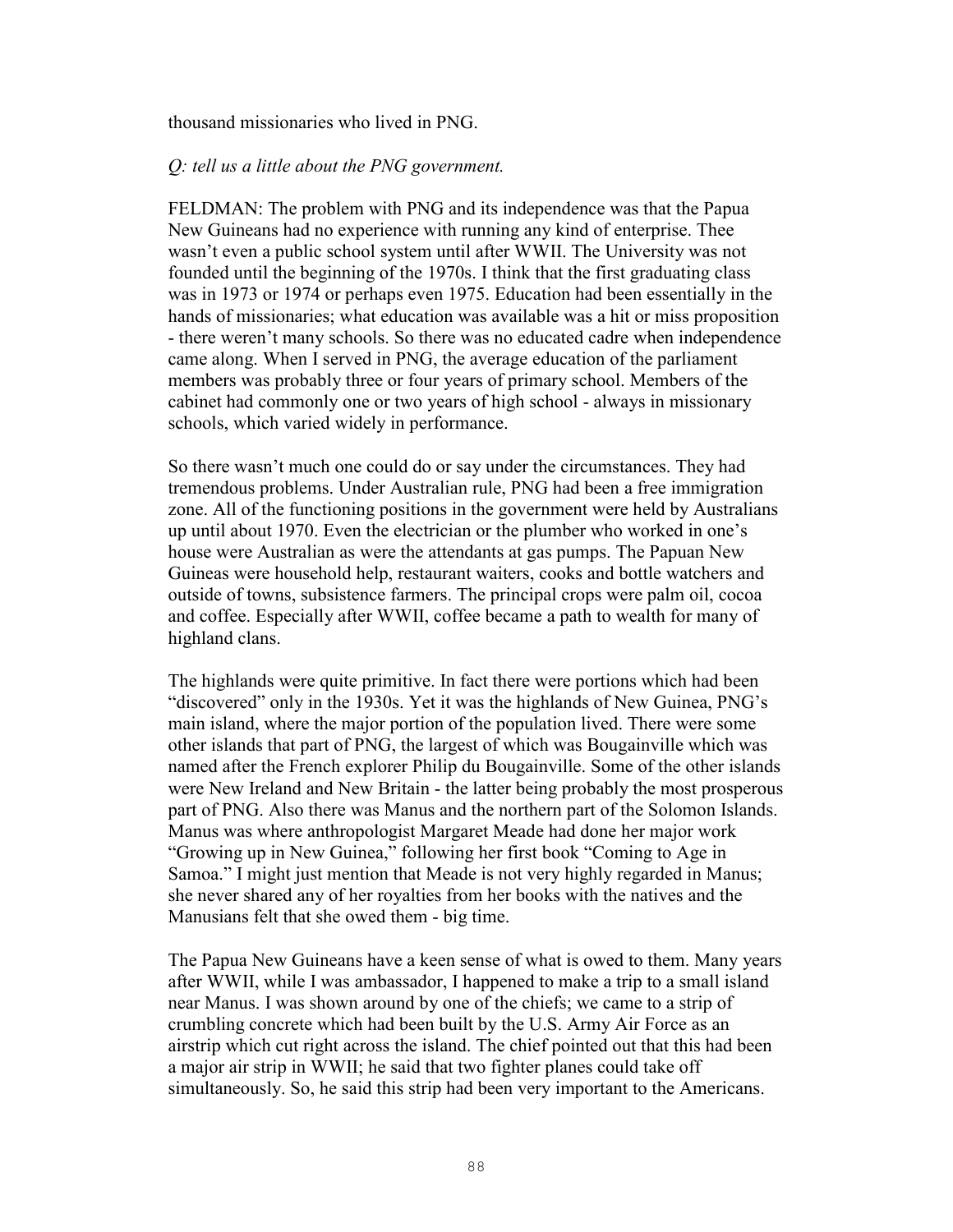When I said I could imagine that, he pointed out that we had never paid his people anything for it!

I should mention something about the law of unintended consequences - Australian colonialism division. When Gough Whitlam and the Australian Labor Party took over in 1974 or 1975 - the first Labor government in a long time - it decided that Australia should not remain a colonial power. That meant giving Papua New Guinea its independence as quickly as possible. It pushed PNG into independence far more quickly than it could really absorb it and even before the PNG leaders wanted it. To say that they were unprepared is to put it mildly. The Papua New Guineans were unprepared in several ways. For one, the Australians had left an enormous infrastructure of government service. At independence and even when I was there, one of every four Papua New Guineans who were wage earners worked for the government. Government "mandarins" - i.e. public servants with an inflated sense of importance - were entitled to all sorts of benefits including for example, "home leave"every two years. What the PNG had done was to copy exactly what benefits had been extended to Australians during the colonial period. Where did the Papua New Guineans go for "home leave?" Nevertheless, they got two months of "home leave" every two years at full pay and they could go wherever they wished. So we would find PNGers going to Australia or the U.S. or Europe for "home leave." Of course, that program was enormously expensive. So the cost of running the government was huge particularly in an underdeveloped country.

There were other matters that were the heritage of Australian colonialism - in strange, sometimes wonderful, sometimes awful ways. The ruling Australian Labor Party, with the best of motives, decided that they should institute an urban minimum wage policy. They set that wage at a level which during my tour was the equivalent of \$45 per week - or roughly \$200 per month. That essentially barred anyone from building an export industry in PNG, which is often the path that underdeveloped countries take to increase their GDP - especially in textiles. From there, they worked their way up the economic ladder. But that was not possible because that minimum wage made PNG exports completely uncompetitive. Productivity was low - much lower that Indonesia where the average monthly wage might have been \$50 per month.

The result of this minimum wage policy was large unemployment. In my days in Port Moresby, the unemployment level was about 40% of adult males. The situation was similar in other major cities. The consequence, not surprisingly, was crime and urban gangs. The unemployment also spawned major corruption.

The Australians also dictated prohibition. That mean that a Papua New Guinean could not buy alcoholic beverages or receive alcoholic beverages. One consequence was that the Papua New Guineans came to equate the ability to drink alcoholic beverages with political power. The Australians had the political power and the Papua New Guineans had prohibition. The Australians were well known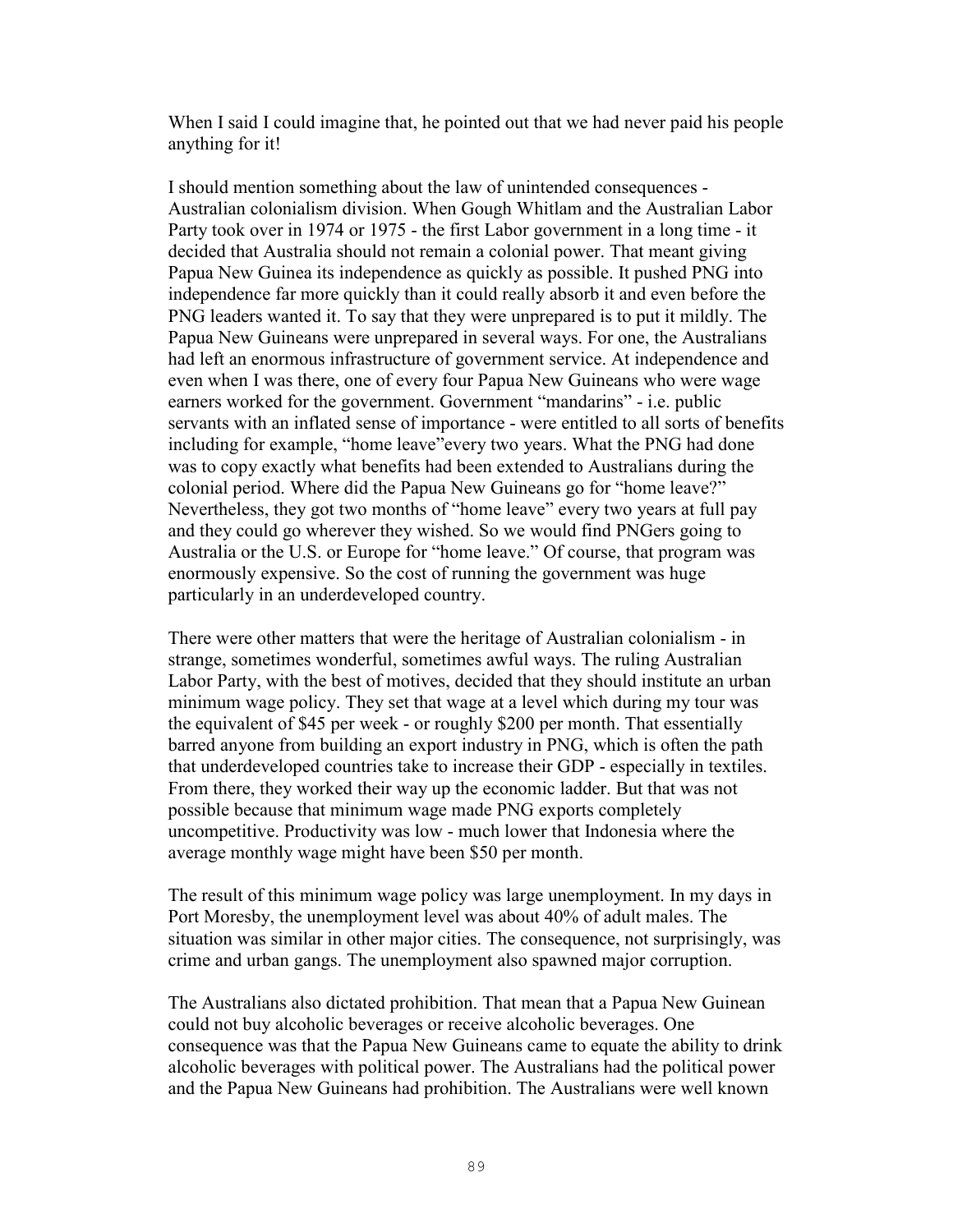for their drinking consumption - beer and even harder liquor. The Papua New Guineans who lived near Australians would see drunken Australians.

Papua New Guinean women saw that Australian women drank. They also saw that Australian women had far fewer children than they had. That brought them to the conclusion that alcohol must be some kind of contraceptive. So when independence came and prohibition was lifted, PNG went on an unbelievable drinking spree. It lasted for weeks and weeks. Not surprisingly, the birth rate increased. In any case, beer became institutionalized in PNG; prior to "freedom" bride price was paid in what was called a "Kina" shell or pigs or sacks of rice, etc. But post-independence, the currency of choice was beer. When I was there, approximately 10% of GDP came from the sale of beer. There were a lot of people who were drunk for most of their time.

Another PNG fact was that it was and had been a country without refrigeration despite its climate. So things spoiled very quickly which meant for example, that at harvest time, if someone roasted a pig, the whole thing had to be eaten essentially in one sitting. If you had a case of beer, you drank it all. The concept of leaving something for tomorrow just didn't exist because the concern for spoilage.

# *Q: Did they make their own beer?*

FELDMAN: The major brewery was the South Pacific Company - a joint venture of Tiger, a Singapore company and Fosters, the Australian beer maker. Later San Miguel, a Philippine company, tried to establish itself in PNG, but it couldn't crack the market. I knew the San Miguel manager - Phil Telesco, an American, born in the Philippines. He told me that he couldn't get more that 5% of the market despite all their advertisement and promotion efforts. He asked why this ceiling existed and was told that his beer just didn't taste as good as South Pacific's beer. So he had SP's analyzed and found that it contained a little bit of formaldehyde which gave the drinker a headache. The Papua New Guineans assumed that if one didn't get a headache after drinking, the beer did not contain any alcohol. Since San Miguel did not give the drinker a headache, it could not have been real beer!

# *Q: Let's get back to the highlands.*

FELDMAN: The highlands was a broad mountainous area, topped by an all year snow- capped peak called Wilhelm (named after the former Kaiser) despite the fact that it is only 8 degrees off the Equator. It is about 18,000 feet high. The highlands themselves are 3,000-8,000 feet high. There are deeply cut valleys, roaring rivers and many fertile fields. The geography cuts the area up into small pieces so that there are net-works of small villages in the highland, each populated by 50-200 people. There are a lot of these small villages. The total population on PNG when I was there was about three million of whom at least one million lived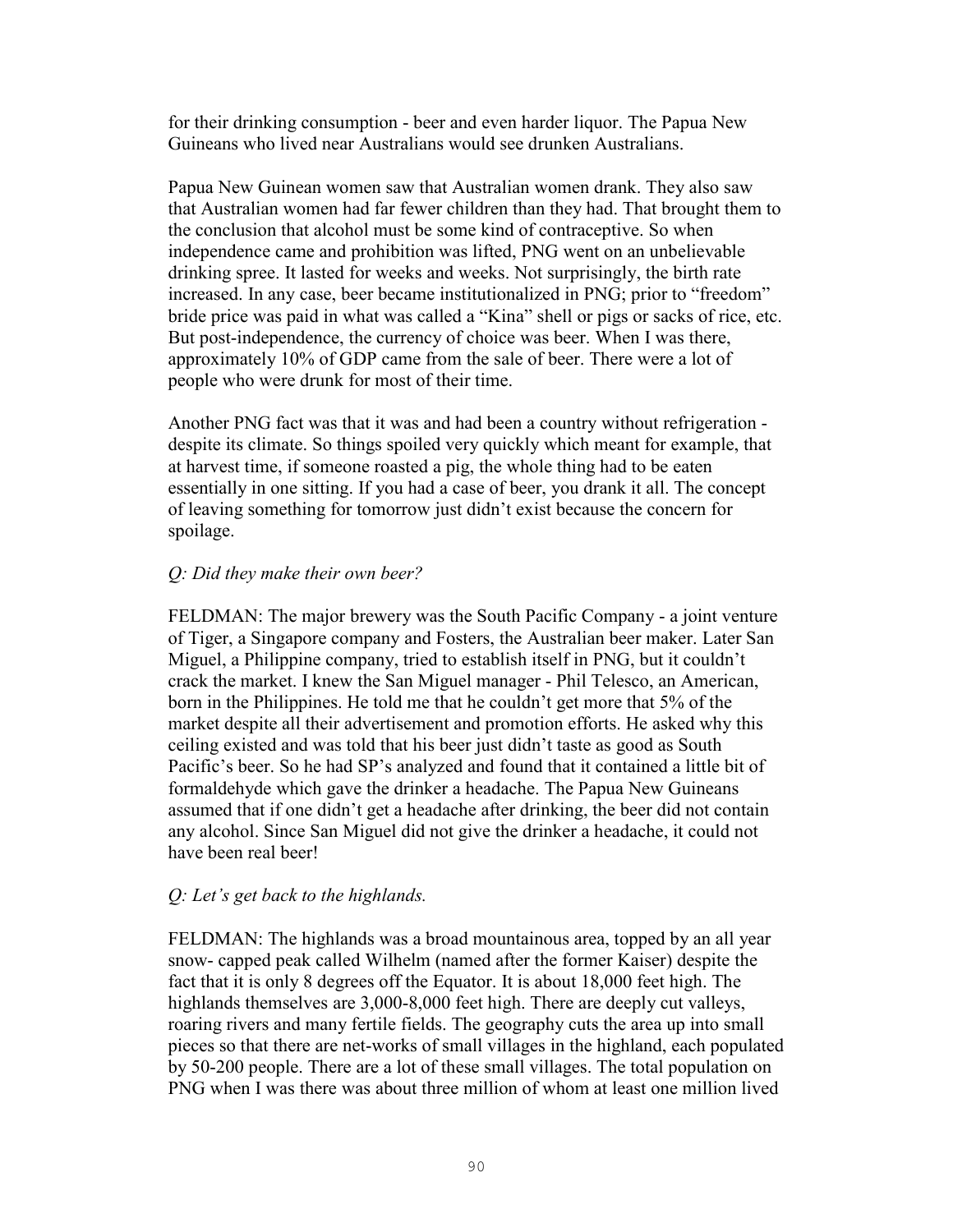in the highlands. One found pockets in the highland which were simply unaccessible until the 1930s when air travel became possible. A former PNG foreign minister wrote his autobiography which he called " Ten Thousand Years in One Lifetime." He recounted how he as a child of 6 or 7 had seen a wheel for the very first time - on an airplane. So there was a major disconnect between how the highlanders and the urban dwellers had lived in PNG, even as recently as the 1930s.

The highlands were an interesting place, populated by clans, many of which were in a state of perpetual warfare. Warfare in the highlands was a little different from our perception of that word. It was probably very similar to what one might have found in Europe 3000-4000 years ago. There weren't any mass confrontations; there would be raiding parties that would hide in the bush and wait until the males of the village, which was to be attacked, had left to go off to their daytime work hunting or forest clearing, etc. Then the party would swoop down on the village, burn the huts, carry off the pigs and occasionally, although not very often, rape a woman.

Another fighting method was to attack in the early hours of the morning - 4 or 5 a.m., just as people were getting up. They would surprise their enemies and set the huts on fire. They would also kill the villagers who were being attacked by throwing spears at them. This was a rare incident, but did happen from time to time.

Much later, after I had left the Service, I returned on a business trip. I read an article in the Port Moresby newspaper - *The Post Courier* - that some of the highland clans were then renting helicopters to spy out the terrain of their hereditary enemies and then would attack them with spears and bows and arrows. The use of modern weapons was not acceptable - there was no credit to be gained by shooting an enemy - but the use of helicopters for scouting purposes was acceptable.

#### *Q: How about languages on PNG?*

FELDMAN: There were a number used because the area was so cut up both because of the many islands that belonged to PNG and because on the main island there were those separations that I have described. Linguists have said that there are seven hundred distinct languages spoken in PNG. I have that a little hard to believe, but there are certainly a great number. That resulted in the development of two kinds of pidgin. One was pidgin English which after independence they called by a fancier name Neo-Melanesian, so named by an Australian linguist. Then there was a Papuan pidgin which was spoken along the southern coast. Almost all people could speak pidgin. The constitution, which was a lengthy and very detailed piece of work which tried to cover all subjects - something like 105 pages - specified that PNG was a Christian country and that every session of parliament should start with the Lord's Prayer. I gave it once already.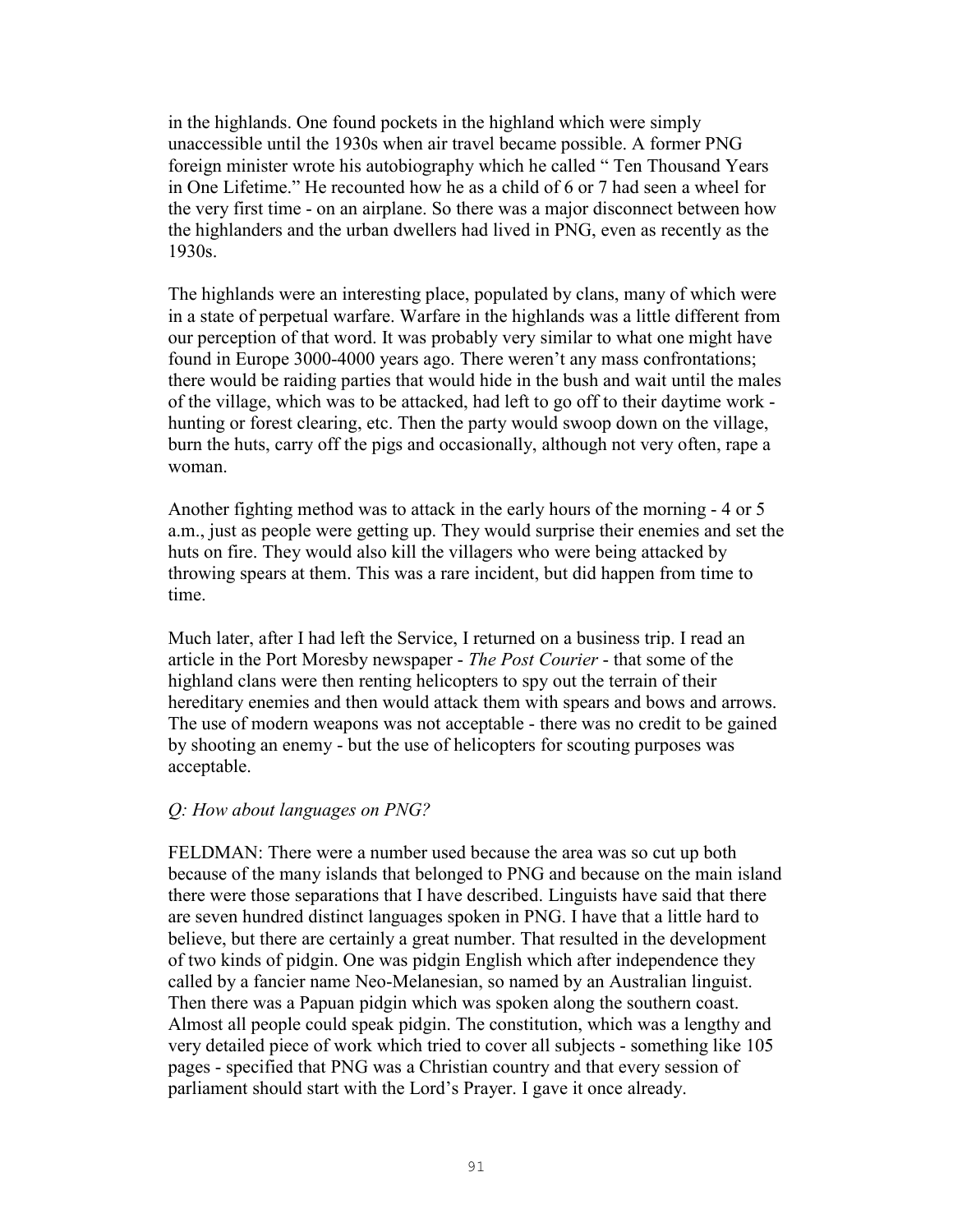I do remember when Prince Charles' engagement to Lady Diana was announced the local pidgin language newspaper ran a picture of her with the following caption: numba one pikannini bilong Missus Kween, beling Englan, Prins Chals, ba, maritim dispela yongpela switpela Mari. Name belong clopela Mari i Ledi Diana. Ledi Diana got 19 Crismus. Prins Chals got 32 Cristmus. Mamma Kwin tokout long dispela noos long las wik. ("The oldest child of the Queen of England, Prince Charles, will marry this sweet young woman named Lady Diana who is 19 years old. The Queen Mother announced this news item last week"). I never became fluent in pidgin, but I could understand it pretty well. It is a language that has only about 1600 words in its vocabulary, so it can be mastered without too much trouble.

The government which was in charge at the time of my arrival was headed Prime Minister Michael Sumari, who later became a KCMG (Knight Commander of the Order of St. Michael and St George). We have remained friends for many years. Later, after my departure, we went on a speaking tour together in the U.S. Sumari had been a radio announcer on the north coast in Wewak, his native city. He therefore had a known voice and was easily elected the first chief minister before independence after which he became prime minister. Michael was pretty good; I think he was probably the last honest prime minister of PNG. Those who followed him were increasingly corrupt. Michael was followed by Sir Julius Chan, who was the son of an overseas Chinese father and a native mother. He was from New Ireland. I think the political situation deteriorated after Michael.

Julius had been the finance minister in Sumari's cabinet, based on the wide spread belief in PNG that if you were of Chinese stock you must be good at finances and mathematics. I once overhead a very amusing conversation at a party between a senior government official, a native and an overseas Chinese resident. The cabinet officer asked why it was that the Chinese were so proficient with money and numbers; the answer was that in a Chinese family, the major subject for dinner discussion was interests rates. I have no way to vouch for the accuracy of that observation, but it was interesting. Of course, a PNG native who was raised in the highlands would not have had a family dinner table. There the men lived in a long house, by themselves. The women lived in round, beehive huts; young male children lived with their mothers until they were 11 or 12. Then they were circumcised and then moved into a long house. So the cabinet official probably never had a family dinner table to sit around to discuss interest rates or anything else.

In some of these villages, the children are not circumcised, but rather scarified the young person is stretched out on a board, little cuts are made on his back, leaving lifelong scars. I have never understood exactly what it is that is put in each cut. Is something that makes a raised welt. That leaves the boy with what looks like corrugated backs, which are called appropriately called "Crocodile Skin." I guess that the idea is to make the males as brave and as fierce as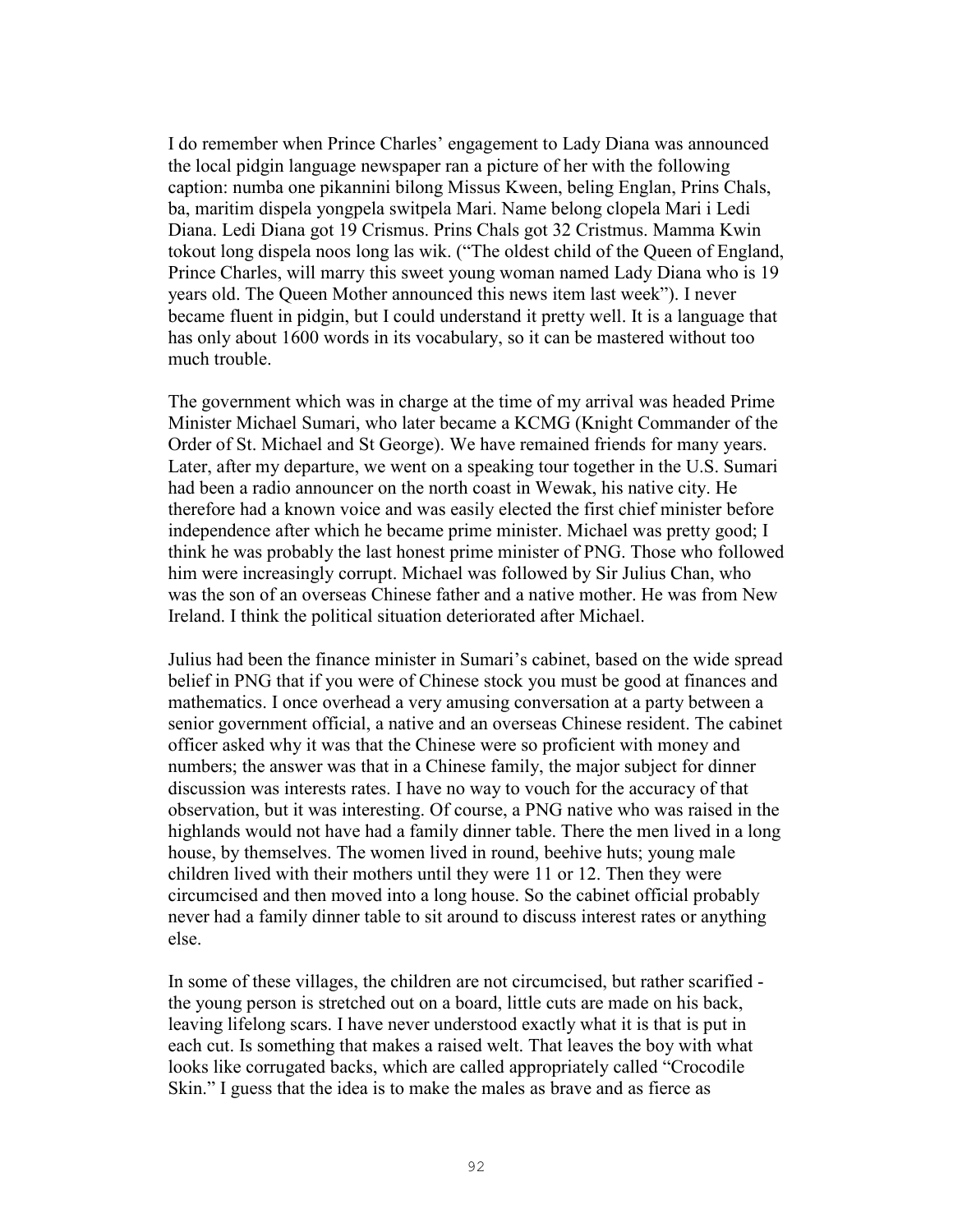crocodiles are supposed to be.

### *Q: What was the role of the Australians by the time you got there?*

FELDMAN: The Australians were the principal support for the government. They provided one-third of the budget with direct untied budgetary support. Year after year, both while I was there and since, the Australians have tried to negotiate a reduction in this budgetary support formula, to that the Papua New Guineans could be weaned away from this handout and begin to live within their own means. Not much has happened on this front; twenty years after my tour in PNG, I think that the Australians have reduced their contributions from one-third of the budget to 20%-23% of the budget. But they are still supporting PNG.

The Australian High Commission had seventy people on its staff, as I said before. Some were rather weird. I remember one of the staff - the equivalent of what we would call a political counselor - who when hosting a party, would greet his guests wearing a dress and make-up. Periodically, he would name the members of the cabinet with whom he had slept. I used to complain to the High Commissioner that his staff had an unfair advantage over our staff with this guy!

The Australians also did a lot of training, particularly army and police. The army at the time was headed by Brigadier Ted Diro, who was very suave, gregarious and good looking. He had attended schools in Australia and England; he looked and comported himself as a brigadier should - a handle bar mustache, impeccably groomed. Later we found out that he was on the payroll of Indonesia, which is right next door. While I was in PNG, there was a perpetual concern that one day the Indonesians would just march in and occupy PNG so that the whole chain of islands would be theirs. When it was found out that Diro had been an Indonesian agent for many years, it came as a great shock. It was part of the increasing corruption that went on in PNG.

# *Q: What was the Papua New Guineans' attitude towards Indonesians?*

FELDMAN: They cared in the same sense as the West Irian Liberation Movement (OPM), a Melanesian racial group, cared about Indonesian. They were not like Indonesians at all. The West Papuans were the same kinds of people, with the same clan structure and habits and mores, as the Papua New Guineans who lived right across the border. The two peoples had a great deal of affinity for each other. For a long time OPM used the border area, including the PNG side, as a sort of a safe haven, from which they attacked the Indonesian military garrisons and police. There was an OPM office, devoted primarily to issuing propaganda, in Port Moresby.

In 1980 or 1981, an agreement was reached between Indonesia and PNG. The OPM office in Port Moresby was closed. The PNG military attempted to deny the use of PNG territory to the OPM. The uprising sort of withered and died away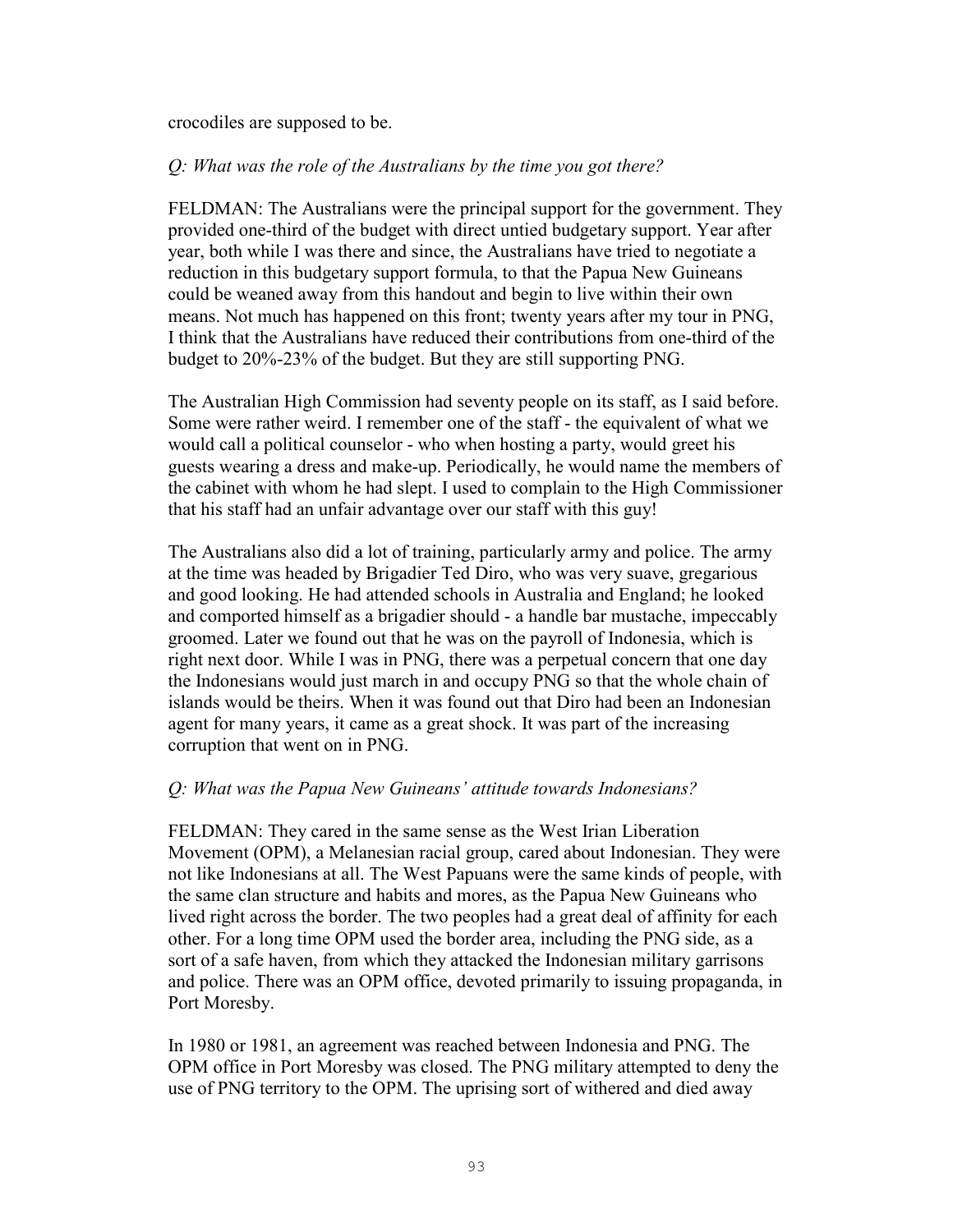after that. The area along the border was really wild and incredible - as most of PNG is. For example, Port Moresby exists in a rain shadow; there is absolutely no rain between Easter and Christmas. It was said that because PNG was a Christian country, it rained between Christmas and Easter - 10-15 inches per annum. But it was very dry; brush-fires cropped up all the time. By the West Irian border, it rained 600 inches per annum. Once I flew once to an area called Oktedi ("*OK"*  meaning "river" in the local dialect.) A discovery had been made in this border region of a large copper and gold deposit. PNG also operated the world's largest open-cut copper mine on the island of Bougainville. The mine on the border was opened and worked. An American company, in a joint venture with an Australian company, was trying to develop the mine. It flew me to the area from Port Moresby in a Beechcraft *Baron*, a two engine plane. We flew to Daru, which was the capital of the western province. It is essentially a couple of houses and some huts on a mud flat, near the mouth of the Fly River - aptly named, I would say. From there we flew in a single engine Cessna to land at Oktedi. Just as we were approaching the landing strip at Oktedi, the engine failed. Fortunately, we had a terrific pilot - a Papua New Guinean. He made a dead stick landing on the runway and saved out lives.

We later discovered that the engine failed because the oil pan had not been filled for a long time and therefore the engine had simply run out of oil. We stayed on Oktedi for a couple of days until another plane could reach us. It rained and rained and rained; I didn't see how the mine could be worked in that kind of weather. But they did until a typical PNG series of events took place. There is no law of eminent domain in PNG; it was forbidden by their constitution. Land was and is owned by the traditional land owner, which means that almost every village owns the land it is on and the hunting preserves near by and any other land it could claim as "traditionally" owned. The mine operators would have to deal with each individual village or groups of villages who owned land which they needed for a right-of-way. They would have to pay for the land as well as the road construction. Furthermore, the operators wanted to use the Fly River for transportation, but had to negotiate a right-of-way at the point on the river when they had to move their copper and gold inland. These villages behaved like the "Robber Barons" along the Rhine River; they exacted a toll every few miles along the river. It is this kind of approach to land which has discouraged investors from trying to develop PNG. Most of the villages operate in a completely democratic fashion. Every adult male has to agree with a proposition; in some villages, it is the adult females that all have to agree. One "no" vote kills the proposition.

Rabaul is the capital of New Britain. It is the most prosperous part of PNG. For years, people had been trying to extend the runway at Rabaul airport, which only existed because the Japanese had build it during WWII. Otherwise, it would have never been built; the Japanese didn't really care about PNG's mores and habits and culture; they just built the runway - as we must have done in similar circumstances. But because the tribes around it would not approve the extension of the runway, no jet aircraft could land at Rabaul - I am not referring to large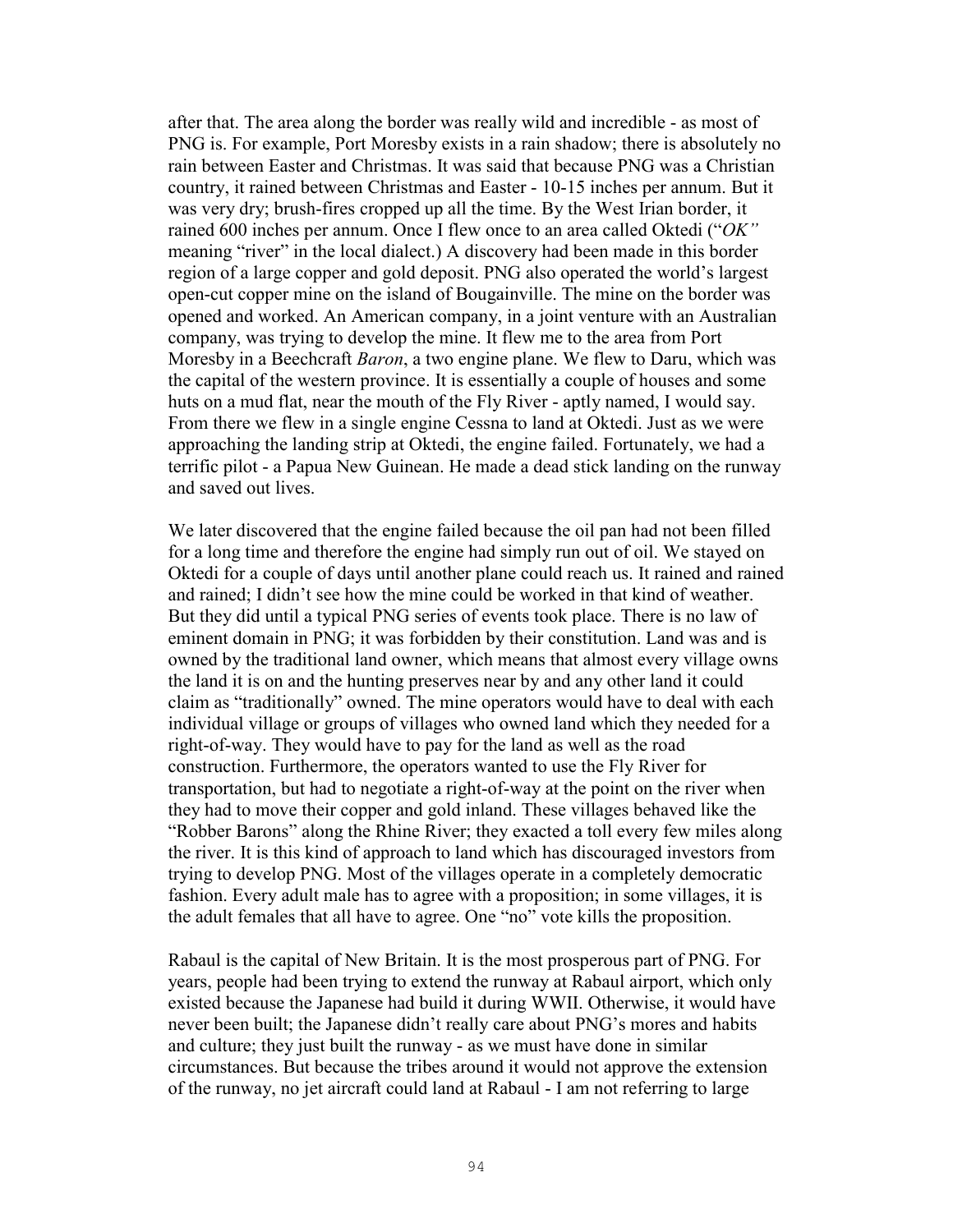airplanes like a 747 or a 707, but rather planes like a fifty seat Fokker - a turbojet. Only propeller driven planes could land at Rabaul. It was weird. That was typical of PNG; progress was very hard to come by.

### *Q: Did we have any issues with the PNG while you were ambassador?*

FELDMAN: We did, but let me just add one more anecdote. Shortly after I arrived, I was told it was time to present my credentials to the Governor General, who had the marvelous name of Sir Tory Locoloco. Tory had been a high school teacher before becoming Governor General; he was one of the most educated in PNG. As I said earlier, the average educational level of the cabinet members was two years of high school and of parliamentarians was four or five years of elementary school. The Australians had not built a public educational system until sometime in the 1950s. Prior to that, education was left to the missionaries who if they didn't develop a school in a particular village or area would leave the indigenous people entirely unschooled. The University was established in 1972- 73 - another heritage of Australian colonialism.

I was told that I was expected to dress appropriately - a dark blue suit, shirt and tie. Furthermore, a limousine would be sent to fetch me. At the appointed time, an elegant Daimler drew up in front of the embassy. I entered and was driven to the Governor General's residence. I was introduced to Sir Tory Locoloco, who was wearing shorts and a shirt torn on one shoulder. He was also drunk, even though it was only 10 a.m. I gave my brief speech on how happy I was to be in PNG; I then handed the recall letter of my predecessor and my own letter of credence. Then Tory gave his own welcoming speech, slurring something like this: "Mr. Ambassador, I want you to know that although we are a dark-skinned people, we are not like Africans. Oh, no. We are a happy people. Mr. Ambassador, you must understand that we are not like African people. We are a very happy people! Thank you."

# *Q: What about the presentation of your credentials for Solomon Islands?*

FELDMAN: I was concurrently ambassador to the PNG and Solomon Islands. About a week or two after the Port Moresby presentation, I went to Guadalcanal, the main island which is the home of the capital, Honiara. I landed at Henderson field, named after a Marine flier who was shot down during WWII. In the VIP room at the terminal, his picture is prominently displayed. On the beach areas on Guadalcanal, there are signs which mark the spots of the various engagements undertaken by the Americans in their invasion of the island, then occupied by the Japanese. The major battles sites are all marked out. The Solomon Islanders are very proud of their efforts to assist the U.S. Marines - and later the Army which replaced the Marines.

After landing, I was taken to my hotel, named the Mendana. It was a charming hotel with a huge veranda looking out on Iron Bottom Bay, which is named that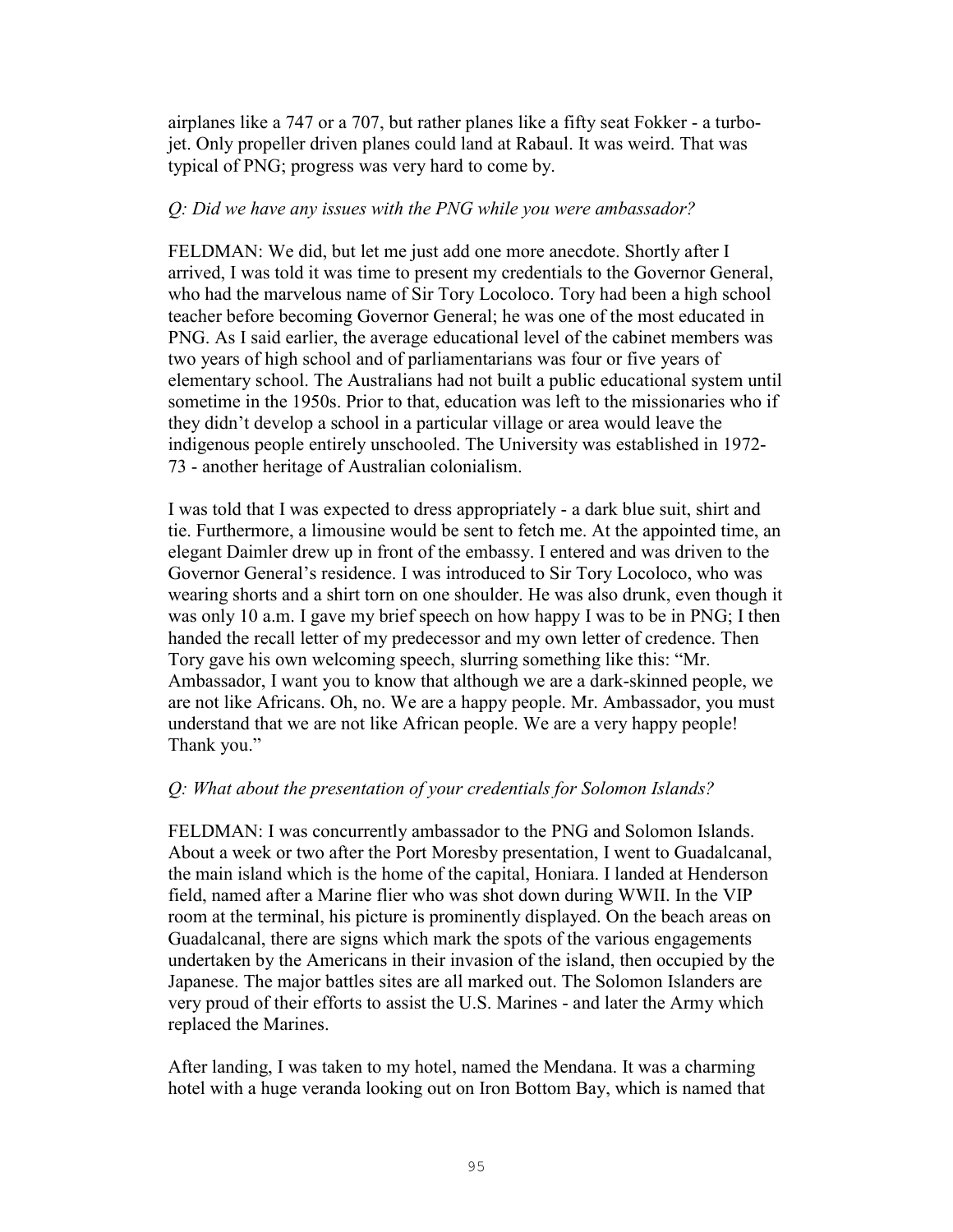because of the large number of sunken ship that rest on the bottom of the Bay. The rooms were like those one might find at a Motel 6, but the gorgeous veranda made it quite enticing. The food was very good; there were flowers all over; it made for a very happy stay.

I was to present my credentials to the Governor General. I promptly blotted my copy book. I had found out that one major occupation in these places was to take photographs. On the evening I arrived, the sunset was just magnificent, but it wasn't framed quite right from the veranda. The Mendana adjoined the grounds of the residence of the Governor General. So I climbed over the fence with my camera and found a suitable spot for a pictures, which I still have at home. After taking the pictures, I hopped over the fence to the hotel.

The next day I went to present my credentials. He greeted me and said that he was now welcoming officially, since I had been an unofficial guest the night before. So I apologized profusely, but it was not a wise way to start a relationship.

I found it very interesting to compare the Solomon Islanders and the Papua New Guineans. In PNG, when the nationals - that is the term they use for themselves got drunk, which was frequently, they started fighting. In Solomon, when the indigenous got drunk, which was less frequent, they went to sleep. I attribute that to the principal difference between British and Australian colonialism. Honiara is a town of about 20,000 people during the week; on week-ends the population would drop to 10-12 thousand because people would return to their native villages. The islands were pretty much unspoiled; there was very little economic activity. There were some sugar plantations and they raised some palm oil and cocoa; no coffee because there were no highlands. The total population on the islands was less than 400,000 people. There were a lot of islands and some were just incredibly beautiful.

# *Q: What about the government?*

FELDMAN: It was British style, with the civil servants much better trained and better educated than PNG. The British had developed a public school system; they were far better colonialists than the Australians. The Australians tended to view PNG as the northern frontier; PNG was the equivalent of Dodge city of 1875. The British, on the other hand, were experts at running colonies and did that well. So Solomon was far better administered by people who were much better educated than their PNG counterparts. The government functioned with very little corruption. I think Solomon Islands are a very neat little place.

The problem was that they had no resources, except fish and the cocoa, sugar and palm oil. It got some international assistance, some from the Asia Development Bank (ADB). But most of the population are subsistence farmers and I am afraid that is all they ever going to be. For procurements that take cash, they basically have to depend on hand-outs from the outside world - from Britain, the UNDP,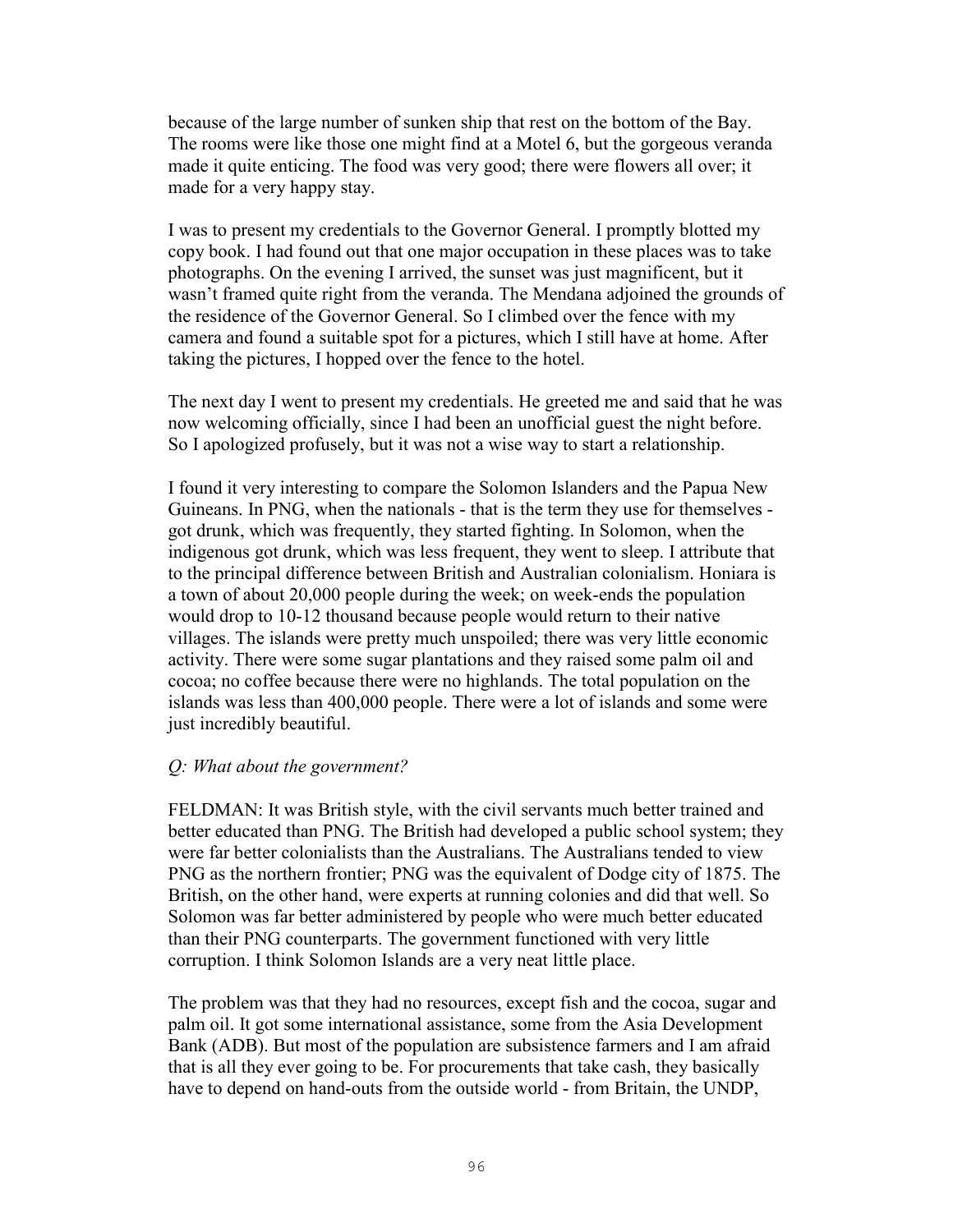UNICEF, the ADB and other UN agencies. There were and are a lot of Peace Corps variants - ours, the Japanese, the Australians, the New Zealanders, the Canadians, the Germans, the French. The same thing is true for the PNG. One of things we did while I was there was to sign an agreement which would allow a U.S. Peace Corps contingent into the country.

We were fortunate to have a very good Peace Corps director. One of the first things she did was to decide that all the various efforts needed some coordination. She started the first weekly coordination meeting attended by all foreign government contingents working in the PNG. They talked about what they were doing so that their efforts could complement each other rather than over-lap.

### *Q: What was your impression of the PC efforts both in the PNG and Solomon?*

FELDMAN: It is hard to say. They did good work, but they worked at the margins. The problems of development in places like PNG or Solomons are so deep seeded - endemic alcoholism; a clan dominated society which requires 100% agreement, as I explained before; the wontok tradition, which means if anyone acquires a certain amount of wealth, by custom, they have to share it with all their relatives. So a surplus can never be accumulated which could be invested in some productive enterprise. Occasionally, some one in the highlands, after a good year growing cocoa and coffee, would accumulate enough money which he used to buy some equipment - before the wontoks descended on him. That increased his productivity, but didn't happen often.

So the international Peace Corps-like efforts were really limited in what they could achieve. In Solomons, the challenge was a little different - the wontok system did not exist and there was no endemic warfare as took place in PNG's highlands. But it lacked resources. There are essentially no basic cash crops on Solomon Islands, except those I mentioned earlier. So there wasn't very much one could do. A PC volunteer could teach English or help develop a rudimentary health system in villages. At my insistence, the PC and the AID contractors on the islands focused on bringing water to villages that didn't have any. This was quite successful. We did this using easily maintainable pumps and PVC pipes. That was our major contribution to PNG's development.

## *Q: Did you have any problems with the semi-independent status of the Peace Corps?*

FELDMAN: I didn't have any problems because I didn't try to run it. We would meet periodically and talked about what the development priorities should be. The Peace Corps director would tell me that he had people who were skilled in certain areas, but who might not be competent in some priority area. So she was limited in some respects by the skills of her volunteers. We would then agree on what the priorities would be within the Peace Corps' capabilities. That worked out reasonably well and I had no problems with the Peace Corps.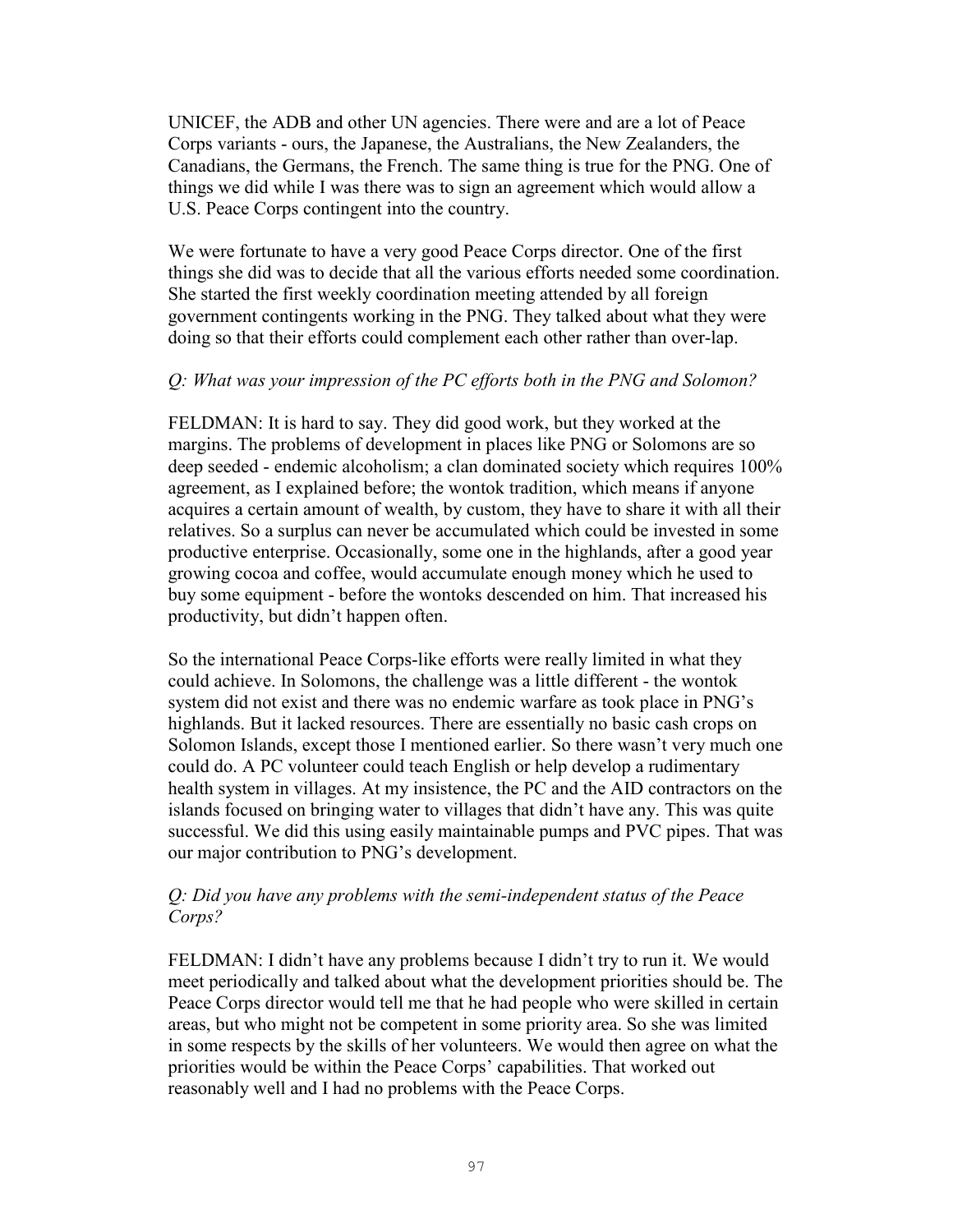#### *Q: You were going to mention your destroyer friend.*

FELDMAN: This was an matter of just getting around. I should mention that PNG, if placed on a map of Europe, it would cover an area from Spain to Poland. It is a huge expanse of islands - and mostly water. I think in this huge area, there may have been as much as 10,000 miles of roads. So we had to use the air to get around. There are 19 provinces in PNG; every one had a bishop and every bishop had a plane. I learned from the start that the way to visit the country was to call the local Catholic bishop and say :"My Lord Bishop, I was planning to visit your area." The bishop would invariably welcome me and ask me to stay with him. I would thank him for his hospitality and then ask him whether he could send his plane to pick me up. That is how I got around the country - in addition to being efficient, it also saved our travel budget, which was very limited in any case.

My favorite flight was made when Dick Holbrooke, the assistant secretary for Asia and Pacific Affairs, came to visit PNG. Dick wanted to see the country and particularly Sepik River area, which was famous for its carvings. So I called the bishop of Wewak and asked him to send his plane, which was a Dornier spotter plane - a plane that Australian troops had captured from Rommel's forces in the desert of North Africa during WWII. It had a huge wing-spread and a huge bubble canopy that could seat four people. Unfortunately, the plane could not fly from Wewak over the mountains to get to Port Moresby. We took a commercial plane into Wewak and then got into the bishop's Dornier to fly into the hinterlands. The plane flew 600-700 feet above the ground at about 85-90 miles an hour. So we had a marvelous view of the countryside. Holbrooke was just enchanted. After we landed, we got on a boat and leisurely sailed down the Sepik; it was a great trip.

I should mention another air-trip that I also took with Holbrooke on that visit. I think I mentioned that my wife Laurie had arrived two or three months after my arrival. She had managed to become the PNG representative for an AID contractor, The Foundation for the People of the South Pacific. As the representative, she traveled throughout the country starting village self-help projects, chiefly for women - e.g. chicken incubators, pigs, etc. She also subsidized vocational training in elementary and high schools. So she was frequently on the road - she had a much bigger travel budget than I had and didn't have to depend on bishops or the planes of the MAF (the Protestant equivalent called the "Missionary Air Fellowship"). While Holbrooke was in PNG, I borrowed a Beechcraft King-air from my next door neighbor, the ambassador to Indonesia. Technically, we were supposed to share that plane - I could have it one month out of the year. In any case, we took the plane, which was flown by a couple of air force pilots, and headed for New Ireland because the then foreign minister, Noel Levy, was from there. At the time, he was home campaigning for his parliamentary seat in an upcoming election in his district. Just before we left, I got a call from the permanent secretary of the foreign ministry, asking whether he might be able to come along to Rabaul. I told him that that would be fine; we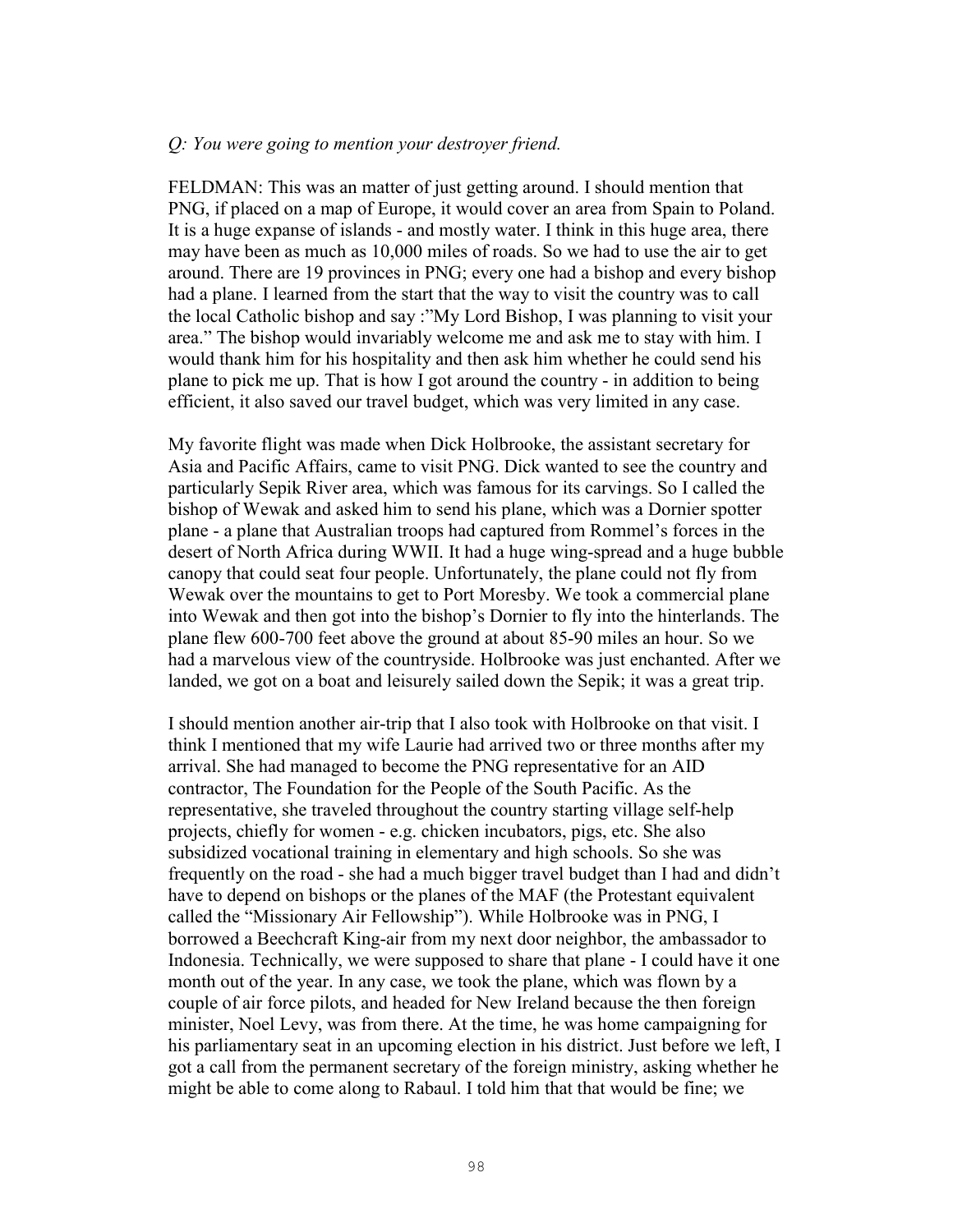would stop there on the way to New Ireland. Then he asked whether he could bring some one with him. That made me wonder and I asked who it was that he wanted to bring. It turned out that the extra passenger was a "native healer" who was to attend to his very ill brother who was not improving under the care of a western-educated doctor. As a last resort, he wanted to try the "native healer" who was quite famous in PNG. I said, "okay." So we took off with Holbrooke, my wife, the permanent secretary, the "native healer" and myself. We dropped the two off at Rabaul and then went on to New Ireland.

When we arrived, Holbrooke of course was the first to deplane. He was welcomed by the foreign minister and the governor of New Ireland. Then I came down the plank and got a greeting. The Laurie followed and she was really welcomed; they were truly delighted to see her again. Her program was funding the entire vocational training program in the province's high school. Holbrooke turned to me and said, "I am so glad that we made you the ambassador here!" After a few weeks I called the permanent secretary and asked him about his brother. I was told that he was completely cured. I asked what had happened and was told that the "native healer" ran his hands up his brother's back and discovered that some how two wooden screws had gotten into his kidneys; once he had removed them, the brother got much better. PNG was that kind of place!

Now let me go to your question about the destroyer. Sometime in 1980, the U.S. Navy had sailed a task force - cruiser with destroyer escorts - right through Solomon Islands. They hadn't asked for permission to do so; they had not even given notice; the navy had just proceeded. A helicopter had been launched from the cruiser which had buzzed the local school and frightened the children. I assume that because that because islanders didn't wear much clothing, some pilot decided to take a close look at some topless teachers. Not surprisingly, the Solomon Islands government was aghast and protested strongly. I was summoned to Honiara to receive the protests. The Solomon were really angry and made their views known in Washington as well.

This happened just a few weeks before the Solomon's national day. I sent a message to CINCPAC suggesting that it sent a ship and a band to honor the national day and thereby try to atone somewhat for the unfortunate actions of its task force. I received a message saying that CINCPAC did not have a band it could despatch, but that it could send one of its most modern destroyers which they would open to the public. It would also put on shore a working party to fix up anything that needed to be fixed - playgrounds, schools, buildings, etc. I sent a message to the governor general making this offer; it was readily accepted.

So everything was arranged including my boarding the ship at Port Moresby to be ferried to Solomons. The ship was the "USS Kincaid" - at the time, one of the most modern destroyers in the fleet. Laurie and I boarded, as did Laurie's parents who were visiting at the time. I should mention that my father-in-law, Bernie Sherman, had been a navy corpsman during the Korean war. He was proud of his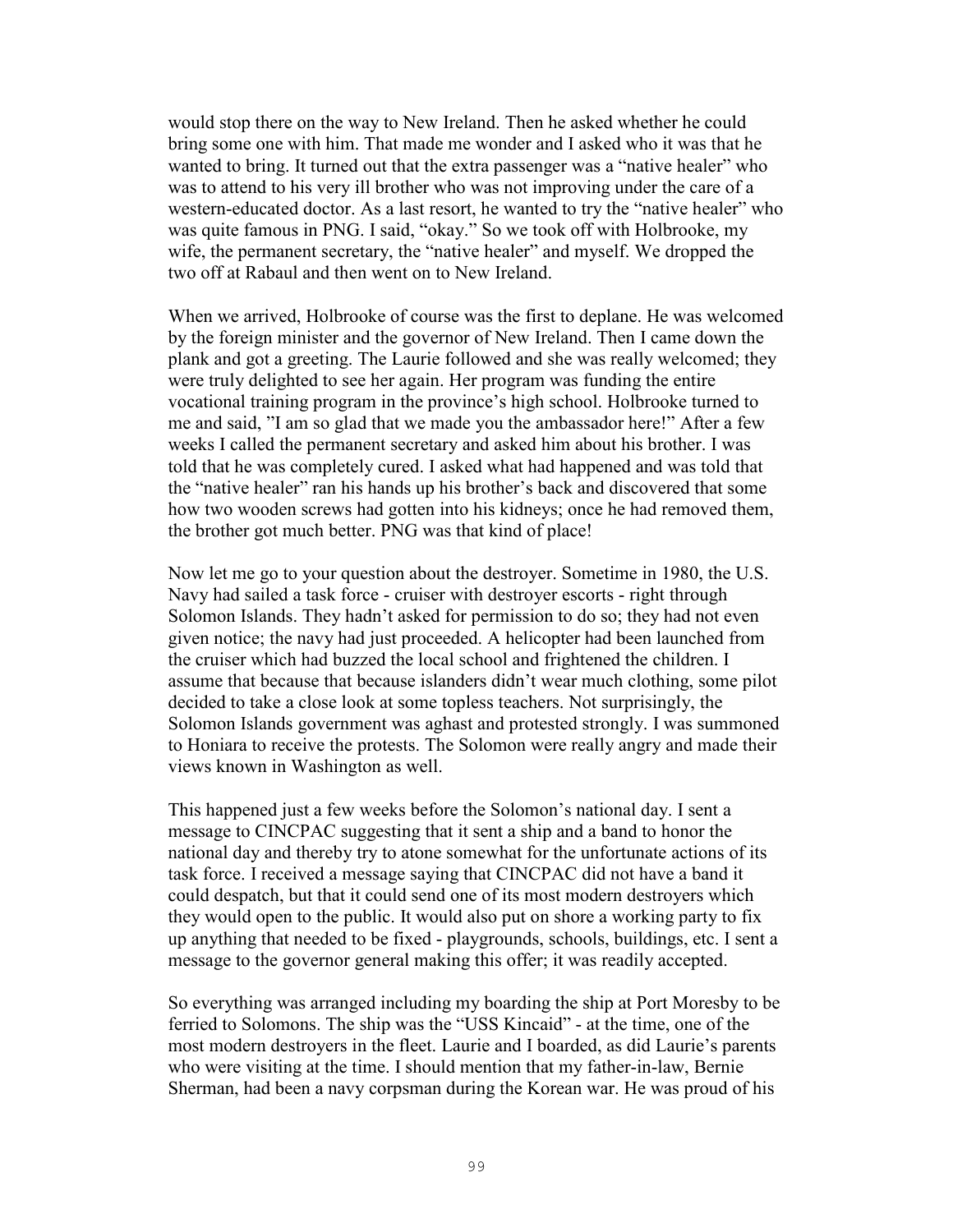service and fascinated by navy things. I don't think Bernie ever took me seriously as a son-in-law until I was piped aboard the "USS Kincaid" - with all the ceremony that the navy gives to a VIP. The captain gave up his cabin for Laurie's and my use; that also impressed Bernie greatly. We were on board for about two days until we got to Honiara, where the ship made a major impression; it was the largest ship that had docked in that harbor in a long time. It anchored right off the Mandana Hotel; it was just delightful. The sailors went ashore, fixed up some playgrounds, re-roofed some buildings. They were welcome guests at the national day ceremonies. Everybody had a marvelous time and we atoned for our sins.

### *Q: Any other comments you want to make about PNG and Solomon Islands?*

FELDMAN: There is one other matter that I should mention. Both the Papua New Guineans and the Solomon Islanders were inherently fond of the U.S.; they had fond memorist of WWII. They regarded themselves as long time allies of the U.S. In fact, one of the reasons the Solomon Islanders were so upset by what our navy did was that they felt a very close relationship to the U.S.; they had, as I mentioned, preserved an impeccable and visible record of our battle for Solomons. Sometime veterans would come on sentimental journeys; they would be guided up to "Bloody Ridge," shown where the U.S. and Japanese forces had been, etc. The PNG regarded itself as well as having been a U.S. ally.

Part of the heritage of WWII was cargo cults. They were still very big even when I was in PNG. In most of the local religions in PNG, what ever existed in the physical world had been made by their ancestors in the spiritual world; their ancestors were viewed as very beneficent spirits who had sent the things in the material world - the fish, the coconut palms, the betle palms. All that was productive had been put on earth by the ancestors. But all of sudden, the Australians arrived on the scene, with all the goods contained in cargo crates that had never been seen before - everything from desks and chairs and table lamps to power and gas stations. It had all come by ship. There seemed no connection between the manufacturing of a car in a factory and the car that was off-loaded from the ship.

The first thought was that the Australian ancestors were far more powerful than the Papua New Guineans' ones. The PNGers thought that was a very unhappy conclusion, but one that had to be accepted. The next thought was that that was not the case; it was decided that the PNG ancestors were just as powerful as the Australians and that what was being off-loaded had in fact been made by the Papua New Guinean ancestors. The Australians were just powerful magicians who had found a way to divert the cargo to themselves. It had always been intended for the PNG, but had been diverted to Australia. That led to the thought that it was essential to find the magic spell that would allow the cargo to flow to PNG directly. There were a lot of shamans who would announce that they knew the magic formula. All the Papua New Guineans had to do was to pay the shaman and he would reveal the magic formula. Some didn't demand money; they just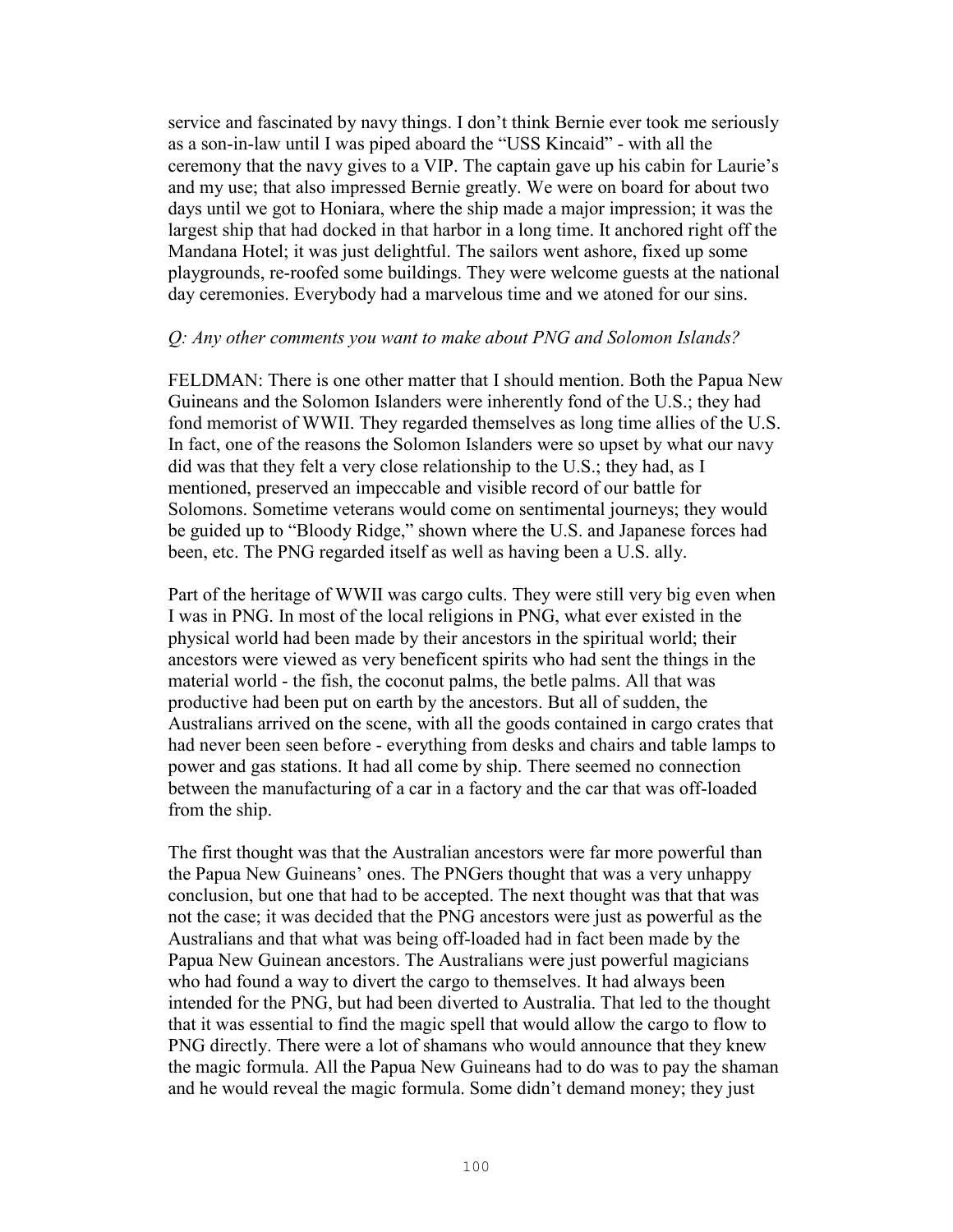wanted obedience. That started the cargo cults.

There was another variety of cargo cults, which people watched what the Australians did and then emulated them. The Australians sat in offices, moving pieces of paper around on their desks and they barked instructions on telephones. Some shamans would therefore have their tribe build a desk and a chair and a wooden telephone and they would imitate the Australian office worker. None of their efforts however brought them the cargo. Then came WWII. That brought American ships to PNG; they also unloaded cargo. Some of the American crew members and troops were black. That complicated the challenge because it was not only white folk that had cargo, but blacks as well. That gave even greater impetus to finding out how PNG might get its own cargo.

There was a cult called John Frum that grew up after WWII. The Americans after the war had just abandoned all the things they had brought with them and left them in PNG. So the new cult focused on bringing the Americans back with their cargo, so that could also be given away. In New Hanover, another PNG island, the natives despaired of ever learning the formula - or ever getting it right. They decided that what was needed was an American magician. They sent a cable to the U.S. government sometime in the 1970s offering to buy Lyndon Johnson. They had collected \$10,000 and were prepared to pay that for LBJ so that he would come to PNG to make cargo. By the time, I got to PNG, there were only vestiges of these cults; they were dying out. Actually, the Papua New Guineans discovered a new way of getting the cargo. They filled out grant forms. They would get a grant from AID or the Peace Corps or the Australians, or the British or the Japanese and used it to buy a cargo. That was a sort of a cult; eventually the aid givers became a little more sophisticated and began to turn down some of the more imaginative schemes that the Papua New Guineans had dreamed up, which was essentially to get money which would then go for who knows what. By the time my wife arrived, "The Foundation for the People of the South Pacific" had chosen village women as their primary target group because they were least likely to just abscond with the grants. It was also a way of enhancing the women's status since finally they were able to own something in their own right - the pigs and chickens and the money they got from raising them.

I should add one thought, although this came to me from someone else and I cannot vouch for its accuracy. When the missionaries came to PNG at the end of the 19th Century and the beginning of the 20th, they began to translate the Bible into local languages. That was very difficult because there were not entirely satisfactory translations for many phrases. One in particular, I was told, was "beast of burden." The largest native animal found in PNG was a pig. That is hardly descriptive of "beast of burden." So the missionaries used the word "wife" to portray a "beast of burden." That tells you something about what the position of women had been in PNG.

### *Q: Why did you leave Papua New Guinea?*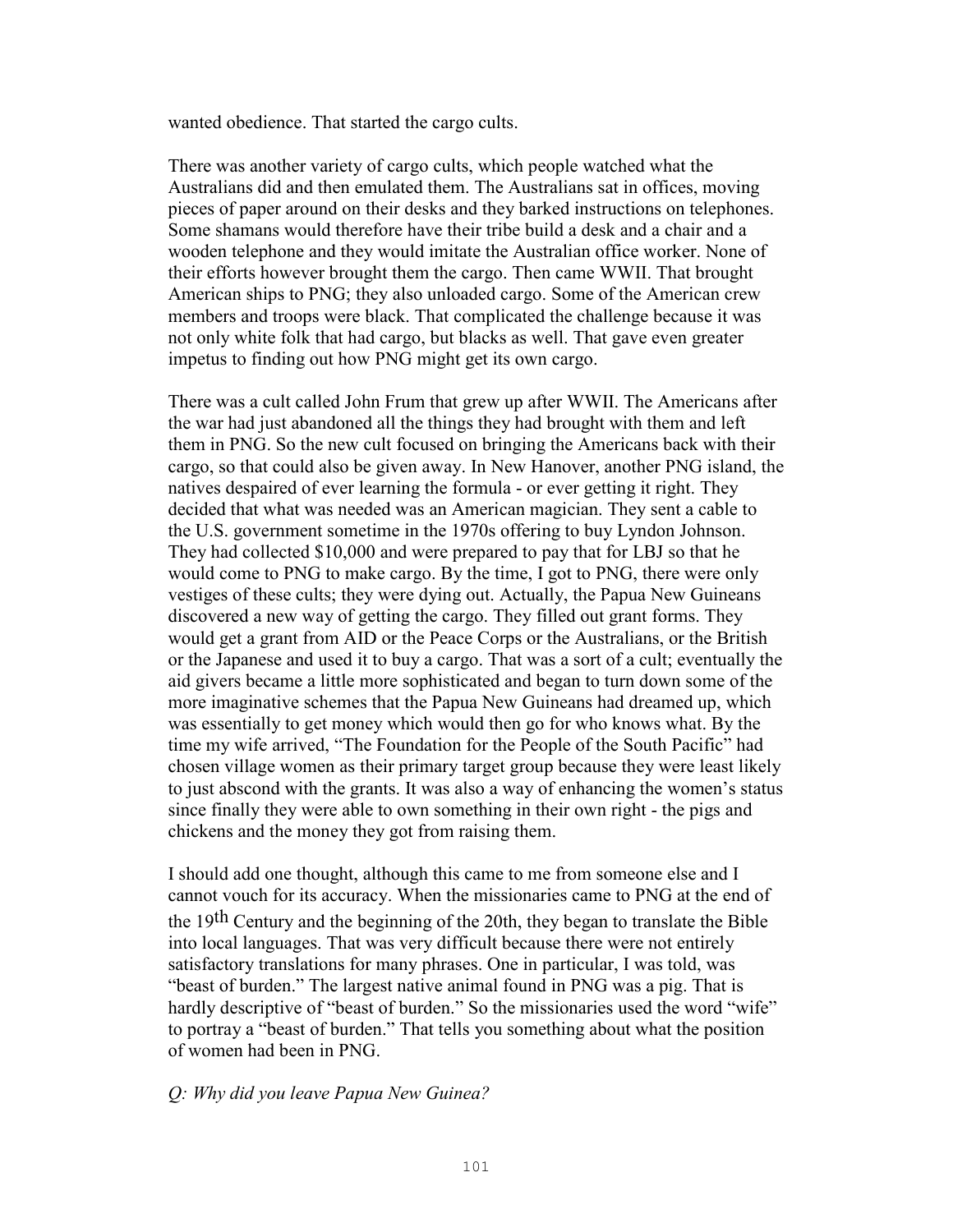FELDMAN: The problem of being the American ambassador in PNG with a total staff of 9 Americans and 15 locals is that there was very little to do. It was pretty boring. My principal concern was keeping my staff sane and not going crazy from boredom. That was not easy. We had a tandem couple, the consular and administrative officer were wife and husband; he bought himself a broken down bi-plane that he began to fix. Years and years ago, when Art Hummel was in Burma, I asked him once what he did to while away his time. He said he had found an old Jaguar that he restored. In our case, the administrative officer went one better; he went to work on an old bi-plane. I think he enjoyed it; at least it gave him something to do.

The only interesting thing to do in PNG was to travel. I must have visited all the 19 provinces at least once and often more. Laurie, as I said, had a large travel budget and many times I just went along with her - on her budget, saving money for travel for the staff. One day, while back in the States on consultations, I was wondering around the halls of the Department and bumped into an old friend, Nick Platt. He was then the senior deputy assistant secretary in the Bureau for International Organizations (IO). He asked me whether I would like an interview with Jeane Kirkpatrick for a job on her UN staff. By this time, the Stone Age primitive and penis gourd in feathers had become rather stale. So I said to Nick that I would be happy to have the interview.

So the meeting was arranged and at the appointed time I presented myself at Ambassador Kirkpatrick's suite. Just as I was entering the suite, a woman came out of an inner office and addressed two or three young men standing there by saying :"No, no, no. I absolutely refuse. I will not wear this thing. Take it away!" Then she noticed me and asked: "Are you Ambassador Feldman?" I said, "Yes, ma'am." She then turned to the men and said, "This ambassador has waited a long time to see me and I will see him now and I will not bother with this." I was then ushered into the office where she asked me to take a seat.

She looked at me and said, "You are probably wondering what this is all about." I nodded and she continued, "They have a bullet-proof raincoat that they want me to wear. It is very heavy and very uncomfortable. As you heard me, I will not wear it." Then there was a long pause; I was wondering what I should say. Then she continued: "I guess I was pretty rough on them, wasn't I?" I admitted that she had come on a little strong. Then she asked me what I thought. I hemmed and hawed a little bit and then suggested that she just might want to try the coat or at least have them carry it behind her, so that if needed she could put it on immediately. So she then went to the door and said, "Come back and I'll try on your damn raincoat!" As far as I know, she never wore it.

Jeane and I got along famously in the interview and she asked whether I wanted to go to work for her. I said that I would like that, but that I would be interested in knowing what job she had in mind. She said that there were two possibilities: one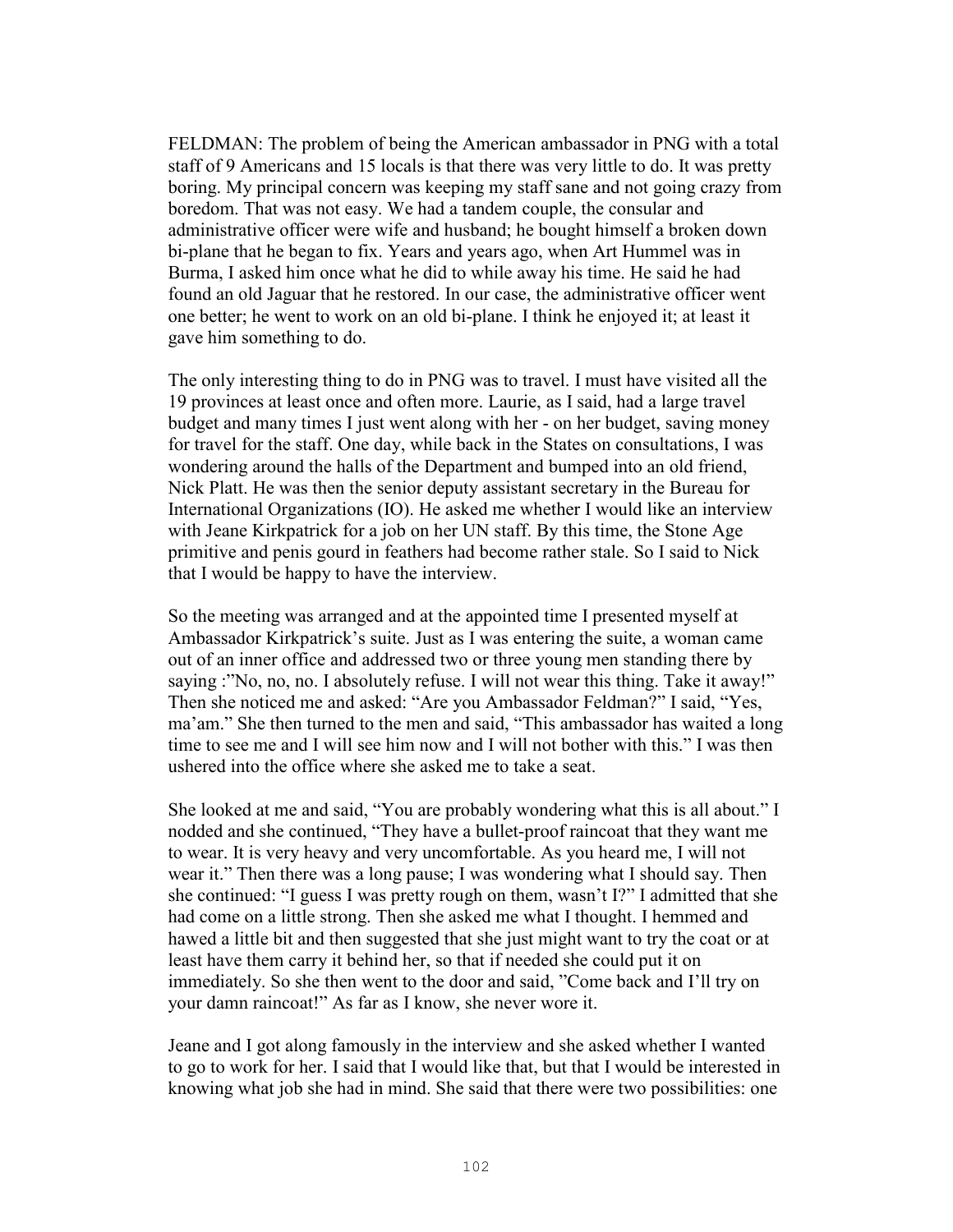was in New York at the UN Mission as a sort of DCM and the other was in Washington to run her office there - since she was a cabinet officer she had her own office in Washington. I told her that I wasn't quite sure; the idea of being a DCM again after being an ambassador wasn't terribly appealing. What I didn't understand was that when Kirkpatrick referred to DCM she was talking about an ambassador in charge of running the Mission. I told her that I would prefer the job in Washington. She said she would try to work it out.

I should mention that during my interview I remembered that she just had recently fired Marshall Brement, a former ambassador. I asked her what had happened. She told me not to worry about him; she would see to it that he got a very good job. I said that I really wasn't interested in her qualities of mercy, but that I didn't want to make the same mistake. She told me that he kept implying and occasionally saying, "Little lady, with my brains and your fame, we will go far!" That sounded exactly like Marshall.

I returned to PNG and about two or three months later I got a call from Personnel asking me whether I would accept the job of chief of Kirkpatrick's Washington office. I said I would. So a few months later we returned to Washington and I started that job. The job in New York went to Bill Sherman who had been the DCM in Tokyo. He was a great Foreign Service officer and one of the nicest people I had ever met.

I said my goodbyes to everyone in PNG. Laurie got very lucky. One day while we were still in PNG we received a phone call from someone who was staying at the local Travel-Lodge; it turned out to be I.M. Pei, the famous architect. He was there with Nicholas Salgo, a friend. The two of them had just returned from a trip on the Sepik River and were very ill - intestinal problems. They asked whether I could recommend a doctor. There weren't really very many good doctors, but there was a WHO doctor who I thought would know something about such diseases. He was my secretary's boyfriend. She was an unusual person who could write with both hands. Occasionally she could even do that simultaneously. It was truly amazing to watch. So the WHO doctor dispensed the appropriate medicine to the two men and their spouses. Salgo gave me his calling card; he was at the time the chairman of the board of the Watergate Corporation. He had put that complex together. So Laurie and I got a junior suite at the Watergate Hotel when we came back. Furthermore, we were invited to a couple of events at the Watergate. At one of them, we met Sidney Dickstein, who was the lead partner at a major Washington law firm - Dickstein, Shapiro and Morin. He asked what we were going to do and I explained what my new job was going to be. Laurie said that she hoped to go to law school, but unfortunately the application period for Georgetown had closed. It would not accept her application. She added that a couple of years earlier she had been accepted by the Cornell Law School after getting some humongous score on the LSAT. Dickstein said that he happened to be on the board of directors of Georgetown and would see what could be done. A week or so later, Laurie was enrolled.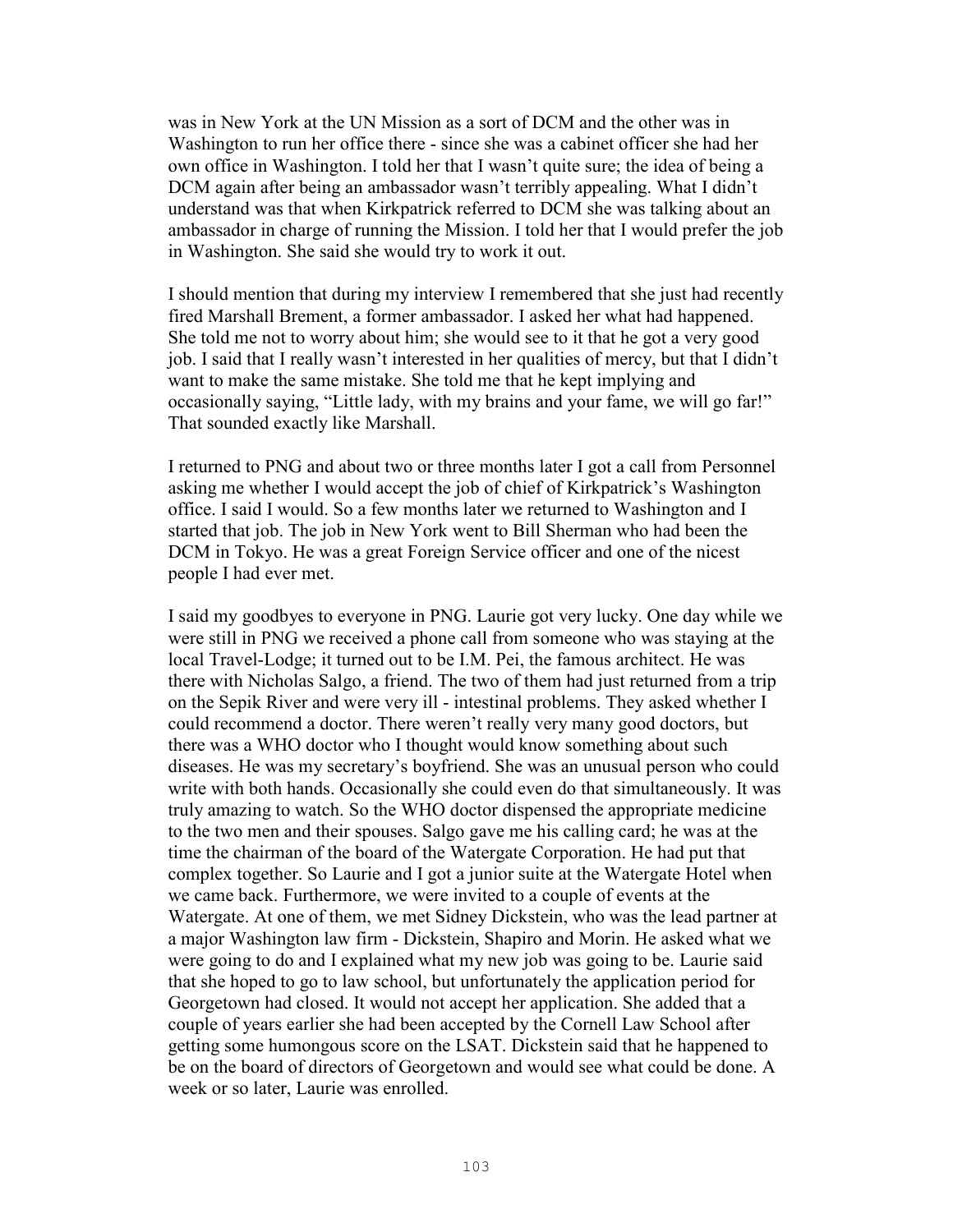### *Q: Tell us a little bit about your job working for Jeane Kirkpatrick?*

FELDMAN: The trouble with the Washington office job was that it was a nonjob. In theory, I was supposed to represent her at Washington meetings that were on issues of interest to her. In reality, that happened to be impossible. Jeane liked to play her cards close to her chest; typically, she would come from New York, I would go to the airport to meet her with a car, we would go to whatever meeting she was supposed to attend - sometime I would be invited to join her, most often I would just sit in the car waiting her to come out of the meeting. Then we would drive off to somewhere else. Sometimes she would fill me in on the meeting she had just attended, sometimes she was so busy getting ready for the next meeting that she didn't have time to review the last one. In short, it became impossible to represent her views in any meaningful way.

Most of the time, I couldn't reach her on the phone in New York. She was just too busy. Furthermore, the phone was not secure. I didn't want to go down the hall to use a secure phone. So the assignment became rather difficult. The only interesting time was during the General Assembly meetings when Jeane would invite me to join her delegation in New York. Then I would represent the U.S. either in the  $3<sup>rd</sup>$  Committee (human rights) or in the  $4<sup>th</sup>$  Committee (decolonization). But even there I was sort of a fifth wheel in the sense that during the normal course of a year, there were people on the U.S. delegation that followed these subjects closely and did represent the U.S. in those committees. For example, Carl Gershmin, now the president of the National Endowment for Democracy, was really the 3rd Committee expert; there was also an expert on the 4th Committee. So I was mostly a fill-in. Occasionally, the UN Secretary General would convene an ad hoc committee and Jeane would ask me to represent her on that. She was really very kind; she knew that I was unhappy and bored.

She encouraged me to travel. Apparently the UN delegation had an adequate travel budget in those days. So if there was a UN meeting that I wanted to attend, I pretty much got to go. I did a lot of those. Jeane would also stick me on delegations which she thought needed the attention of an experienced hand along the political appointees who made up the delegation. That was pretty entertaining; I got to go the annual meetings of the commission "On the Status of Women"which met in Vienna. That became one of my favorite places. I got to go the "Human Rights" commission meetings in Geneva, which was not one of my favorite cities because, at least in those days, met from the last week in January to the first or second week in March. That was a perfectly awful time of year in Geneva - fog, rain, cold. The *per diem* was never sufficient to pay for a room in a decent hotel or to buy a decent meal.

So time dragged. Occasionally, I would accompany Jeane on one of her trips. On one memorable occasion, we went to Israel and Egypt, which included a side tour to Luxor and the Valley of Kings. We went on a major trip through East Asia in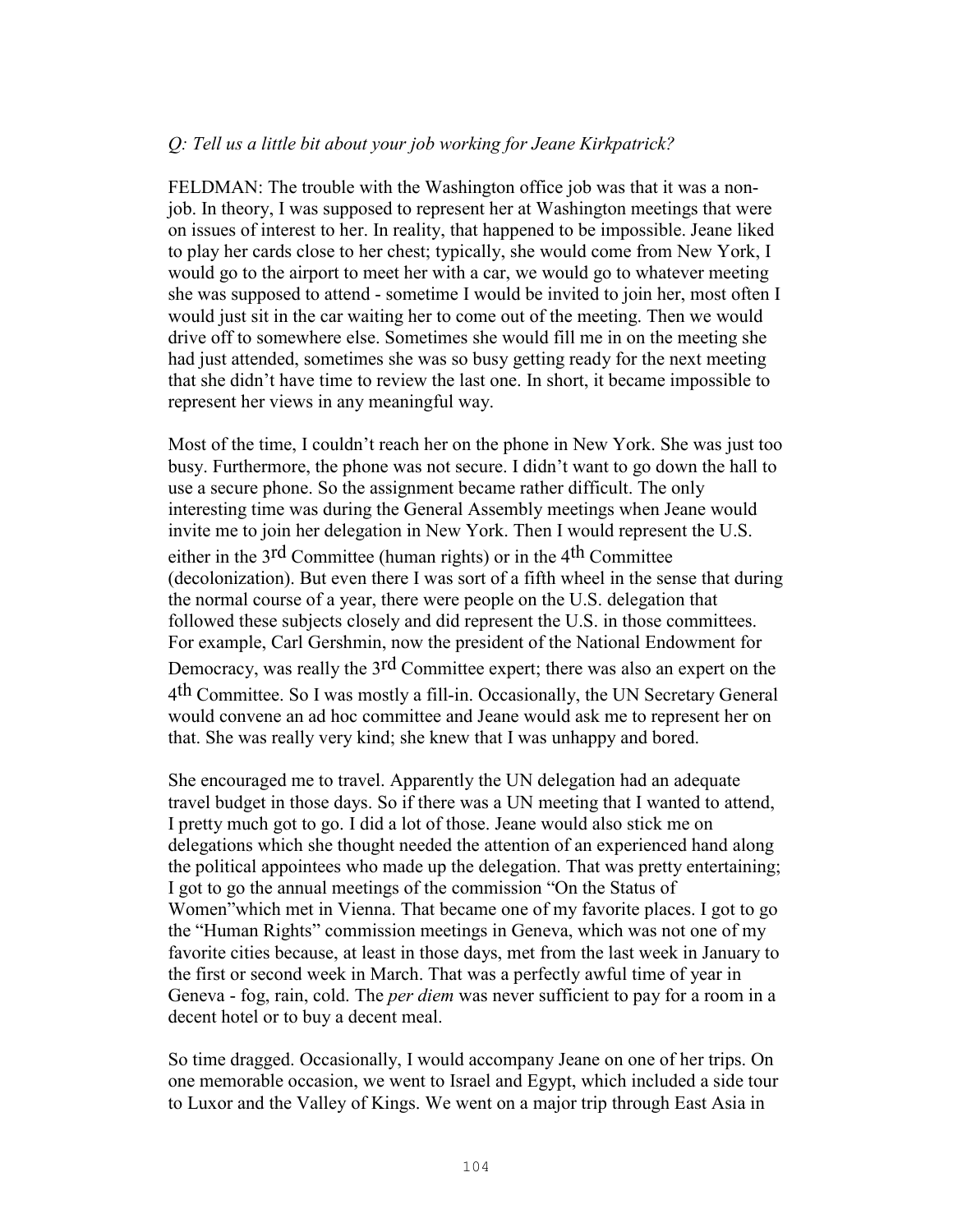1983, I think. We went to China - Beijing, Shanghai, Suchow - and to the Philippines, Singapore and Thailand. There was an absolutely marvelous moment in the Philippines when Marcos, the dictator, arranged a formal dinner in Jeane's honor at the presidential palace. I remember it well because I had the opportunity to dance with Imelda. The after-dinner toast by Jeane was one of the things I will always remember.

There had been some recent by-elections in the Philippines for their Congress. Interestingly enough, a close crony of Marcos, and a cabinet member had actually been defeated. So Jeane began her toast by saying that the essence of democracy was that one did not always get to win; sometimes one loses. In a democracy, the voice of the people is accepted and the loser steps down. She said that she was delighted to see that is what recently had happened in the Philippines - not that she was happy that the crony had been defeated, but that she was encouraged because he had accepted the people's decision. Then she went on to say that she was reminded of a story about Benjamin Franklin and the ending of the drafting session of the U.S. Constitution. Franklin was asked by the woman after the session ended what kind of government the drafters had given the U.S. He said, "A democracy, ma'am, if you can keep it." Jeane said that that was the essence of democracy; it was necessary for every generation to keep it. To enounce these words in front of Ferdinand Marcos in that palace, I thought was one of most remarkable occurrences I had ever witnessed. I don't know how many people know this story, but I have always thought that her words were among the best she ever spoke.

From the Philippines, we went to Singapore. Among other things, we had a session with Lee Kwan Yew. It was supposed to last for a half an hour; it turned out to be a meeting of an hour and twenty minutes, with Lee, as was his want, talking most of the time. As we were leaving, I said to Jeane: "That man is marvelous. He should be secretary of state." She gave me a withering look and said: "He should be president."

I always tried to get Jeane to tell me what she thought of Ronald Reagan, but she never would. She always changed the subject. I don't know whether that was significant.

## *Q: What were your impressions of the relationships between the UN Mission and the Department?*

FELDMAN: I think there are always tensions between these two entities. It is sort of institutionalized by the fact that presidents usually, starting with John F. Kennedy, have designated the ambassador to the UN - our permanent representative - as a cabinet member. That puts the permanent representative in a rather awkward position in his or her relationship with the Department. Theoretically, the assistant secretary for IO gives directions to our UN mission, but it is not possible for any assistant secretary to give directions to a cabinet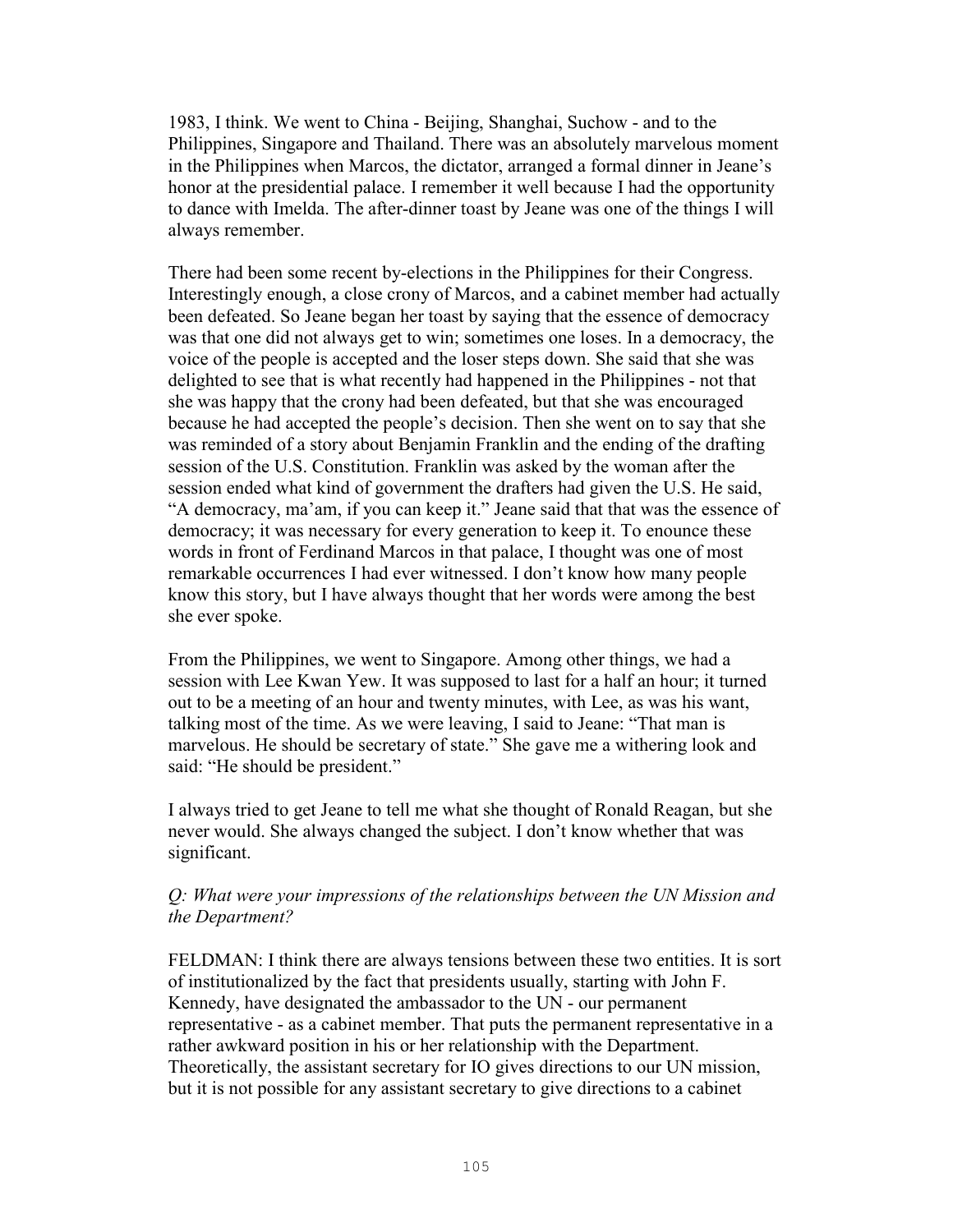officer. That was certainly Jeane's view; she was not going to take directions from a mere assistant secretary. This organizational arrangement led to a very acrimonious relationship between Elliot Abrams, the assistant secretary, and her. Actually, Abrams was the son-in-law of Jeane's very good friend, Norman Pod Horerz. The two of them used to be on very good terms. But no sooner had Abrams decided that he would give instructions to Kirkpatrick, the friendship came to an end. When Greg Newell, who was in his early thirties, became the assistant secretary for IO, tried to do the same, he ran into the same resistance. Jeane was not going to take directions from any thirtyish person, even if he was an assistant secretary.

Jeane's relationship with Alexander Haig was also acrimonious, to say the least. They despised each other. Jeane did not get along terribly well with George Bush, the then vice president. She thought he was a rather "dim bulb." She did not suffer "dim bulbs" gladly and usually manages to let them know her views. I should mention that this was also my view of Bush, with whom I worked with while working on the issue of dual China representation, which I described earlier.

She got along reasonably well with George Shultz. They were not big buddies, but at least there was not a constant battle as there had been between her and Haig.

## *Q: How did that relationship effect your relationships with the bureaus in the Department?*

FELDMAN: It placed me in a very anomalous position. As far as the Department's bureaus were concerned, I was Kirkpatrick's spy. It was well known that she was not getting along with the secretary of state (when it was Haig) or the IO assistant secretary. So I was generally regarded as an interloper by my colleagues in the Department, while the people that Jeane had hired for the UN Mission looked upon me with some suspicion because I was a State Department member. I was in a position to be regarded with deep suspicion by both sides.

I should mention some of the people on Jeane's staff. She had Chuck Lichtenstein, who was the alternate permanent representative, with the rank of ambassador. Chuck was Jeane's long time friend who had been involved in Republican politics going back to the Nixon days. He was involved in the first Nixon presidential campaign in 1960. He worked for Goldwater in 1964. Chuck and I became very close friends. Our politics were totally dissimilar; he was a very conservative, right wing Republican; however, he was very charming and did not regard people with views opposed to his as traitors. He is willing to discuss the differences and does not despise those who may disagree. He has a marvelous gift of gab. As I said, we became very good friends.

She also had working for her Jose Sorzano, who had come to the United States as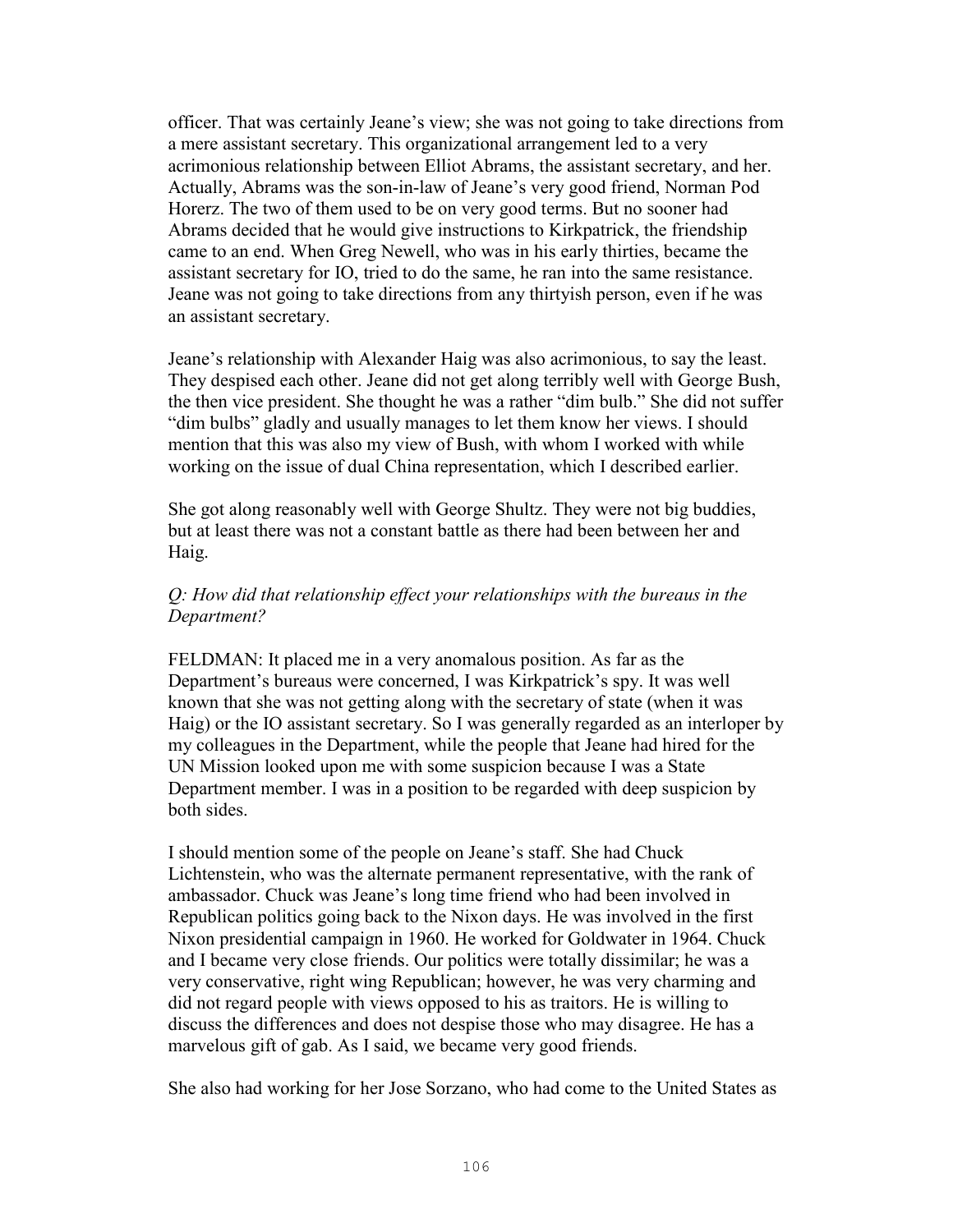a refugee from Cuba. He put himself through school and ended up teaching at Georgetown University where he met Jeane. When she was appointed permanent representative, she brought Jose along with her to New York. He was also an ambassador. His wife Shannon became the Mission's administrative officer. I must say that I did not get along well with either of them; most of the permanent staff had problems with them.

The deputy permanent representative after Marshall Brement was Ken Adelman. Ken is a very interesting and amusing guy; he is one of the members of the "Baker Street irregulars" - the group that venerates Sherlock Holmes and which has memorized most of the Conan Doyle books. Ken was a little strange in many ways. He was an eccentric at times; let's say he was a very unusual deputy permanent representative. His presence created some problems which were ultimately resolved when he left to become the head of the U.S. Arms Control and Disarmament Agency (ACDA.) - a job that Jeane got for him. Adelman was replaced with Sorzano, unfortunately for me.

She also hired Alan Keyes, who had been a mid-career Foreign Service officer. She had met Alan before her appointment as permanent representative in India while she was there on a USIA speaking tour. Keyes was her control officer. He was a very conservative African American and a very good talker - he gives a very fireish speech. She wanted to appoint Keyes as the U.S. ambassador to ECOSOC. The Department said that a mid-career officer could not be appointed as ambassador. It said that if he resigned from the Foreign Service, then he could be considered for an ambassadorship - as a political appointee. And that is exactly what happened. I give Alan credit; he leaped into the unknown; when he resigned he had no assurance that the White House would in fact nominate him as an ambassador or that he would be confirmed. The odds were in his favor and it did happen as planned.

That was the team plus Carl Gershmin as the counselor of the Mission and Alan Gerson, who acted as Jeane's personal lawyer. There were government lawyers on the Mission staff, appointed by the Department's legal advisor, but she didn't trust them. She wanted her own lawyer; she thought that the two lawyers assigned to the Mission, who had been there for a long time, were too liberal and probably too tainted by having been at the UN for so long. Gerson shared many of her very conservative beliefs. He had an office in Washington as well as New York and would travel back and forth. His office in Washington as a matter of fact adjoined mine. I always found him a very amusing person with whom I had many congenial conversations.

I continued in this anomalous position when Chuck Lichtenstein decided that he had enough of New York - he never really liked the UN. Among other things, he was well known for one speech he gave to spoke UN ambassadors who had come to him to complain about the treatment they and their staffs were receiving at the hands of New York City and the U.S. He told them that if they were that unhappy,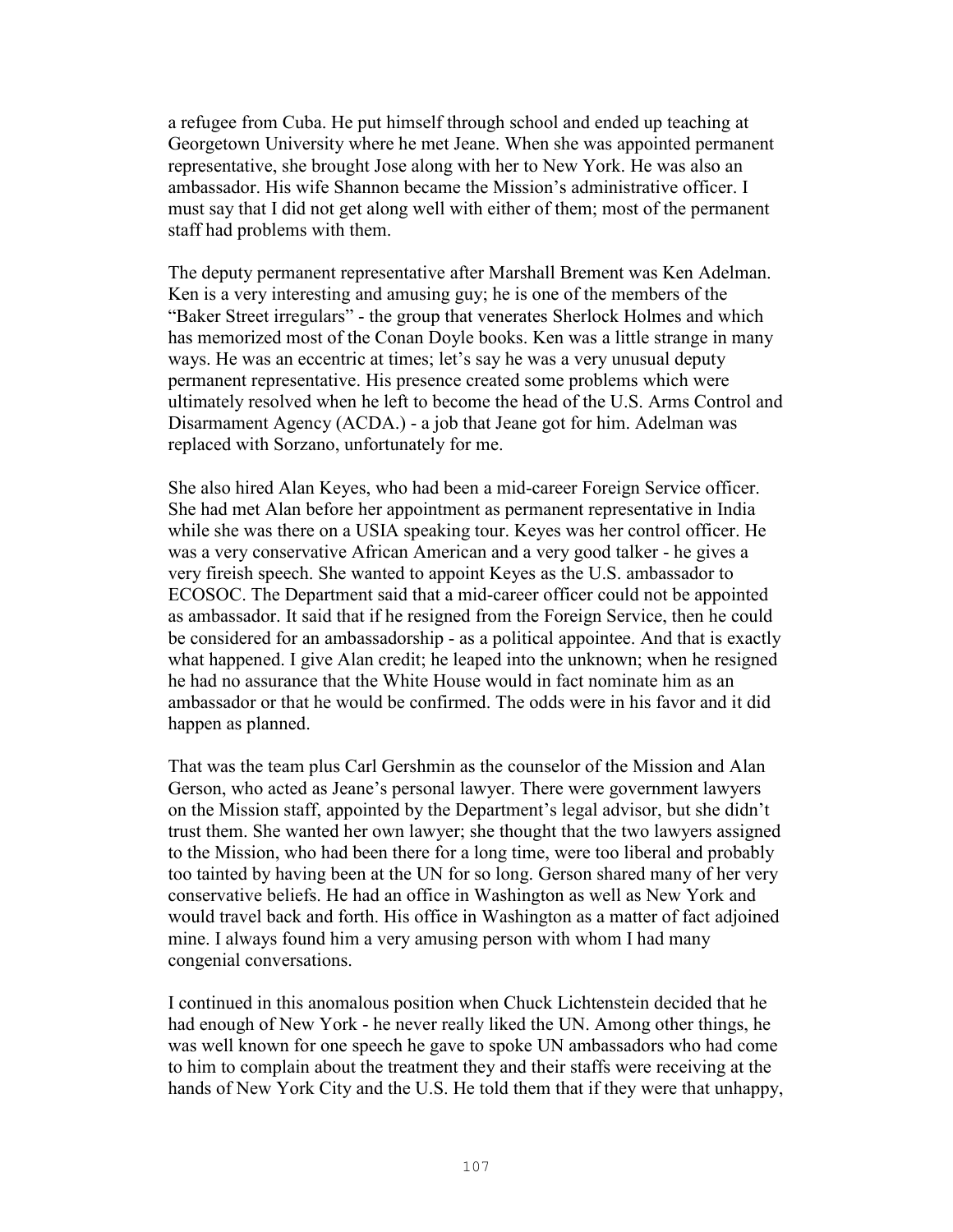they were welcome to leave and take the UN with them; he would wish them a fond adieu when they sailed into the sunset of New York harbor. This would have been geographically somewhat difficult since it literally would have had them sail up the Hudson, but the message was clear and that did not endear him to his UN colleagues. In any case, he got fed up and decided to resign at the end of 1983 or the beginning of 1984. He returned to Washington.

Jeane then asked me whether I would like to take Chuck's job. I readily accepted and moved to New York in the spring of 1984 to be the alternative permanent representative with the rank of ambassador. So I found myself in New York and took to it as a duck would take to water. I found that I had a real flair for the kind of multi-lateral diplomacy - if that is what you want to call it - that was practiced at the UN. Jeane had given me a terrific insight; she came to believe that the UN did not require multilateral diplomacy, as NATO might, but is in fact a legislature - particularly the General assembly. It operates like a legislature - like the Maryland State Assembly. It had political parties - or blocs - with strange names e.g. the Organization of African Unity, the Islamic Conference States, West European and Others (to which we belonged). Sometimes there are odd overarching political blocs like the Non-aligned Movement which is a super coalition of Third World blocs. These parties or blocs operate in the time-honored legislative practice of "you scratch my back and I'll scratch yours." I quickly learned that the way to get things done was to practice that kind of diplomacy.

Jeane gave me multiple tasks. Chuck Lichtenstein had represented the U.S. in the Special Political Committee which deals primarily with disarmament issues. I didn't do that; rather I went to work on the 4th Committee (decolonization) and host country relations, which Chuck had done. This was the venue were all other UN missions had an opportunity to vent their frustrations with New York City and the U.S. I was also put in charge of the day-to-day operations of the Mission. I enjoyed all of these tasks. I was able in my relations with other missions - other than the small band of our friends - to play "good cop" against the "bad cops" people like Sorzano and to some extent, Kirkpatrick herself.

I should mention that by 1984, Sorzano was the deputy permanent representative and Richard Schifter had joined the Mission as the deputy representative; Keyes was the ambassador to ECOSOC and I was the alternative representative. All of these people were in the habit of lecturing and indeed scolding the other missions. I listened politely. I should note that when a country is attacked in the UN, it has the "right of reply." Some of my American ambassadorial colleagues would attend some committee meeting or a plenary session and during the course of their remarks, would say something nasty about another country or groups of countries or missions. At the conclusion of their remarks, they would leave the meeting. That was simply bad form because then they could not hear the "right of reply." This habit was often noted and particularly in the case of Schifter who did make negative comments about other countries or leaders. I often stayed and listened to the "right of reply" which was not directed towards me, but towards one of my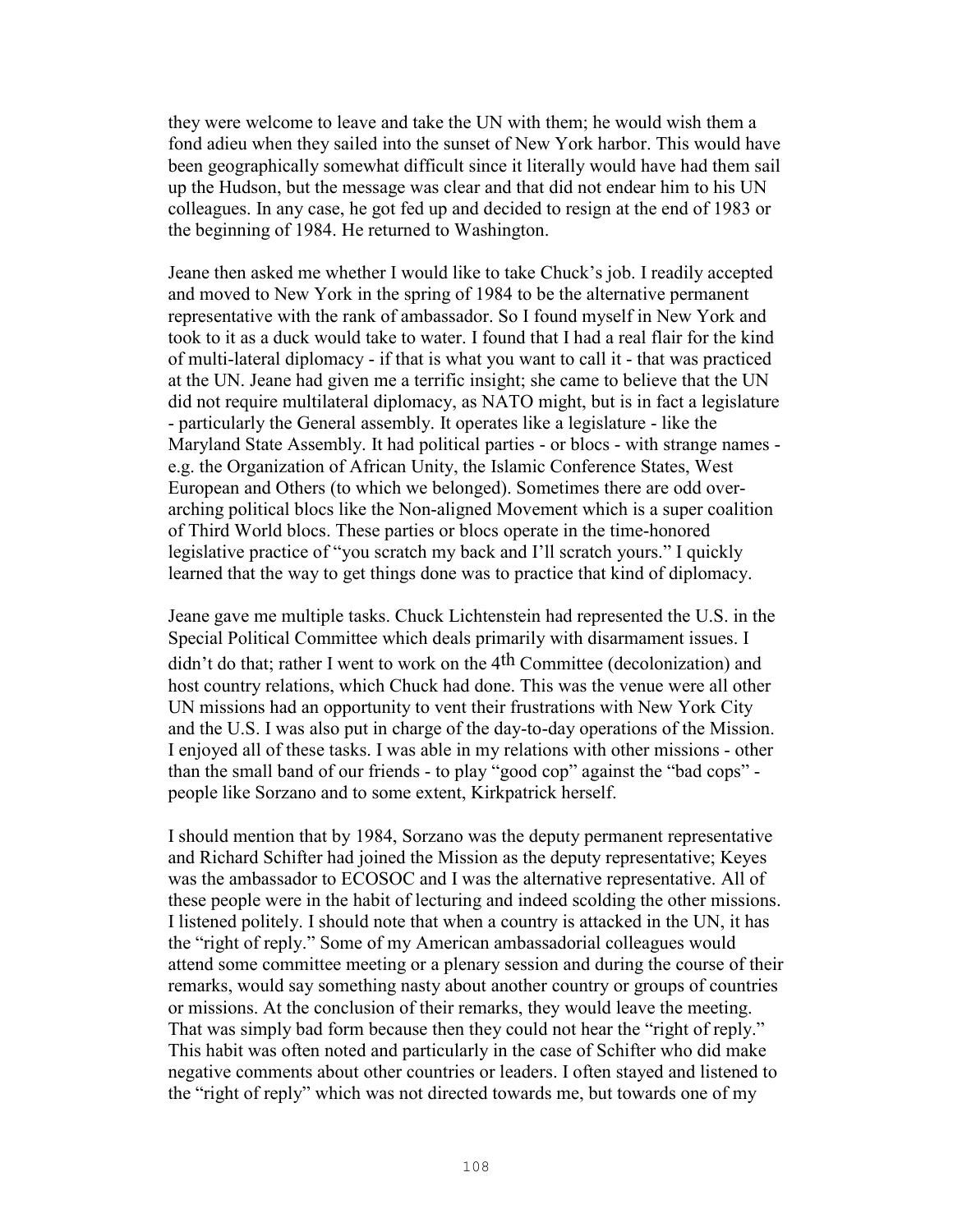colleagues who had left the room. That won me some friends.

I also became friendly with the city commissioner in charge of parking spaces. He could designate certain spots for "Diplomatic Use Only" on streets near and around foreign missions. So I could try to placate the other UN missions with those kinds of benefits. But most importantly, when I had to say something important, pointed, condign, or occasionally even mean, I emphasized that my points were not personal; I was never attacking the representative of a country; my remarks were directly exclusively toward that country's policies. That went over well and pretty soon I made some of the most amazing friends. I could be in a "Host Country Relations" committee to hear the Libyan representative give a very bitter diatribe against our treatment of its mission. They had purchased some property in Englewood, NJ and we had so limited their travel distances so that they could not use their property. So I listened to this diatribe; just by accident, the Libyan and I had arranged a lunch date for that day. So after he finished his vituperation and I had my "right of reply", the two of us walked arm-in-arm off to lunch much to the amazement of all who had heard the exchanges in the committee. That behavior is also noted and wins a lot of friends.

In a very short time, I was able to get the support of this committee for policies and actions it had rejected before. I was able to assemble a coalition which was able to defeat one of the innumerable resolutions attacking the U.S. and Israel for one "misdeed" or another. Once I even managed to defeat a resolution that simply attacked Israel and not the U.S. That was unheard of because resolution that attacked Israel would invariably sail through with enormous support. So during my time as alternative representative, I became the one in the U.S. mission who could sway his committee and the General Assembly. From time to time, for example, Alan Keyes would ask me to join him on some effort in which he was involved and to help him assemble a coalition which would give him a majority for whichever side of the resolution he was pushing.

# *Q: What about the other U.S. ambassadors at the U.S. mission?*

FELDMAN: Certainly Sorzano never asked for my help. Jeane was very supportive and complimentary. She once told me that when she offered me the job, she had not anticipated how well I would perform - a somewhat strange compliment. But I was good at it.

Richard Schifter was a rather stiff and formal person. After he came to New York to become the deputy representative, he asked me what I allowed my secretary to call me; e.g. did I insist that I be addressed as "Ambassador Feldman" or "Mr. Ambassador" or what? I said he called me "Harvey" and when I told him that, he was in a state of shock. His jaw literally dropped at the thought that a secretary would address an ambassador by his or her first name. He was the one who developed a system of grading other UN missions on the basis of how often they had supported us, or had voted against us. I thought that was pretty silly and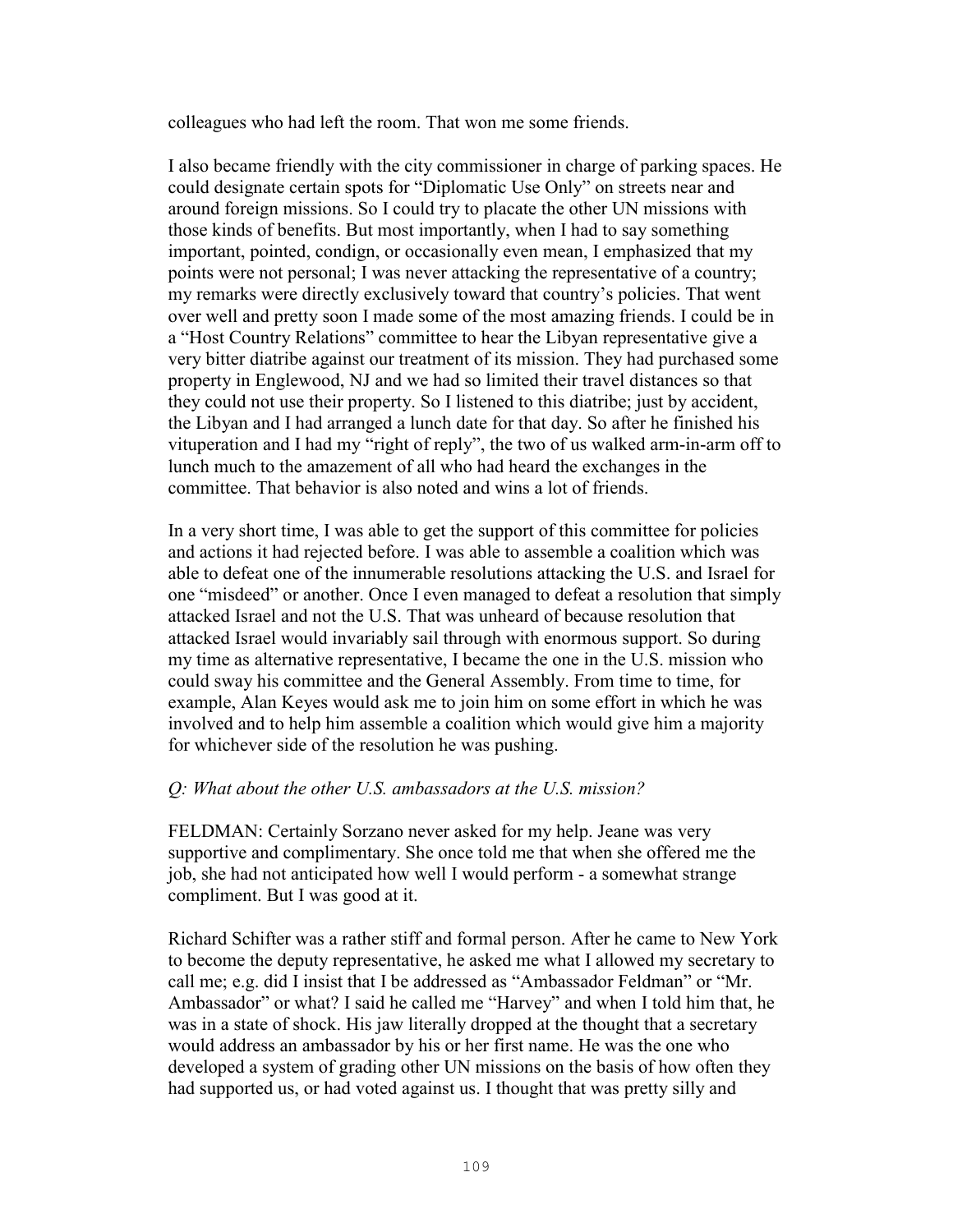feckless. But what made it even more egregious is that Schifter would tell other missions how they ranked on our list. Of course, that sort of behavior made my job easier because these missions would complain to me and I would listen sympathetically and calm them down.

The most fun I had, besides my coalition building efforts during the General Assembly, was during the pre-GA consultations with other UN missions. The five U.S. ambassadors would sort of divide the world and would go off like traveling salesmen with our sample briefcases filled with draft resolutions to consult with various countries about issues likely to arise during the up-coming GA meeting. I was assigned to East Asia, for obvious reasons; for unknown reasons, I was also assigned to the Caribbean countries. This practice had started even before I was assigned to New York; so every summer I would travel around the Caribbean at government expense. I went everywhere; I went St. Vincent, the Grenadines, Jamaica, Trinidad and Tobago and Dominica. That last one was interesting because in those days the prime minister was Eugenia Charles - later Dame Eugenia Charles. She was a close friend of Jeane's; so each time I went to the Caribbean I was supposed to stop off in Dominica. Laurie went with me on many of these trips. One time, after arrival in Dominica and my interview with Eugenia Charles, she asked me whether I had any plans for lunch. I told her that my wife was waiting for me at the hotel; she thought that was fine and that we would go pick her up and have lunch at her residence where she intended to make the lunch for us. We got into her limousine, drove to the hotel, picked up Laurie, drove to the residence where she cooked lunch. Unfortunately, she cooked what is locally called "mountain chicken" which are really frogs. Tried as I might, I just couldn't get it down even if the meal had been cooked by a prime minister!

I also represented the U.S. in the Trusteeship Council. To participate in that adequately, I thought I should visit all the little pieces of the earth which designated as "trusteeships." Most of the territories were under U.S. jurisdiction and mostly in the Pacific. So I went to all these places, including Saipan and Guam.

## *Q: What were the dynamics of the relationships between the political appointees and the career staff?*

FELDMAN: For the most part, the relationships were not very good. As I mentioned before, the administrative officer did not have a good relationships with her staff. She had a short fuse and was given to chewing people out - loudly in front of others. That of course did not endear her to her staff. Her husband, Jose, had much the same attitude. Both of them came into government when Reagan became president as part of the "Reagan revolution." So they were deeply suspicious of those they called "careerists." They used to talk among themselves as "not being captured" by the "building" - the State Department - or its career people.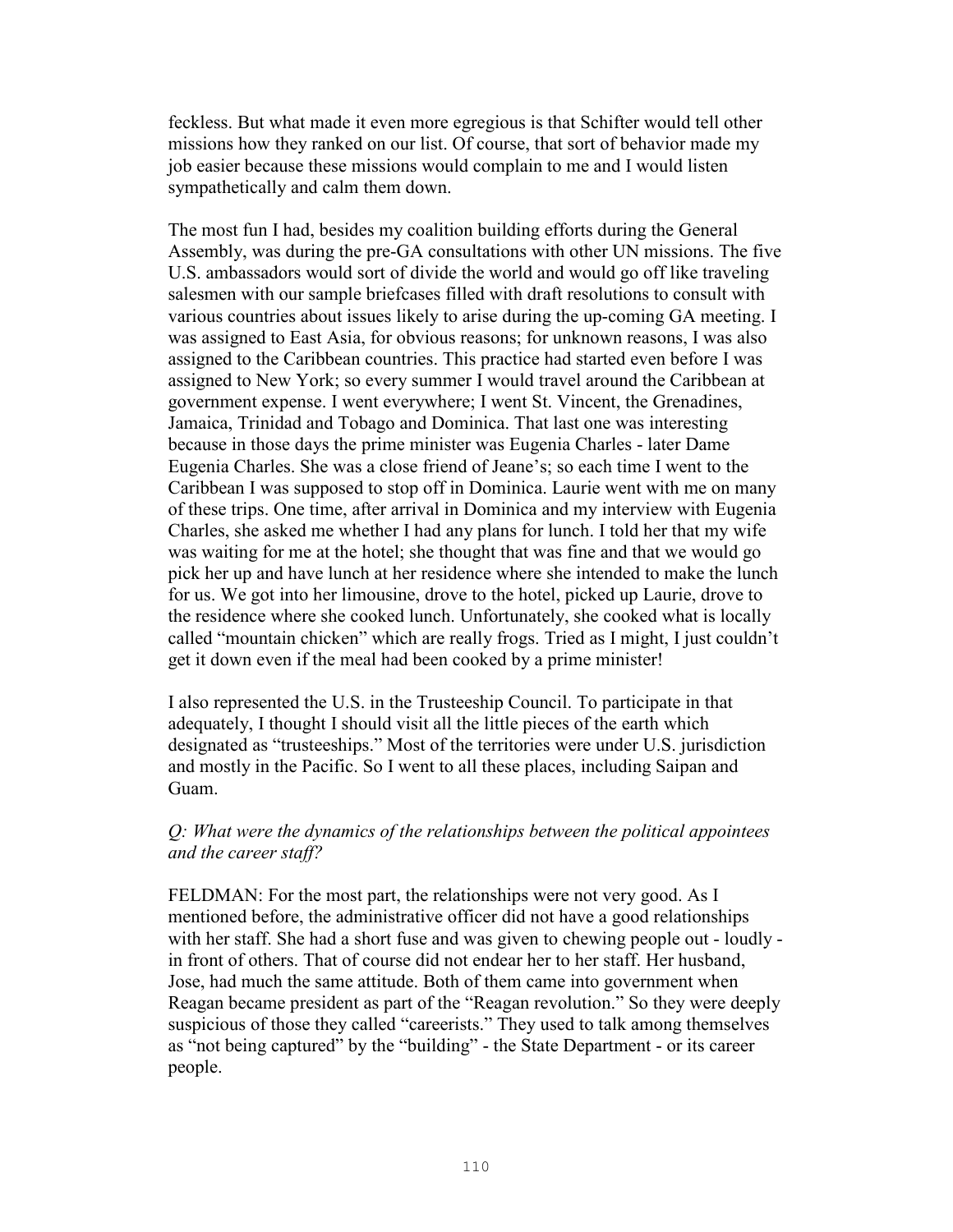On the substantive side, people like Jose Sorzano were not going to trust the work that the professional staff would prepare. The notes or documents prepared by that staff were viewed with great suspicions. A lot of mistakes were made because the political appointees ignored the advice of the professionals. Schifter was much better because he was very formal and a lawyer by training; he would prepare very meticulously for any undertaking in which he participated and that meant that he did rely on the work of his staff. Keyes was also given to mistrust and to berating his staff loudly in public. The UN mission was not a happy team.

The political counselor did get along with Jeane and Sorzano. He did that by accommodating to their views. The best work, I think, was done by Sally Grooms, the second person in the political section - later Sally Cowal, after her marriage, who then became our ambassador to Trinidad and Tobago. Sally was an officer on loan to the Department from USIA. She had had a long a good career in USIA. She was terrific. There were some good officers in the economic section also.

# *Q: Was Herb Reese there?*

FELDMAN: Yes, he was. Herb retired while Jeane was the permanent representative. He was never really replaced. Other people were assigned from the legal advisor's office. One of them had been in the mission for a long time and was responsible for Security Council matters; he had a great store of knowledge. Jeane relied on Gerson, as I said, most lf the time. I had no role in Security Council matters; Jeane handled that primarily by herself.

# *Q: do you have any general thoughts about the UN and multi-lateral diplomacy?*

FELDMAN: People have strange ideas about the UN. The public is disillusioned with the UN because it had started with wrong assumptions about the UN. It thought, thanks to propaganda perpetrated for many years, that the UN was the world's collection of great minds that would meet to reach pure and disinterested solutions to the world's problems. As Jeane pointed out and as I said earlier, the General Assembly is not that at all. It is a legislature which is political and operates on political processes. To some degree, that is also true of the World Court. Jeane was once asked whether the International Court of Justice was a apolitical body. She said that it was as apolitical as the process by which the judges are selected - a completely political process.

The General Assembly is politics. The Security Council is a little bit different. It has of course its political aspects, but it has a special mandate for maintaining international peace and security. The decisions of the GA are not international law; the decisions of the SC are. In addition to the GA and the SC, there is a whole constellation of UN bodies which do a lot of good work - the World Health Organization (WHO), under whose guidance small-pox has been eliminated from the world; the UN High Commission for Refugees (UNHCR) has done some very good work - and at time has failed in part because it is always grievously under-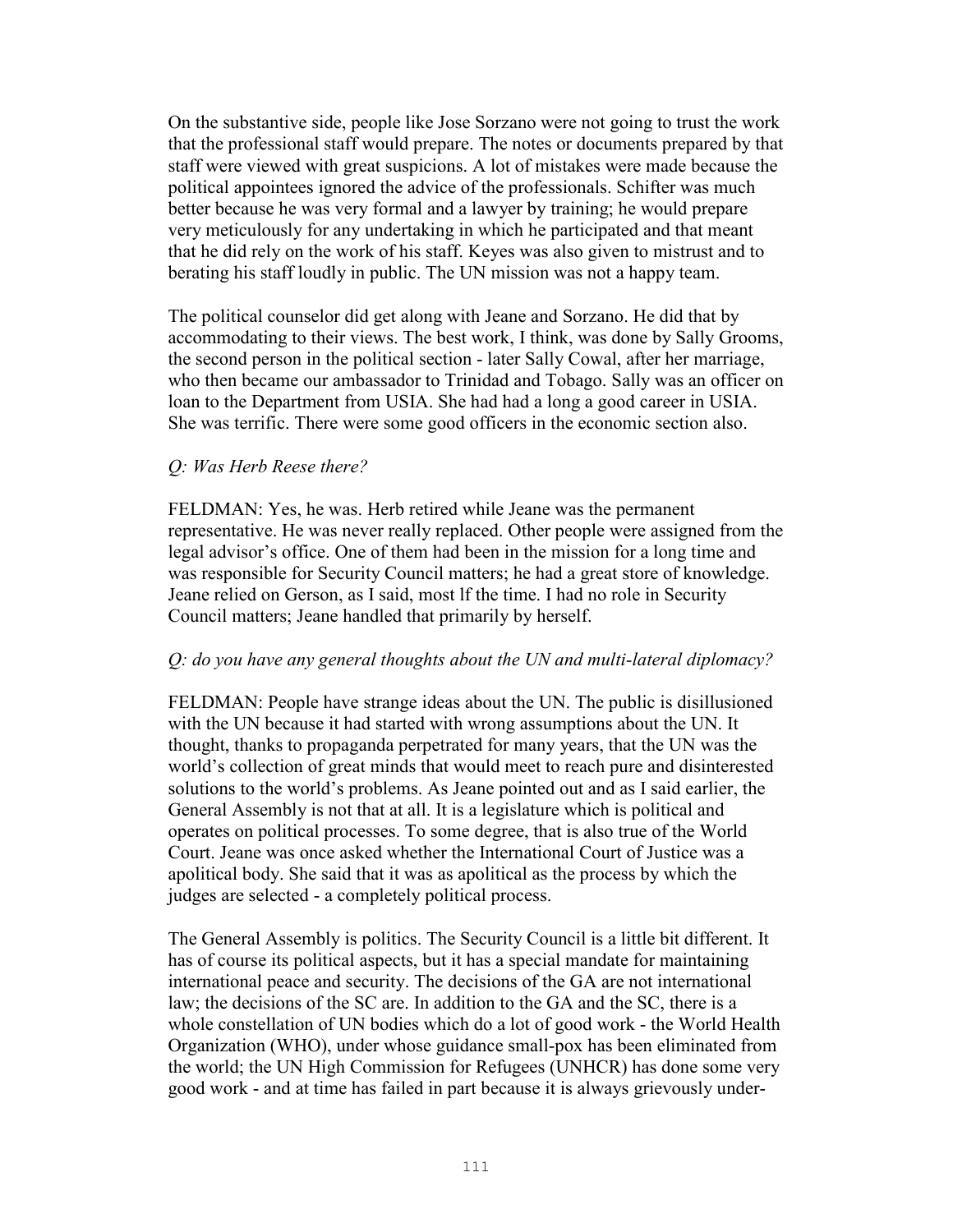funded by the world. The basic institutions that run the world - the International Civil Aviation Organization, the Telecommunications Union, the Postal Union, the International Maritime Commission, the World Intellectual Property Organization, the World Meteorological Association - are absolutely required for running the world's business.

## *Q: If the UN didn't have them, some one would have to invent them.*

FELDMAN: Right. We should always remember that these are the organizations that are the bread and butter of the UN - not the GA. Imagine what would happen if there were not International Civil Aviation Organization. These organizations are absolutely essential.

# *Q; What about the UN Development Program (UNDP)?*

FELDMAN: The UNDP has had good years and bad years. A lot of problems for organizations like the UNDP, as well as the World Bank and the International Monetary Fund, is the hardening of institutional arteries. All have staff members who have been in the organizations for decades and after a while do not do much more beyond filling a chair and desk. Many of the UN bodies are staffed on the basis of a quota system; i.e. each country has to represented and the majority of the staff do not come from the major industrial countries. In my lighter moments, I used to say that the UN civil service existed to ease the unemployment problem of the Asian sub-continent; many of the international civil servants turned out to be Indian or Pakistani or Bangladeshi or Sri Lankan. They are disproportionally represented in the UN staff. I mentioned that I represented the U.S. in Economic and Social Commission for Asia and the Pacific (ESCAP). We tried desperately to get more employees from the South Pacific into the ESCAP staff; that was fought tooth and nails by the ESCAP Secretariat which was located in Bangkok and headed by an Indian.

I was enjoying myself enormously in New York. I regarded myself as an interface between the staff and some of the more intemperate people in the ambassadorial suite. I managed to get considerable support for our initiatives, not only in the General Assembly, but in the various committee and commissions where I worked. Then early in 1985, Jeane announced that she was resigning. She was replaced by Vernon Walters. He came in with his own staff sometime in May or June - Herb Okun as the deputy Permanent representative, Joseph Verner Reed (from the Citicorp family) as deputy rep, Pat Byrne, a Foreign Service officer who was going to be ECOSOC ambassador and a friend of Walters from CIA days who was to replace me. I was told that there was no room for me.

So I was told that I was out, but as an act of kindness, I could stay on through the next General Assembly meeting as sort of special advisor. I accepted that, but I was told that would be the end of my service with the UN Mission. Actually, what the new group used me for was as a trainer for the new crew. Most of them didn't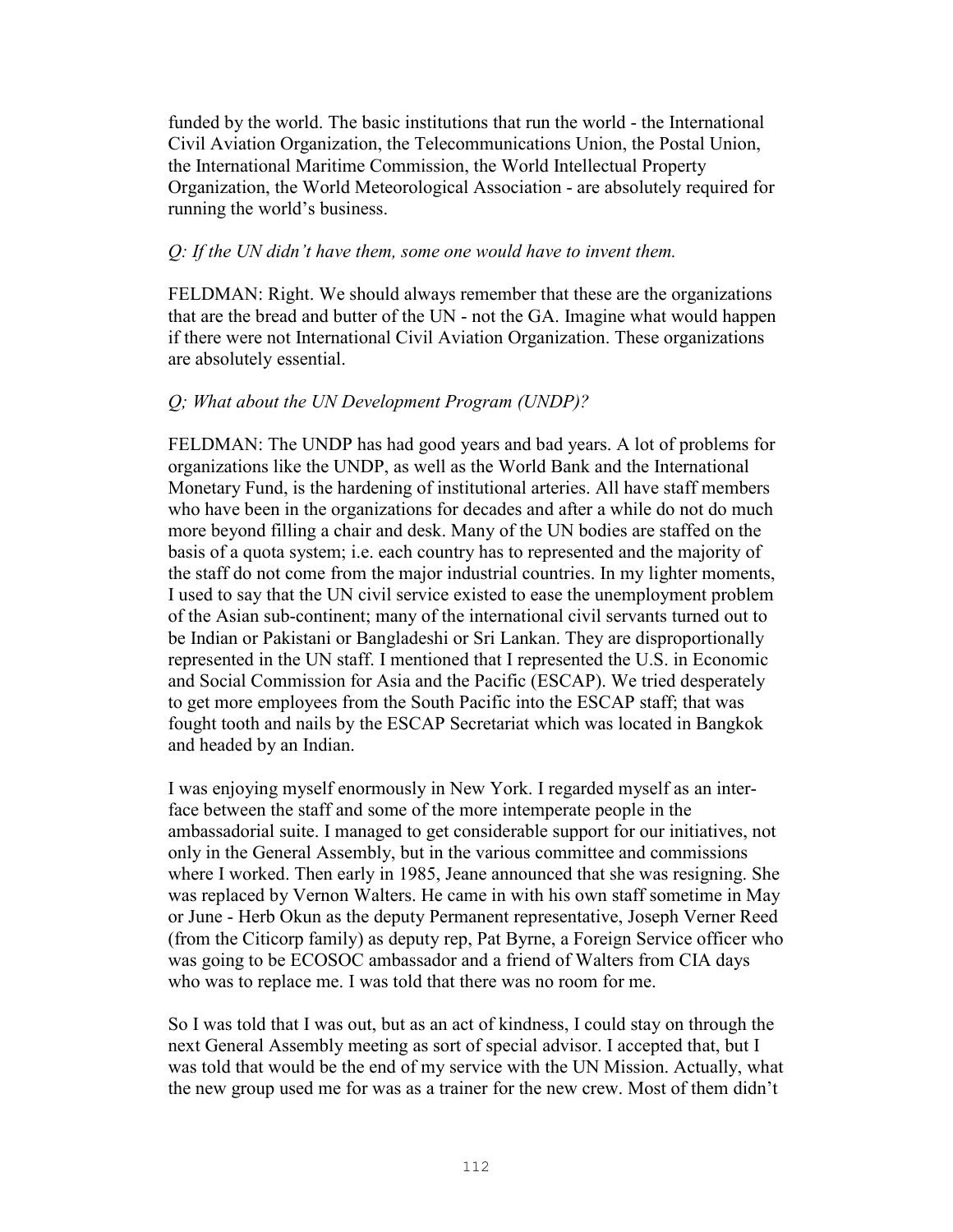have a clue. It was an interesting learning experience; I did not come away with very high regards for the Walters' team. I worked through the General Assembly; I continued to win lots of votes and got good things done to the degree I could.

On January 6, 1986, I retired from the Foreign Service. I had been offered a Limited Career extension which would have allowed me to continue. I was asked whether I would allow my name to be put on a list for the ambassadorship to Burma. I declined. I was then invited by Alan Keyes, then the assistant secretary for IO, to be his senior deputy. I turned that down as well. I decided that after 33 years in the Foreign Service the time had come to retire. In part, my decision was due to the fact that Laurie had graduated *magna cum laude* from Georgetown Law School. She had been hired by a New York law firm - Paul, Weiss, Rifkin, Wharton & Garrison as an associate. She was not about to go to Rangoon and didn't really want to return to Washington. Since there wasn't a job in New York anymore, I decided that the best move would be to retire.

Shortly after retirement, I became vice president at a think tank in New York which worked on arms control and disarmament issues - the Institute for East-West Security Studies. I worked there for about a year; my principal job was supposed to be the administrator of the Institute. The trouble was that the president, John Mroz (Slavic for "frost" and therefore known as Jack Frost) who was a terrific fund raiser and a great idea man, was also a great spender. My job was to try to get the Institute to live within its budget; I did that as best I could. I also put on a conference for them - one in Milan, which was great fun, and one in Talloires, France, which was even greater fun. I think by the end of the tour of 18 months, I actually got the Institute to live within its means, mostly by saying "no" to one Mroz project or another, which did not endear me to him. Once we were in the black, I was told that my services were no longer required. That was the end of that.

At the same time, I was approached by a Taiwan newspaper - the China Times and was asked whether I would be interested in becoming a special correspondent for it. I asked what my duties would be. I was told that the China Times would deposit \$1,000 every month in our checking account; in return they ask that I write two articles each month. I said that I thought I could manage that. That was the beginning of an eleven year career as a special correspondent for the China Times. We had a very happy relationship. Over time, the number of columns that I wrote were increased from two to three; in fact, I became a regular columnist. My compensation was increased accordingly. I covered the American Republican and Democratic nominating conventions in 1988 and in 1992 and in 1996. During the Gulf War, I had to file almost daily for a while, then weekly. After the war ended, the Times sent me on a marvelous trip. I went to Cairo, Riyadh, and Jerusalem to talk to people. That was fascinating.

Riyadh was the most fascinating. Chas Freeman was our ambassador; he was an old friend and colleague from China days, though we don't always agree. He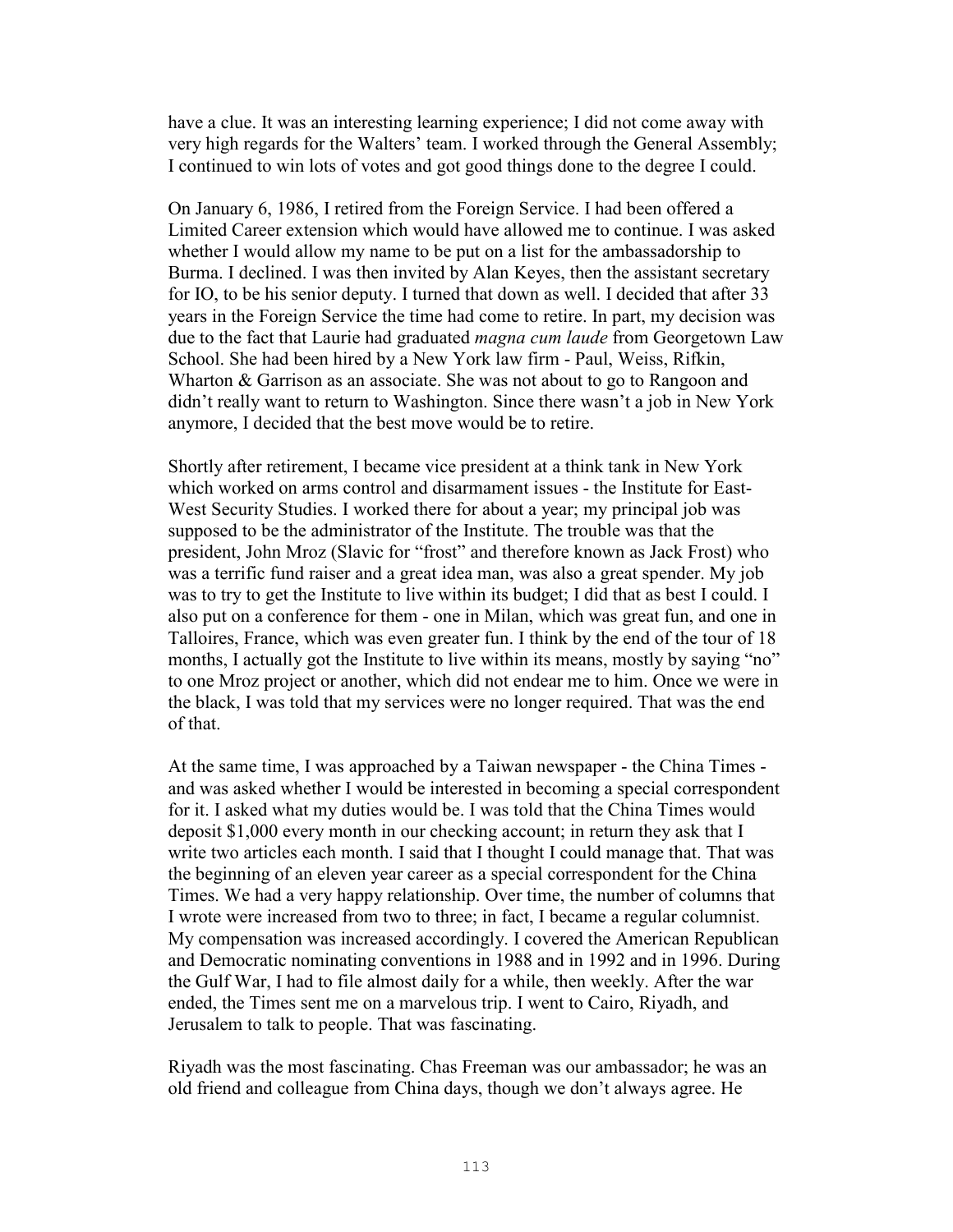introduced me to various influential people. I remember calling on a member of the Royal Family at the Foreign Ministry. I asked him what role he thought Saudi Arabia could play in the new world order that President Bush had called for, particularly in promoting peace and justice in the Middle East. He asked me whether I was thinking of Saudi's relationship with Israel. I thought that one of the issues in which I was interested.

The Prince said that he needed to explain Saudi's fragile position. Saudi could certainly not be the first to recognize Israel; in fact, it couldn't even be the second or the third. But Saudi would be the first to enter into commercial joint ventures with Israeli companies.

I had a conversation at a dinner party that Chas took me with him. I was seated next to another senior government official. I had learned that King Fahd was the "guardian of the two holy places". I mentioned that and asked whether anyone had ever given thought, in this new era, of His Majesty becoming the guardian of a third holy place. He asked whether I was referring to Jerusalem. I said "yes" and that I was particularly thinking of the Al Aksa Mosque. I thought that the Israelis might well like that idea. He told me that the Saudis had enough trouble guarding the two sites for which it presently was responsible; they did not need a third!

I worked for the China Times for 11 years, as I have said, until last year. I also taught at New York University, where for a while, I had the exalted title of "Adjunct Professor of International Relations." I taught graduate seminars on international relations. Then, in late 1988 or the beginning of 1989, I was hired by the American Jewish Committee, as director of international relations. I did for a little more than a year and found it very interesting. In 1990, Laurie and I decided to return to Washington together with our new child who was born on the eighth day of the eighth month of 1988.

By the time he was two years old, we came to the realization that raising a child in Greenwich Village where we were living was not the best of ideas. Laurie had been offered a job in the Department's legal office and so we moved back to Washington. I continued to write for the China Times; I also joined a small consulting firm which had been founded by a group of retired Foreign Service officers called "Global Business Access." I worked there for a while although none of us were ever quite clear whether the firm was a hobby or a business. It never quite took off, but also did not quite fail. It still exists, although in an attenuated form.

In 1996, I was invited by the Heritage Foundation to become a senior fellow at its Asian Study Center. That is a part-time job. I arrange luncheon meetings with speakers, put on seminars; we just finished a whole day - from 9 a.m. to 10 p.m. major conference at the Washington Hilton to commemorate the twentieth anniversary of the Taiwan Relations Act. During that day, we had four panels; three senators - Helms, Murkowski and Rockefeller - addressed the group; it was